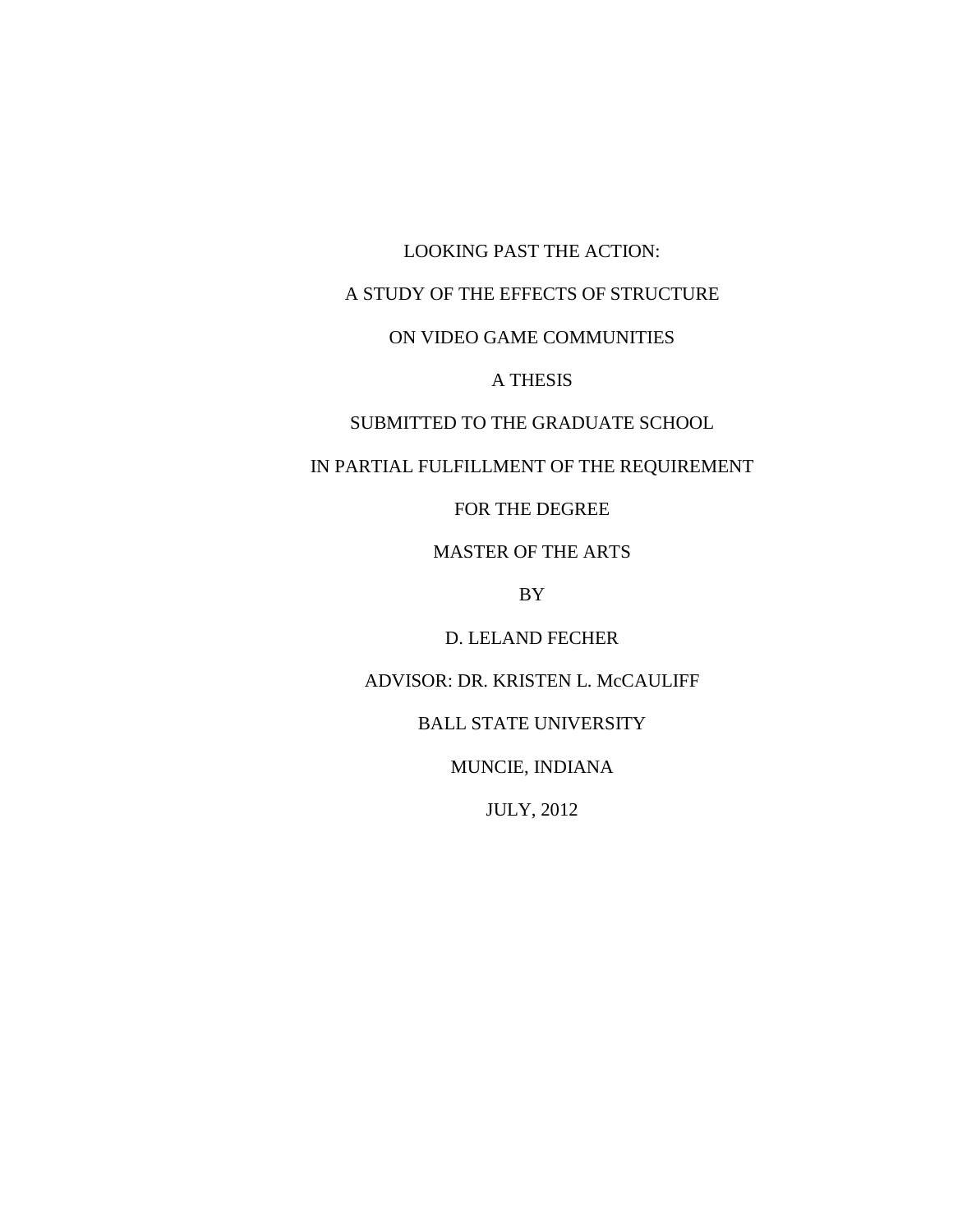#### **ACKNOWLEDGMENTS**

Writing this thesis has been the greatest accomplishment of my life up to this point, and I could not have done it without the help and support of a lot of great people.

**My family**: Dad, Cyndi, Grandma, Lynne, Aunt Jeanette, interestingly enough Uncle Mel, Bill, and Carolyn. Thank you for letting me play video games and not giving me too much of a hard time for it! Thanks for your love and support in everything I have done in my life. Thanks to Mom too, I hope I'm still making you proud!

**My participants**: Without your interviews, this project would have never happened. Thank you for your openness, your kindness, and your willingness to help. Keep on playing.

**Kristen McCauliff**: My wonderful advisor and mentor. When I came to you I don't think you expected what this project ended up being. You took a risk with me by advising a mainly qualitative project, in which you had no previous experience. Thank you for helping me grow as a writer, scholar, and person. There is really no way I can truly thank you for the amount of time you put into this project with me. Sorry for making you become a CITI certified researcher.

**Zach Marwig**: My best friend. Who would have thought that after all these years we would have ending up turning our hobbies into real-life passions? You taught me that you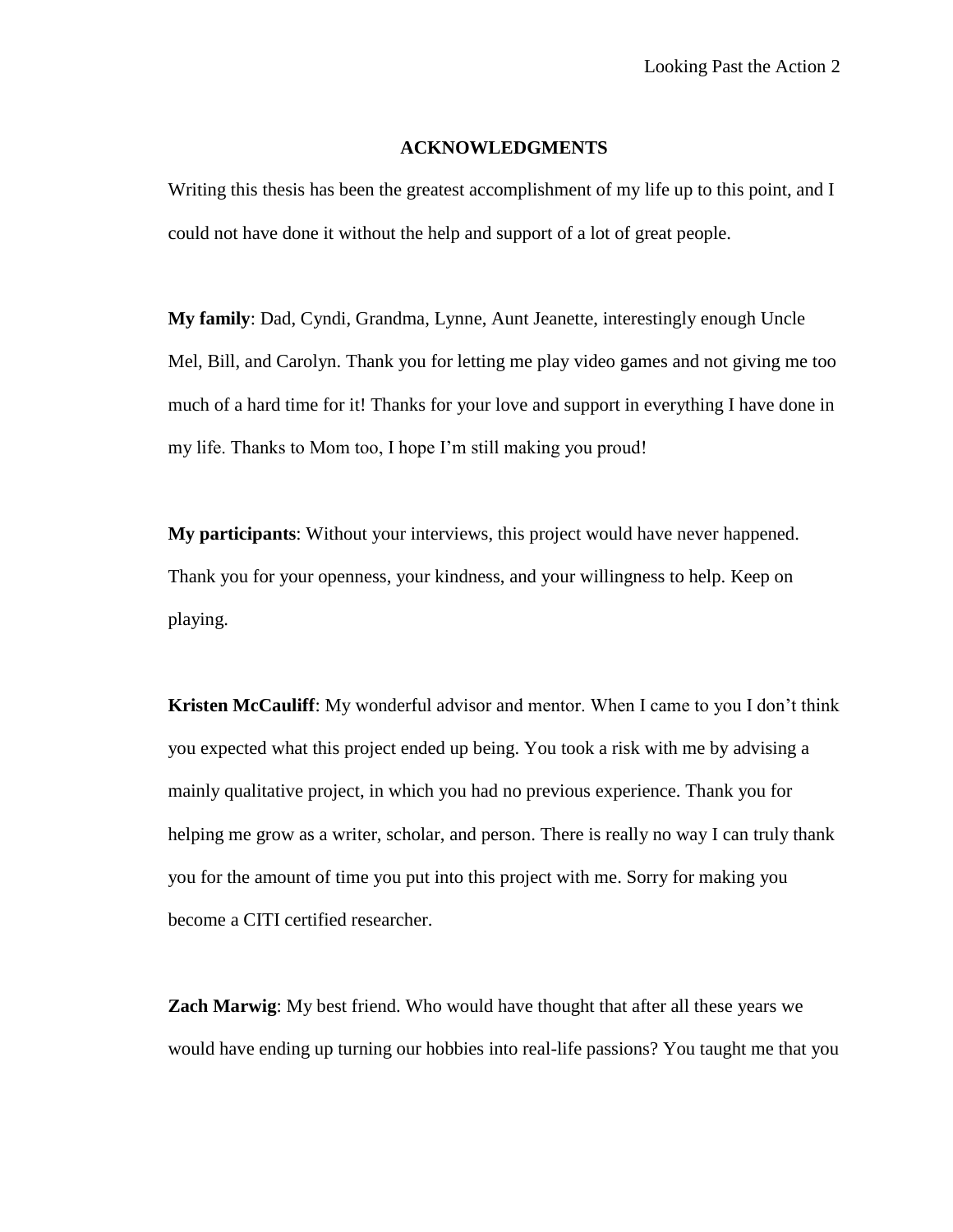can do whatever the hell you want with your life, no matter how far-fetched it might seem. Without you, I would not have even had the idea to consider video games research as a topic, let alone have a solid final topic to write on in the first place. Thank you for always being there to bounce ideas off of and keeping me positive.

**Alison Fecher**: My OTHER best friend, also my wife. Being able to spend my life with you with you has been great. Thank you for telling me when my sentences were going wonky and always thinking that I'm really cool. You helped me embrace who I am as a gamer and reminded me that video games are important. Our long nights on the couch talking about the deeper meanings behind games was an inspiration for me. You never once questioned the legitimacy of my efforts and supported me 100%. Without you in my life, this project would have never happened. I love you.

#### **Last, I want to say something about video games:**

Video games are important. They forge real communities with real people with real hopes and real aspirations. It's silly to differentiate between video games and "the real world" because video games *exist* in the real world; they are real. Games have the power to unite, destroy, be art, or be zen. Let's eradicate the stigma and embrace games, whether on a computer, a Nintendo, or a smart phone. Let's all come together and play some games together. The relationships and ideas forged in these fantastic virtual spaces have the power to change the world to be and even better place. Game on.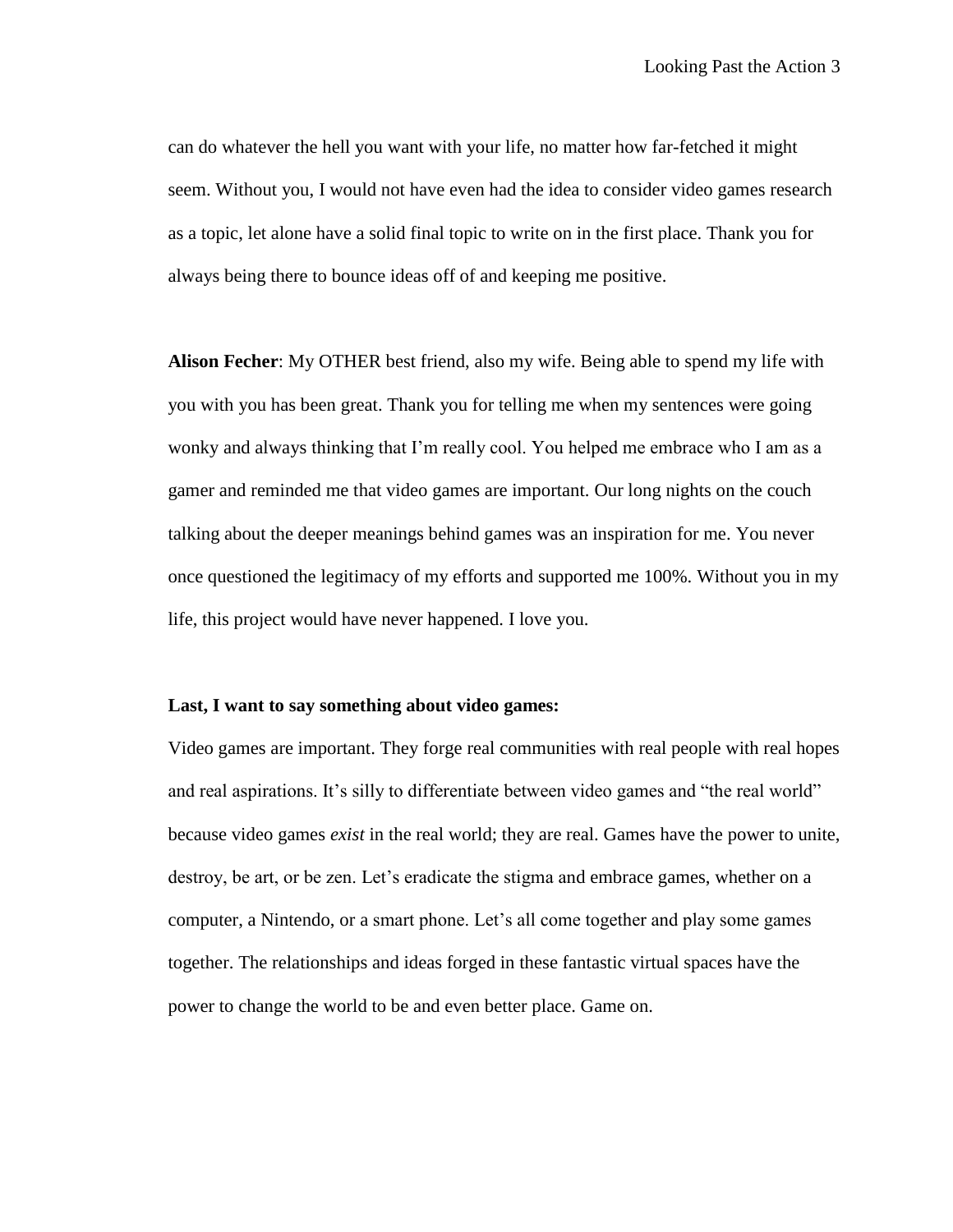# **TABLE OF CONTENTS**

|                                                           | .68 |
|-----------------------------------------------------------|-----|
|                                                           |     |
| <b>CHAPTER FOUR: CLOSE ANALYSIS OF LEAGUE OF LEGENDS </b> |     |
|                                                           |     |
|                                                           |     |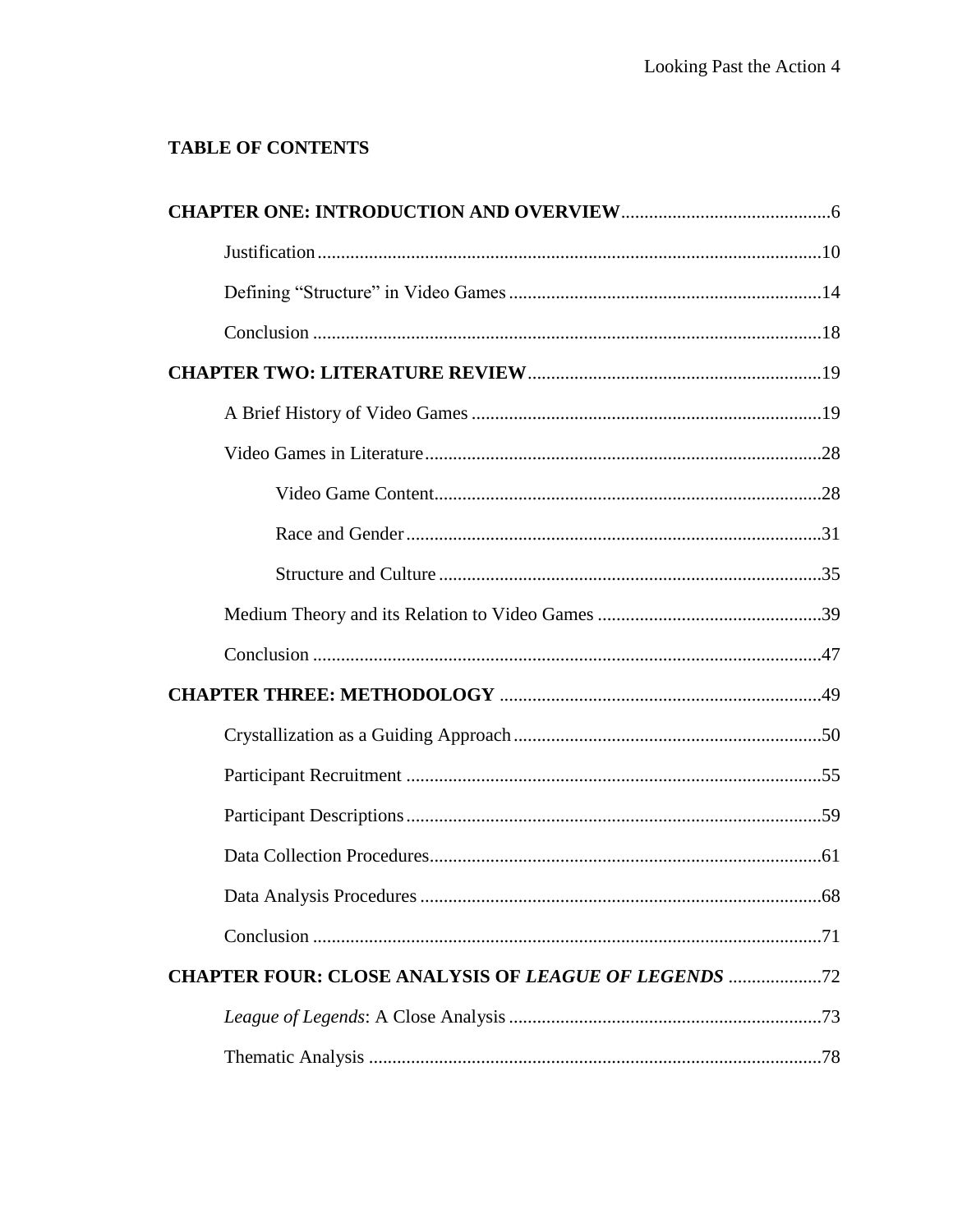| <b>CHAPTER FIVE: CLOSE ANALYSIS OF PUZZLE PIRATES104</b>              |
|-----------------------------------------------------------------------|
|                                                                       |
|                                                                       |
|                                                                       |
|                                                                       |
|                                                                       |
|                                                                       |
| <b>CHAPTER SIX: CONCLUSIONS, FLAWS, AND FUTURE RESEARCH  130</b>      |
| League of Legends vs. Puzzle Pirates: Competition vs. Cooperation 131 |
|                                                                       |
|                                                                       |
|                                                                       |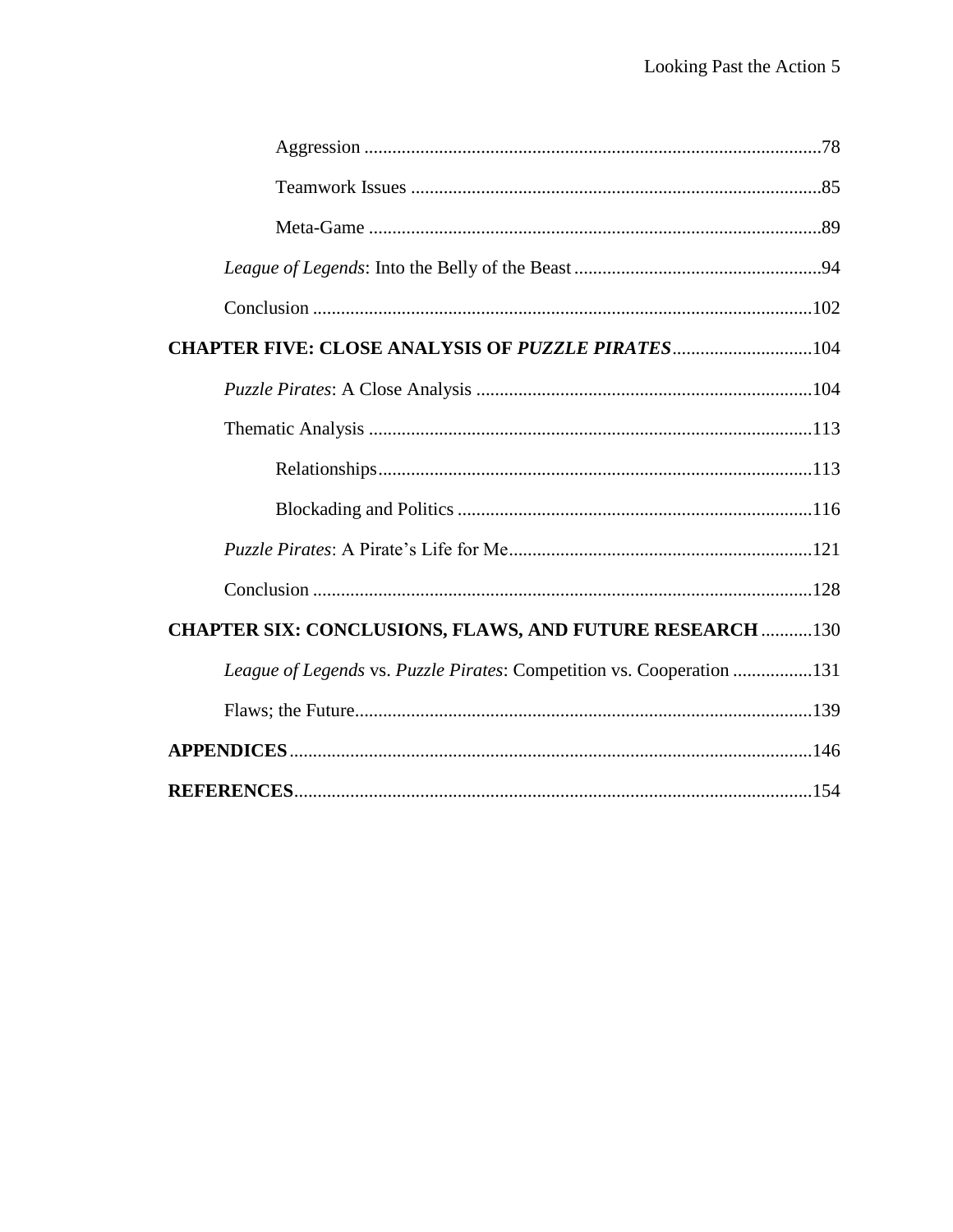### **CHAPTER ONE**

### **INTRODUCTION AND OVERVIEW**

I am a gamer. I have been playing video games my entire life, clocking in over 10,000 hours of play since I was young, and I still play to this day. Malcolm Gladwell would describe someone like me as a prodigy in the field of gaming (McGonigal, 2011). He noted that prodigies—people like Michael Jordan, Tiger Woods, the Beatles and Bill Gates—spend over 10,000 hours before their mid-twenties perfecting their craft. This is a feat currently being performed by young video game players across the world (McGonigal, 2011). However, despite my prodigy status, the stereotypes of gamers make me feel as though I have to justify my hobby. Video games are often perceived as harmful and negative. In fact, people often quote me studies describing how groups are trying to ban video games, or about video game addiction, or how video games can rot your brain and have no educational benefit. I try to explain the ways that video games can help individuals and argue that they are really not that bad. I even had the opportunity to deliver a guest lecture to a media studies class on the topic of games and communication in February of 2012 to explain my ideas. A familiar question came up from a student: "Aren't games teaching people to be violent and to express their anger in aggressive ways?" Amidst the growing change in video games, amidst all the progress being made, people still link games to violent behaviors, more so than many other mediums. The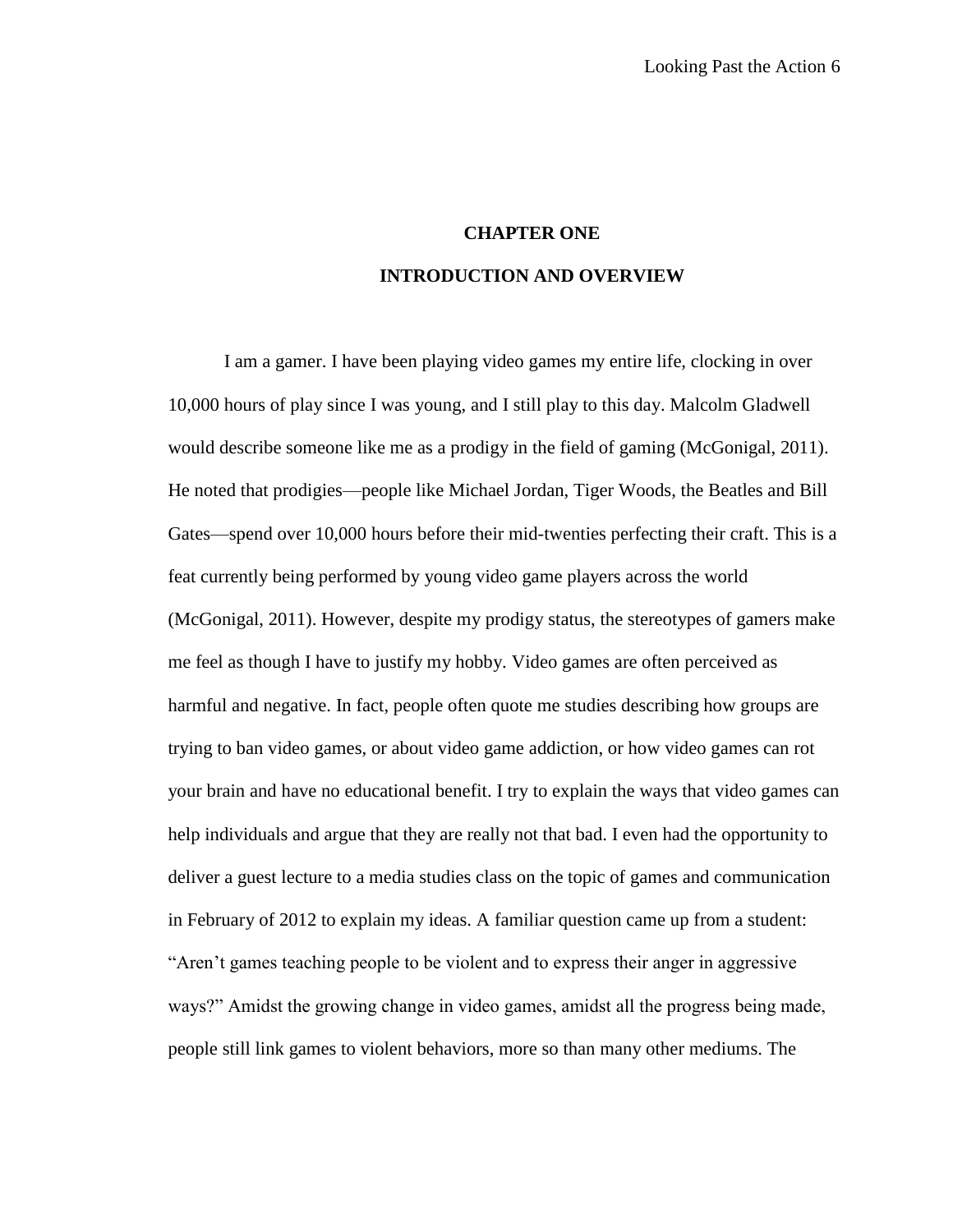question is not limited to older generations, the question from my lecture was posed by an undergraduate student, someone for whom video games have always existed.

Of course, some scholars have argued that violent content in games does make players aggressive, and, therefore, this question is not unfounded (Anderson & Dill, 2000; Bartlett, Rodeheffer, Baldassaro, Hinkin, & Harris, 2008; Huesmann, 2010). However, studies reveal that there may be other variables involved in the video game/player aggression equation, including frustration, player visual perspective, and even player cognitions (Bösche, 2010; Krcmar & Farrar, 2009; Williams, 2006). As I started seriously studying video games and thinking about their impact, I began to notice that all these game studies had a commonality: the impact of violent video game content. Video game content is what the player sees and does in the game, it is their actions and the consequence of those actions in the game. Scholars typically link this content to the game player's behavior. This made me curious as I have been exposed to many violent games. I have seen a person decapitated with a plastic bag in video games; that is violent. I have seen a airplane shot down in video games; that is violent. I have also seen Mario jump on and subsequently squash mushroom men in video games; that is also violent. These acts of violence do not all elicit the same response from game scholars. I noticed that scholars seemed to be ignoring the wide range of violent content across video games. Often studies have one atrocious example represent the entire spectrum of what is considered violence. How could such a broad topic be boiled down to such simple conclusions? This led me to believe that there is more than violent content at work in influencing players.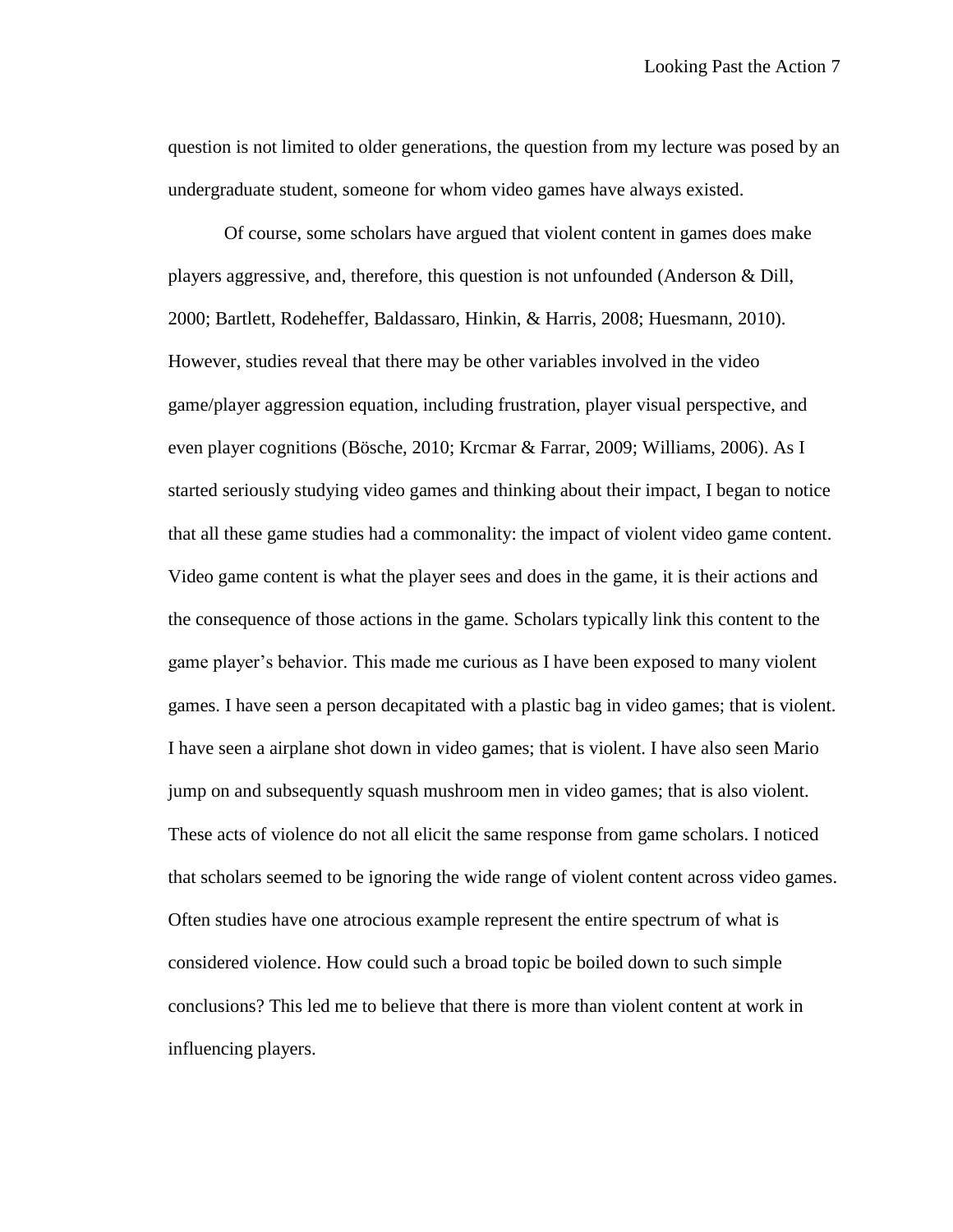One aspect of video games that seemed oddly absent from studies was the concept of game structure. It seems that two acts of violence, one brutal and the other comical, will have different impacts on players. It is possible that if a character has the ability in a game to jump on mushroom men, the player approaches the "violent" act differently than if the character has the ability to decapitate another human being. As such, I believe that the way games are structured helps determine how players are influenced. While scholars have focused on violent content, they seem to have neglected the game-side concept of rules and regulations, the setting and genre, and the mechanics of the game worlds players enter when they play.

It seems feasible that the way a game is structured affects players the same way content can affect players, yet scholars do not know because video games are rarely studied in this manner. The lack of scholarship on video game structure and its influence on players is the impetus for this study. In particular, I wish to expand the literature in the field of communication with this project. In this study, I am trying to discover if game structure affect players interactions in *some* way. Because this study is concerned with the manners in which structure affects how players interact interpersonally (with other players) and on a group level (with the larger gaming community), my paper contributes ideas to the ongoing conversation occurring in the communication discipline about not only video games, but community and connection.

I conducted this study by interviewing members of two structurally distinct massively multiplayer online (MMO) game communities, *League of Legends* and *Puzzle Pirates*. I sought to understand the ways in which the structure of these video games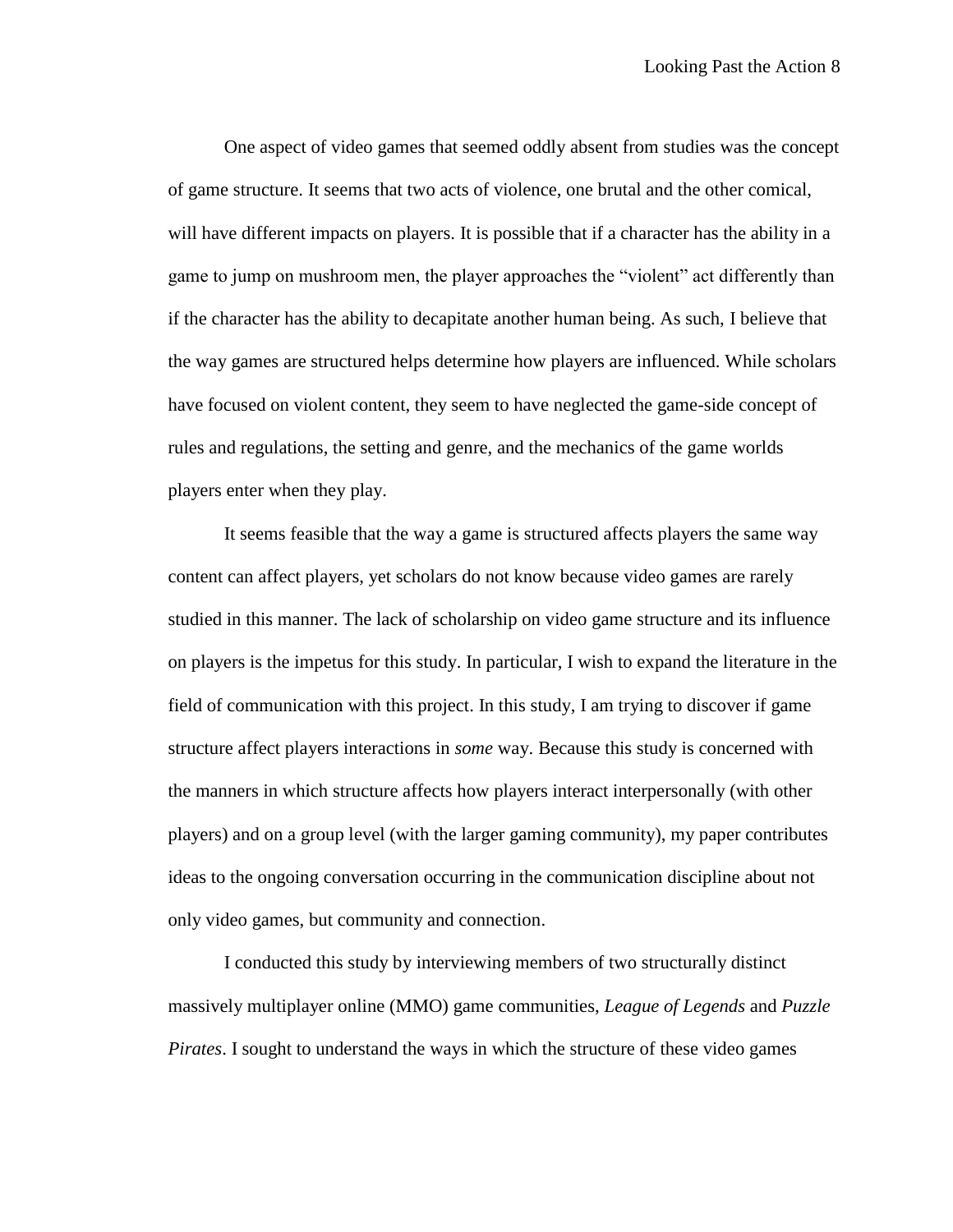affects communities and, in turn, how those communities affect players. This was to ultimately determine how video game structure affects player interactions. In this first chapter of my thesis, I justify the necessity for this study, as well as provide a definition of key concepts I use in the project. In Chapter Two, I progress into a more comprehensive review of current video game literature. This chapter is divided into three sections, starting with an abbreviated history of video games, followed by a review of the current research focusing on video games. Lastly, the literature review describes how structure has the potential to influence communities by explaining Marshall McLuhan's (1964/2002) medium theory. This section of the literature review describes the affect mediums have over communities, and compares the similarities of these mediums to video games. While not a guiding theory of this project, McLuhan's theory on how structure shapes messages helps to better define my argument for the study of video game structure. In Chapter Three, I explain my methodology for the study, including my justification for observation and interviews, participant recruitment methods, and data collection and analysis procedures. I argue that using an interpretive qualitative approach guided by crystallization allowed me to delve deeper into the personal perspectives of players, as well as provide insight on my own experiences. This is followed by Chapter Four and Five which both include a close analysis of the games I am observing, *League of Legends* and *Puzzle Pirates* respectively. These chapters contain a thematic analysis of concepts discovered in my data and a personal narrative guided by crystallization. Finally, in Chapter Six, I conclude with my findings about the games in regards to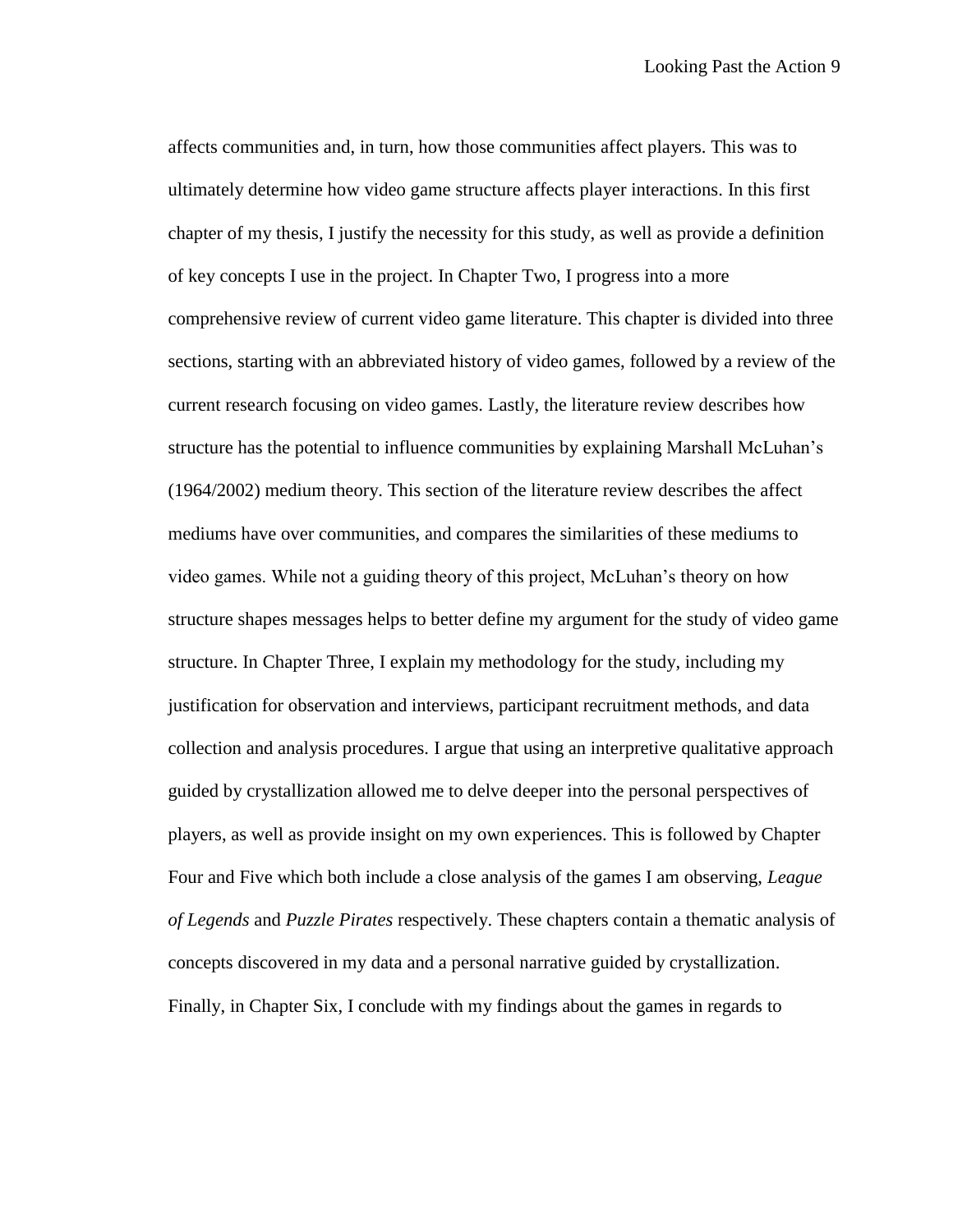structure and player interactions. I also provide suggestions for future research as well as the limitations of this study in Chapter Six.

An analysis of the recurring themes from respondents in both MMO communities will allow me to observe how the structure of these video games impacts players and their respective communities. This data prompts the questions guiding this study:

- 1. *How does the ludic structure of a video game<sup>1</sup> influence the community playing that game?*
- 2. *How do player perceptions of the community of a video game influence players of that community?*

## **Justification**

 $\overline{a}$ 

Video games are a relatively new entertainment medium in comparison to novels and films. Despite their relative youth, video games are an interesting subject of research, as the number of people worldwide who play them continues to grow. The population of game players has become so large that video games are now legitimate cultural texts that cannot be ignored. Further, the communities that video game players have formed cannot be ignored. As I later explicate, gamers have banded together and created their own unique cultures and have solved problems that they could not have without their collective intellect. As fascinating as the swelling population and power of video game players is, most video game research is focused on the content of games. Fewer studies are devoted to the structure of video games. This study will attempt to fill this gap in current literature. To that end, this section explains the importance of video games as a

<sup>&</sup>lt;sup>1</sup> The definition of a video game in this context is any electronically based game. However, for this study, it should be noted that the chosen games are online, interactive games. This means they can be played with several people via the Internet.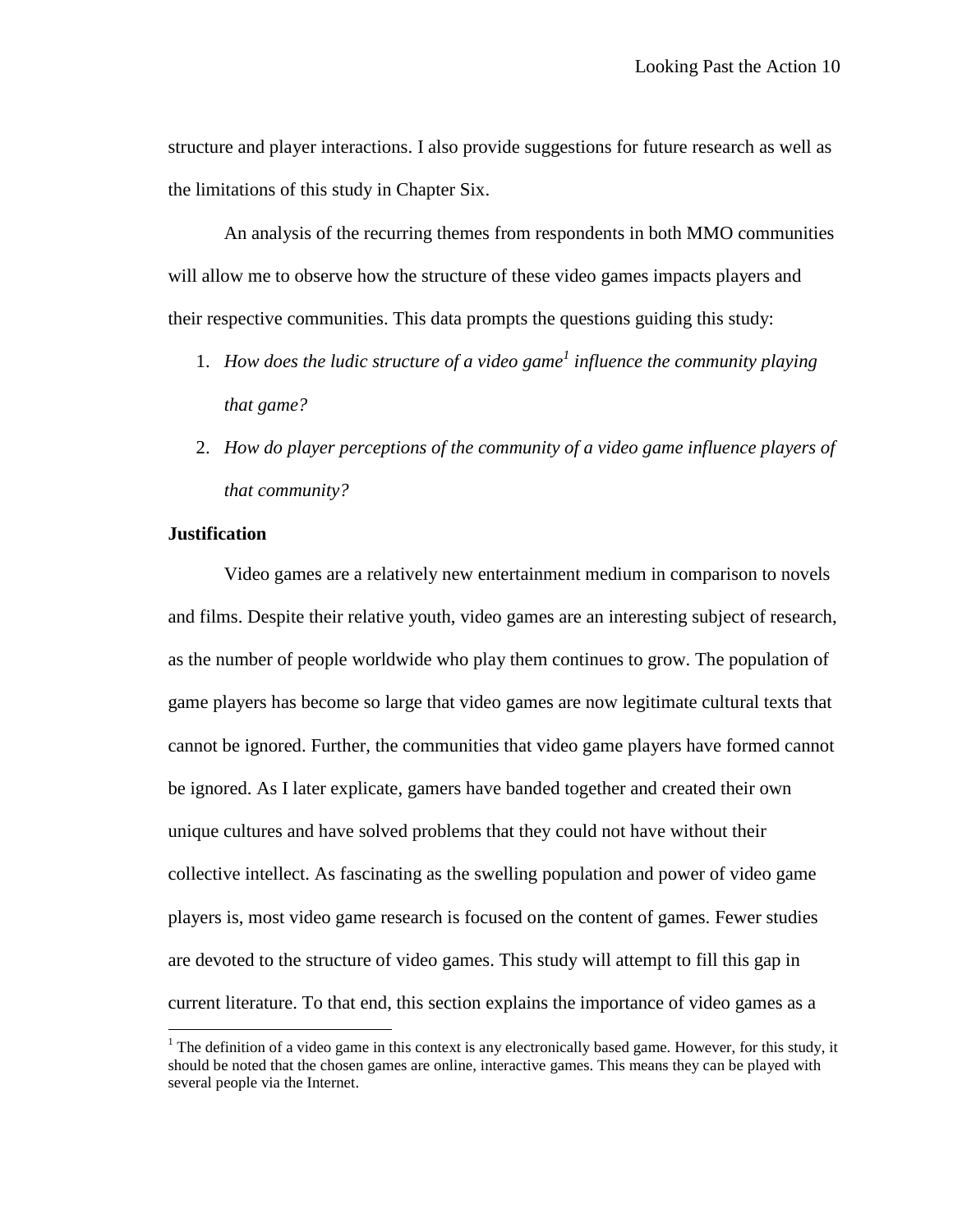cultural phenomenon and the importance of this additional study in the scholarly literature on video games.

In 1982, video games were touted by United States' news channels as a fad in which "millions of people are addicted to hours of gazing at electronic images on game screens" (MartialArchiveTv, 2010). Despite this negative point of view expressed by some media outlets, video games have become an important part of culture in the  $21<sup>st</sup>$ century. The sheer amount of time and money invested in video games since the commercial inception of video games in 1975 is staggering. It is estimated that 72% of United States households play video games (The Entertainment Software Association, 2010). This means that video games and video game players are present in almost 95,000,000 homes across the country (USA QuickFacts, 2011). Several games are currently enjoying an immense surge in popularity, given these statistics. For example, competitive strategy game *League of Legends*, which is analyzed in this study, has accumulated over 15 million players in the two years since its creation in 2009. Riot Games, the video game developer behind *League of Legends*, boasts that their servers are seeing their total player base create 10 games every *second* (Makuch, 2011). The spaceage action shooter series *Halo* has seen 14.4 million copies sold since their third iteration of the game (Halo 3: ODST, 2009; Sinclair, 2008; Sinclair, 2010). In addition, role playing juggernaut *World of Warcraft* had 11.1 million players as of June 2011, which was actually marked as a significant *decrease* in subscriptions from their all time high. Despite this drop in activity, this number is quite high considering each player subscribes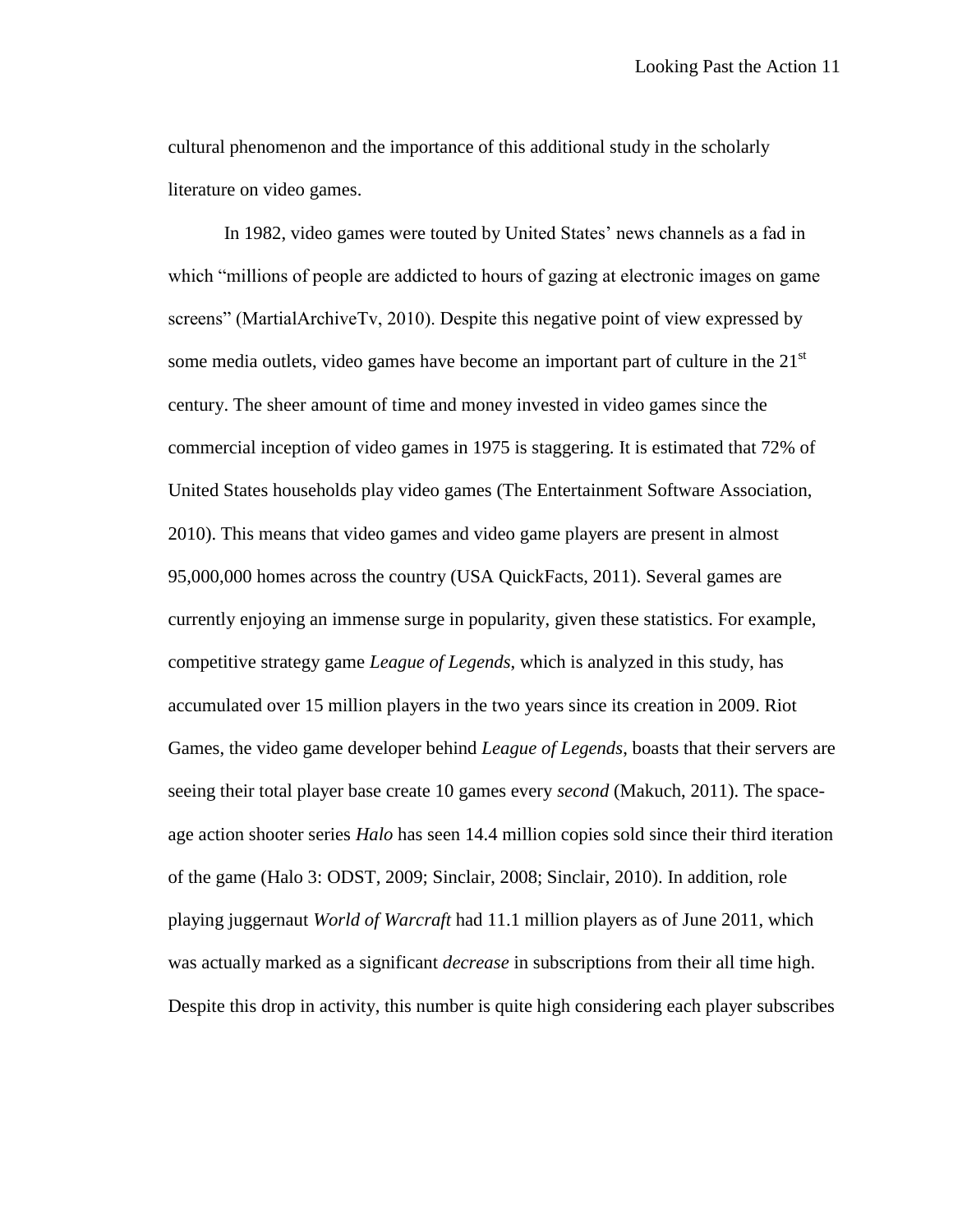to the game for \$15 a month (Cifaldi, 2011). This totals over \$150,000,000 per month in subscription fees alone for the game.

To provide some perspective for these statistics, if *World of Warcraft* subscribers banded together and created a country, the population would roughly equal Cuba's (Oficina Nacional de Estadísticas Cuba, 2010). This would place *World of Warcraft* as the  $75<sup>th</sup>$  largest country in the world in terms of population. Furthermore, the amount of money generated by subscriptions alone per year would be greater than the yearly Gross Domestic Product (GDP) of countries such as Liberia and Belize (World Databank, 2011). If every *World of Warcraft* player only played the game for 5 hours per week, a very modest estimate, in one year of gaming players would have invested the equivalent of over *300,000 years* of time in the game. The sheer number of video game players across these different games suggests that video games are an important and common factor in people's lives around the world and are, therefore, worthy of study.

If a single game has enough players and income to start its own country, then it is not out of the question that such a massive group could have its own unique culture. In fact, some researchers have already been investigating this hypothesis. Scholars have observed how these gaming communities evolved and how players' relationships and personalities developed within these game settings (Ducheneaut, Yee, Nickell, & Moore, 2007; Seay, Jerome, Lee, & Kraut, 2004). Some of these scholars have argued that the potential power these communities possess to change the world is awe-inspiring. If the amount of time harnessed by gamers while playing was used to create a Wikipedia-type reference site, a new resource the size of Wikipedia could be created every day, the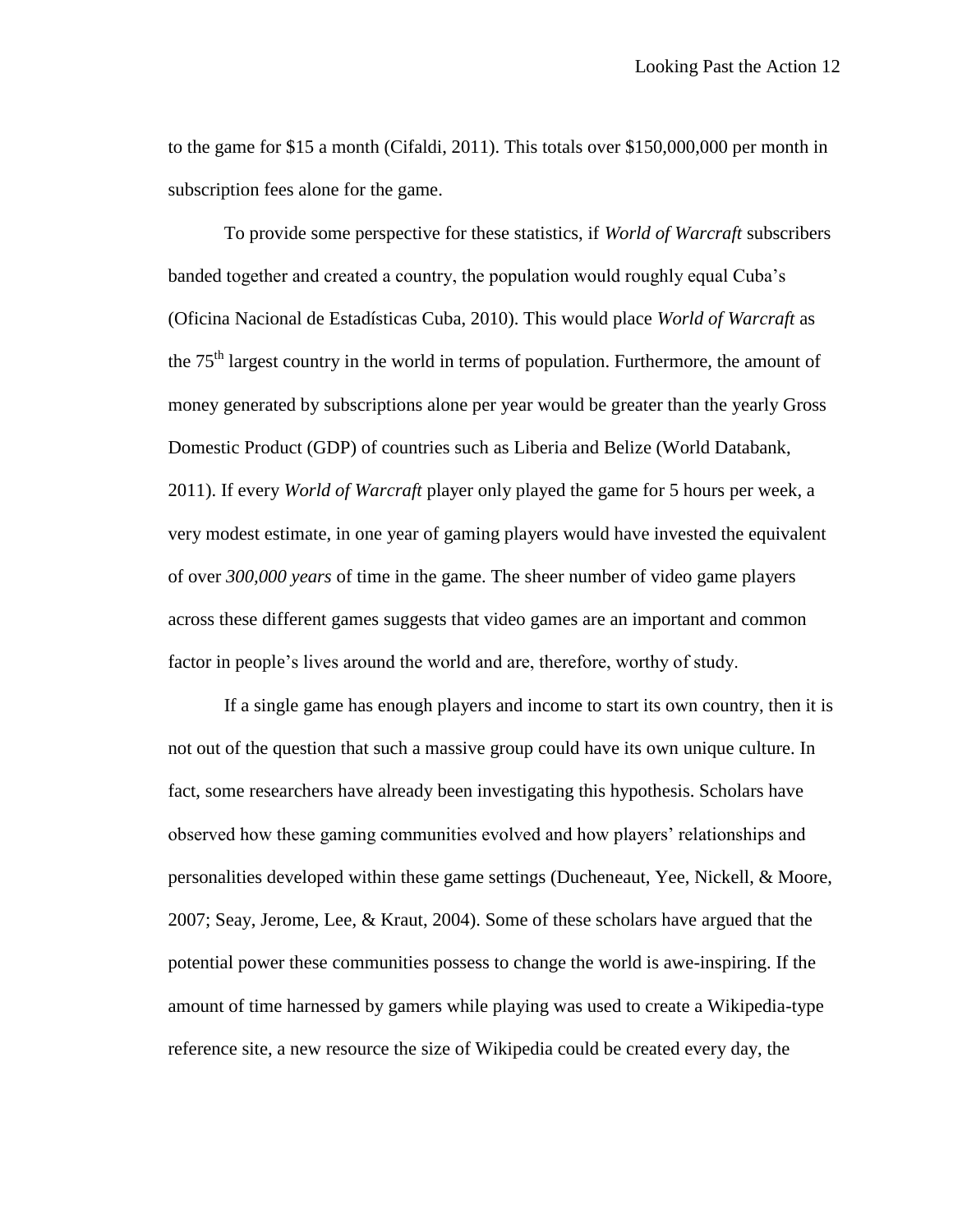equivalent of almost 100 million hours of thought (McGonigal, 2011). In a more tangible example of the productive power of gamers, the *World of Warcraft* wiki site is actually the second largest online collection of user edited information, second only to Wikipedia (McGonigal, 2011). Some organizations have already begun to harness this immense and raw collective of brain power of video game players in more unique ways. The game *Foldit* was created in an effort to discover a cure for AIDS by allowing players to fold proteins into different complex shapes. Video game players responded to this challenge and managed to collectively solve a problem involving moving toward a cure for AIDS that had baffled scientists for years in *less than ten days* (Whitwell, 2011). Prominent video game advocate and scholar Jane McGonigal (2011) also addressed the benefits and impacts video game structures have on communities and human interactions by looking at the asynchronous chat format in the online word game *Lexulous*. The importance of games not only as entertainment, but as living, breathing places where communities grow and relationships form is being researched by select scholars like McGonigal, but incredibly few others.

The work of McGonigal and these few other studies are an excellent start in taking the role of video games and community building more seriously and my own study joins the spirit of these researchers. However, as I will explain later in Chapter Two, most of these studies are not rooted in the field of communication. Much of the research on video games focuses on game content and the psychology of the player. While these studies are beneficial for seriously thinking about games, it narrows the scope of the research to video game content and its effects. It would be significant to focus on the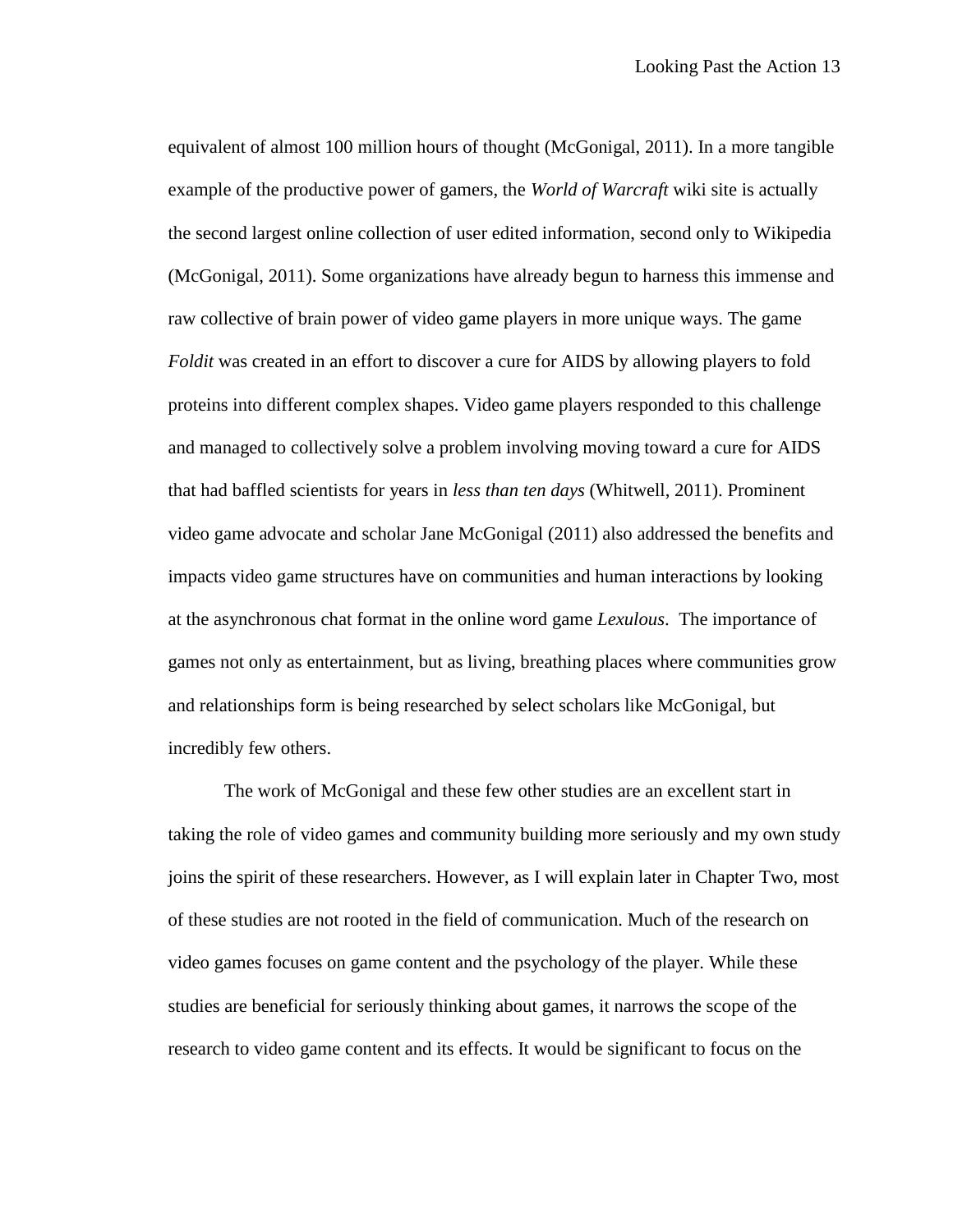inherent structures of video, rather than more inquiries into the player-side of the equation, such as how game content affects players. Without observing game structure, the study of game content and its effects on players is less informative. Games featuring combat as a prominent system of action have the potential to be inherently violent. Games that offer choices on a moral spectrum will eventually have players encounter immoral issues. The content of each game is always relative to the game's structure; therefore, a game's structure will have an effect on those playing the game. My study is important because it will search for insights into how structure affects these massive and powerful video game communities. In particular, this study will investigate this notion from a communication perspective. Video games form communities of players that interact with one another. These shared cultural bonds rooted in video games are based on player interactions. Therefore, a communicatively based exploration of the influence game structure has on communities seems very appropriate, as video game communities cannot exist without the process of communication. Video games are not going to leave the United States cultural consciousness anytime soon, and it is imperative that, through this type of research, scholars broaden their views of an ever growing population of game players and the ways in which they interact.

#### **Defining "Structure" in Video Games**

While scholars have studied video games from several different viewpoints, contention arises at a lack of standardized terms and language when it comes to their research; the field lacks precedent. Studies using the term "structure" vary, making it difficult to find consistency in the current literature. Even my own definition of structure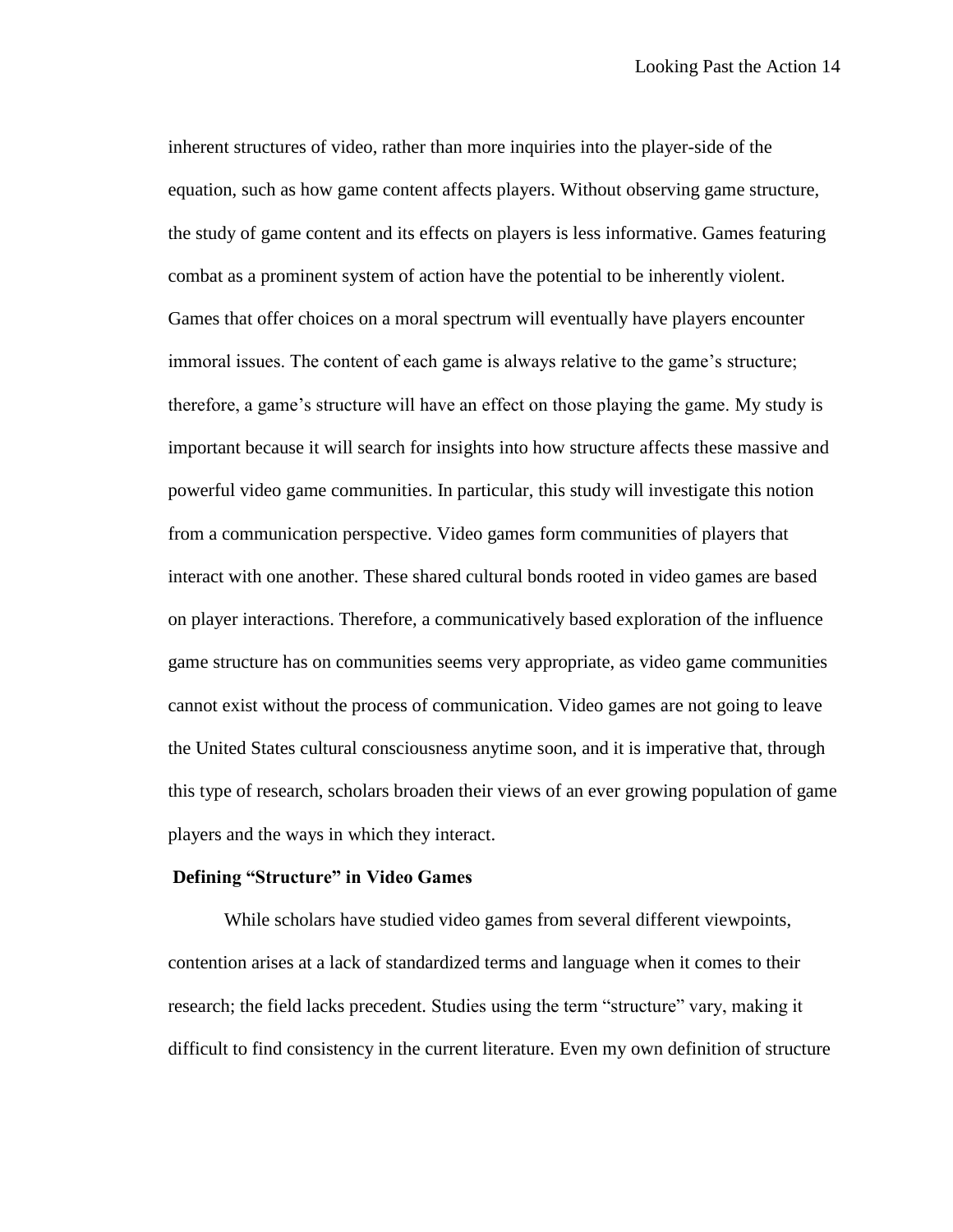in video games finds overlap and confusion in comparison to similar game terms. Before I move onto the next chapters of this thesis, I want to explain how I define "structure" for the purpose of this thesis.

Structure is often defined in video games studies in the context of narrative structure, or, the plot and story of a game. Ip (2010) describes structure as the way a story gets from point to point and the transitions between major narrative events. Ip argues that the two main types of structure in video games are linear and branching, with current critics calling for more branching—and therefore more complex—narrative structure. Throughout his research on narrative structure in video games he compares video game narrative structure to more traditional storytelling narrative structures, invoking the idea of the Hero's Journey. Ip (2010) studied the narratives of 10 games, determining how they corresponded to the Hero's Journey, as well as the type of narrative structure he believed them to possess. Thus, game structure is defined by some scholars using terms from other mediums, convoluting the ideas of a unified terminology specific to video games. However, narrative structure is not the only type of structure described in game studies.

Other studies involving structure in games treats issues of identity, such as gender or race, as being separate from the content of the game. Just because a game may feature a protagonist rescuing a princess, the gender or race of the princess is not crucial to the plot of the game or moving the story forward. This creates a level of confusion regarding structure, as Brock (2011) was careful to separate narrative structure from cultural context in his work. However, this does not mean that race and gender do not provide any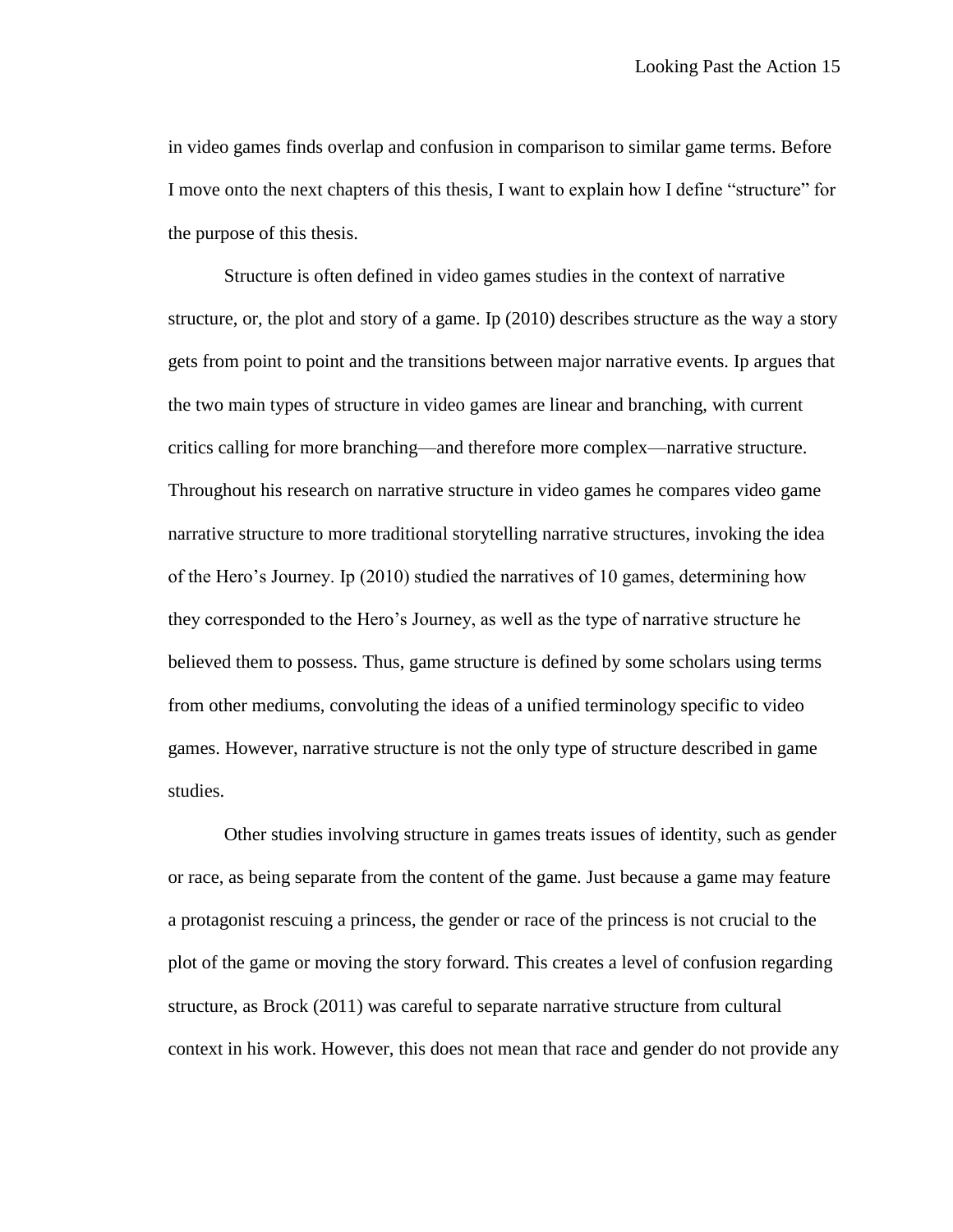structural framework for video games. The implications of the princess's gender *does* give subtle contextual clues about the protagonist's sexual orientation. These contextual clues can influence a game's structure to be more masculine in nature (Soukup, 2007). The same structural constraints can be applied to issues of race. This concept is exemplified in Brock's (2011) research on the race of the zombies in *Resident Evil 5*. Brock argues that the depictions of a white protagonist gunning down African zombies is not a plot device, it makes contextual sense for black zombies to be in Africa. His analysis shows that characters of a race or gender differing for the hegemonic European descended male have no bearing on the plot, even in roles of close connection to the white protagonist. Race and gender issues in video games create cultural contexts rather than compelling narratives.

Structure is also described, but not readily defined, in multiple ways by Hutchinson (2007) in her research on player agency in melee fighting games. Hutchinson uses structure to define the style of the game under review, in which she writes "…the game *structure* of binary combat, in which one player's character faces off against another…" (p. 283, emphasis added). Binary structure is referenced throughout the rest of the essay as a way to describe a one on one bout between two characters who must fight until one falls. The idea of narrative structure in video games, as described by Ip, is referenced when Hutchinson (2007) describes that "…Soul Calibur also has liminal elements built into its binary configuration and *narrative structure* that become significant in considering the performative aspects of combative play" (p. 286, emphasis added). Finally, Hutchinson (2007) describes structure in the context that I have offered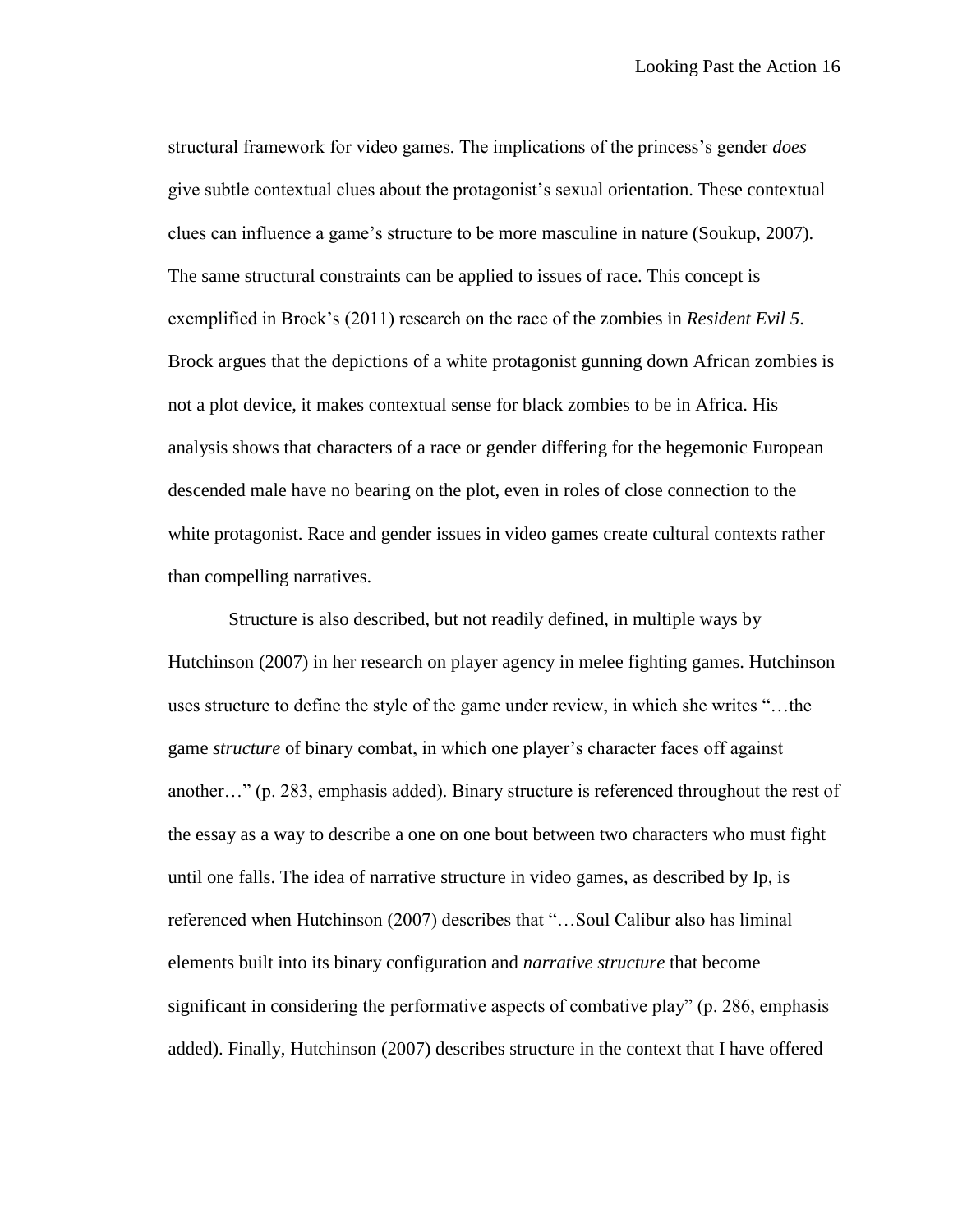for my study, when she describes "…the coded rules and *structures* of the game configuration…" (p. 289, emphasis added). In this context, Hutchinson (2007) describes structure in terms of rules and how the game has been set up for specific interactions. This final use is also repeated later in her work, as she describes that first person shooters (FPS) and massively-multiplayer online role playing games (MMORPG) have unique structures (Hutchinson, 2007). This multitude of different uses for a single term adds to the confusion game scholars face when trying to define a concept.

Perhaps it would be more fitting to simply call the structure of a game "rules." This term is much more definable, and is presented by different scholars as the crux of what makes a game truly a game (Huizinga, 1938/1955; Lastowka, 2009; McGonigal, 2011). Though rules and regulations are a large portion of the restrictions placed on players, rules do not seem to encompass some of the base structures of a game. For example, is the chat system of a game considered a part of the rules? Is the way players can organize via groups and teams classified under rules? These more foundational elements of video games, in addition to the regulations, restrictions, and other player constraints, cannot be hastily amalgamated under the term "rules."

Therefore, I use the term *ludic structure* for this thesis. The term "ludic" has been used in other studies that refer to games, including the study of ludology. It has been mentioned by Lindley (2005) in terms of *ludic space*, which refers to the "systems of experience incorporating concepts of game or game play and related experiences" (para. 2). Though a good starting point for my own terminology, Lindley (2005) admits to how broad the concept truly is. Therefore ludic structure, in regard to my analysis, refers to the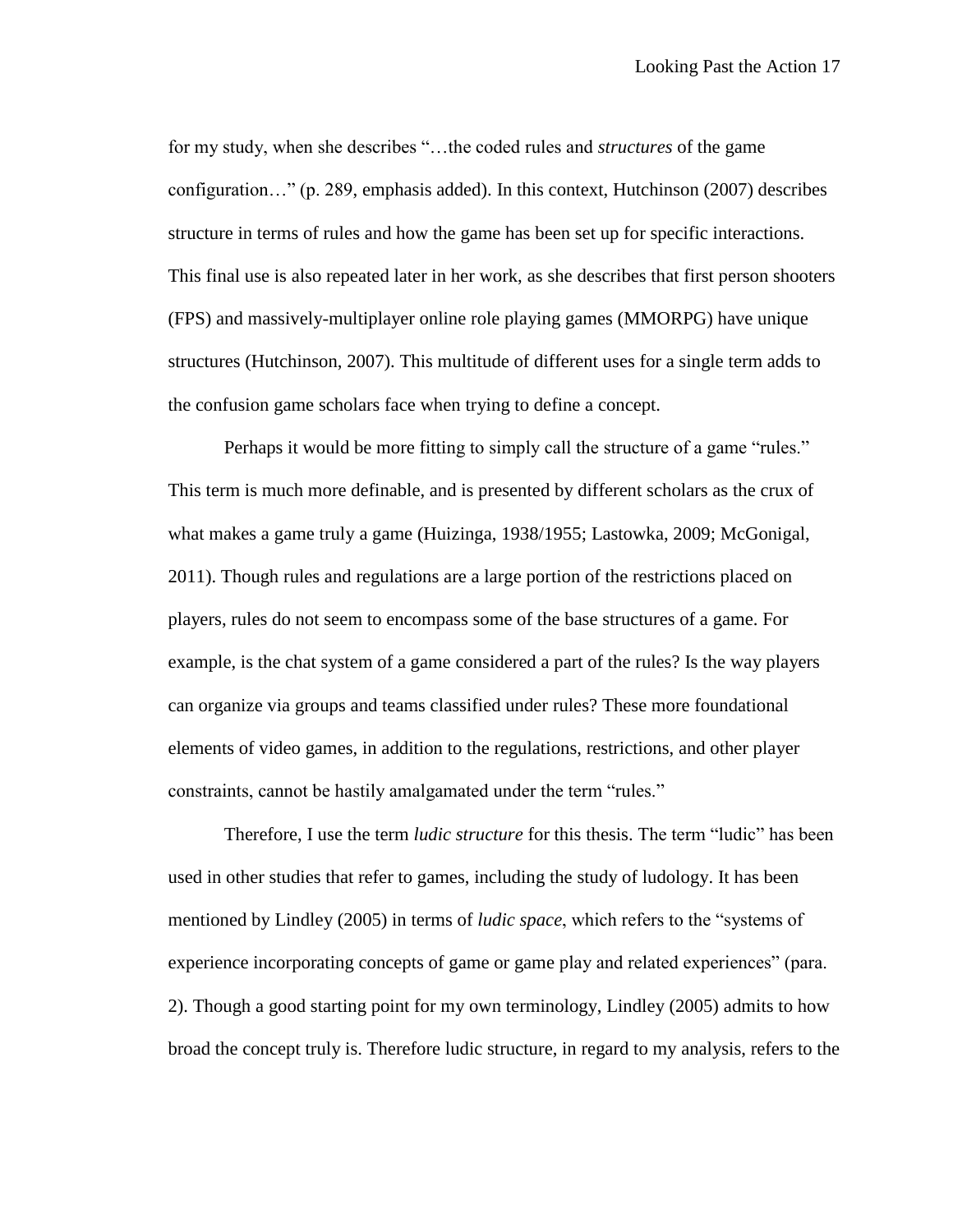rules and regulations of a video game, and also the several aspects of structure that control aspects of the game not necessarily made available to the player. The distinction I try to create is the removal of aspects of game content from my definition. Instances of ludic structure could include the artificial intelligence of a game, the means by which players can chat with one another, the penalties the game dispenses to punish players, the style and format of the game (team shooter, fighter, puzzle-based), and the conditions a player must meet in order to achieve victory. While this definition is also broad, like the definition of ludic space, it covers the aspects of the game that are necessary to have a functional video game, but are not true game content.

#### **Conclusion**

Given the cultural importance of video games, as well as a scholarly need to explore the facets of video games in a more broad sense, I have chosen to study the possible affects that ludic structure have on player interactions. In this chapter, I have explained why I have chosen to research this topic, the importance of studying any aspect of video games in modern culture, as well as provided a detailed definition that will help clarify my argument for video game structure amongst the ambiguity of terminology seen in current video game literature. In the next chapter, I discuss current video game literature, including a history of video games in the United States, a review of the work of other video game scholars, and a connection between video games and McLuhan's concept of medium theory.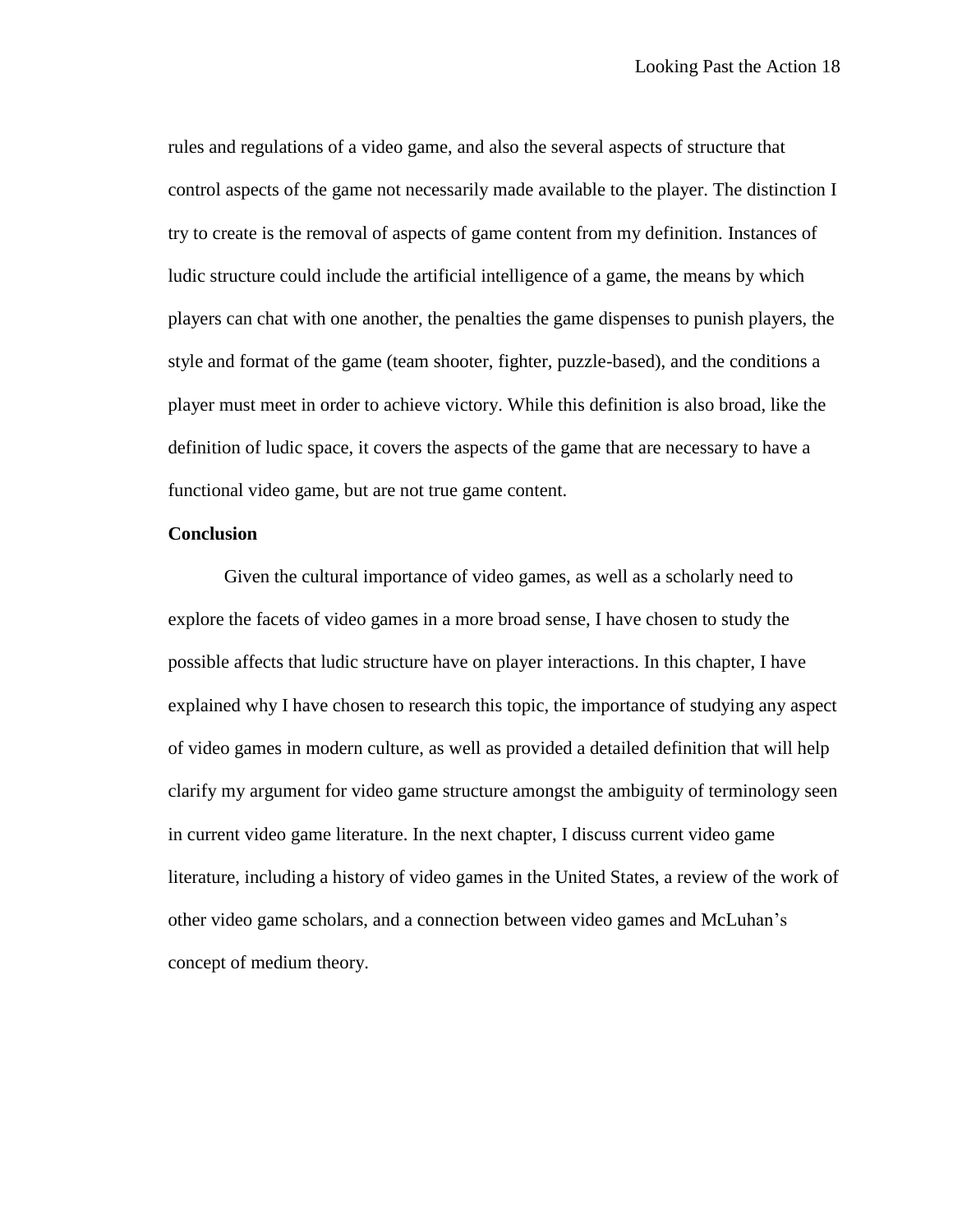### **CHAPTER TWO**

### **LITERATURE REVIEW**

Video games at their core are a form of entertainment. However, their impact on culture has extended beyond the simple activity of having fun. Video games, like any other leisure activity, have created and formed long lasting communities that grow and thrive. However, the literature on video games and their impact is sparse and unfocused. Video game scholars have come to contradicting conclusions regarding games, and rarely focus on the inner mechanics, or ludic structure, of video games. This review of literature, first, addresses the history of video games and their influences on United States culture. Next, it explores the current literature on video games. This section is divided into studies about video game content, studies about race and gender in video games, and studies about video game culture. Finally, I discuss medium theory as a way to stress the importance of media on communities. I display the similarities between video games and other communicative mediums and, therefore, postulate that video games have the power to change and shape communities.

#### **A Brief History of Video Games**

The history of video games dates back to the recreation of table tennis. Game designers attempted to create a virtual environment in which players could challenge each other to a ping-pong match, but without nets, balls, or paddles in the traditional sense.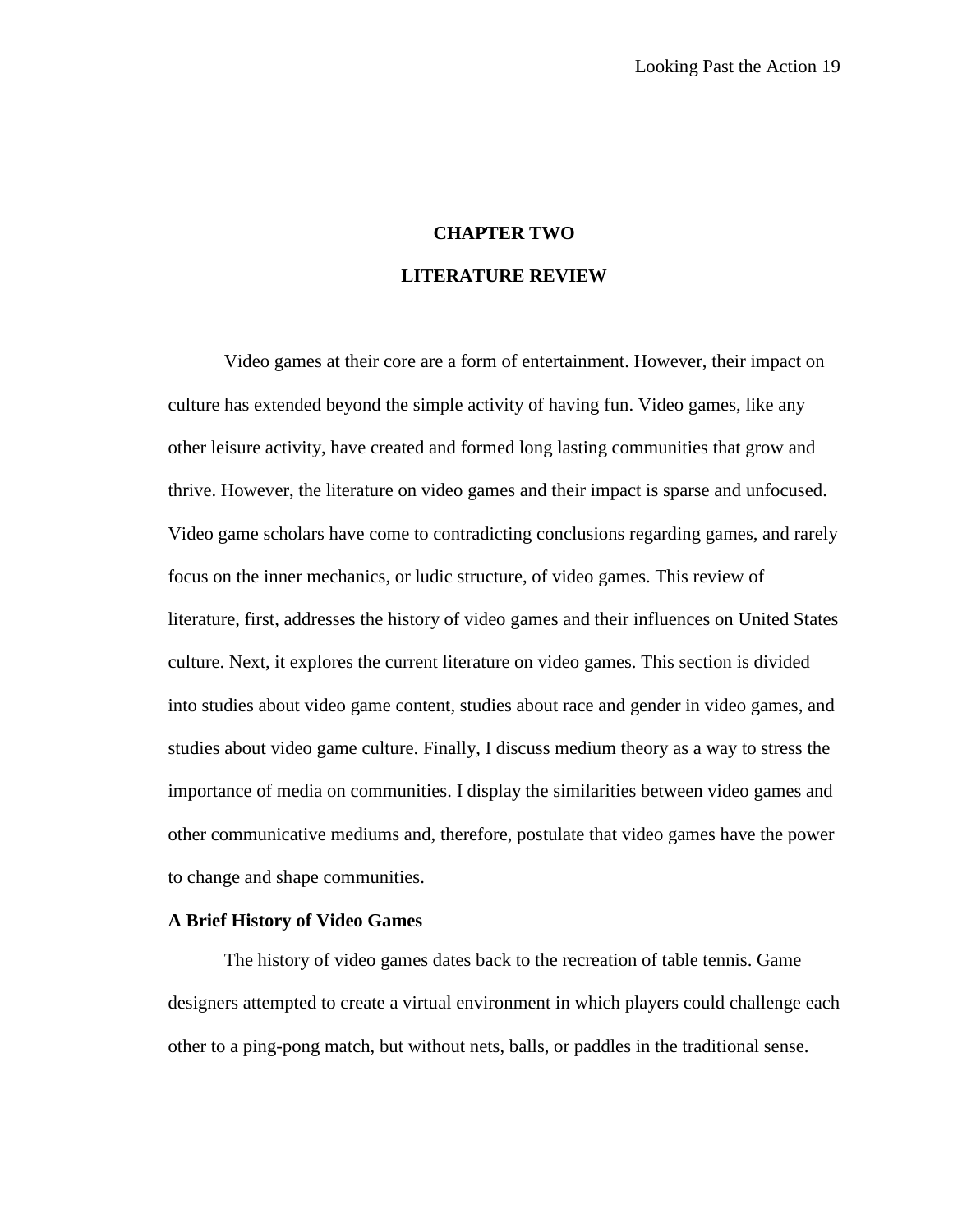There had been variations on the game by different companies as early as 1964, but Atari's *PONG* was the first to create a successful version of the table tennis concept in the early 1970's (Kent, 2001). The first prototype of *PONG* was featured in a bar and was designed for two people to play. Thus, the original version of *PONG* was an entirely social machine and intended for public venues like pubs or theater lobbies. It became so popular that patrons visited the bar where the original *PONG* game resided for the sole purpose of playing the machine. In fact, when the game's designer, Allan Alcorn, was called in for maintenance on the first machine, he discovered that it had stopped working properly because of an overflow of quarters (Kent, 2001).

One of the first and most popular commercially sold video games was *Home Pong* in 1975 (Kent, 2001). This was an important innovation for Atari, as it allowed video games that normally resided in public places to be brought into personal homes. After releasing this first wildly successful game, Atari crafted a niche for itself as a game developer and is still in operation to this day with popular games such as *The Witcher 2: Assassins of Kings* and an in-development Facebook application slated as *Dungeons and Dragons: Heroes of Neverwinter*. However, this transition from two person games in smoky bars to mass marketed entertainment did not happen overnight, as the video game industry has changed drastically in the past 35 years. Because the breadth of video games is so massive, the rest of this history will focus on the development of popular consoles and their games, followed by a condensed version of the personal computer's parallel history of games.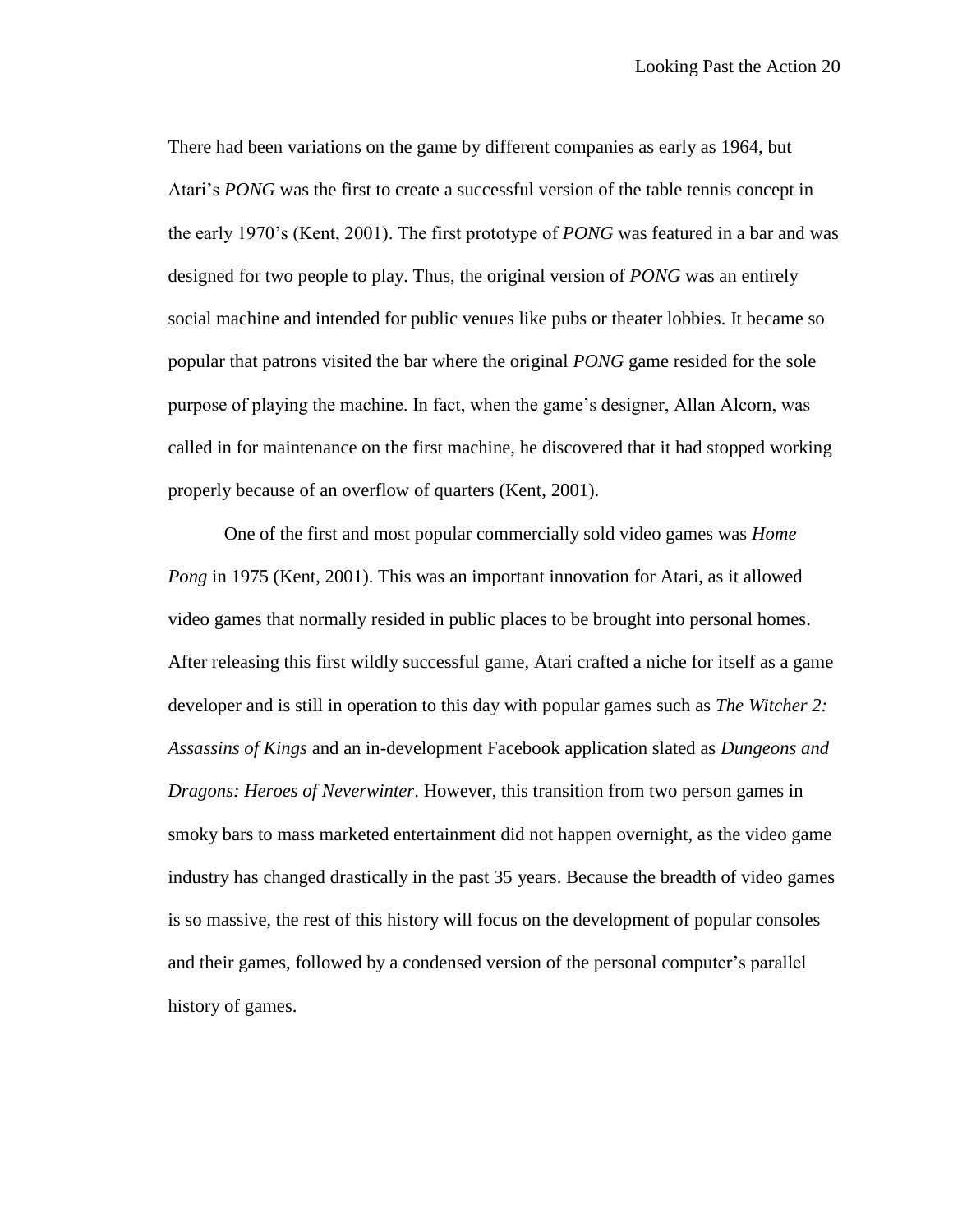The first development most gamers mention as significant is the rise of the 8-bit consoles, named so because these consoles had only 8 bits of processing power to run games. The crowning achievement of this generation was Nintendo's Nintendo Entertainment System (NES), which dominated the 8-bit market after its release in 1983 (Nintendo Co., Ltd., 2011). This system featured titles that would shape the future of video games such as *Super Mario Bros*, *The Legend of Zelda*, *Duck Hunt*, and *Contra*. These games shared common traits, such as very pixilated graphics accompanied by sound that can only be described as tinny and primitive. Yet these games allowed players to assume the role of a character that was recognizable, as opposed to some of the blocky masses that represented characters on earlier game systems like the Atari console. Like *PONG*, the NES and many of its popular titles were playable by two people. The design of the console allowed for two controllers to be plugged in, and even games like *Duck Hunt*, which featured a special light gun controller, let another player control the flying ducks with a traditional controller (trsken, n.d.). Nintendo claimed their target audience was the whole family (described as mother, father, and children), but old commercials for the game seemed to feature almost exclusively male children and young teens (Llewelyn, 2006; NES Two Teens, n.d.; Nintendo 1984, n.d.). Therefore, NES games were still marketed as an activity to be played with friends, but the target audience of video games seemed to shift from bar crowds like *PONG* to a much younger demographic.

As technology progressed and computers became more advanced, 16-bit system became the new standard for console games around 1990. The two consoles that defined this era of gaming were the Sega Genesis and the Super Nintendo Entertainment System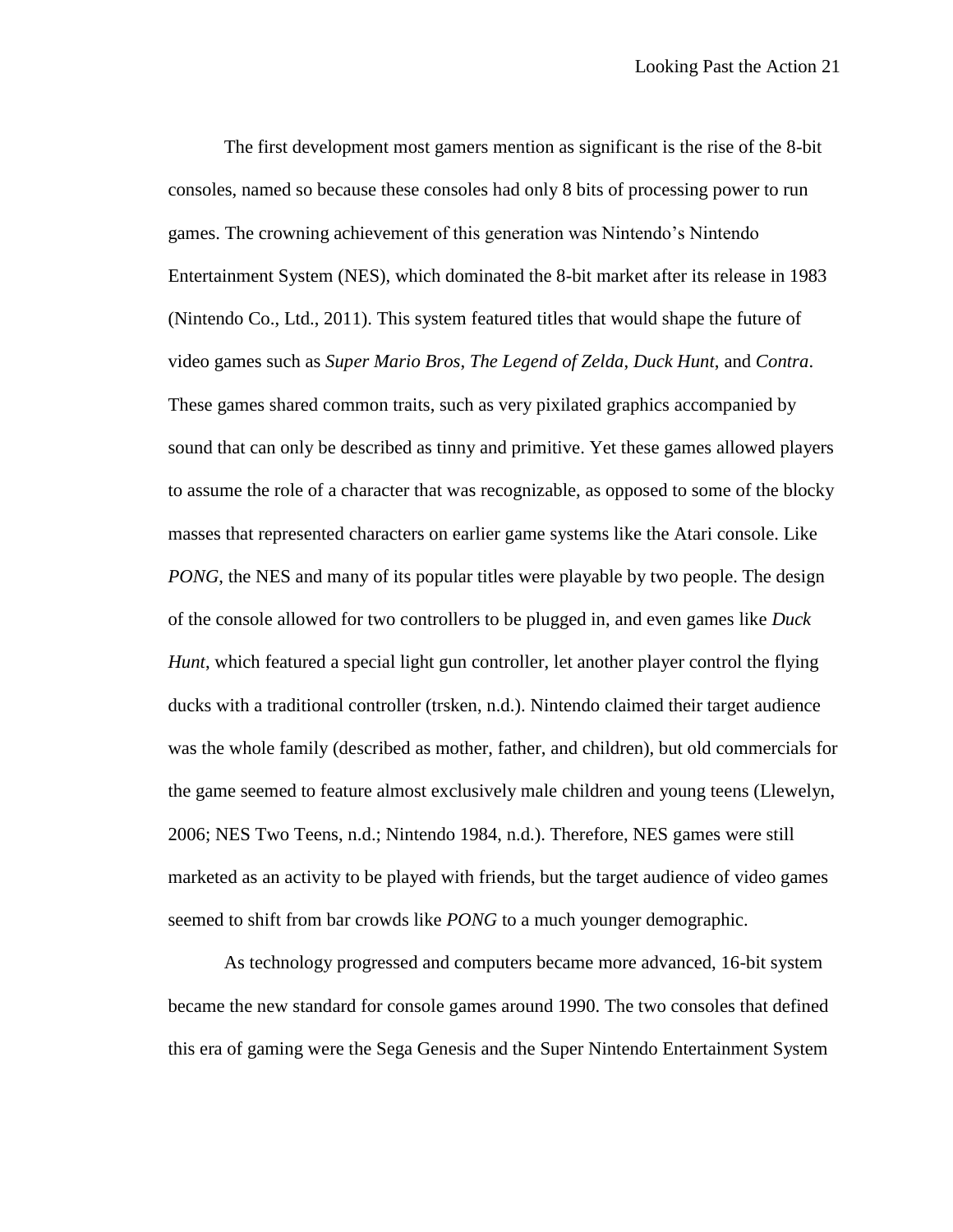(SNES). These systems provided about twice as much computing power as their predecessors and provided controller interfaces that had more buttons for more complex maneuvers in games. Again, the consoles allowed players to plug in up to two controllers for competitive or cooperative play. The audience of these consoles remained the same; it was again marketed towards younger male children. Graphics had progressed to the point where designers were able to use video recordings of live actors as opposed to animation (GamePro Staff, 1994). The games that revolutionized this graphical technique on the new systems were the *Mortal Kombat* series, a popular fighting game. This series was also the focal point of one of the largest scandals involving 16-bit video game systems, and a turning point that would change the video game industry forever.

One of the signature features of *Mortal Kombat* is the ability to perform a "fatality." When a player has defeated an opponent, they have the opportunity to brutally finish off their foe. Moves range from pulling out a beating heart, to ripping a character's head off with the spine following. Understandably, this upset parents and lawmakers who were afraid children playing these games would be negatively affected by such violence (Elmer-Dewitt & Dickerson, 1993). To curb these fears, the SNES chose to remove the blood and overly violent fatalities from its version of the game, while the Sega Genesis chose to keep all graphic content and place a self-imposed rating on their version of the game (Kohler, 2009). Both options were seen as undesirable to parents and lawmakers.

The violence in *Mortal Kombat* marked a potential merging of government and entertainment. Senator Joseph Lieberman introduced the Video Game Rating Act of 1994 with the intention of having game developers create a regulatory body to rate games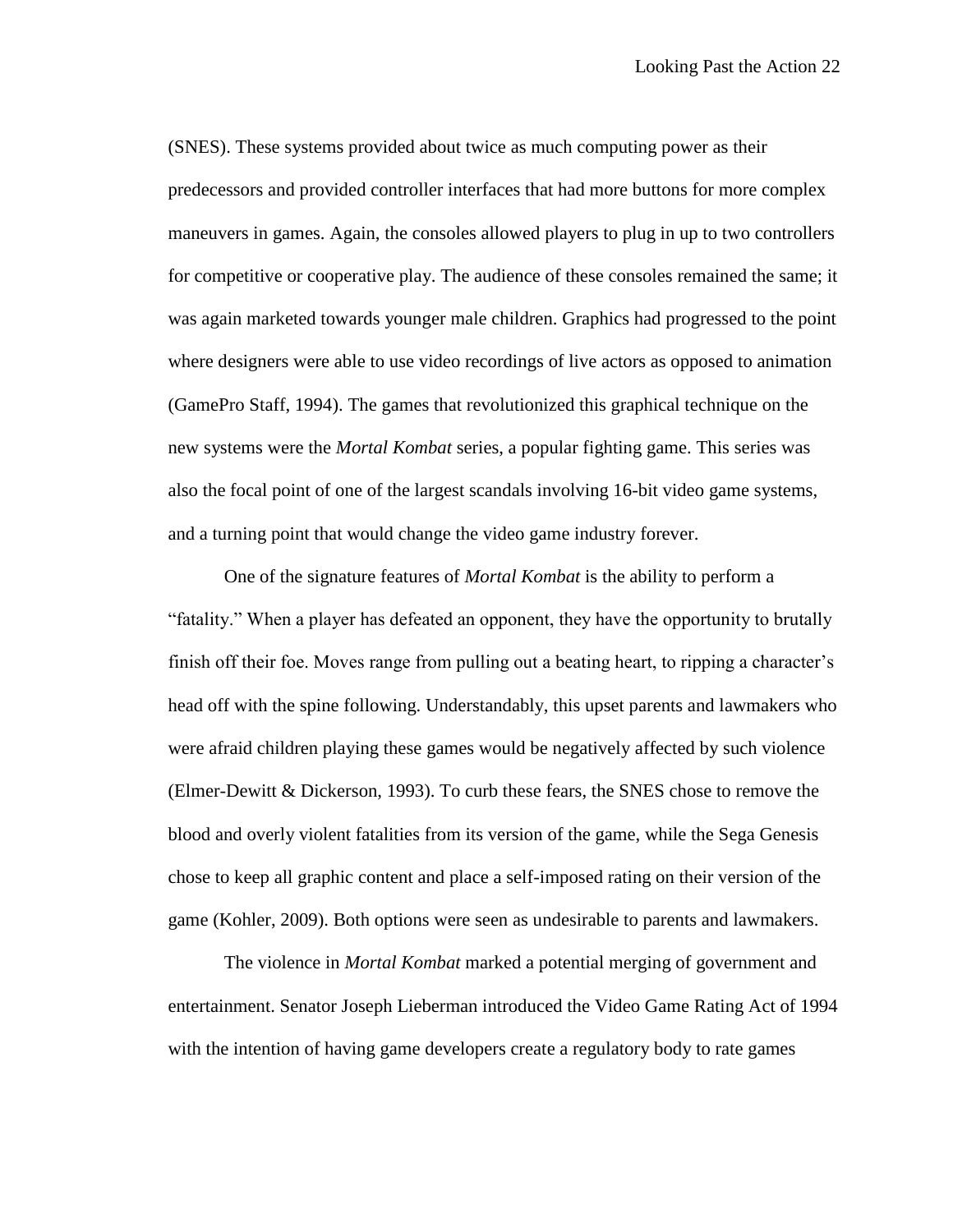based on content and if such a group was not created, the government would intercede and regulate video games themselves (Kohler, 2009; S. 1823, n.d.). As a result, Nintendo and Sega agreed to the creation of an independently functioning Entertainment Software Ratings Board (ESRB), which became the ratings group for video games the same way the MPAA is the ratings board for movies (Kohler, 2009). The content of video games have been under careful scrutiny ever since in an attempt to categorize games into their appropriate rating.

The next generation of popular video game consoles heralded more modern systems, featuring the Sony PlayStation and the Nintendo 64 (N64), which were introduced in 1994 and 1996 respectively. These consoles were heralded for their graphical achievements, in particular the ability to render three-dimensional images. Games were designed to take advantage of these new technologies which resulted in an increase of first-person shooters (FPS), which had previously only been widely distributed on personal computers. The new consoles allowed for multiplayer capabilities, with the N64 supporting up to four players simultaneously. Content of games on these systems was broad, allowing for game genres of all types to bloom, creating new styles of game play. However, content did remain within the regulated constraints of the well established ESRB. Popular series included an array of James Bond-themed games on the N64 and the now three-dimensional *Final Fantasy* series. Of particular note was *Conker's Bad Fur Day*. The game's content was adult-centered and featured gore, swearing, and incredibly crude humor, causing the game to push the thresholds of the ESRB. While *Conker's Bad Fur Day* could have been the subject of controversy,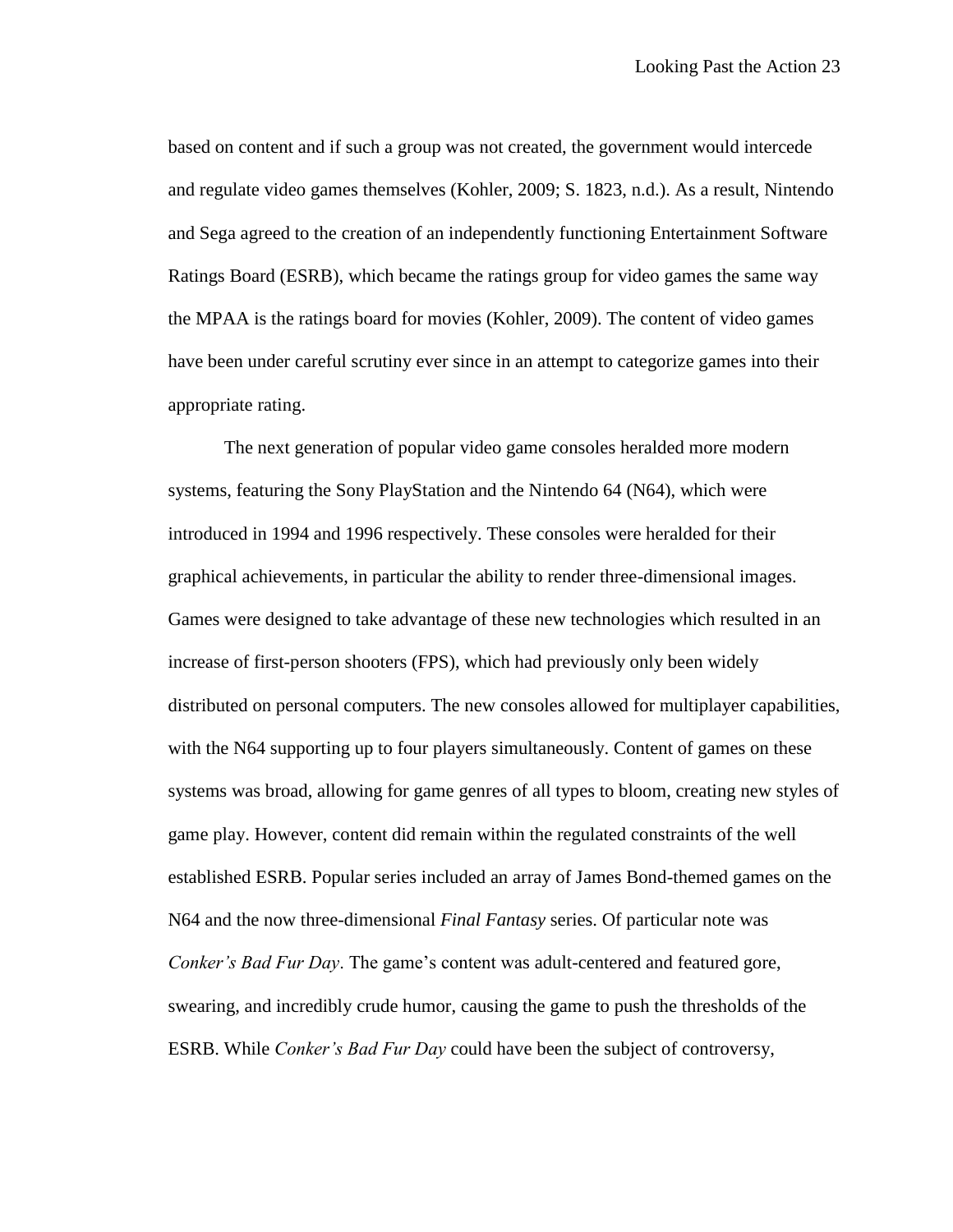Nintendo simply refused to officially acknowledge the game along with several of its distributors who refused to sell the title (IGN Staff, 2001). However, the game received glowing reviews from game critics, some of whom even stated that the game was aimed at a college audience and hit the mark (Hall, 2001; Liu, 2001; Satterfield, 2001). These more sophisticated games marked a shift with games being geared to a more adult crowd rather than focusing on entertainment for children and young teens.

The next generation of systems, which were marketed in 2000, improved by leaps and bounds in regards to their predecessors' graphical and audio capabilities. These systems included the PlayStation 2 (PS2) and Xbox. Eventually these evolved into the modern Xbox 360 in 2005, along with the modern PlayStation 3 (PS3), which was released in 2006 (Video Game Consoles, 2011). The popular Nintendo entry into the modern era of next-gen consoles—also introduced in 2006—was the revolutionary Wii, which allowed players to use motion sensing controls for gaming (Video Game Console Reviews, 2010). These consoles have been locked as the standard of the industry, always trying to outdo one another, as both the PS3 and the Xbox 360 attempted to include motion sensing playability into their titles to compete with the Wii (Video Game Console Reviews, 2010). Notable games from these modern consoles include the *Halo* series (Xbox), *Wii Sports* (Nintendo Wii), and the *God of War* series (PlayStation 2/3). The most popular titles on these consoles usually received an M for Mature rating, meaning the games were intended for players over the age of 17, continuing the trend of video games being developed for an older audience. The consoles themselves each allowed up to four players locally, as well as providing online connectivity for players to connect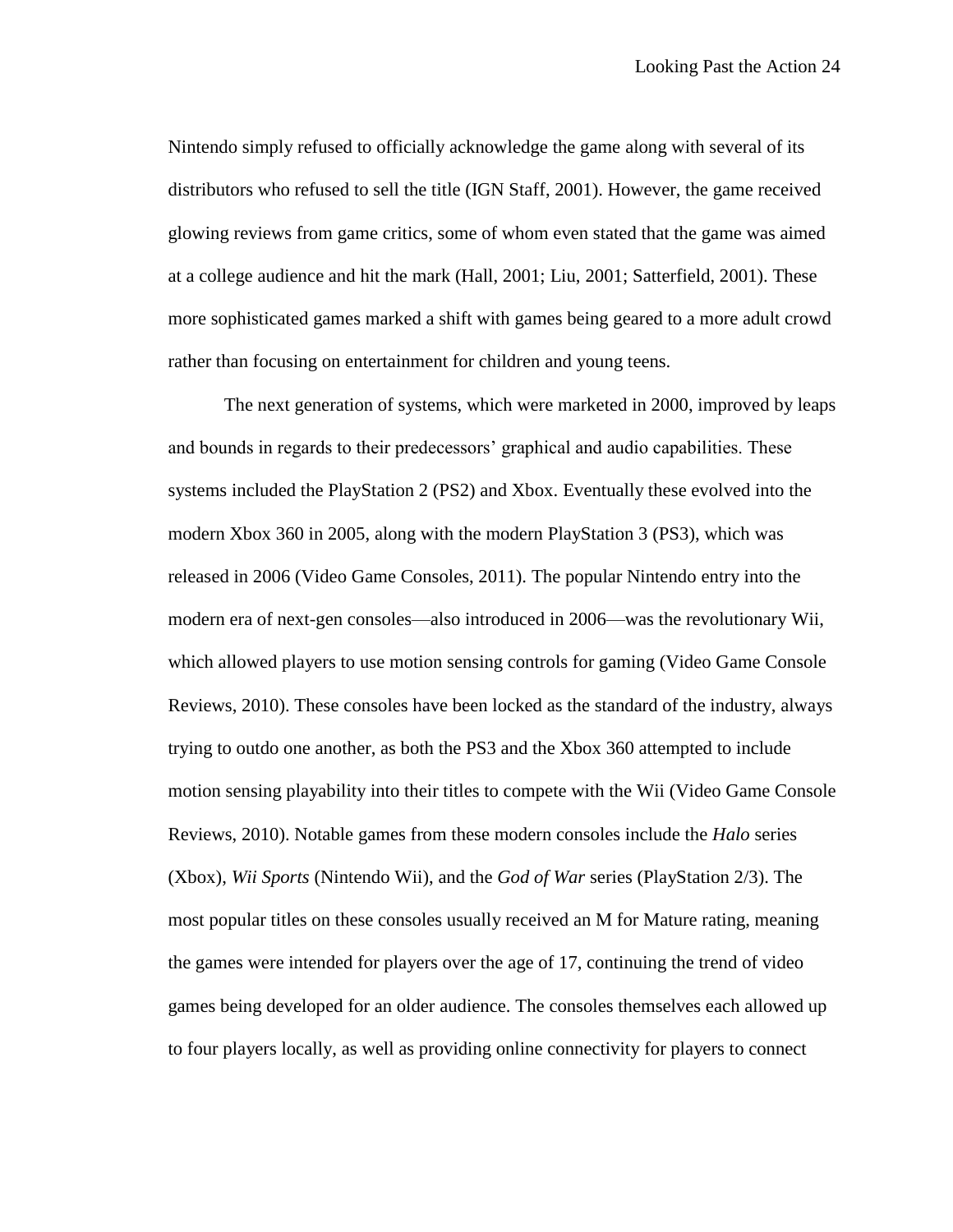beyond their living rooms, with some games featuring up to 16 simultaneous players in total. Unfortunately, there are so many video games from this era among the different consoles that finding a single commonality would be difficult. More games are coming out every year, each one trying to include better graphics, audio, or game play than the last. However, the content of some modern games has sparked controversy.

For example, the media attacked the *Mass Effect* series when it was revealed a player's character could have a romantic relationship with members of the opposite or same sex (McCullough, 2008a; D, 2008). Conservatives attacked the issue, but withdrew their claims after admitting to having never played the game (McCullough, 2008b; Schiesel, 2008). After watching *Mass Effect* being played, one psychological expert admitted having "seen episodes of 'Lost' that are more sexually explicit" (McElroy, 2008). The *Grand Theft* Auto series has also been in the limelight for topics ranging from violence to sexuality, in particular when a non-licensed game modification was leaked that allowed players to engage in sexual intercourse in the game (Chruscinski, 2008).

However, some games have gained attention from the media and players for even more unique, positive reasons. *Braid*, for example, was released on multiple platforms, but challenged players' understanding of what a game was. Most games have a way of tracking points as a feedback system, or at the very least, a limited number of attempts at a certain goal. Most games also have negative consequences upon death or failure. However, in *Braid*, the player has unlimited lives, there are no negative consequences for losing a level, and the game encourages players to learn from their mistakes, thus, redefining the structure of video games that had been centered on points and success for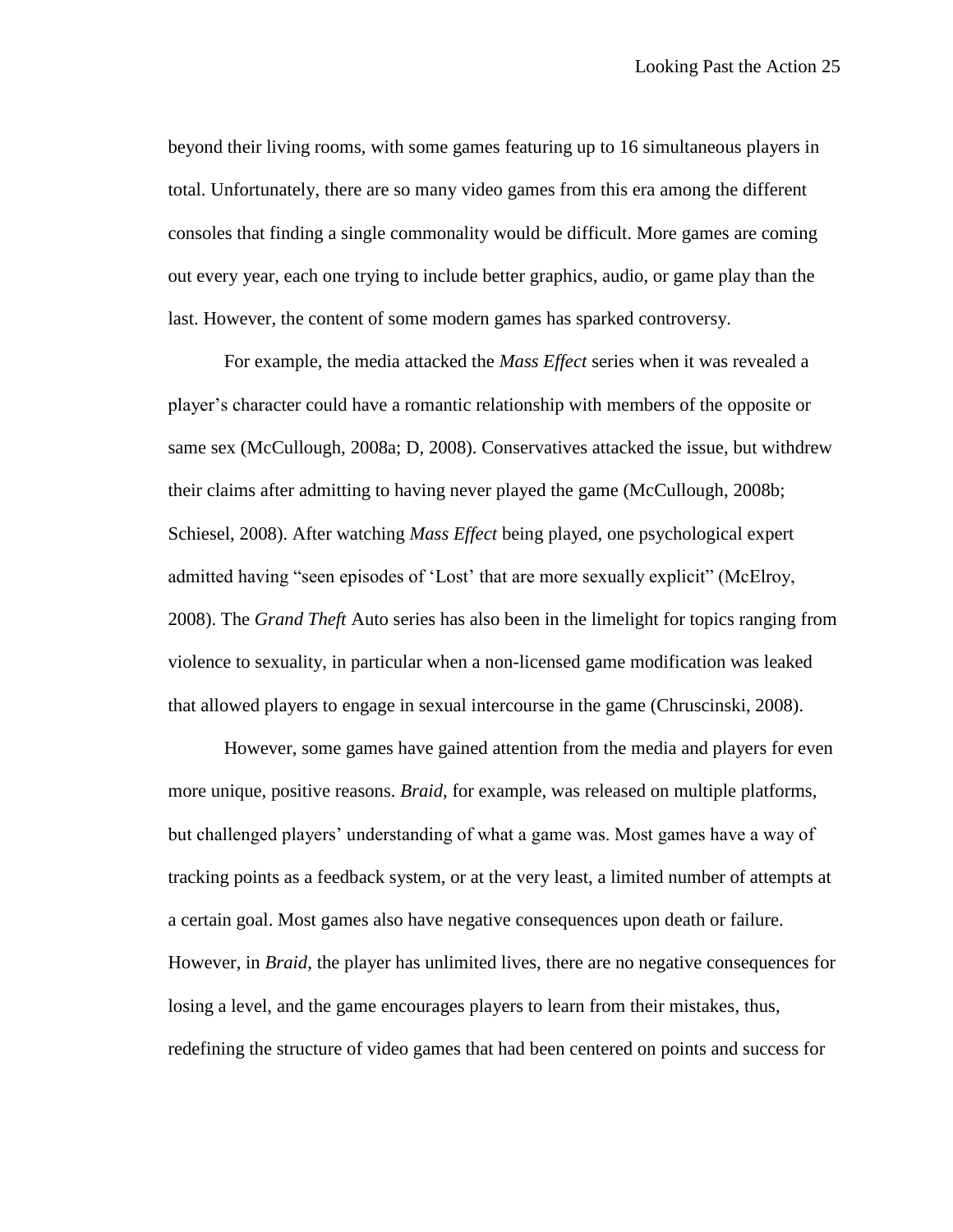so long (Wallace, 2009). With the high number of games being released on a variety of consoles, it seems new ground is being broken for good or for bad every year.

No review of the history of video games would be complete without acknowledging computer games. For a long time, computers have been in the background as gaming consoles developed. Personal computers (PCs) have had access to games as long as consoles have, as computer technology develops faster or at the same rate as console-specific technology (Console vs. PC, 2007). Computer games have followed almost in the same footsteps as console games, as most console games are ported transferred for play on a different system—over to the computer and vice versa, giving both consoles and PCs similar game libraries. Computer games however, have had the advantage of being able to easily access the Internet (Spohn, 2011). This means that games can be developed for the computer to feature multiplayer concepts that the console cannot. While consoles have always allowed for at least two players to enjoy video games together, computers allow players to have multiplayer sessions via the Internet. This means that players can connect and play with people across the globe as opposed to across the couch. Where consoles can only support up to four players in the same room at their current level of technology, computer games connected to the Internet allows hundreds of people to play simultaneously with each other.

A genre known as the Massively Multiplayer Online Game (MMO) has blossomed because of computers, creating vast networks of players with titles such as *World of Warcraft*. These games connect hundreds, or in some cases millions, of players together that would not have normally been able to interact. Other games have opted for a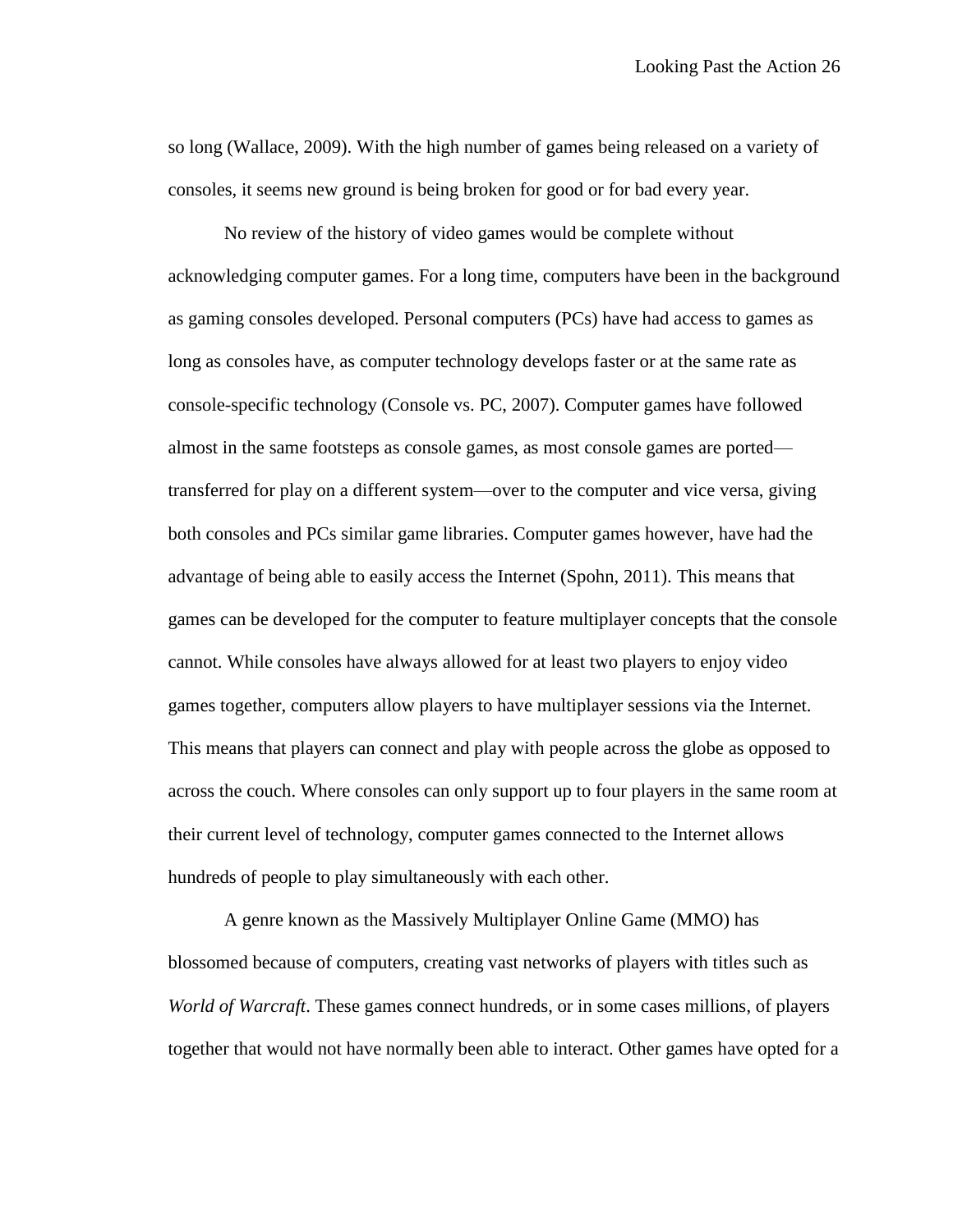single player environment with online multiplayer modes that at their core do not truly reflect the MMO genre, but could be treated as such because of their massive online player base, such as *Starcraft* (Dana, 2009). The next generation of consoles such as the PS3 and Xbox 360 has also capitalized on this idea with their PlayStation Network and Xbox Live Arcade respectively, allowing console players to experience the same connection usually reserved for native computer players (Spohn, 2011).

This abridged history of video games, their development, and impact on culture through the years shows an improvement in the quality of games, as well as an improvement in the ways players can interact with one another. This historic review illuminates the fact that, by design, games are meant to be social and played with others as each console allows for multiplayer interaction. Throughout their history, video games at their core have not been a solitary activity, a point echoed by Dmitri Williams (2006) when he explained that gamers do not "bowl alone." However, as video games rise in popularity, there is a trend of regulating content. Games developed to a point where they needed to be regulated, then experienced a relatively peaceful stint, and finally underwent controversy again as games became more realistic. It seems that as games begin to mirror real life in appearance, groups seek to control this content for moral reasons like any other media source (Williams, 2003). In sum, video games only become more diverse as time goes on, shaping the field of gaming while simultaneously existing within its constraints.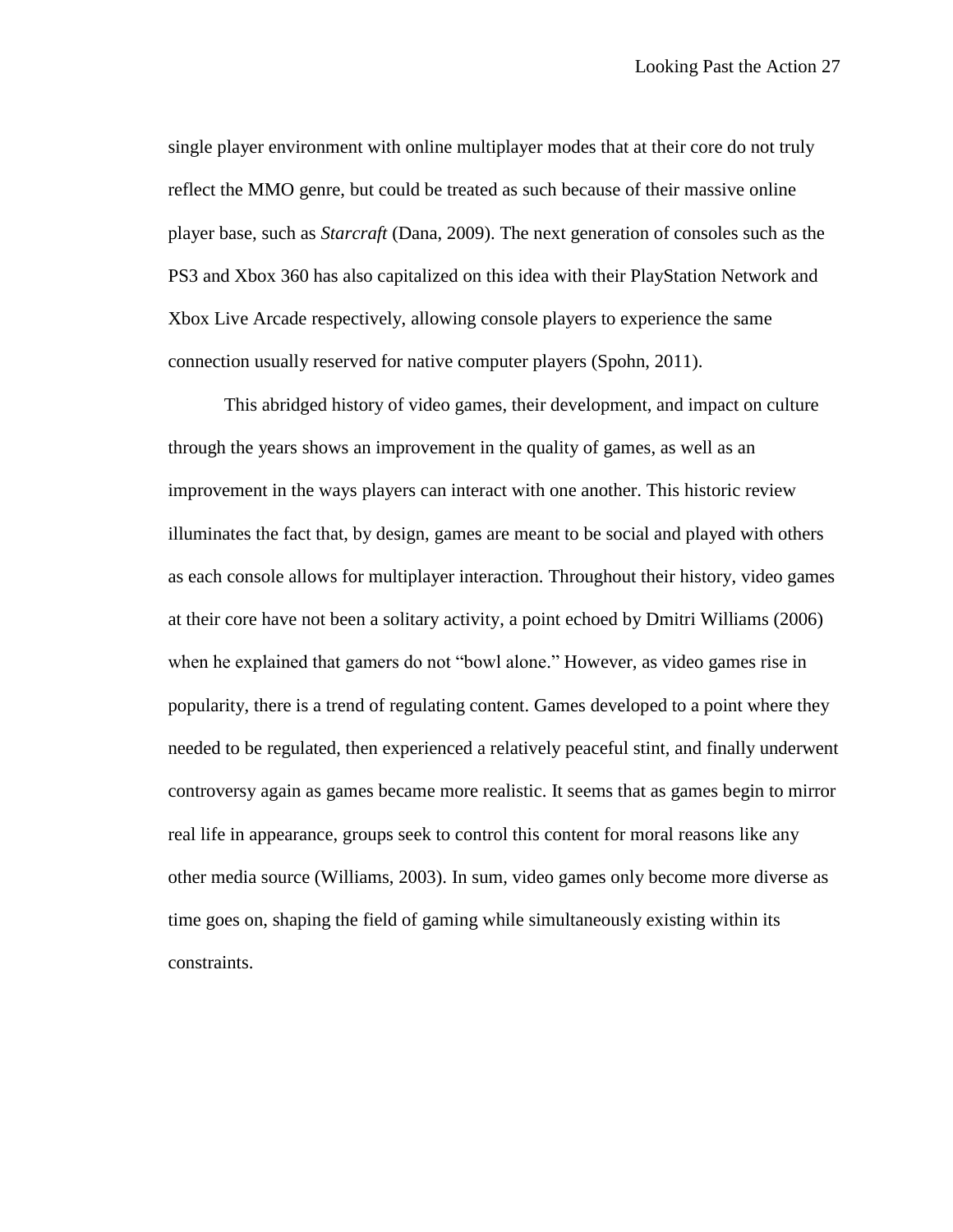### **Video Games in Literature**

Video games have experienced a surge in academic popularity in recent years. The growth of video game popularity in the media has been outlined in detail by Dmitri Williams (2003) as he tracked the media's reaction to this new and growing entertainment medium. However, even with this new fascination with video games, Williams (2003) believes that "the video-game industry... remains largely ignored by communication studies scholars" (pg. 523). He also notes that video games are becoming a more important area of study as the evolution of social games on sites like Facebook have made games more accessible to more people (Williams, 2006). While there is a plethora of attention focused on video games, studies from various disciplines tend to focus on violent content in games. Williams (2003) notes that these studies usually focus on how children, not all video game players, are affected by violent content. This section explicates these studies in order to display the progress and limitations in the current body of literature regarding video games. I begin with a review of the research focused on game content, followed by games studies in race and gender, and finally studies of gamer culture.

**Video game content.** The violent content in video games has been of great interest to scholars across several disciplines—including communication studies because of violent content's connection to aggressive player tendencies. Scholars want to know if violent content is negatively affecting video game players. Violence in video games is sometimes even linked to mental wellness and levels of aggression when playing games. While some have argued that the cases of aggression and violence is not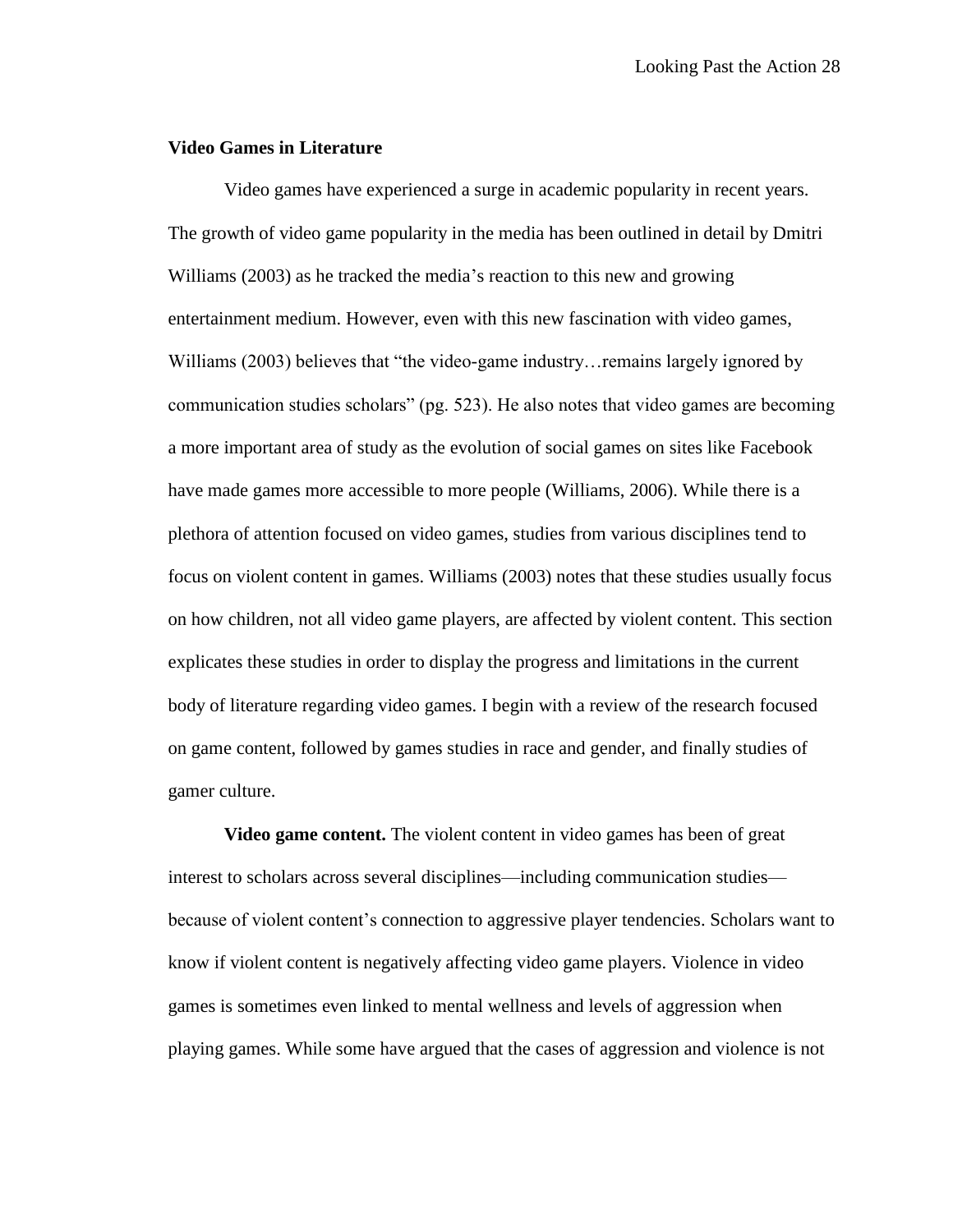linked to video games, Huesmann (2010) used Anderson and Dill's (2000) General Aggression Model (GAM) to prove otherwise. In some studies, long-term exposure to violence in video games has been positively correlated to increased aggressive tendencies (Anderson & Dill, 2000; Huesmann, 2010; Williams, 2009). Scholars have tried to observe the issue of violent content from different angles, trying to eliminate possible causes of aggression related to violence in games. Barlett et al. (2008) researched the topic of aggression in video games while observing possible frustrations from using inferior video game system hardware. They wondered if using an outdated system attributed to video game related aggression. However, their conclusions found that technological frustrations were independent of aggression levels when playing (Bartlett et al., 2008). Bartlett et al. (2008) also observed the levels of immersion players felt when involved in a video game. Again, immersion levels were found to be independent of hostility related to playing video games. This research suggests that, regardless of any of these observed outside variables, violence in video games does indeed make players more aggressive. It should be noted, however, that the violent video games used for Bartlett et al.'s (2008) study were from the *Mortal Kombat* series, which, as I referenced previously, is notorious for its graphic representations of violence.

Other scholars have also linked violent content to aggression. Similar to Huesmann's study, Krcmar and Farrar (2010) also refer to Anderson and Dill's GAM in their research regarding retaliatory aggression in video game players. In their work, they observe media effects on video game players. Their study reinforced the model designed by Anderson and Dill (2000), which suggests that exposure to violence primes the mind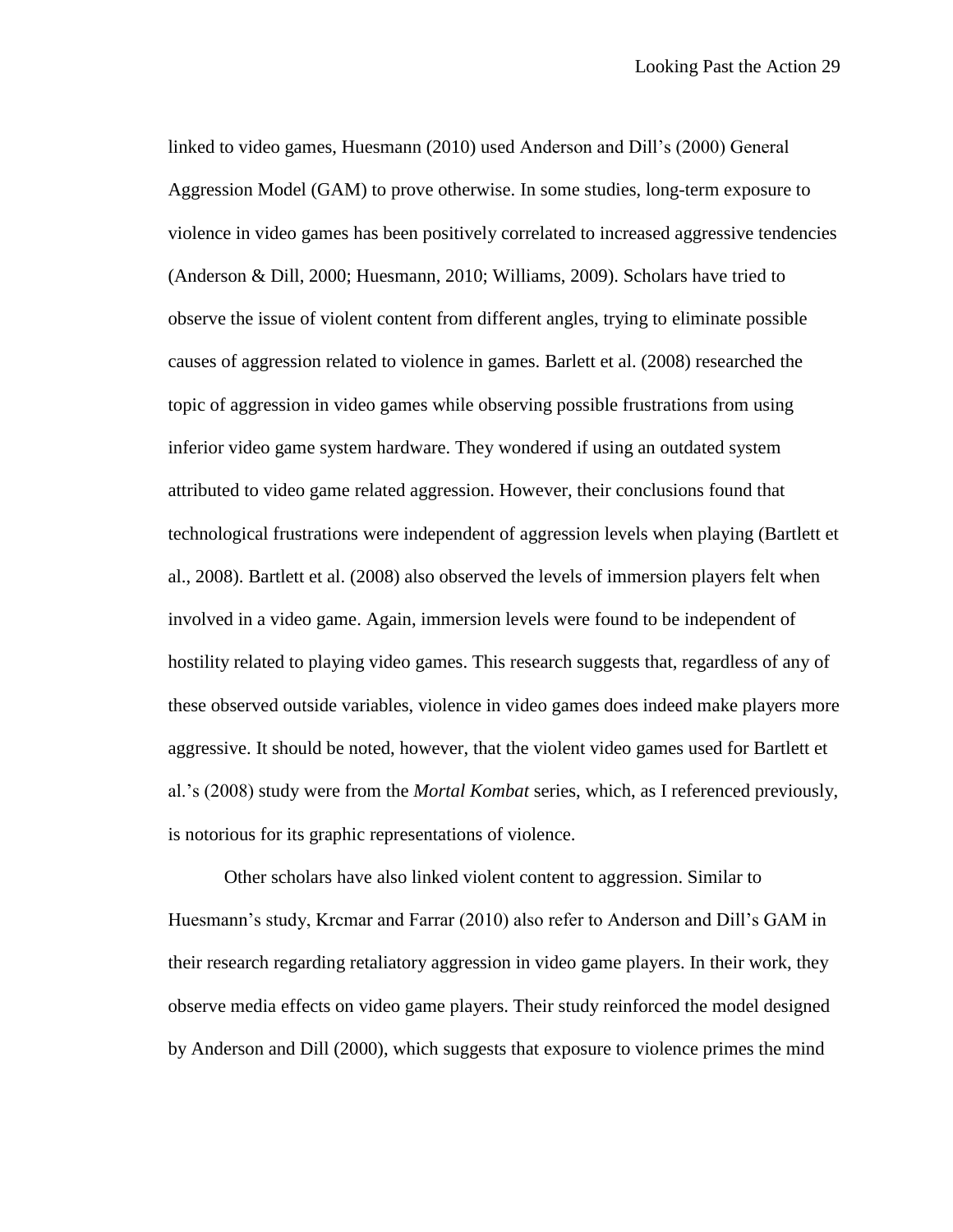for aggressive thoughts. Therefore, according to Krcmar and Farrar (2010), cognition mediates aggression. This means that if a person is thinking aggressive thoughts, whether consciously or subconsciously, perhaps via exposure to violent content, it opens a gateway for players to act out this aggression. Krcmar and Farrar's (2010) findings were in line with this hypothesis, as players were observed being more verbally and physically aggressive after playing violent video games. However, I argue that there is a trend in game selection that can be observed in these types of studies linking violent content to aggression. Krcmar and Farrar (2010) chose *Hitman II: Silent Assassin* as their case study of violent content. The purpose of this game, as defined by the researchers, is "to maneuver a hitman through several missions, assassinating enemies, while attempting to rescue a friend" (p. 123). It may be more informative if scholars chose games that represent the entire spectrum of violent games. The structure of *Hitman II*, which is centered around assassinations, may mean that the conclusions drawn about violence in video games is limited.

Though some scholars draw a correlation between aggression and violent video game content, other studies have observed how this aggression is assuaged, and in some cases, how violent content can be positive for gamers. Research has shown that violent moral implications of games, such as an enemy writhing in pain before dying or accidentally harming a civilian, removes enjoyment from game play (Hartmann  $\&$ Vorderer, 2010). Players also realized in this study the difference between reality and the game, though their morals toward violence stayed relatively the same in both situations (Hartmann & Vorderer, 2010). This shows that violence in video games is not necessarily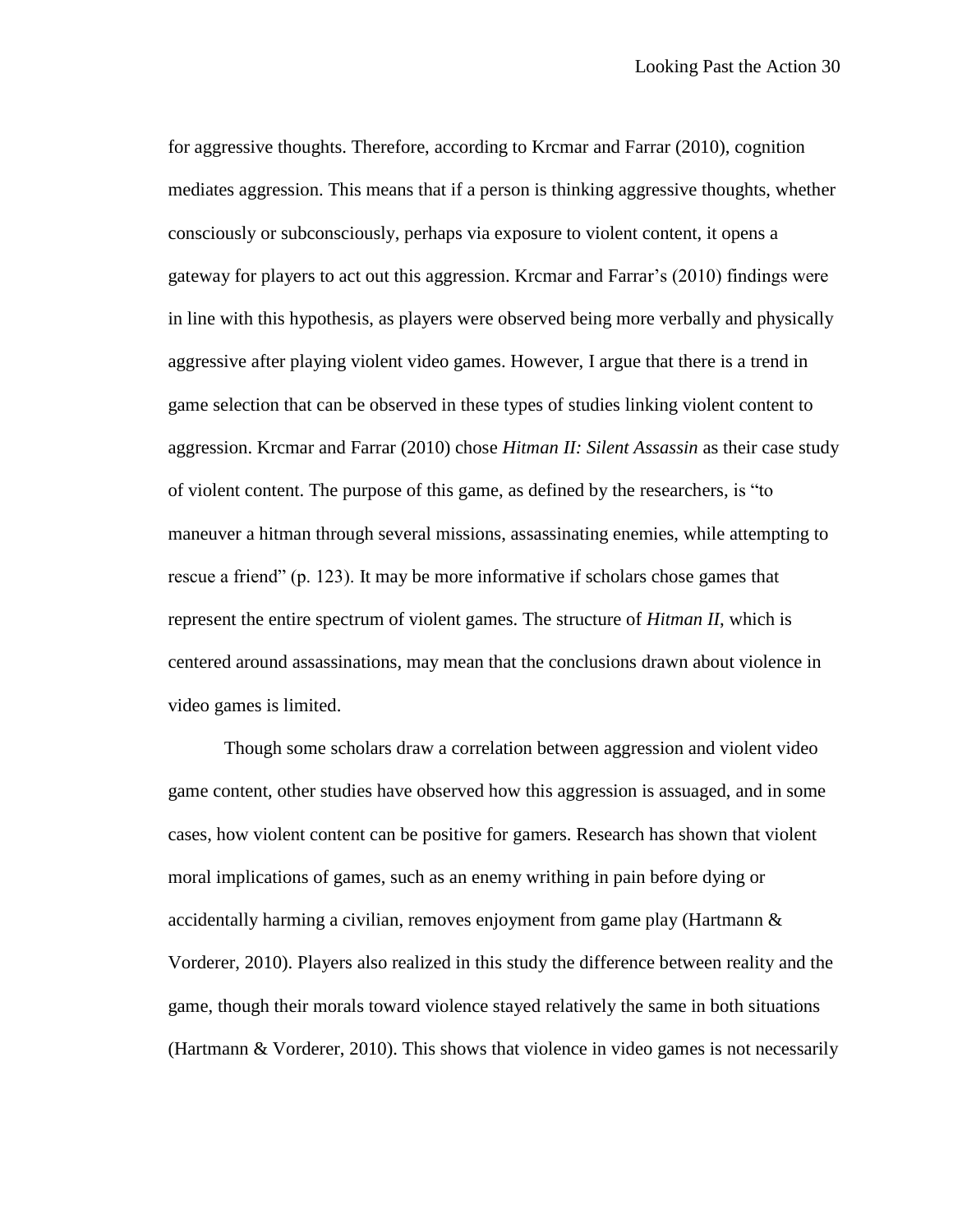harmful to a player's morality and psychological wellbeing. Though first person shooter games such as *Call of Duty* or *Medal of Honor* are centered around violence because of their war-like nature, there are also observable player benefits to this kind of violence. *Call of Duty* has been observed as a highly socially engaging game, as players collaborate together to achieve a common goal (Ferguson, 2010). Other games in the MMO genre have also shown this style of collaboration and relationship forming, such as *World of Warcraft* or *Everquest*, regardless of their violent nature (Ferguson, 2010). Another common adage that video games supporters rally behind in the face of opposition is that shooting games improve hand-eye coordination, if nothing else. These claims have actually been verified as violent shooting games have been shown to improve visuospatial cognition (processing and altering visual information) more so than nonviolent games requiring the same skill set, such as *Tetris* (Ferguson, 2010). Other scholars have even discovered that perhaps the literature regarding video content needs to be entirely refreshed, as they believe that studies regarding aggression are based on older theories involving television and aggression (Lachlan & Maloney, 2008). Regardless of how people may frame violent content, Huesmann (2010) believes that there is conclusive evidence linking violent content and aggression, and this data will not sway defendants of video games and their "ad hominem attacks on researchers" (p. 180). Violence, however, is not the only subject that piques the interest of video game scholars.

**Race and gender.** Race is another topic of interest for scholars in most disciplines, however it is much less prevalent than violence in video game research (Kirkland, 2005). Kirkland (2005) notes that the content of some games plays to racial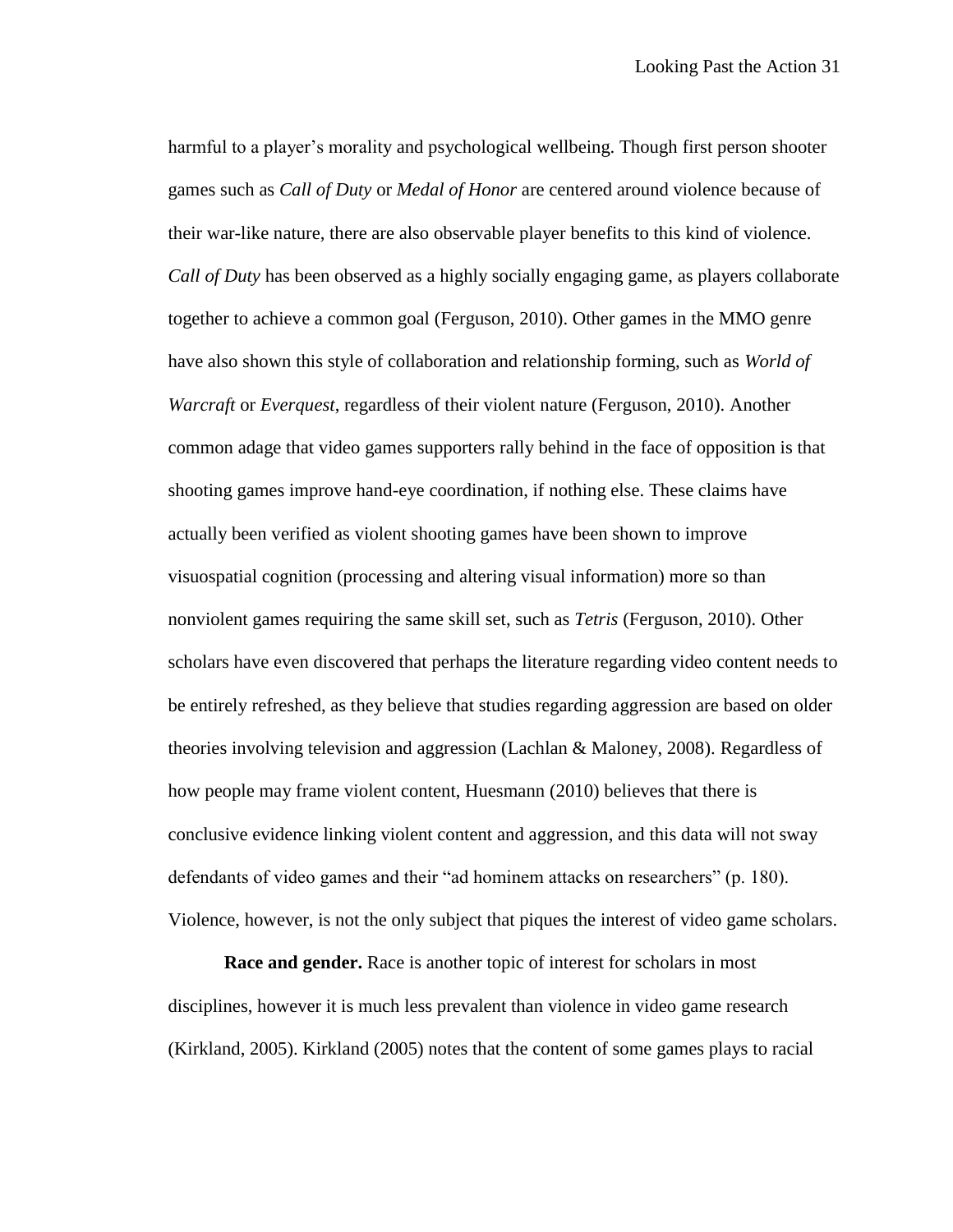ideals; that is to say, white, whether seen in characters or settings, equals good and pure while black represents evil and tainted. For example, the game *Silent Hill* involves unspeakable evil existing in suburbia, a façade of "white picket fences and immaculate lawns" that are meant to conceal the troubles within while representing the white American dream (Kirkland, 2005). The display of characters in *Silent Hill* also intrigued Kirkland (2005) who noted the lack of non-white characters and villains, even observing that monsters are blanched to become unnaturally white. There is an emphasis of light against darkness in metaphorical and literal ways throughout the game that suggest a greater theme of white being better than black. Because the game is rooted in the horror genre, Kirkland (2005) suggests that *Silent Hill* is directed towards white audiences because "horror is an almost exclusively white genre within the West" (p. 175). Along the same tones of race was the controversial *Resident Evil 5*, which featured a white protagonist against a horde of zombies in Africa. Naturally, the featured zombies were black. However, this visual contrast of a white man gunning down countless infected black villagers raised attention in the video game and black community (Brock, 2011). Several blogs and websites featured the controversy, posing the question of whether the game was racist for having a white hero shoot black zombies, or not racist for having zombies from Africa be black. Video games are not immune to cries of racism from scholars and some games are even guilty of toeing the line of racial issues irresponsibly.

Video games have also been under close scrutiny by scholars for their portrayals of gender. Video games themselves have been framed as a male oriented activity, with tropes of a male character having to save a princess or damsel being seen in popular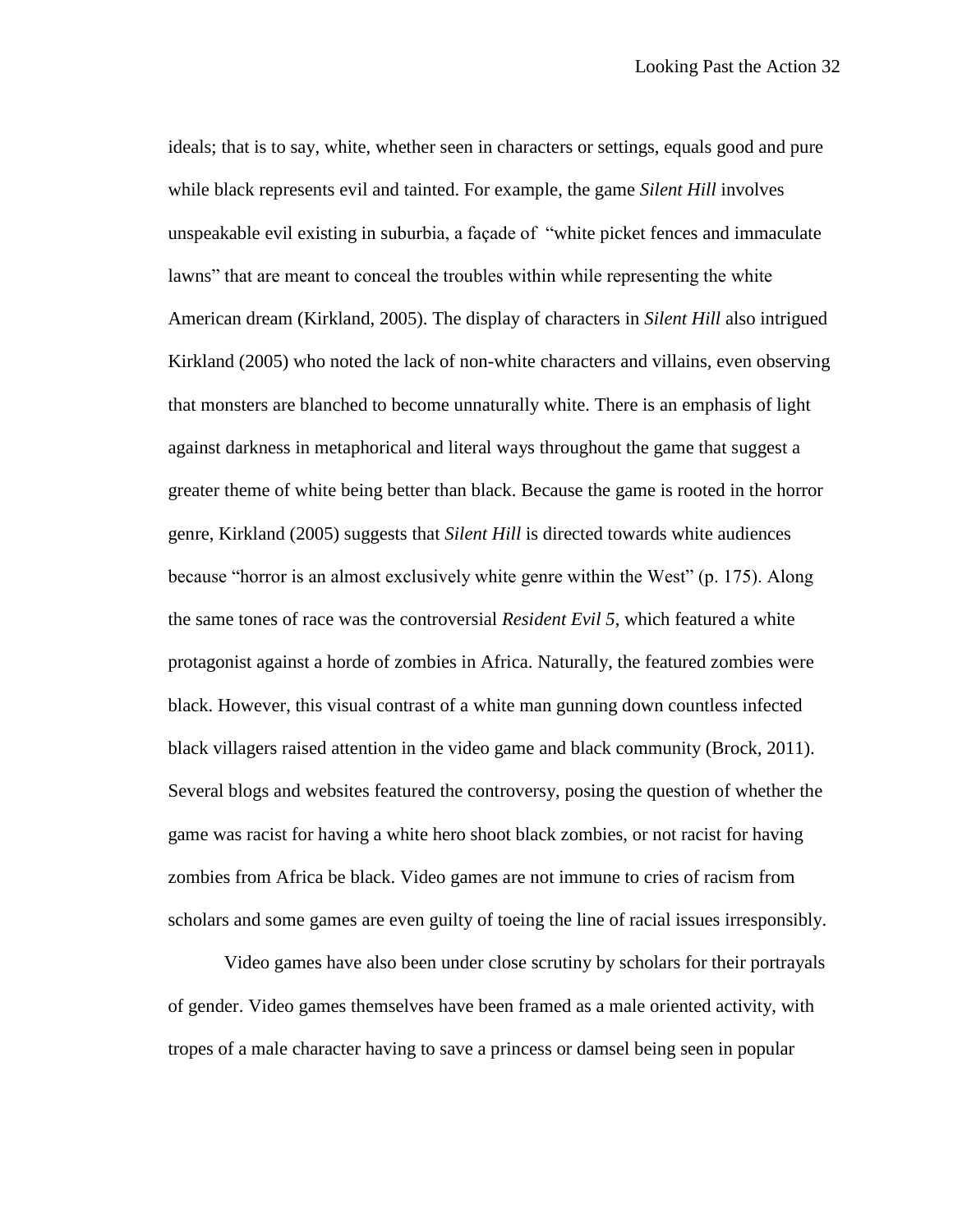games such as the *Super Mario* and *Zelda* series (Thornham, 2008). It is not uncommon for studies to show the male bias towards games whether it is through overly sexualized females, or games centering on more male dominated activities, such as professional sports. This bias is personified in the now iconic *Tomb Raider* series which featured a scantily clad female archaeologist, Lara Croft. The game was the center of attention for both players saying Croft possessed a strong amount of agency and others who decried Croft as another character to be ogled by a male audience (Kennedy, 2002). Video game developers took note of these comments and attempted to reach out to their female demographic. Entire genres of games have been created to appeal to a more feminine market, known as "pink games" (Kafai, Heeter, Denner, & Sun, 2008). However, these games seemed to undermine the point of empowering females playing games, as these games concentrated on objectives such as dating a crush, styling hair and makeup, and playing dress up (Kafai et al., 2008). This idea, unsurprisingly, only served to reinforce strict gendered styles of video game play instead of creating a sense of equality. In order to correct this mistake, developers began to design "purple games," which were again marketed towards young females, but with a wider variety of topics including sports, mysteries, and betrayal in close relationships (Kafai et al., 2008). Despite these changes, the stereotype that games are masculine has persisted. Though this scholarship is bringing attention to a potential gender gap in video games, online game statistics have discovered that women are, in fact, very active gamers (Ingram, 2010). The attempted structural reconfiguration of games into a "purple" genre still means these games are being targeted towards young girls, which may suggest that there is no space in "normal" games for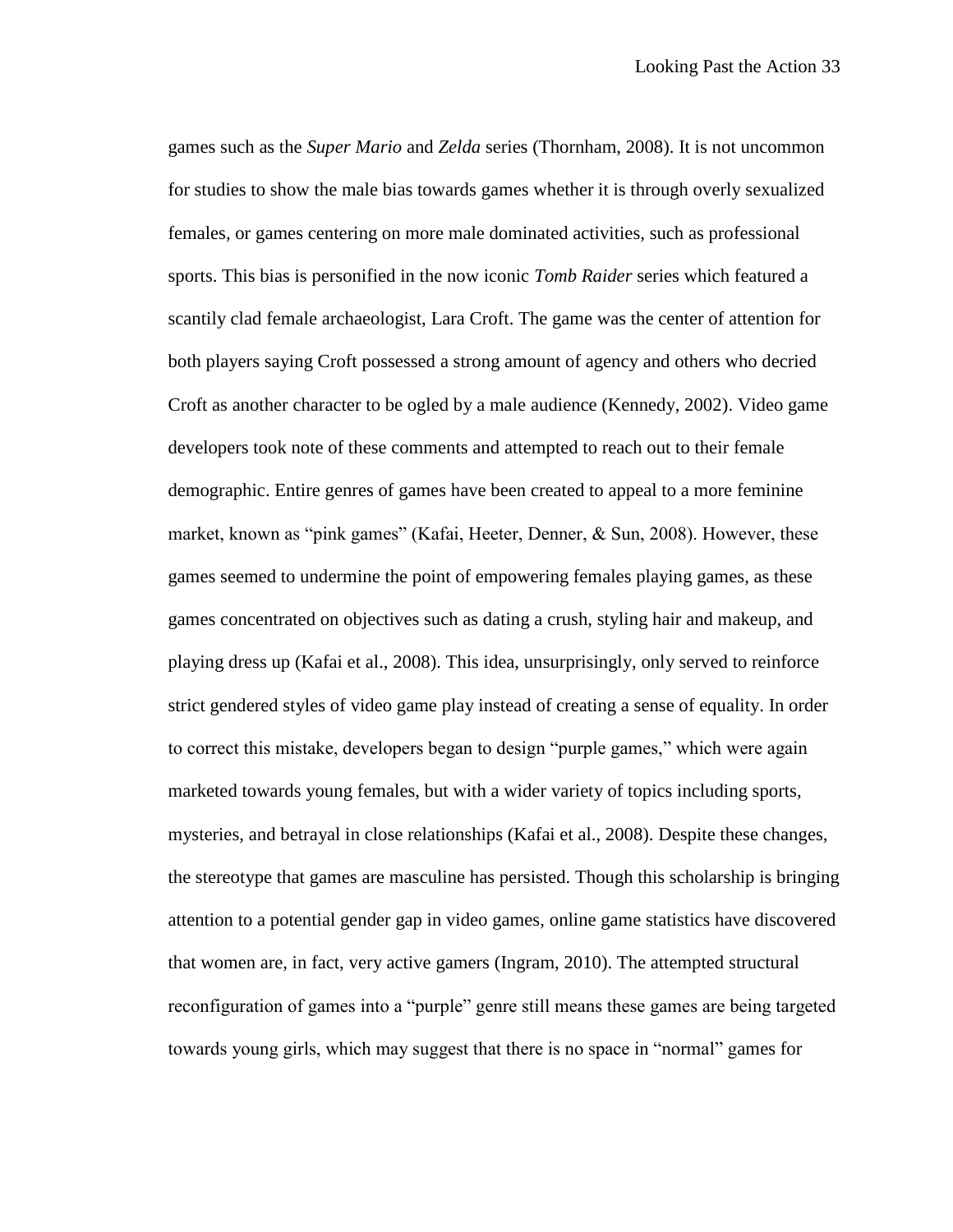women to play. While "purple" games try to deal with different, more feminine narrative structure elements, Kafai et al.'s (2008) study still suggests that games can be tailored to specific genders, which may do more harm than good.

Scholars also argue that the inherent nature of games, specifically the goal to master or win games, creates a gendered space. Games with finite endings invite players to reach the end of the game; games with points invite players to beat the high score; open ended multiplayer games invite players to dominate those with less skill (Soukup, 2007). The problem with some of these video games is that the goal of mastery is inherently competitive, mastery being a notably masculine trait. The culture of video games also reinforces this masculine predisposition as seen in video game review discourse, where masculine traits and practices are favored over feminine traits. James Ivory (2006) found that there is a statistically significant difference in game reviews featuring more sexually suggestive female images than sexually suggestive male images. Ivory (2006) also discovered that the majority of female roles in video games are passive or unimportant, which led him to ask: if females have such diminished and disempowered roles in games, should designers even strive to include females in games? This suggests that even increased female presence in games would only further current male and female stereotypes. What is most interesting about studies of gender in video games is that while the game content is analyzed, the research delves deeper into the structure and impact of the games beyond content. Therefore, this type of gender-based research has helped scholars understand the more subtle nuances of gender and femininity in games that are predominantly masculine in nature. Scholars are able to hypothesize that changing the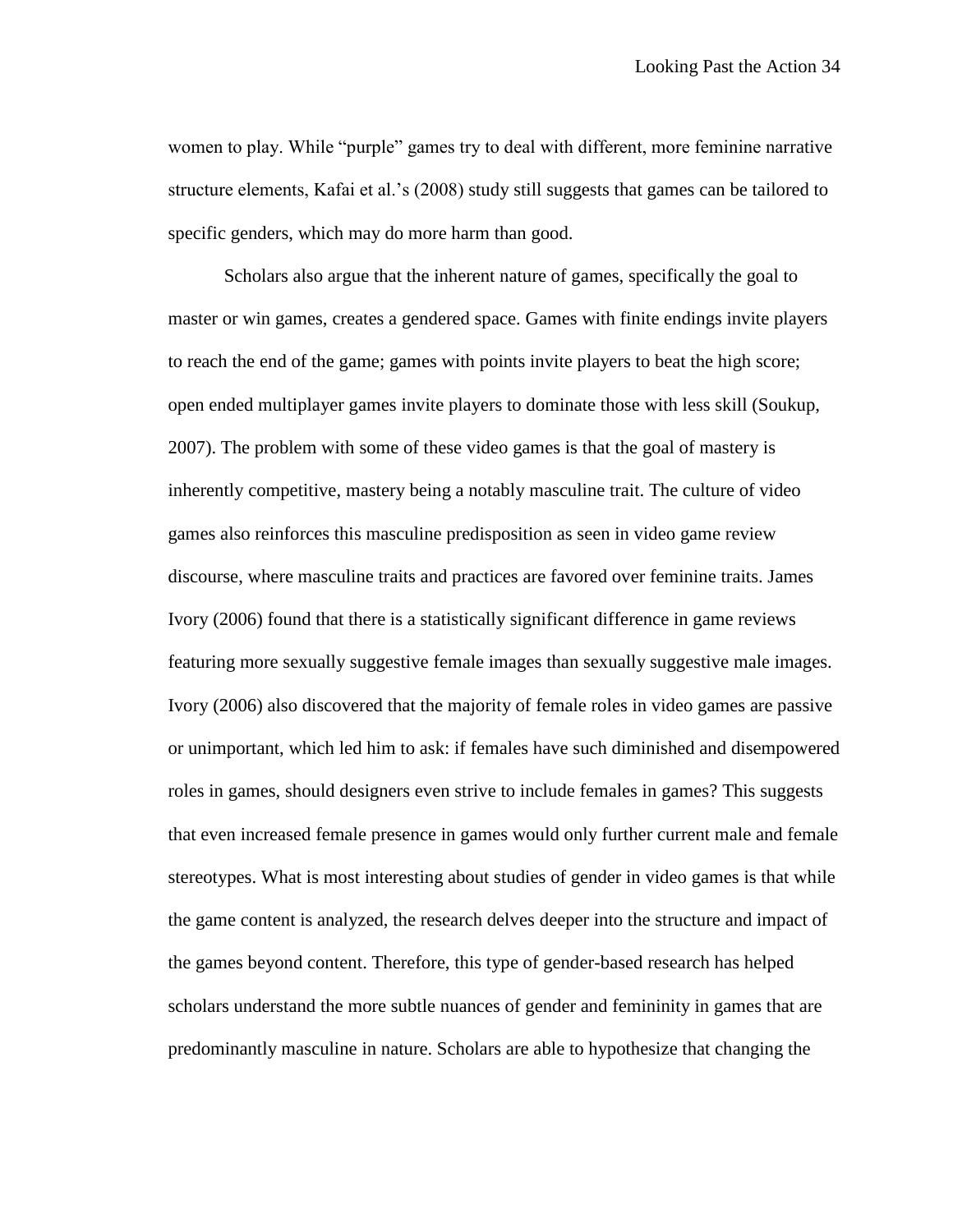inherent structure of games could have much more positive effects on perceptions of gender, according to this research.

**Structure and culture.** Other scholars have observed the effects of the structure of video games, however, they do not directly claim to be studying structure, similar to gendered research on games. This includes the work of Jane McGonigal (2011), who has designed and studied multiple "Alternate Reality Games" (ARGs). ARGs are a unique combination of technology, game play, and the real world, forcing players to interact within a community while modifying the physical world around them. Her games have created several online communities and have challenged the definition of what a game is and how they are played by modifying their structure. Such examples include the *I love bees* ARG, associated with the release of *Halo 2*, and *The Lost Sport* ARG, which was developed for the 2008 Olympic Games (McGonigal, 2011). Her own research has observed that games can be used as a positive catalyst for large scale change, but they need to be properly structured for this to occur. For example, in *The Lost Sport*, in order to encourage global participation in this ARG, the original call out podcast was subtitled in seven different languages so the game was not limited to native English speakers (McGonigal, 2011). By changing basic structure like language choice, the game was able to expand its reach to a global audience, and encouraged participation from several different global cultures.

Scholars have also studied video games and game players as a culture. The culture of video games is no different from other types of culture. For gamers, the uniting factor is the activity of playing video games. Every game, regardless of its objective, allows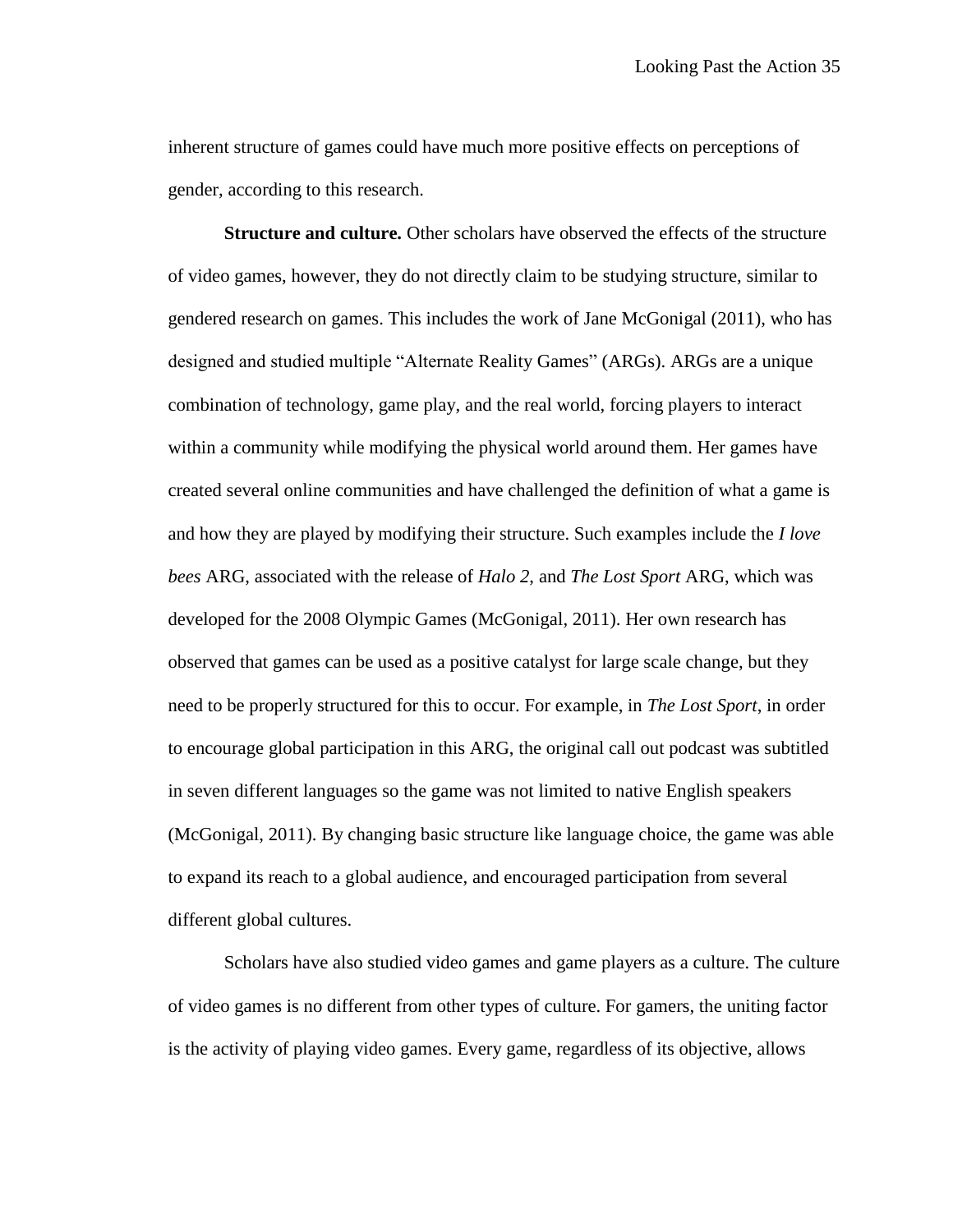players entry into this culture of games with its own references and norms. This is why it is possible for gamers to reference a variety of genres with ease, and also be knowledgeable of classic and flagship games. Specific game communities are created in the wake of this shared gamer culture. These game communities stem from each video game title or series, spawning places for gamers to congregate and speak about topics that concern them. These conversations may range from strategy, to bug corrections, to fan fictions, and airing grievances about game difficulty levels. Within literature on video game culture though, there seems to be little agreement on what exactly constitutes a gamer community. Game communities have been defined as productive—meaning the community produces something unique inside or outside the game—regardless of the initial reaction of early scholars to believe games were inherently unproductive, with more and more scholars shifting towards a view of community as productive as time progresses.

In "canonical texts" on games such as *Homo Ludens* and *Man, Play, and Games*, Pearce (2006) describes that games were originally classified as unproductive, though these referential texts were written over 50 years ago. The sentiment at the time was established as people viewed games, by definition, as an activity that cannot be productive; games are simply entertainment. These scholars, now outdated, believed that nothing new can be created in a game, just as basketball or football games do not technically produce anything unique. However, Shaw (2010) argues that one of the drawing factors of video games are the level of interactivity they possess. Video games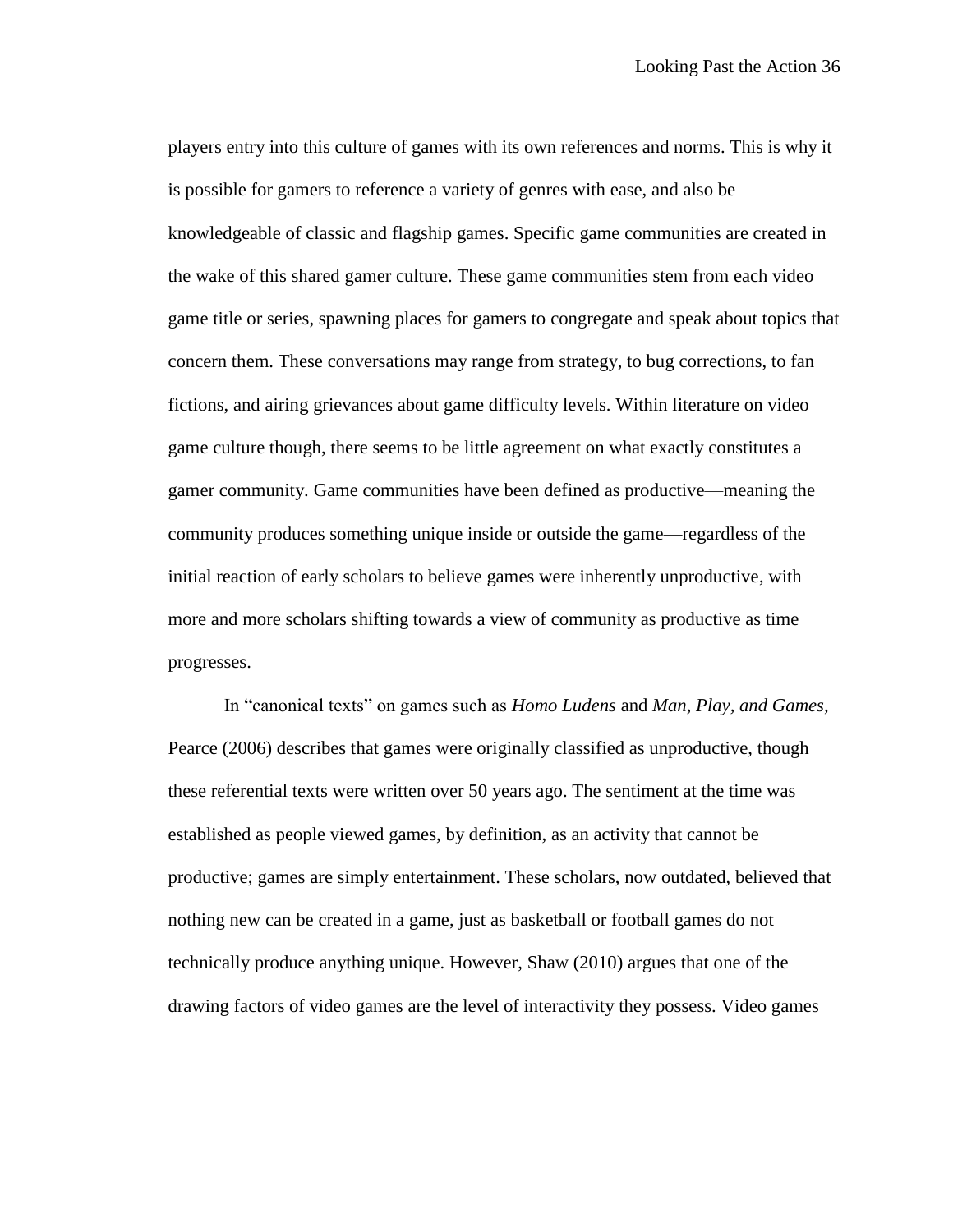by nature require the player to contribute some form of input. Shaw (2010) even admits that video games are "making audiences active and productive" (p. 417).

The notion of game players creating a productive community is contrary to previous research on games and their communities. However, this is not an isolated incident with the rise of sandbox-type games. In these types of games, players are given reign over a massive area and the opportunity to construct their own stories and landscapes, metaphorically dropping players in the middle of a giant "sandbox." Popular recent games include *Terraria* and *Minecraft*, both games in which players can alter terrain to build their own game worlds. Neither game has a stopping point at which the player can "beat" the game, but allows for almost infinite creative possibilities. Because these games focus on creation, players have even gone to lengths to create magnificent structures, recording images of their feats, and posting them to online "museums," which catalogue and display the marvels that have been spawned in these games (The Minecraft Museum, 2011). This seems to be the most compelling argument that games can indeed be productive, as the sole purpose of these game communities is to create something.

Video game communities are also not limited to creating productive works solely *within* games. Some games actually allow players the opportunity to modify existing games. This practice is called "modding." Some game developers frown upon third party additions to their games because they are protective of their intellectual property and cautious that modifications may give certain players unfair advantages. Other developers, however, openly embrace the concept and give players the tools required to create their own modifications. Game developer Activision Blizzard is well known for giving players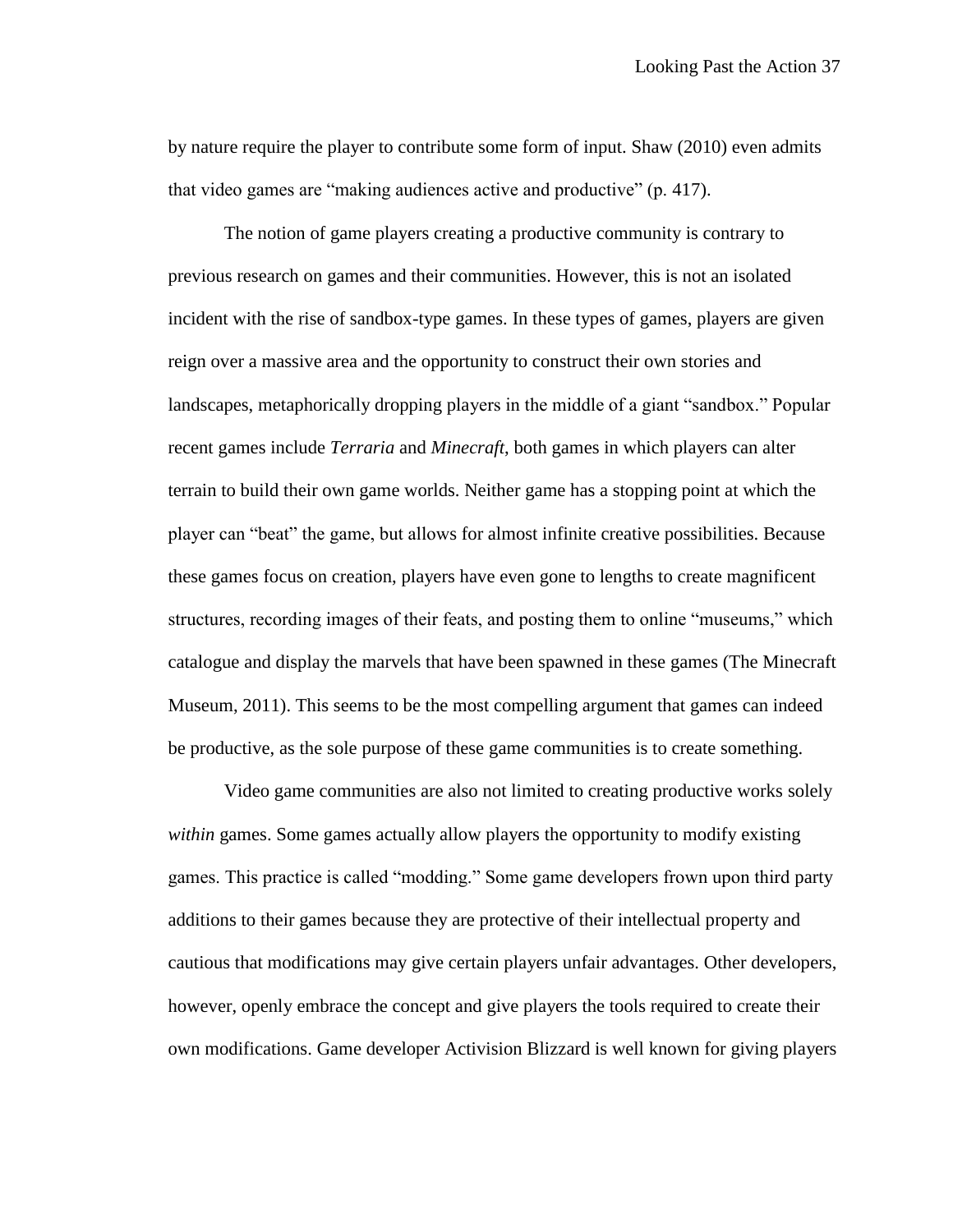the ability to create their own maps, scenarios, and modifications for their games. This has resulted in tightly knit communities centered around not only the game, but also community created game modifications (Sotamaa, 2010). On more than one occasion, these modifications have led players to experiment with playing original games in unique ways that the developers did not intend. One of the most popular of these modifications was to the game *Warcraft III*. Players created their own style of game play called "Defense of the Ancients" (DOTA).

DOTA became its own game, classified later as a Multiplayer Online Battle Arena (MOBA). This new style of game play created a rush of clone games that followed in DOTA's footsteps. The most popular iteration of this type of game is one of the games I am studying, *League of Legends*, which is the brainchild of the creators of the DOTA mod for *Warcraft 3*. This is a direct example of a productive community, as the end result was an entirely new product which in turn now has its own community of over 15,000,000 players. While games may have once been viewed as unproductive because they are a form of entertainment, video games have proven contrary to this initial understanding.

Another defining factor of game culture seems to not only be the interactions between the gamers and the game, but also the interactions between gamers themselves. Though the communities between games may differ, one idea on which scholars agree is that video game players are incredibly social individuals (Dmitri, 2006; Shaw, 2010). A generic assumption of video game culture is that it is a group of people coming together and interacting. Though scholars may not have concrete definitions for every aspect of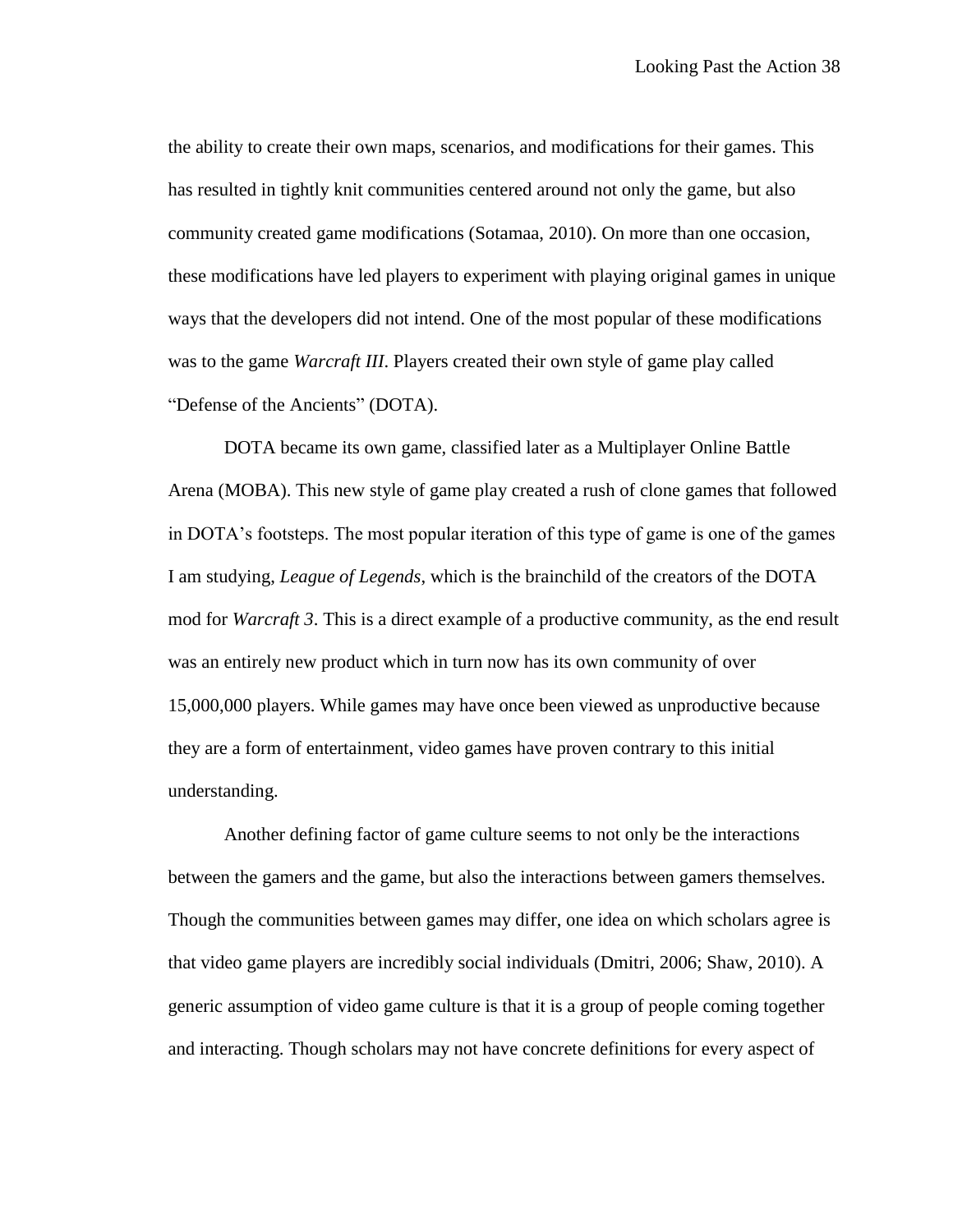gaming culture, there is now consensus with current scholars on at least two issues: video game players are productive, and video game players are highly interactive. This makes video game culture and thus, video game communities, places where change can occur via players working together. Video game culture in general is a powerful force, and each community has the potential to radically create change not only within the community, but also change within the game that initially drew them together.

As I have argued in this literature review, there is plenty of research covering the topic of video games, but most studies seem to focus on variations of common themes. Many scholars focus on violence in games. Race and gender issues in video games are also important topics in literature. Of importance to my study, gender research suggests looking to the inherent structure of games as opposed to their content for significant findings. Jane McGonigal (2011) also believes that a game must be designed correctly to foster real change, including but not limited to elements of structure. While this does not discredit the importance of content research in video games, it potentially provides a new framework that can observe video games in a more holistic way.

#### **Medium Theory and its Relation to Video Games**

As noted previously, there is ample research on the subject of content in video games, but a noted lack of research exists in studying the structure of video games. This study seeks to identify how the structure of games affects players. Medium theory deals with how mediums influence messages, a concept I compare to the structure of video games. In this section, I include an overview of Marshall McLuhan's (1964/2002) medium theory. Next, I provide examples of prominent mediums and their effects on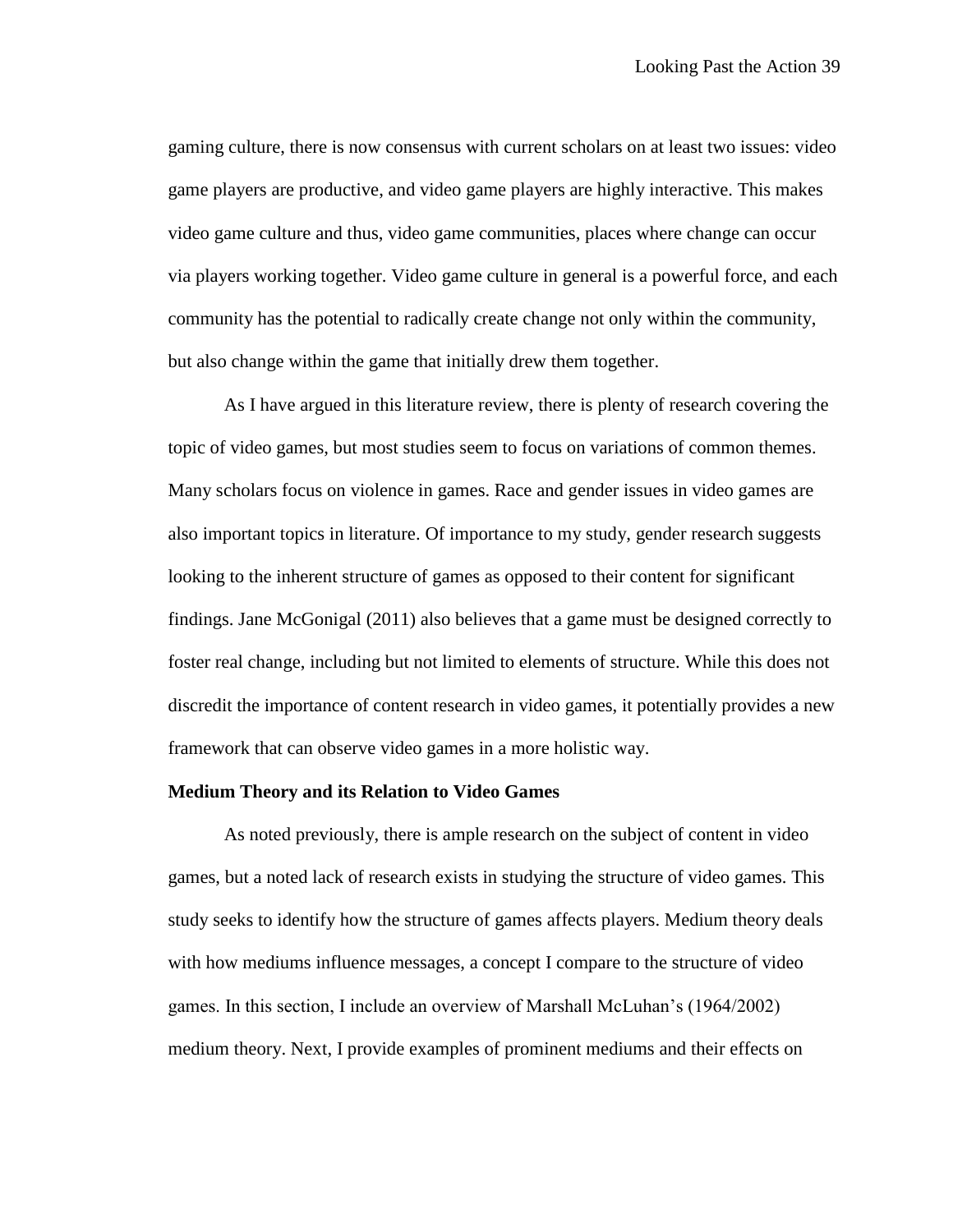people and communities. Finally, I argue that video games exhibit qualities similar to communicative mediums (i.e., the Internet, television, computer), and therefore, can have similar effects on communities as more established mediums.

Medium theory was introduced by Marshall McLuhan in 1964 in his book *Understanding Media: The Extensions of Man* when he coined the, now infamous, phrase "the medium is the message," to describe media as being unique and standalone technologies. McLuhan (1964/2002) argued that media, regardless of content, will always contain certain messages because of their inherent structure. The medium provides no new content in the way that "the railway did not introduce movement or transportation or wheel or road into human society," it simply contains an inherent message (McLuhan, 1964/2002). The railway did however, accelerate and enlarge the scale of previous functions, by increasing the number of ways that goods could be quickly distributed and also connecting cities and people in ways never previously thought possible. The medium is a carrier of ideas that changes the way humans interact and conduct their basic affairs (McLuhan, 1964/2002).

McLuhan (1964/2002) used a light bulb as the ultimate medium as message metaphor. He has the reader picture a room that is completely dark. The room in its current state in unusable. A person can enter, but in the dark, the person cannot function; they cannot work, nothing can be accomplished. However, when the light bulb is turned on, the room in transformed. What used to be an empty space becomes a world of possibilities. The light allows the person to use the room for any purpose possible; any content imagined can now be placed inside the room, for example, a party. The light is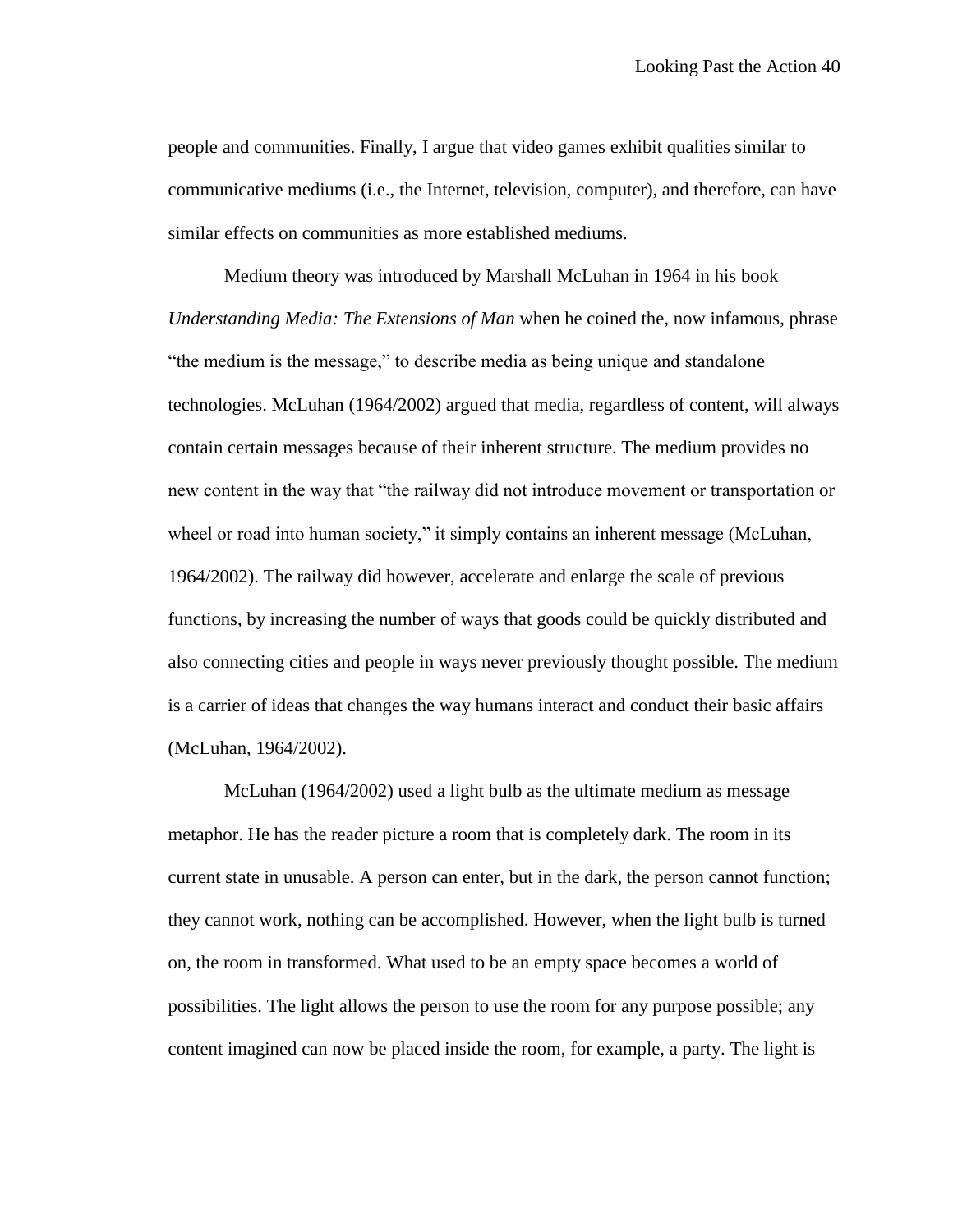simply the medium that allows the party to exist. Without the light in the room, the party could not have occurred. McLuhan (1964/2002) describes that the existence of activities in a lit area "merely underlines the point that 'the medium is the message' because it is the medium that shapes and controls the scale and form of human association and action" (pg. 9). Without the light bulb, nothing requiring light can take place, and only activities dependant on light may take place when it is on. While content is important to study, content cannot exist without structure and is undeniably shaped by the medium in which it resides.

The existence of media has allowed the creation of extraordinary content and change in community configuration. For example, DeLuca and Peeples (2002) acknowledged the way in which new media, in particular television, had changed how the public acquires and distributes information. They argue that the existence of a visual medium like television caused protests to escalate into violence during 1999 in Seattle. Deluca and Peeples (2002) believe that the violence in Seattle occurred because it was documented visually via television; the protestors became violent because they knew it would be seen. Thus, the medium of television influenced the message the protestors were sending and the medium shaped the message.

Twitter is a more recent example of how mediums can shape messages. Twitter is an interesting technology that operates via the Internet and Short Message Service, and has a very specific structure. Twitter users may only "tweet," or send, messages that are 140 typed characters or less. This drastically limits the amount of information that people can broadcast (Hannah, 2009). In turn, this influences the content of tweets, which must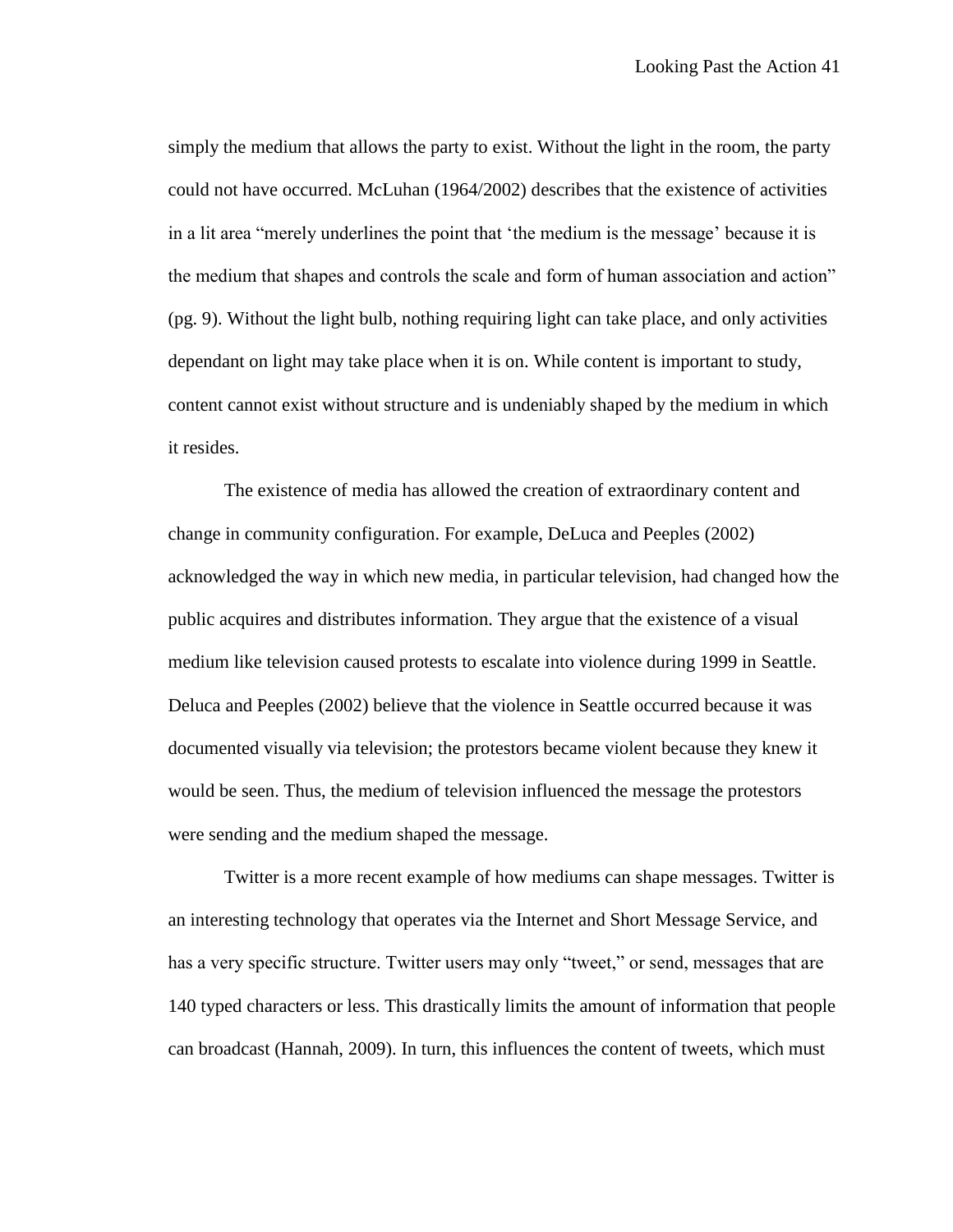be succinct. Because these messages are so short, users typically can only provide the main point of an event rather than details. In addition, when sharing stories online, Twitter users are relegated to simply sending a link rather than providing a link and their personal comments. Twitter also includes a way to track what other users are saying with its trending tweets section. When several users begin to tweet about an issue, it appears on a list for all users to see called trending topics (About trending topics, 2011). Users are also able to use a hashtag, which is the use of the pound sign before a phrase (i.e., #election2012, #justinbieber, #videogames) to categorize tweets in easily accessible lists (What are hashtags? 2011). Advocates of Twitter believe that the use of hashtags not only influence popular trends in what is being tweeted, but adds a level of subtlety and finesse to an otherwise limiting medium of social expression (Orlean, 2010). Hashtags and trending topics allow for a large community of users to become united over a shared interest in a topic or current event.

Twitter has earned a reputation as a legitimate technological function of the Internet—both by shaping messages and changing communities—both real and virtual. In fact, Twitter has become a revolutionary way of allowing people to communicate to one another during times of crisis. The Iranian revolutions of 2009 are an excellent example of Twitter's communication potential. Before the Iranian government shut down Internet access during their 2009 elections, Twitter was not seen as a powerful force for the Iranian people (Grossman, 2009). It was, at that time, considered a way to send short messages among people who knew each other. However, because it is an updatable news source that can also be accessed via phone, when the Internet was shut down in Iran,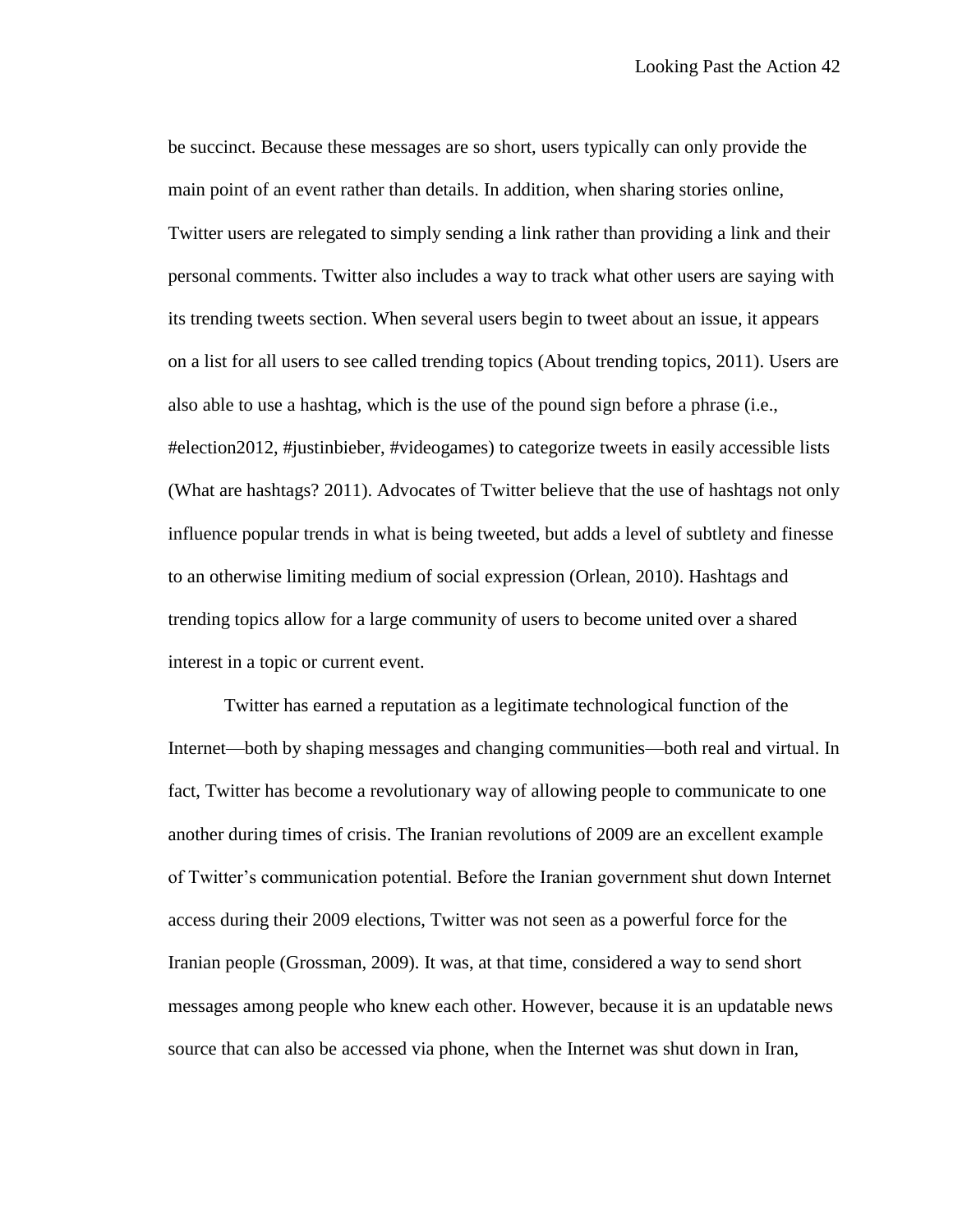citizens were able to report the status of the country to the world regardless of Internet access. While newspapers and other official media were able to edit content and police the Internet, shutting down phones would be too drastic and thus, Twitter was able to remain active and virtually limitless (Grossman, 2009). People across the world initially started to rally behind the hashtag #cnnfail, which was attached to tweets that were criticizing mainstream cable television for their lack of coverage on the issue (Poniewozik, 2009). People living through the election in Iran were able to give live updates of the situation, with such poignant tweets as "Woman says ppl knocking on her door 2 AM saying they were intelligence agents, took her daughter," and "we hear 1dead in shiraz, livefire used in other cities RT [retweet]," (Grossman, 2009). Twitter users across the world took notice and began to raise awareness and retweet messages with the hashtag #iranelection (Allison, 2009). Another hashtag, #neda, was circulated following the killing of Neda Agha-Soltan, whose shooting death during the election protests was videotaped and spread virally across the Internet (Allison, 2009).

Because of this technology, which was established on short bursts of information being shared instantaneously, the world was able to see the actual happenings behind the Iranian elections as opposed to edited news stories (Allison, 2009). At its peak, the #iranelection hashtag was being used 221,744 times *per hour*, conveying the size of the community that was forming to show their support of the issue (Parr, 2009). Because Twitter allowed for this global-scale and real-time exchange of information, the Iranian voters were given a larger voice than previously possible and their movement gained further legitimacy. Countries began to sympathize with the voters' plight, causing the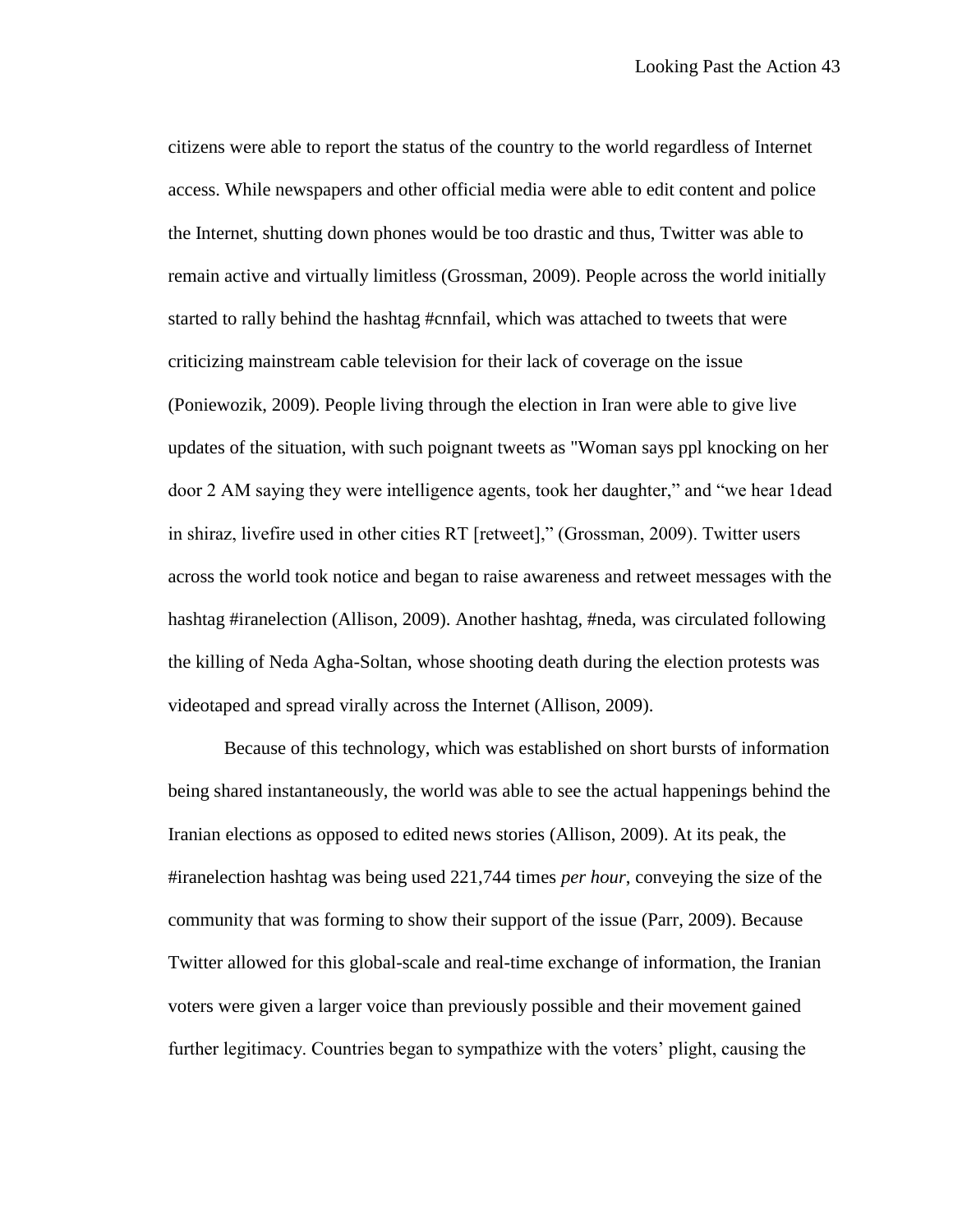vast online community protesting the 2009 election to grow beyond the borders of Iran. The attempt of the Iranian government to silence their people was thwarted in part because of the structure of Twitter.

In November, 2009, Twitter changed their interface from "What are you doing" to "What's Happening?" (Dybwad, 2009; Stone, 2009). Previously, users interpreted the original prompt of "What are you doing?" as a request for a personal update of their everyday activities, parodied by popular video game blog Penny Arcade (Holkins & Krahulik, 2008). The new prompt of "What's happening?" led users to begin tweeting about more than just themselves; they began tweeting about the larger picture of the world around them ('What's Happening' with Twitter? 2009). Organizations increased their use of Twitter as a way to track events in real time, such as the basic communication course at Ball State University. Other uses included the live tweeting of sports commentary, awards shows, and other culturally relevant events (Tsotsis, 2011). Although these activities had always existed on Twitter, after the prompt was changed, users followed with this trend of providing more culturally relevant information to a greater and more saturated degree (Dybwad, 2009). Twitter shifted from a social medium concentrated on giving personal updates to a medium that provided broader cultural updates, as Twitter had witnessed in its popularity during the Iranian 2009 election. What is interesting is that this community, the users of Twitter, adjusted the content of their messages when the inherent structure of the medium changed. Again, the medium began shaping the content of messages. The Twitter community began using the medium for broader and more inclusive topics than their personal lives after the shift in Twitter's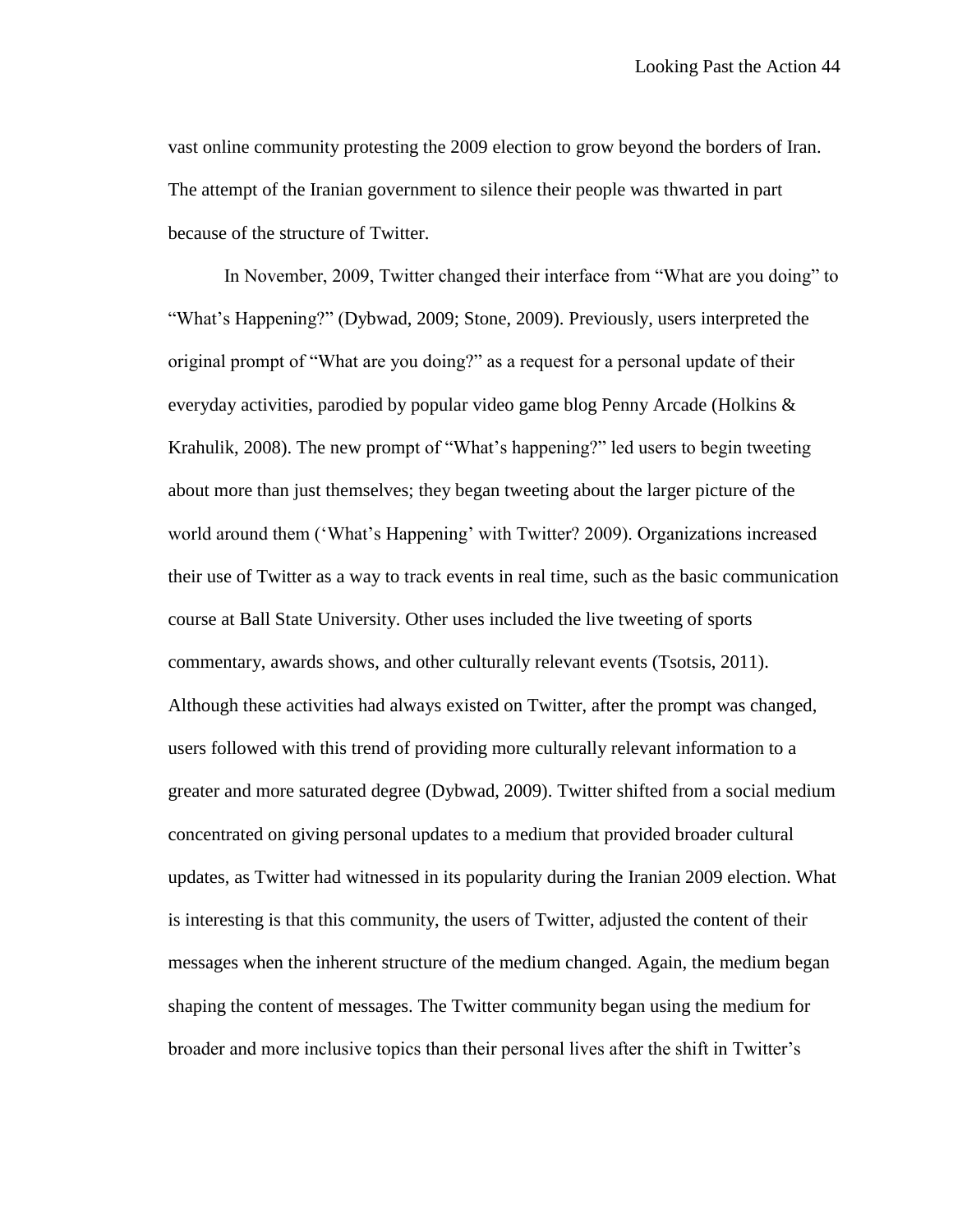prompt structure, even though the developers did not believe this would change usage (Stone, 2009). Thus, the medium influences the message in established communities, especially when the structure of the medium changes.

While not explicitly a new medium, video games draw upon some of the defining factors of the mediums they utilize in order to exist. Video games may be considered a form of entertainment via the television or computer, with the games of my particular study (MMOs) requiring access to the Internet to exist. The entire structure of a game, including the software, the gaming system, the player, the game play, and the interactions between all of these parts is considered technology (Crogan & Kennedy, 2009). Even game scholars are at a loss of how to describe the environment that exists around and in a computer or video game, going as far as to suggest that video games may even possibly be a medium in themselves (Crogan & Kennedy, 2009). This lack of terminology limits studies in their observation of structurally-based video game phenomena. Thus, drawing upon McLuhan's established medium theory is an excellent starting place to describe video games on a technical level.

Though not technically a medium in the truest sense, video games have connected people worldwide and have become a way to transmit information like other media. While video game content is under close research, studying video games as a medium with unique structures may also prove to be beneficial. Every game has an inherent structure that is affecting players. For instance, games like *Words With Friends*, a game in which two players spell words with tiles on a grid, has completely player generated content (Game Rules, 2011). The words the players use are influenced by one aspect of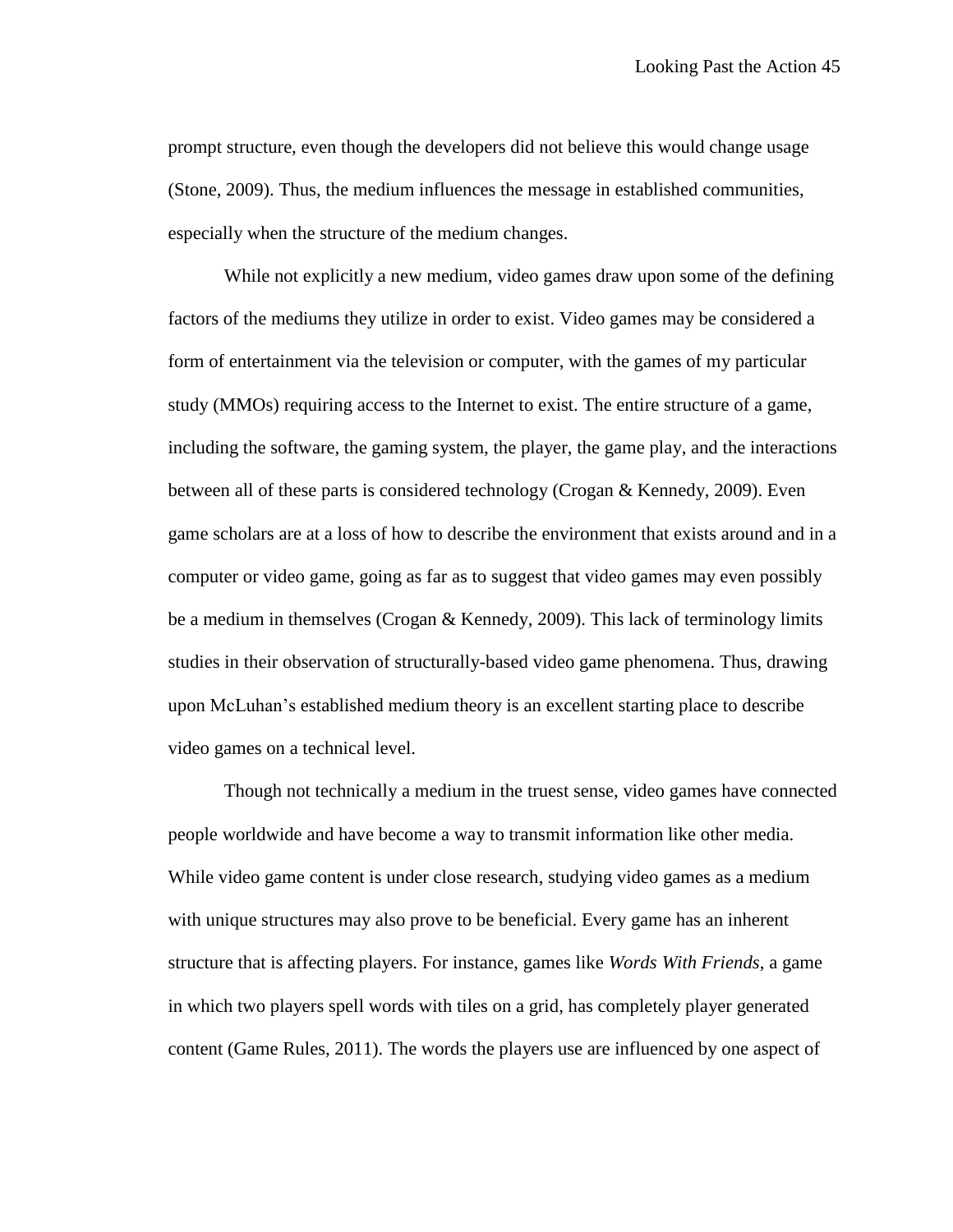the game: the fact that players are only allowed seven letters at a time. The structure of the game dictates that large words cannot be often played, due to this restriction. Because the game is multiplayer, players must have contact with others or an Internet connection to play. The content of the game is irrelevant, yet the game shapes and affects players. If games were indeed a medium, their shape would influence their content, or messages. Other games adhere to genres and archetypes in similar ways, giving birth to games simply described as "clones." These are games that are similar to their progenitor; however they have slightly different content and the structure is what is important (Ibrahim, 2009). Players know what to expect because the basic structure of the game remains constant. Studies about the violent content of games observe violent games; a game about war will simulate violence regardless of actual game content because it is inherent to the game's structure. Just as McLuhan (1964/2002) described how a medium influences the content it transmits, the content of a video game is shaped by its structure. Though split among genres and styles, video games—whether as an established technology or new medium—contain inherent messages based on their structures that need to be studied further.

Video games communicate messages whether through the story of the game or whether the games link players together in interpersonal communication. This communication of information at least solidifies video games as a new technology, along the lines of Twitter. McGonigal (2011) observed the unique nature of the video game *Lexulous* and the way it delivered asynchronous messages between players to allow for a more relaxed style of game, like postal chess. While this may seem like a strange way to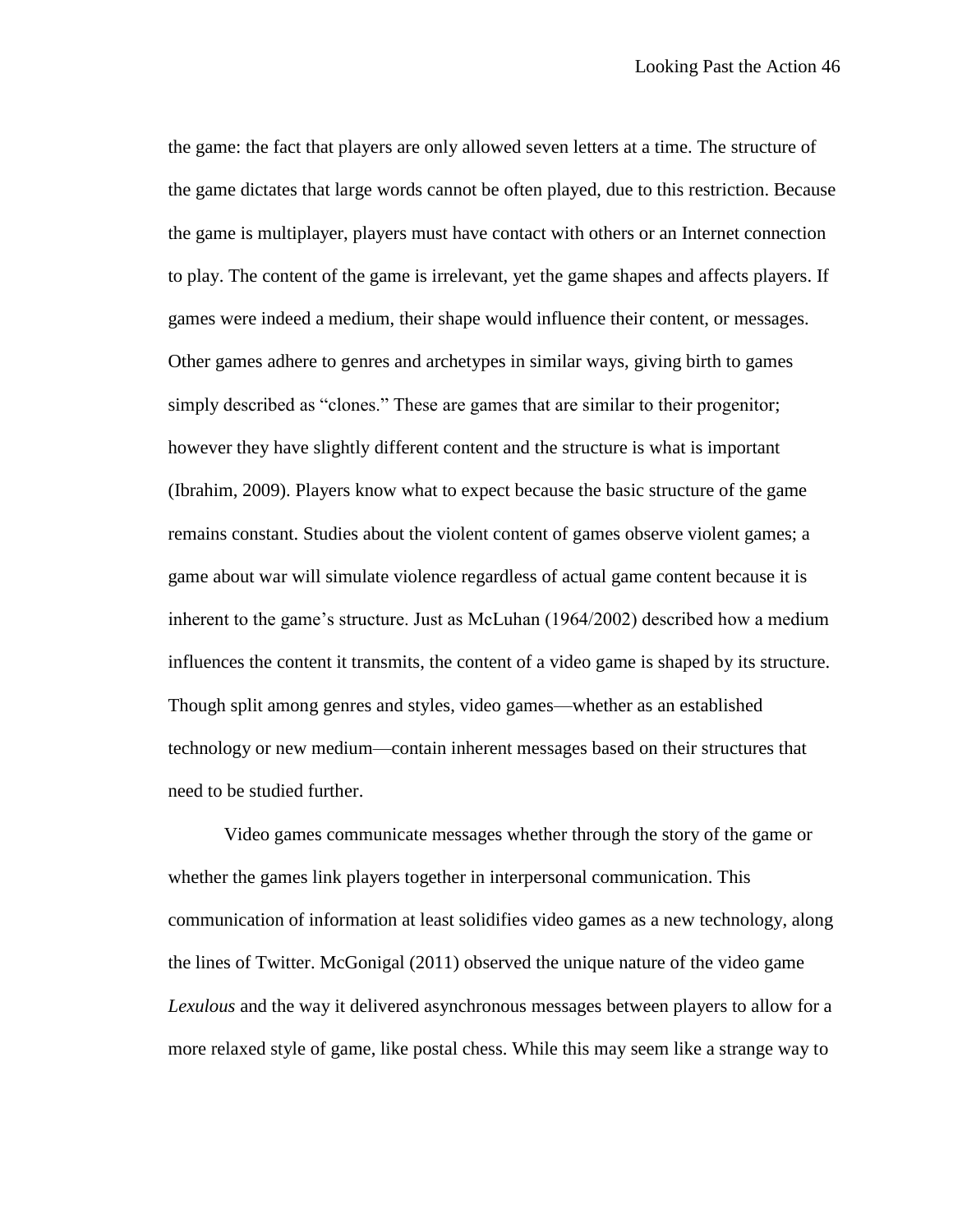communicate, it still allows people the opportunity to communicate and connect via the game. People have begun to use video games as social networks, as shown by the success of game developer Zynga, connecting individuals with friends and family that may live far away via games (AFP, 2011). Games not only act as a means of communication, but also as shared spaces in which players can interact with others across the world. They have become microcosms of people from around the world playing together. Video games allow players to remain in their homes while sharing experiences and knowledge with people from other cultures across the world nearly instantaneously. Video games create the kind of cultures and communities like the Internet and Twitter have fostered among their users. More must be uncovered about how the structure of video games contributes to the formation of community so scholars can truly understand this medium.

## **Conclusion**

Scholars have studied video games from a wide variety of perspectives, addressing several different topics within games. However, this broad study of game concepts has created a lack of depth within the literature, which has failed to draw compelling conclusions about video game structure. With such a vast, new, and constantly growing field, such holes are to be expected. This chapter has detailed the history of video games, including the evolution of games to their contemporary form. This history demonstrated the ways in which games have affected culture and legislation, as well as the resulting gamer culture. This chapter also discussed the works of other scholars who have studied video games and the topics they have breached. In an effort to compare video games to more established theories, I provided an overview of medium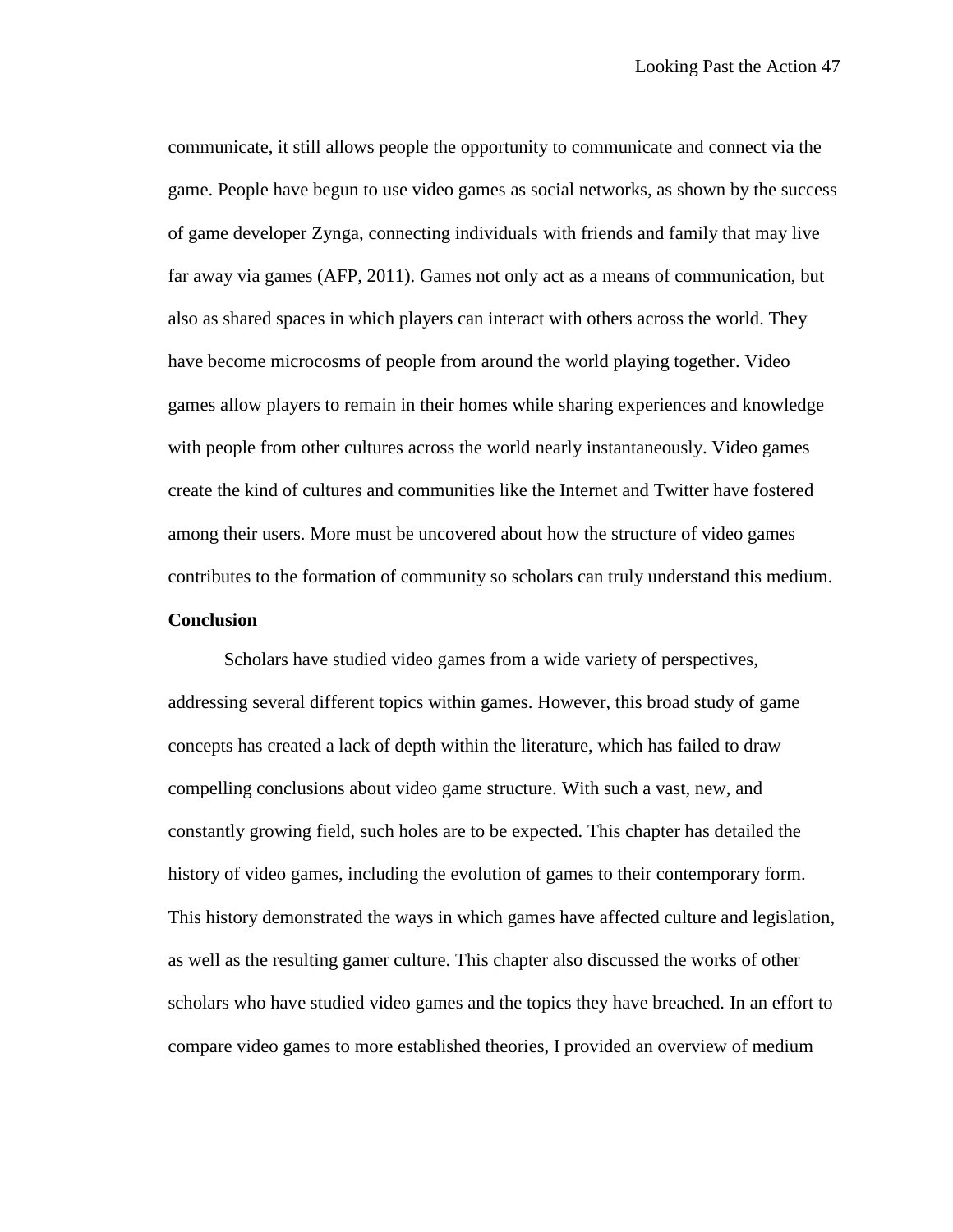theory and the effects other mediums have on communities and individuals. Because a medium's structure directly influences its content, it is important for scholars to know more about the structure of video games to truly understand their impact upon players. This overview of the current literature has focused on the fact that scholars have been neglecting to study structure in a meaningful way, preferring to study either game content or structure in ways that do not directly implicate the structures of games as influencing players. Therefore, because of the lack of current literature regarding ludic structure in games, I ask the following questions:

- 1. *How does the ludic structure of a video game influence the community playing that game?*
- 2. *How do player perceptions of the community of a video game influence players of that community?*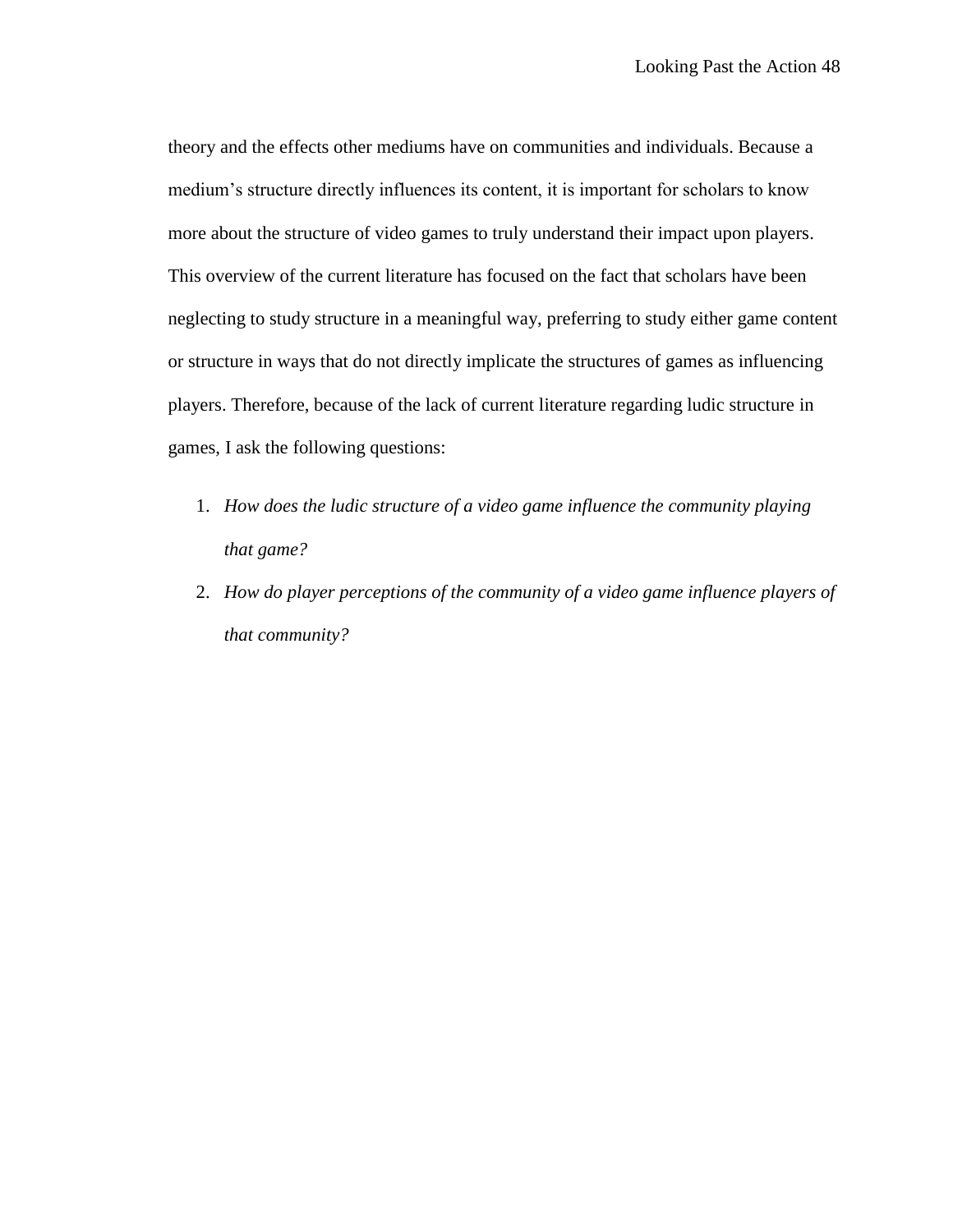# **CHAPTER THREE METHODOLOGY**

The goal of this study is to determine how the structure of video games influences communities, and in turn, how communities influence the players of those video games. In particular, I attempted to discover these connections by studying the reflections and insights players have about their time spent playing video games with others. Scholars have noted that content has the potential to influence player behavior. I propose that ludic structure can also influence player behavior. Ludic structure, for this study, refers to a game's format and genre as well as rules of play, chat systems, expected codes of conduct, potential punishments, and victory conditions. Because one person's view scholar or lay person—can never fully truly explain every nuance of how a game shapes a community, I employed interpretive qualitative research methods to study two games, *League of Legends*, and *Puzzle Pirates*. These methods included interviews with players of these games, as well as my own autoethnographic observations from my time spent playing the games. In this chapter I, first, explain my qualitative research methodology including a description of Laura Ellingson's concept of crystallization. I then explain my data collection procedures, including participant recruitment and descriptions, interview protocols, and data analysis methods, as well as some difficulties I encountered with participant recruitment.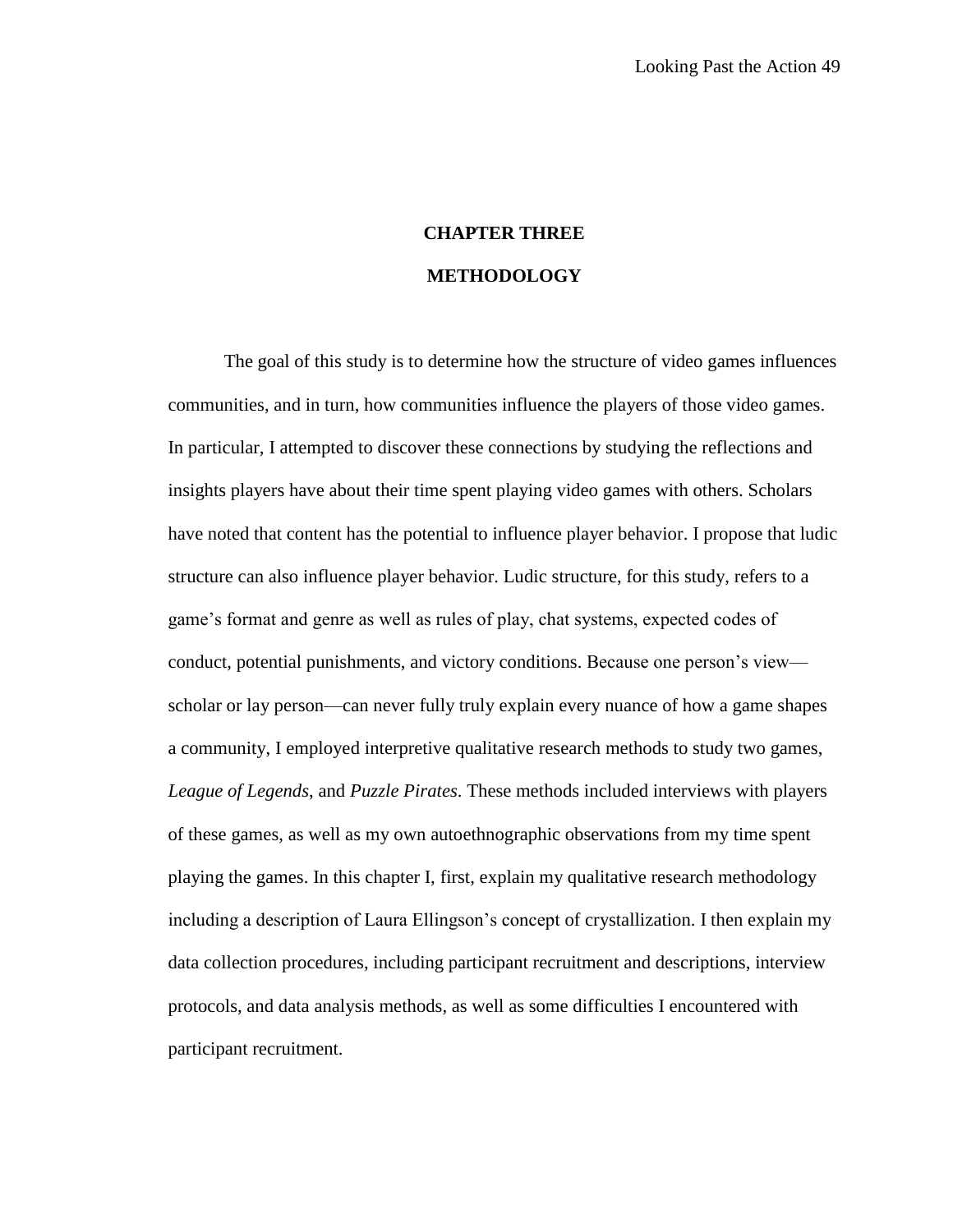## **Crystallization as a Guiding Approach**

My process of data collection and analysis is derived from Ellingson's (2009) concept of crystallization. This is a process in which a researcher attempts to reach a deep or "thick" understanding of a social phenomenon in a qualitative manner, eschewing some traditional positivist views that believe that one can truly know everything about a subject; knowledge is permeable and personal (Ellingson, 2009). Due to the lack of depth in communication literature on ludic structure and video games, this approach allowed the acquisition of a richer understanding of the concepts discovered in my data. This is because crystallization is a process that adds a richer understanding to phenomena, thus, it can potentially help to fill the current gaps in communication and video games. Through the lens of crystallization, I allowed my data collection to be open to new ideas, as well as expansive in its coverage. This openness is encouraged in the researcher because crystallization is a very reflexive process which calls for the researcher to gain a depth of understanding by approaching the data from a variety of different aspects, including the role the researcher undergoes in the process of the study (Ellingson, 2009). The process of crystallization recognizes the way that the process is enacted, and believes this reflexivity is a strength of the analysis, not a weakness. That is to say, as I was analyzing data, I was aware that the data I had collected may be biased in some way, and even when journaling, I was aware of the fact that *I was journaling for my research project*. Seeing the process unfold and acknowledging my own beliefs and their possible taint on my findings and feelings was a difficult task throughout this process.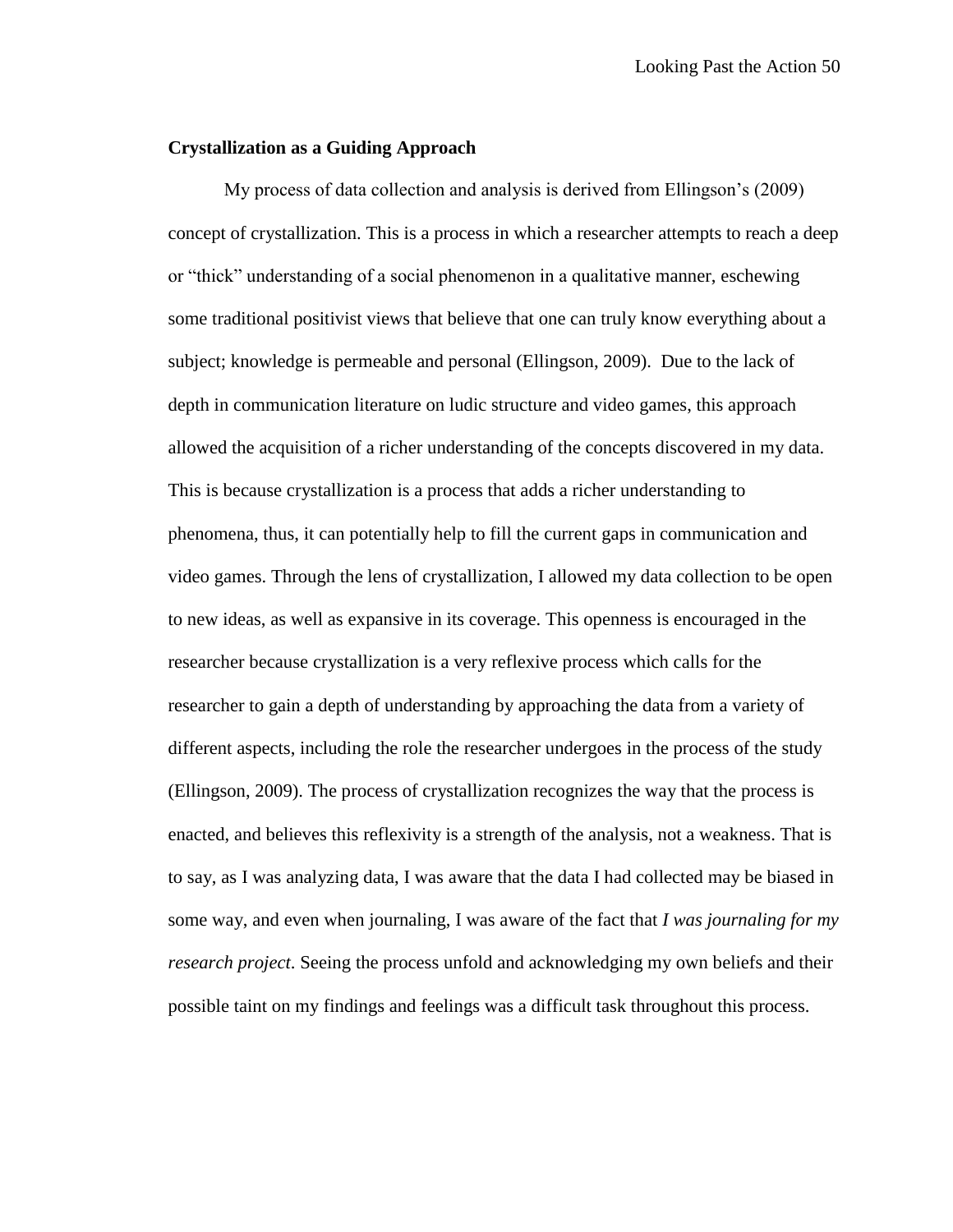One of the facets of crystallization is the use of more than one analysis method. Ellingson believes that a researcher "must encounter and make sense of your data through more than one way of knowing." (Ellingson, 2009, p. 11). By using both autoethnographic observation as well as participants interviews, my study meets one of the basic criteria of crystallization. These multiple "facets" of the crystal metaphor also need to span at least 2 of the 3 branches of the qualitative continuum, which Ellingson (2009) describes as Art/Impressionist (left side of the continuum), Middle-Ground Approaches, and Science/Realist (right side of continuum). These three categories range from more artistic data procedures, such as poetry and personal experiences as narratives, to more positivistic procedures, such as textual coding and discovering objective truth. My work to discover "what is unique about my or another's experience" falls within the Art/Impressionist as a category and my desire to understand how "participant's coconstruct their world" (in this case, their community and interactions) falls within the Middle-Ground Approach (Ellingson, 2009, p. 9, Figure 1.1). As a method of analysis this makes crystallization unique because it blends traditional methods with more creative, performative ones. In the case of my study, my interviews with players are my traditional and interprevistic method combined with my own interpretation of my thoughts and feelings as I play the games via autoethnography. Because crystallization does not focus on the discovery of Truth like some more scientific or post-positivist methods, but instead believes that multiple truths can be ascertained, assessing the data from these different viewpoints will provide different interpretations. This is a strength of crystallization, and is indicative to the depth and richness of the data I have gathered.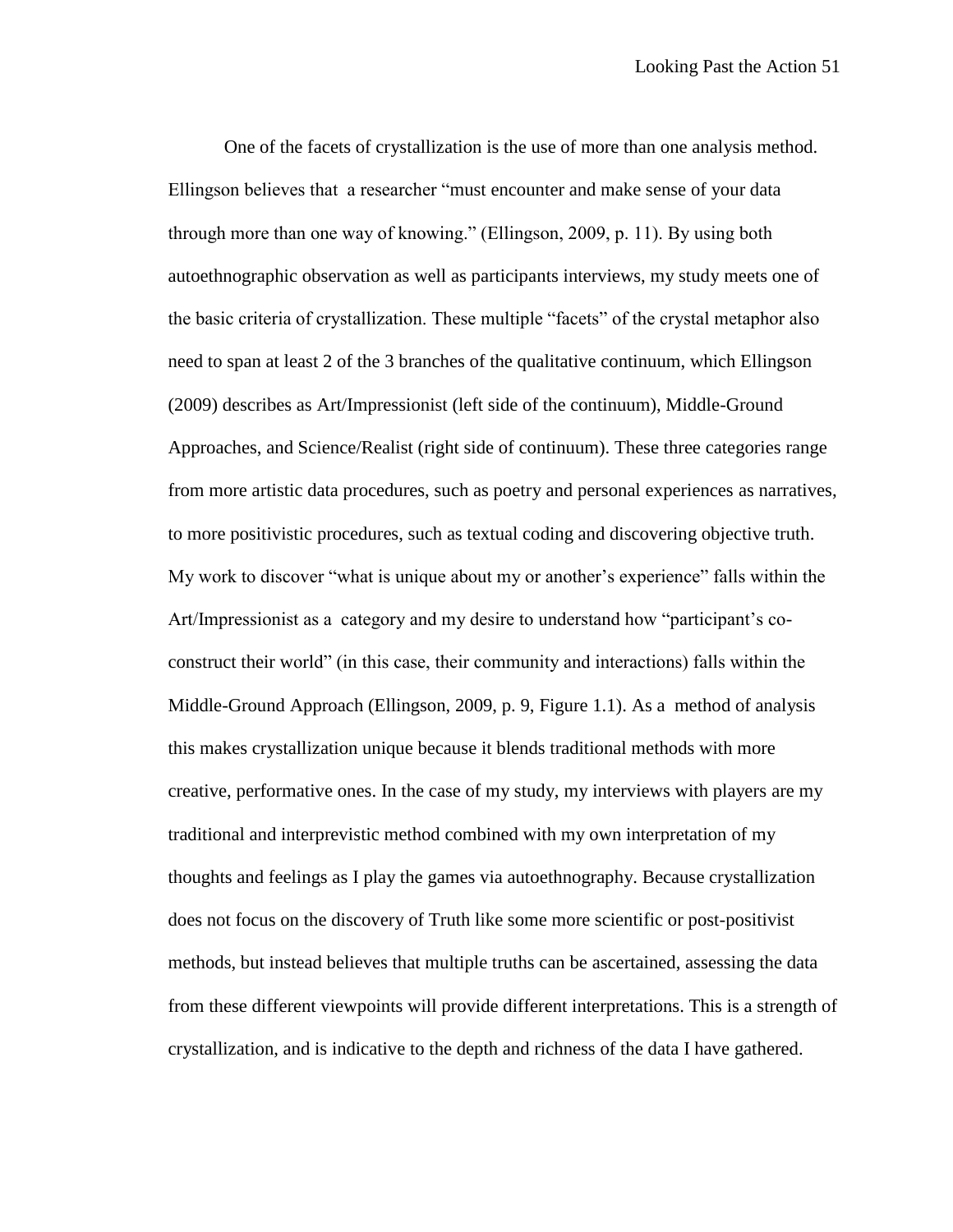In addition to viewing data from multiple angles, crystallization also relies on the data to be reported in its final form in multiple genres. Because of the nature of the written thesis, my methods of reporting data are all written, though Ellingson (2009) suggests that art, dance, and song are also acceptable methods. I have first chosen to write about the interviews with players and my journals in a more traditional sense, reporting on data in a thematic analysis. However, after this initial analysis, I present my personal feelings as a player in a narrative fashion. This type of data presentation is less rigid and offers the reader an intimate look into my direct thought process. The data is not modified, and my biases and opinions are clearly stated in intervals during my candid personal narrative. By utilizing a new style of writing, this data will be in compliance with another of the crucial tenets of crystallization; the use of mixed genres. Though the data will be presented in narrative form, my conclusions are presented in a more traditional qualitative manner alongside my interview findings, each section being a clear delineation of the research process. This process of mixing both narrative and traditional styles is modeled after the layered-account style of Ronai (1996) and her piece about her mother. Ronai's (1996) piece was divided into alternating sections: one section would be technical, explaining theory and related scholars, while the next would be a personal narrative from her own point of view. After each narrative section she included a physically typed marker—three diamonds—followed by the theoretical basis for the previous narrative section. While her own narrative was a majority of the article, the processes and styles described with theory were separate, almost like a running commentary on her own story. This shows that a mix of both traditional and narrative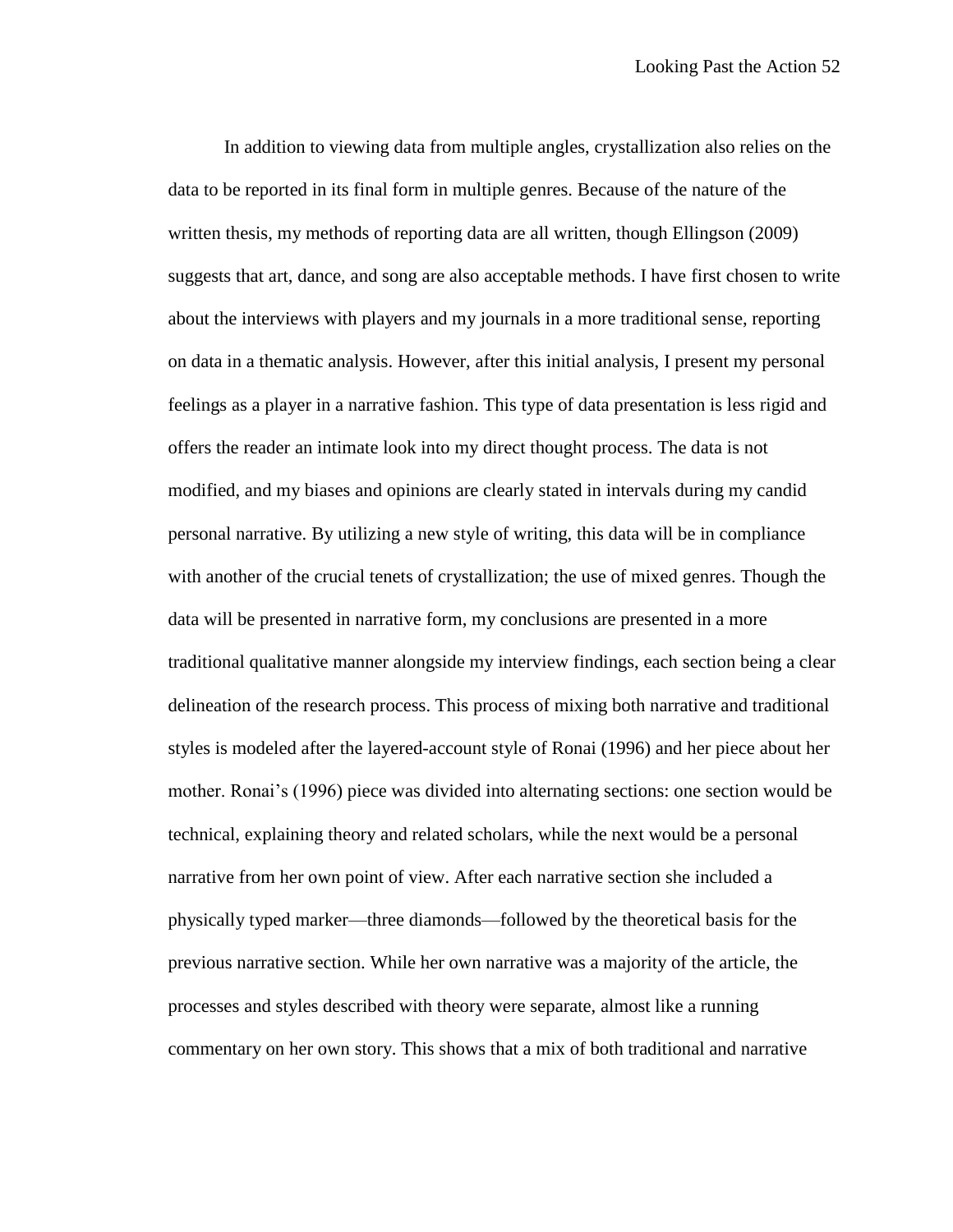styles of data is possible, and quite effective. Ronai's style is indicative of the crystallization method as defined by Ellingson (2009), who uses Ronai as an early example of the method.

For this study I observed two separate MMO communities, the players *League of Legends* and *Puzzle Pirates*. I chose these games because while they are each MMOs, each game has a unique style. *League of Legends* has a markedly more competitive structure that is notorious for its harsh community. As previously mentioned, *League of Legends* has a community of over 15,000,000 players worldwide, attesting to the game's popularity. *League of Legends* began as a game modification of the popular strategy game *Warcraft 3*. This modification was called Defense of the Ancients (DOTA) in which players would assume the role of a single hero in a large scale strategic battle, as opposed to a large scale army. This style combined both strategy and role-playing elements to the game, the new style being heralded as an multiplayer online battle arena. Two of the influential figures in the creation of DOTA, Steve "Guinsoo" Feak and Steve "Pendragon" Mescon, were hired to work with Riot Games to develop a standalone version of the game. *Puzzle Pirates* is based on the concept of playing puzzles to achieve in game goals. There are puzzles for almost every function in the game that produces a product, such as blacksmithing and weaving puzzle, as well as sword fighting and brawling puzzles. *Puzzle Pirates* endeavors to be a friendly and cooperative game, with cartoonish graphics and an open community that strives to help newcomers. *Puzzle Pirates* has over 4,000,000 registered accounts, as well as an extensive wiki-type website of player created information (James, 2008). The game features players called "greeters"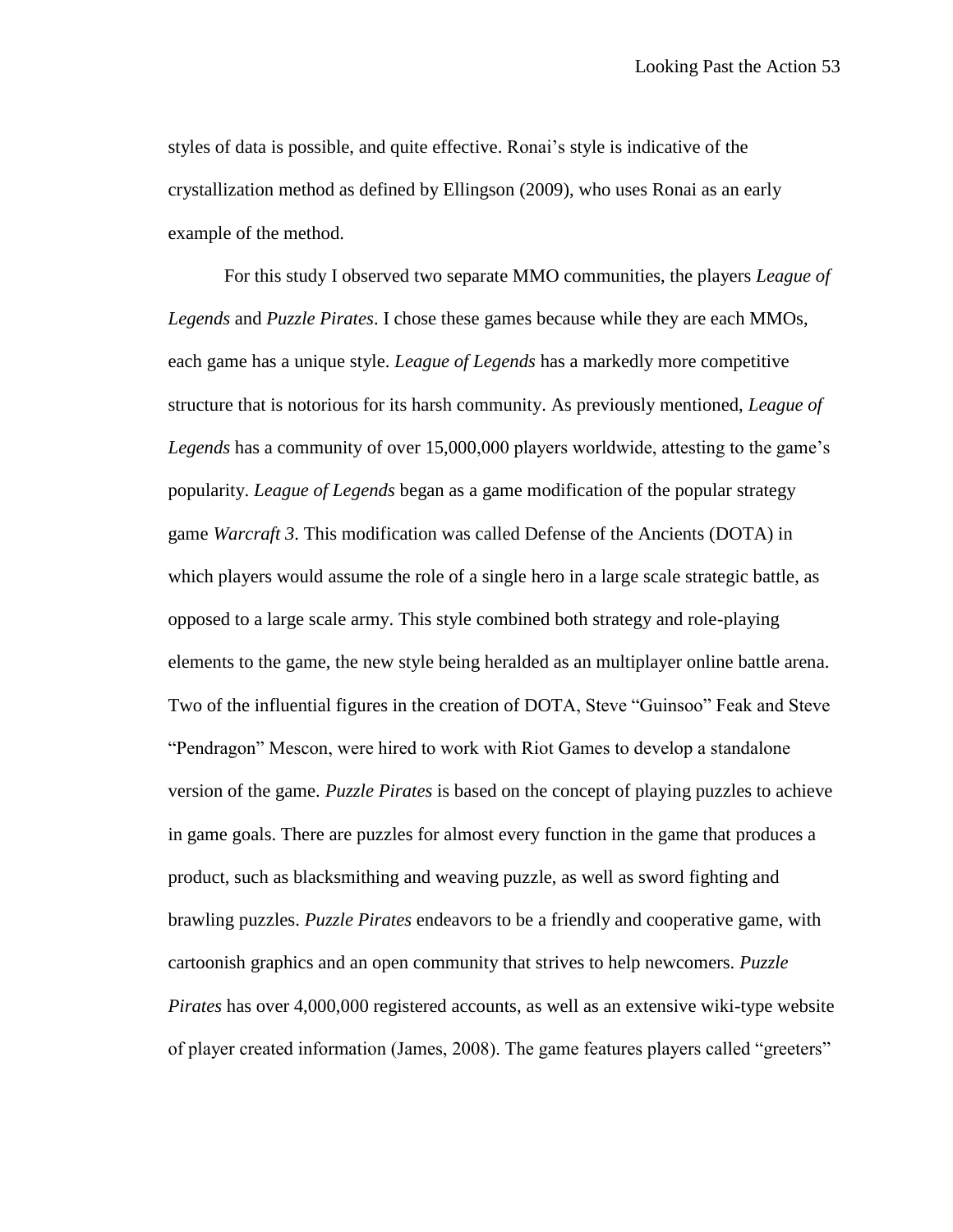who help new pirates understand the game, as well as "ocean masters" who serve as moderators of all interactions in the game and can resolve disputes. Despite their difference in style and origin both games are free-to-play online, and players do not have to spend money to enjoy the full benefits of each game. Both games are also considered MMOs, as they have a large number of players interacting with each other over the Internet simultaneously.

While crystallization is well suited to guide my data and conclusions, it is a new and growing methodology. It is controversial due to its seemingly non-discretionary approach towards data collection; everything has potential to be data or interpreted. However, in my study, I attempt to assuage these fears by focusing mostly on more traditional methods for the majority of my reports, using my own testimony to bolster or be used in comparison to testimony of eight other different gamers. Reservations aside, I provide both technical and personal reasons for studying these games, fulfilling the requirements of crystallization. Without these differing views of personal and technical view points, I believe my analysis would not be as complete.

As shown in Chapter Two, there are few studies on video games presented in a qualitative style. Thus, there is a lack of theories that adequately define what I am attempting to observe. However, one of the closer comparisons to my study is the work of Celia Pearce. In her study of the migration of gamers into new gaming community and its in-game cultural effects, Pearce (2006) was able to collect data from her ethnographic experiences. While not autoethnographic, this does set a precedent for the use of ethnographies to explore an online gaming communities. Pearce does not go into detail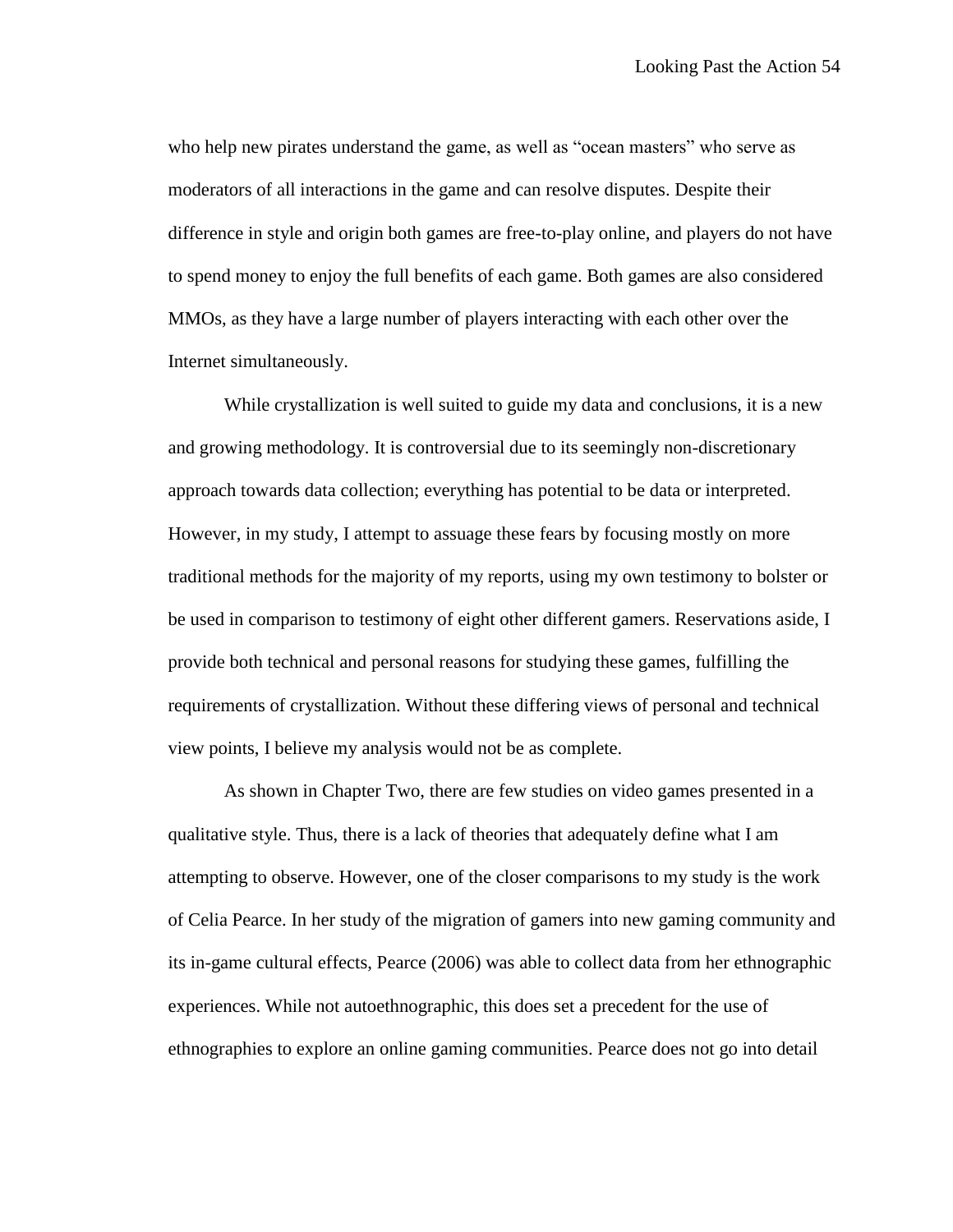about her exact method, but from her writing it is clear she observed the interactions of the players while also playing. Pearce (2006) provides screen shots and intimate details of the reactions of players in the game, which could have only been collected by being in the game herself as a player. This is similar to my own experience as a player and the interviews with my participants, as we have all experienced the game first hand. Therefore, the type of qualitative methodology my study is employing should be able to successfully observe video game communities and interactions from the virtual spaces the game occupies.

While technical information is readily available from game developers and their fans, I also have personal experience with these games. I have logged over 1500 games of *League of Legends* since I began playing two years ago, as well as over 150 hours in *Puzzle Pirates*. In league of Legends I received a bronze award for my ranked play, meaning I was in the top 25% of players in the game playing at a rated level. In *Puzzle Pirates* I have acquired the deeds to two ships, started my own crew, and opened a small blacksmithing shop that creates commodities for other players. I have an intimate knowledge of the rules and expectations of these games, as well as my own opinions about each game's community. My experience provides a unique opportunity for study, as I have an invested interest in what factors are affecting my gaming communities, as well as having the resources and knowledge to study this cause in depth.

### **Participant Recruitment**

For this study I recruited four participants from each game in order to interview them on their thoughts and feelings about the game and their interactions. After receiving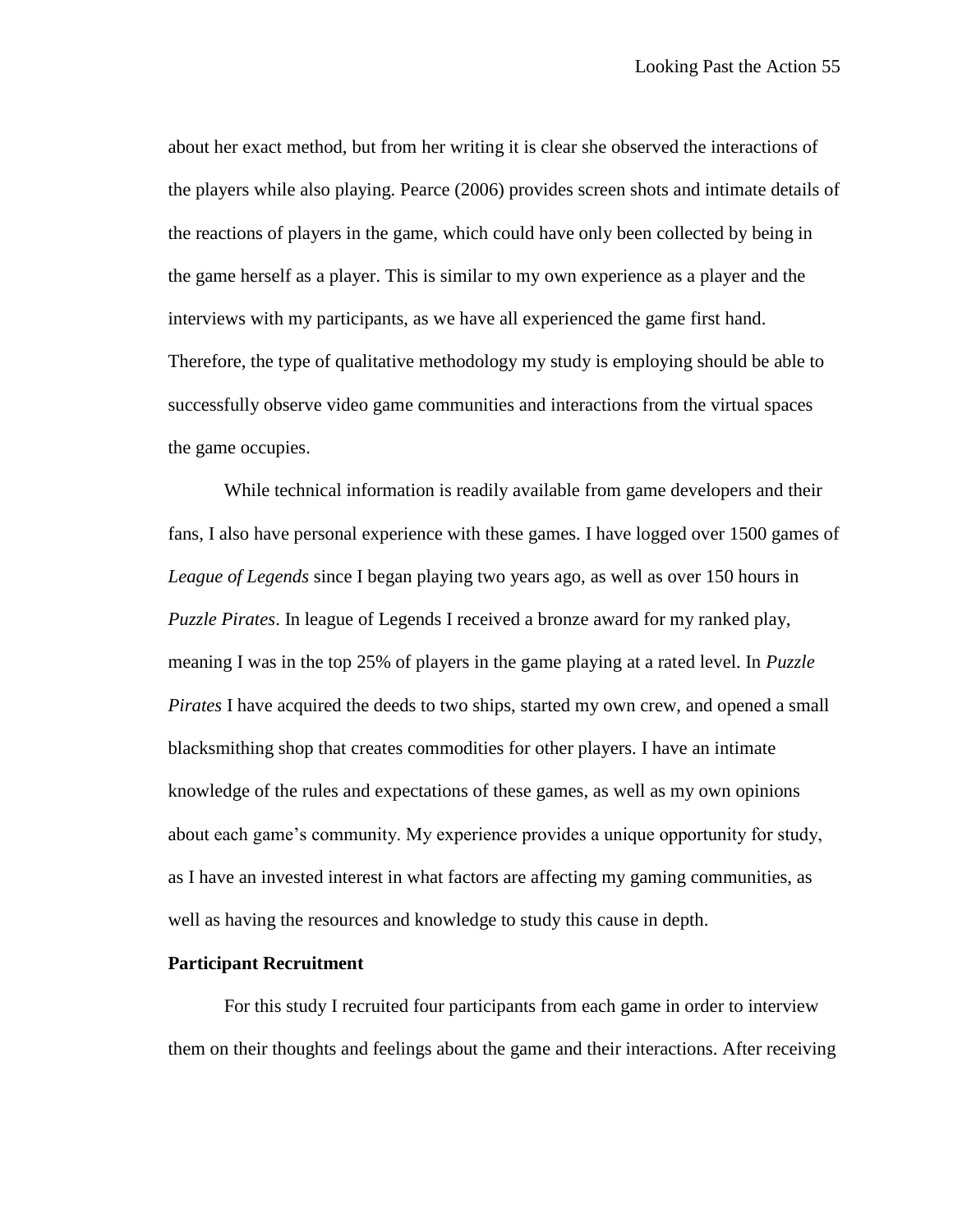Ball State University IRB approval, participants in this research project were selected via criterion sample from within the video game itself, or from the game's official forum website. Participants needed to be current players of either *League of Legends* or *Puzzle Pirates* in order to qualify as eligible for interview. A minimum amount of time devoted to each game was not be required from participants, as the experience of both veteran and new players were considered valid perspectives of their video game communities. Players of both games were not required to provide any personal information, including their name. Some participants did choose to tell me their real names, as well as their gender. However, any information revealed to me beyond their user name was not considered significant in this study; the opinions of all players were considered equally.

In order to recruit participants, I posted comment threads in the official forums of each game to ask if players would be willing to participate in a study about video game communities. Because both games feature cooperative play, I had the opportunity to ask my fellow players if they would like to participate in the study while we played together. In *League of Legends*, this mostly occurred as the match started, and again after the match in the common chat lobby. In *Puzzle Pirates*, this was less common, as participants contacted me mostly through the official forums. Each game was an interesting experience in participant recruitment, and each community provided unique challenges.

In *Puzzle Pirates,* over 600 different players viewed my recruitment script, with over 15 offering to help me with my research. When I posted my first thread, I was even given information by a *Puzzle Pirates* player about which thread would probably give me the best results for my study. However, despite their initial enthusiasm to help, it took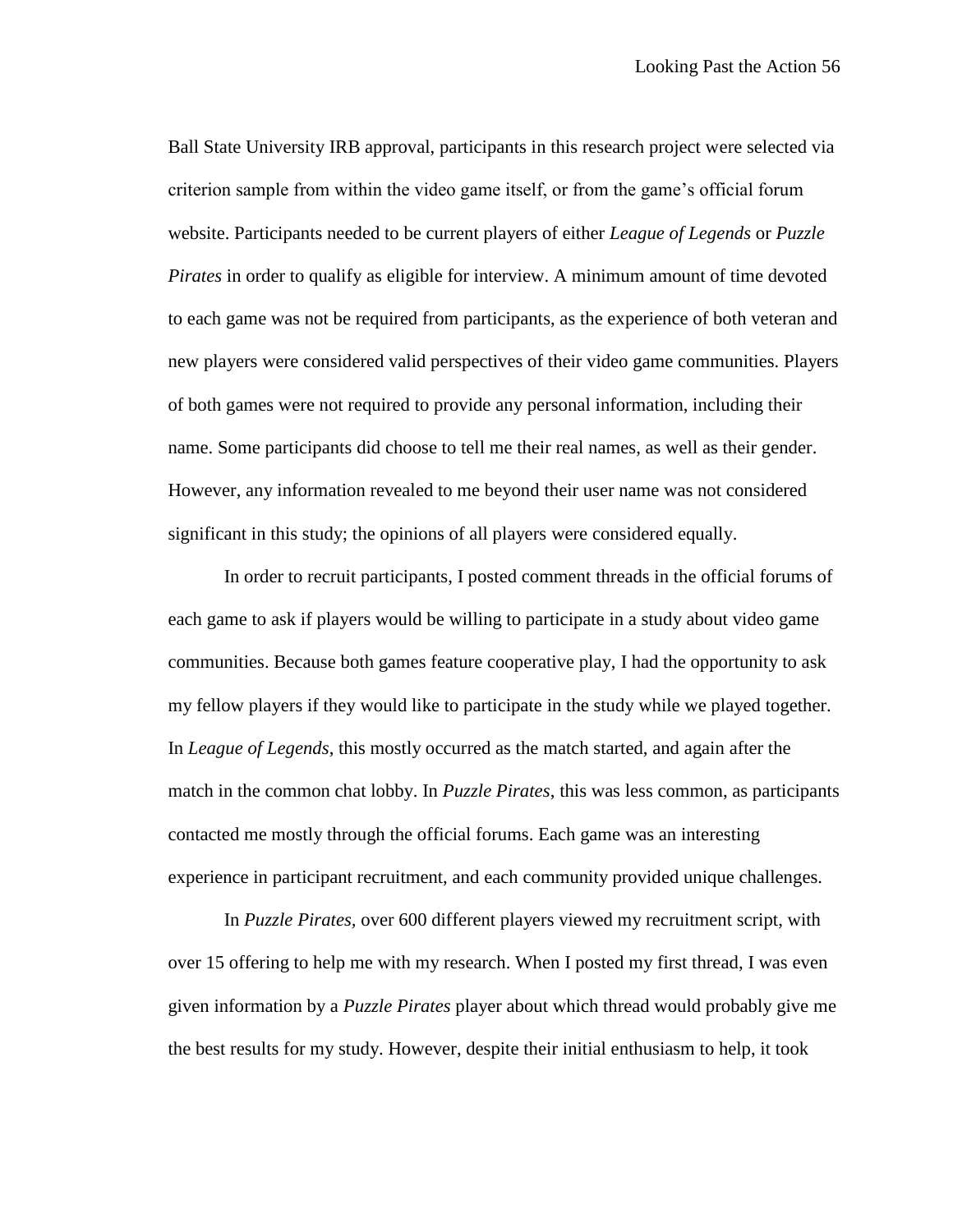several e-mails to secure follow-up interviews with participants. While waiting for participants to respond to my e-mails, I attempted to recruit players from the actual game. This occurred at an inn on the second largest island on the server, Aimuari. My requests for participants were usually drowned out by "trade spam," or, the repeated messages of players looking to buy and sell in game items. Several players did eventually respond that they would love to help me, but regretted that they were too young to participate. One player who was of age agreed to help and provided an e-mail address to send my consent form, but never contacted me again either in game or through e-mail. All participants that agreed to the study were asked to electronically sign and return an informed consent form that was e-mailed to them. Participants were also be informed that they may exit the study at any time and have all of their data collected thus far destroyed. Generally I noticed that while players in *Puzzle Pirates* were very friendly and helpful, few of them wanted to follow through to help the project. This could be because of the use of a consent form for the study, which may have intimidated players; it may have turned what they believed to be a casual interview into a matter of formal business.

While trying to gather In the *League of Legends* forums, I posted two different threads, which in total had less than 100 views, 500 less views than my single *Puzzle Pirates* forum thread. There was only one response to my threads—from me—in order to bring my topic closer to the front page of the forums. The forums were constantly being flooded with new topics, and my requests for participants were being pushed back several pages each day. This may have been due to the massive community of players. I also believe that it may have been due to the negative nature of the community. This negative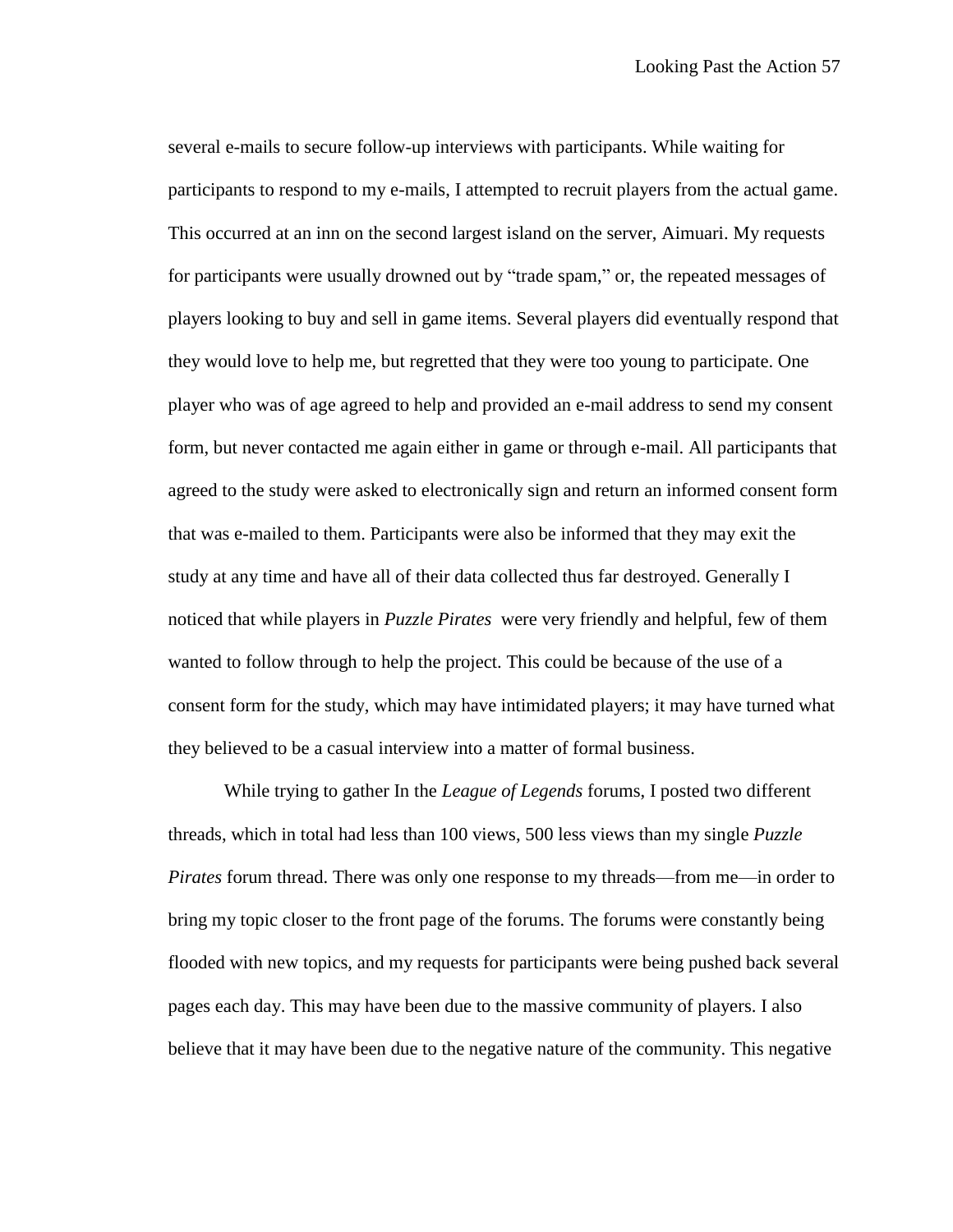attitude was later confirmed by the data I had collected about the players through observations, as shared in Chapter Four. Due to the lack of attention my recruitment script received in the forums, I was forced to ask players in game. After running through my script, saying that I was trying to learn about the *League of Legends* community, I was often given short replies of "It's awful" and various other negative remarks. Those that were interested in the study before we began our games would not reply to me again when the game was finished. Only twice did participants agree to help me after a game and exchanged contact information with me. One contact never responded to any of my subsequent attempts to communicate, while the other informed me he or she was not yet 18. The under-aged player offered to ask his or her brother about participating and was never heard from again. Finding myself out of luck on both the games and the forums, I turned to the in-game chat rooms. One participant agreed to the study after being contacted there, we exchanged e-mail addresses and I sent the participant a consent form. After weeks of trying to contact the participant, she regretted that she no longer had time to help me. In a subsequent visit to the chat rooms, I posted my recruitment script and was immediately labeled as a scammer by another player I had never spoken to. I was not contacted by any players on this visit.

I felt out of options at this point and began to contact players I had developed a personal relationship with by playing the game. These were players I tried to play with on a regular basis when I had time in order to avoid the generally negative community. Four participants agreed to the study and the interview. Two of my participants I had met before outside of the game world, while two others I had never physically met. Given the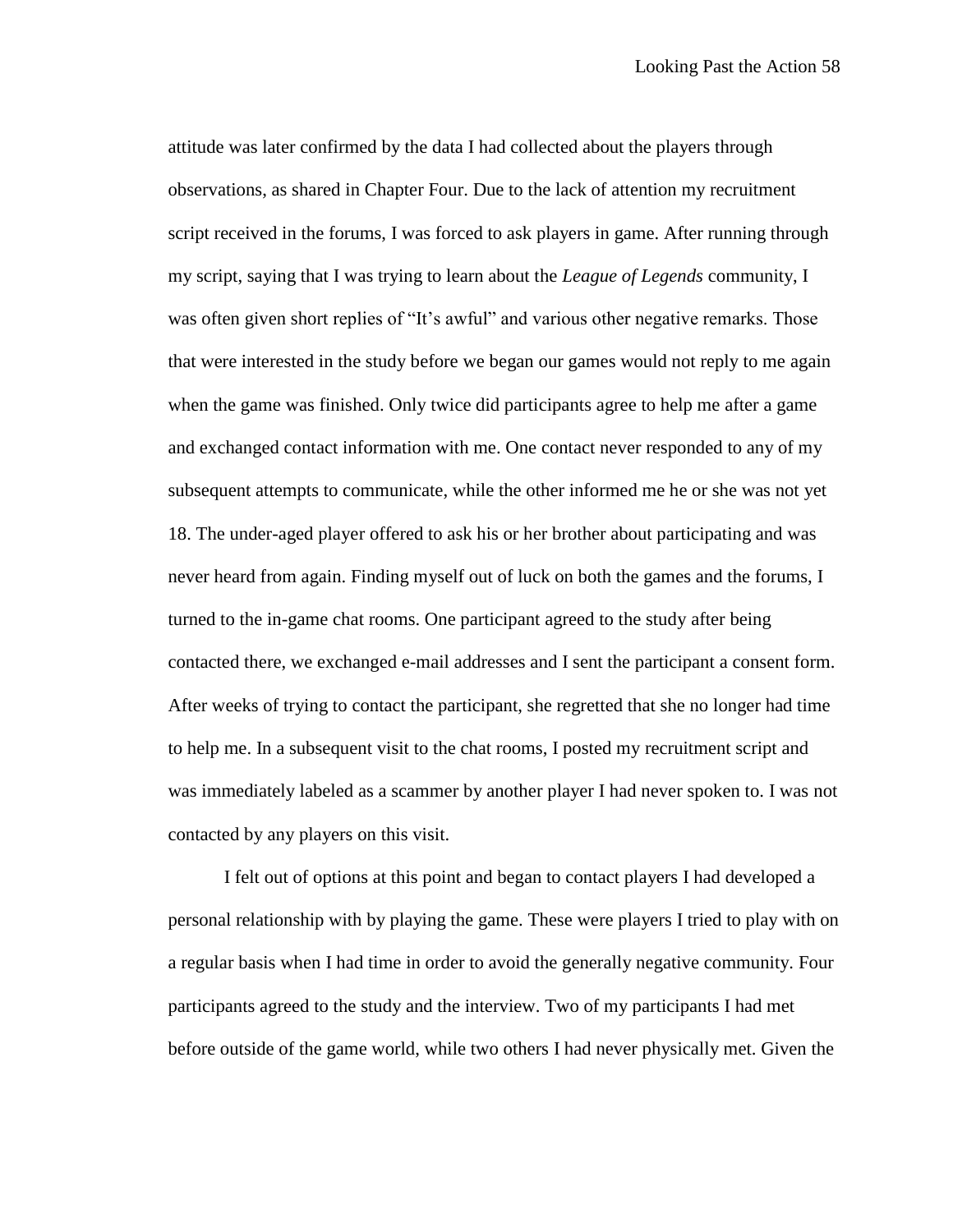amount of animosity and fickleness I encountered in previous recruitment, I was thankful for the help of people that trusted me. While I was familiar with these participants personally, they were not influenced by our relationships. In fact, most of my *League of Legends* participants asked me what my research was truly about and what I was hoping to find at the end of our interviews. Therefore, I believe that their responses did not taint my dataset, and they felt able to speak freely to me during their interviews.

## **Participant Descriptions**

Participants in this study varied from game to game. While participants were not required to divulge personal information, some chose to reveal aspects about themselves. Four participants were chosen for each game. Each player had something unique to say about the game they played, but also addressed topics that seemed to be universal for each game. For instance, political intrigue was discussed by three of four *Puzzle Pirates* players, while the negative community of *League of Legends* was discussed by all four *League* players.

Players of *Puzzle Pirates* were mostly female. When all the interviews were collected, there were three interviews that represented the experiences of veteran players and one differing interview of a fairly new and self-labeled "naïve" player. All participants were over the age of 18, with at least one being married and having children. The three senior players all disclosed that they had played the game for over five years, reminiscing on various changes they had seen the game go through. These three players all played the game at least every day when they were "active," or actively involved in the game. If time does not permit, sometimes they can only log on once every week. One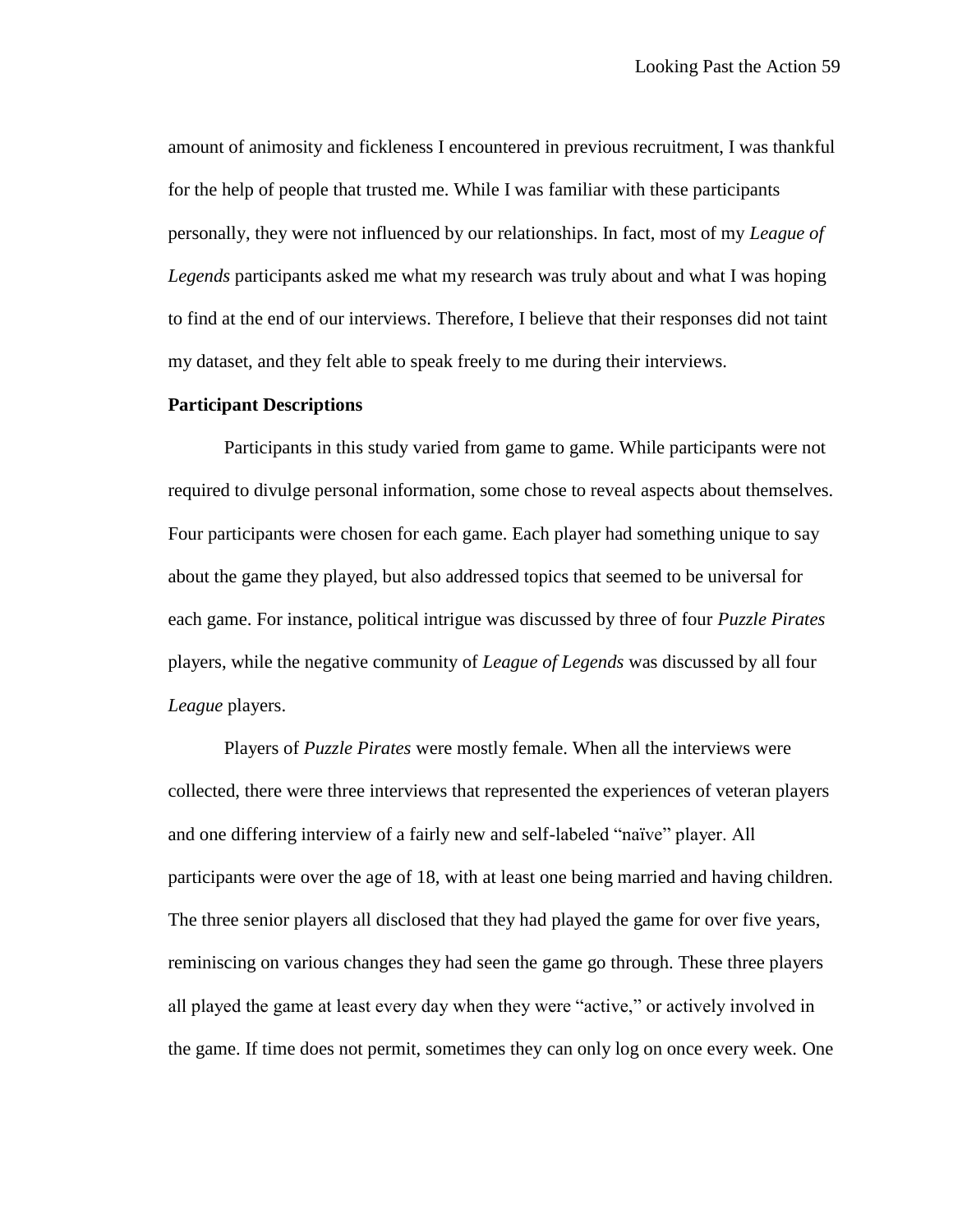participant even explained to me how she was responsible for the addition of the color maroon into the game as a dye option after discovering a loophole in the game mechanics. Another participant explained how she was a member of one of the most hated groups on her ocean and how they had established a long reputation of refusing to form alliances and simply taking whatever resources benefitted their crews the most. The third veteran player had been around long enough to be one of the original "greeters" for the game and maintained his status to the present day, guiding new players in the ways of the game and answering their questions. The older players also mentioned logging on and playing the game at least once every day. The newer player had only been playing for a few months, and admitting to only logging on once every week, sometimes longer. When asked what made *Puzzle Pirates* different from other MMOs, participants admitted to not actively ever playing another MMO and therefore could not make comparisons.

The participants from *League of Legends* were all male. Interestingly, they all seemed to believe that primarily males played *League*, as all participants used male pronouns throughout their interviews almost exclusively. Some participants had played since the game was still in the testing phases, approximately three years, while others had been playing between one and two years. On average, *League* players admitted to playing four to five times a week, with sessions ranging from one to three hours, though all players admitted to their play time varying from week to week. None of the players discussed their relationships aside from mentioning the few friends they had made playing the game. This was a uniting factor for why they played the game; each participant played because their friends did. Competition was another driving factor for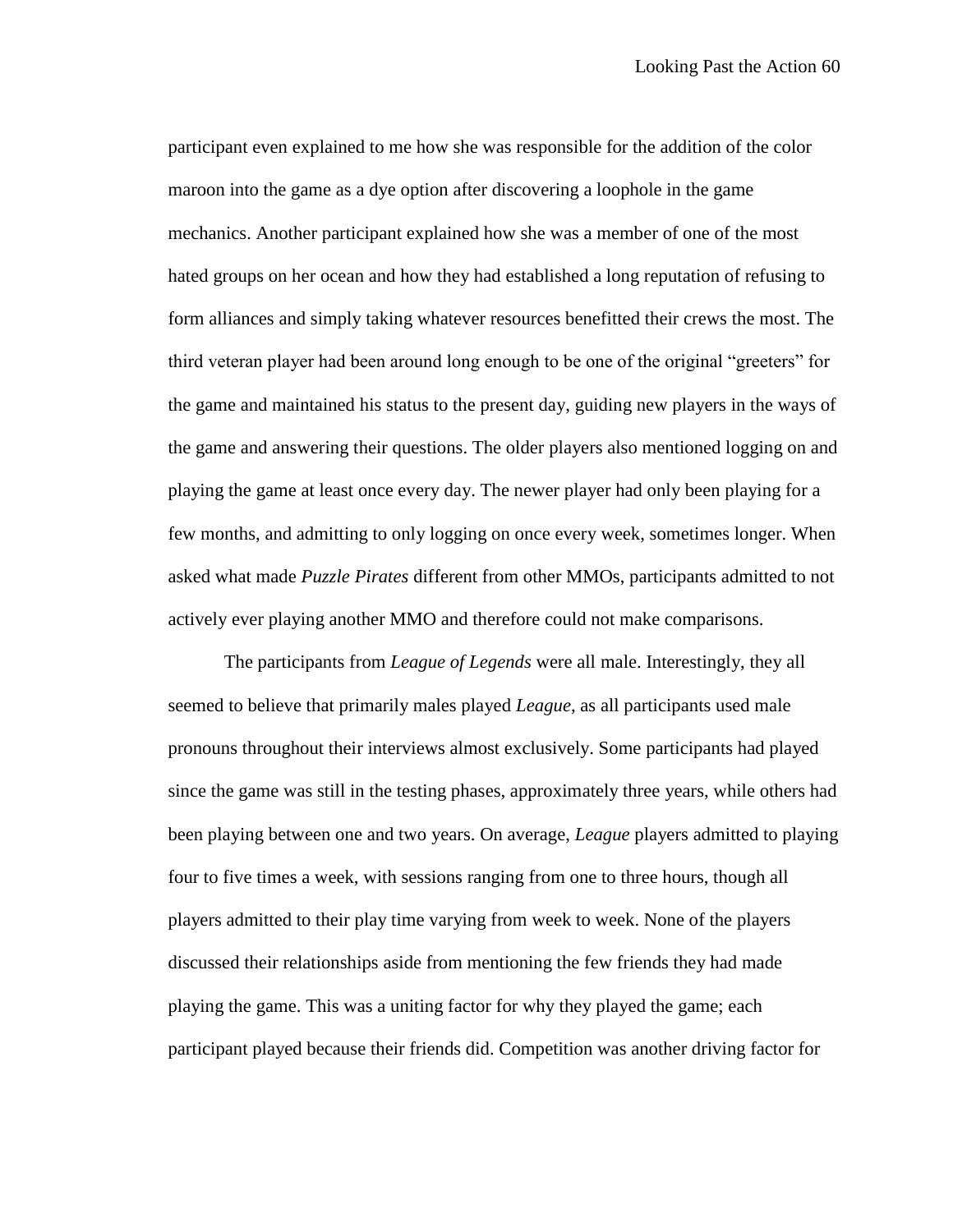three of the participants. They felt as though player versus player competition helped them to improve their skills, as well as providing a level of variety not found when facing computer players. All participants spoke to some degree about the intricate details of creating a well functioning team and the roles that players can choose. Venting frustration about teammates and other players of the game was also a very prominent topic in all the interviews. Most surprisingly was the overall acknowledgment of the level of negativity present in both the game itself and the game's community.

All participants were current players of their respective games. All players from both games were familiar to some extent with the basic concepts involved in playing the game and most were familiar with the community of each game. In one instance, a player did note that she did not actually interact with the community very often, and did not feel qualified to speak about them generally or on their behalf. Regardless of individual experiences, general themes were found throughout both games, and specific themes were found within in game. Each of these themes was exemplified by personal examples and stories, as participants were encouraged to speak freely on topics.

#### **Data collection procedures**

In order to analyze a deep set of data, I chose to use two methods of data collection. First, I employed autoethnographic journals as a way to reflect on my own experiences playing each game. Second, I incorporated interviews with players from each game. These two different approaches to data helped to fulfill the philosophical implications of my guiding theory, crystallization. The autoethnographic journals were an artistic approach to data collection, while the interviews were a middle-ground approach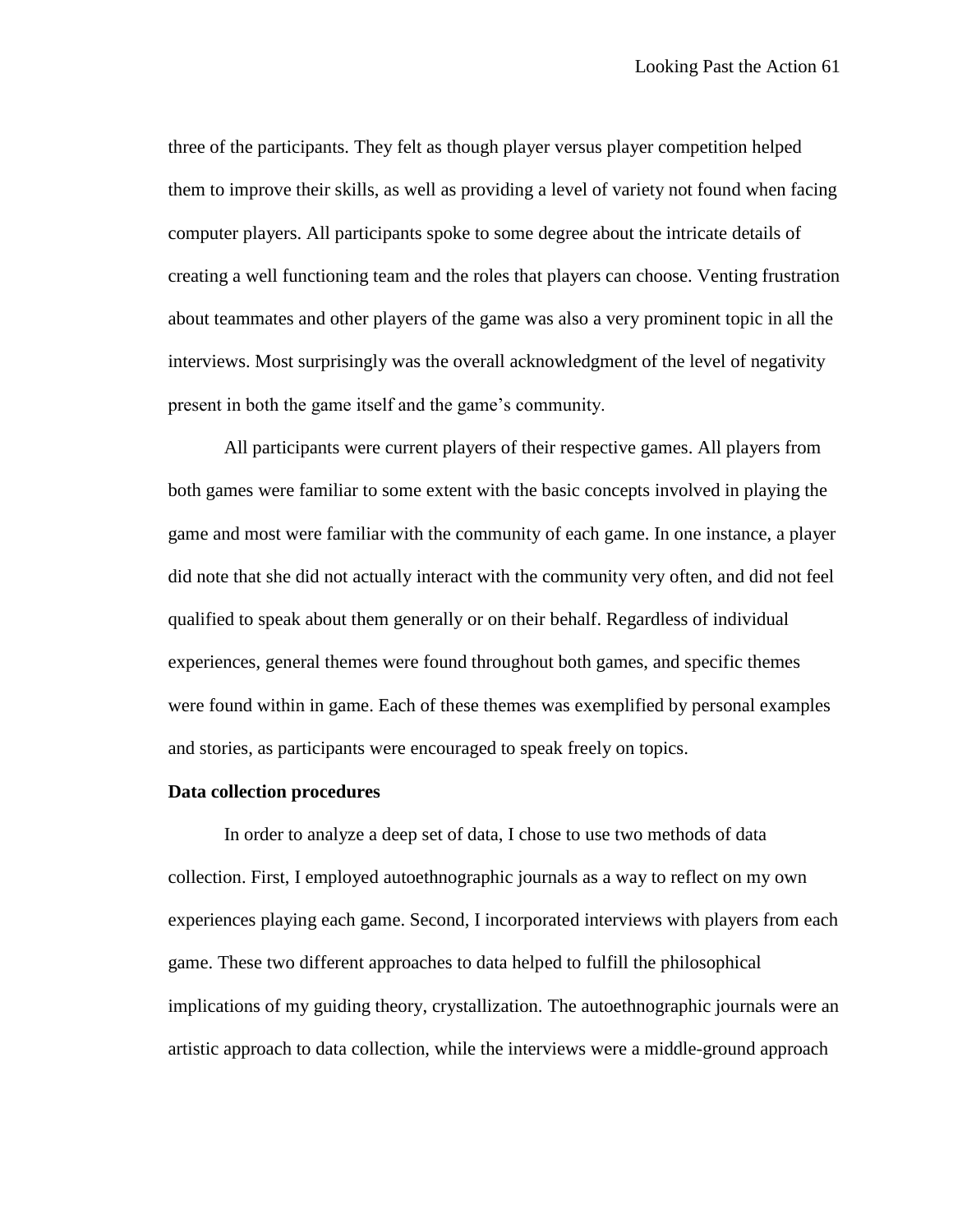to data collection. Blending these two types of data resulted in a richer dataset from which to draw overarching implications, and varying ways of defining these game worlds.

Autoethnography is a process of collecting data that combines autobiographical experiences with larger cultural themes (Ellingson, 2009). It is when the researcher offers their personal opinions, and then analyzes those opinions as if analyzing the testimony of a separate entity. Because of my familiarity with these games, I chose to utilize an autoethnographic approach as "works of autoethnography, in particular, represent the writer's 'personal' experience in order to explore fundamental relationships between experience and knowledge" (Lindolf & Taylor, 2011, p 310). Autoethnography is an important part of the growing field of qualitative research, as it features participatory research in which the researcher acts as the insider (Duncan, 2004). This style of data collection provides studies an inside look that cannot be reproduced, as the ideas and perceptions of the researcher contain the researcher's unique voice and style (Connelly  $\&$ Clandinin, 1994). As a game player, I have personal thoughts and feelings of the games I play; some more irrational than others. As a scholar, I have the capability to analyze collected personal data; in this case, from myself. Autoethnography allows me to approach this conflict in a manner that encourages academic discovery. For this project, I chose to make observations during the times I spent playing each game.

My own autoethnographic observations were recorded in a typed file stored on my personal computer. I played each game for at least 20 hours, keeping a log of my playtime. After each playing session I recorded my own thoughts and experiences as both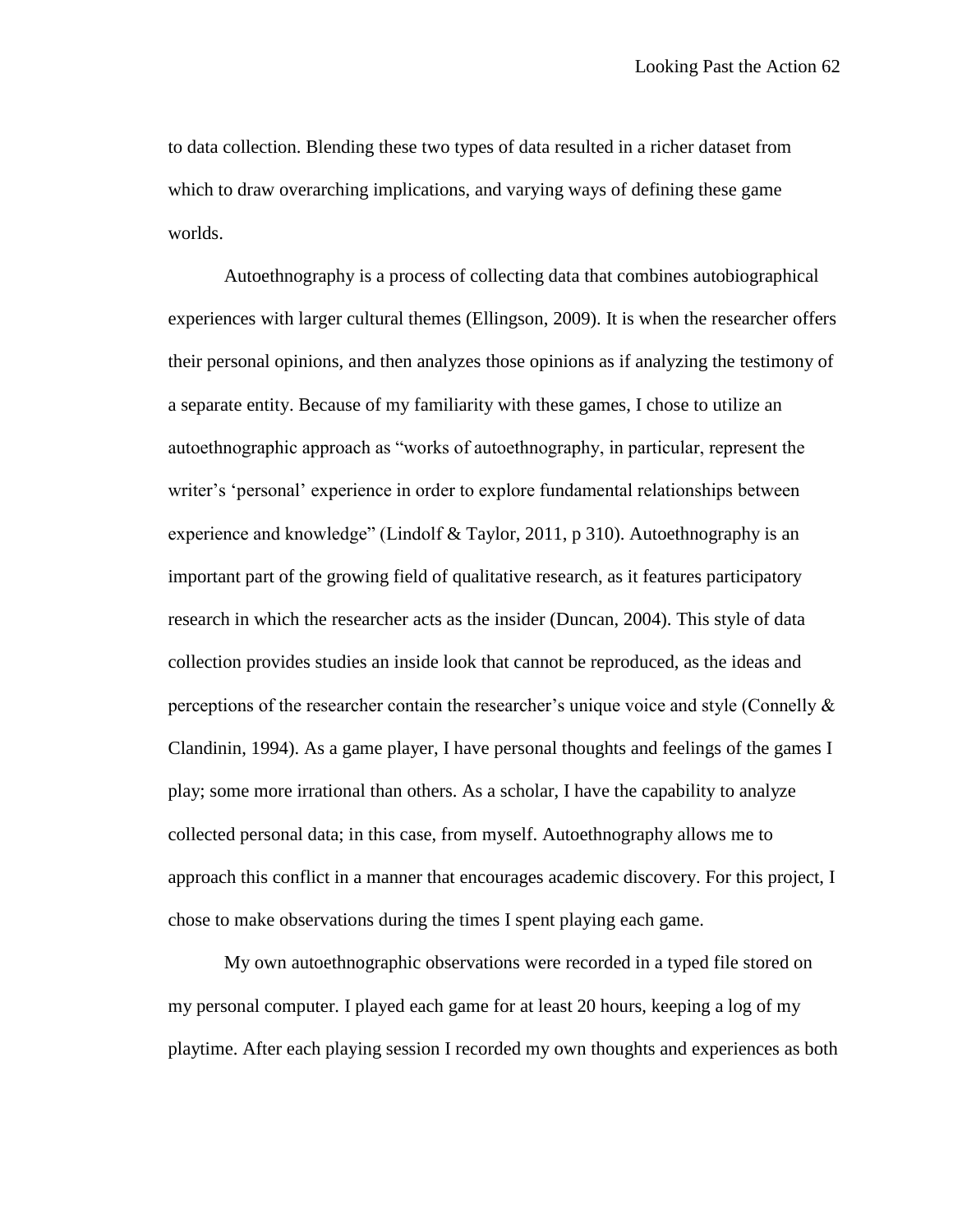player and researcher. If there was downtime within a gaming session, I would also take the time to journal as events were unfolding. By tracking my own current experiences, I constructed a concrete set of data to code, as opposed to any previous opinions I may have held of each game. The journals represented my feelings and perceptions of each game literally as each play session unfolded. These observations were included in my documented experiences, though separate from my 20-hour time commitment to each game. Given my unique position as both scholar and game player, I believe my personal observations are more finely tuned than a player who may not see the communicative intricacies of the games they play. That is to say, while a player may be familiar with the finer aspects of the game, a player who is not also a communication scholar may not be able to readily identify how these structures influence his or her behavioral and communicative patterns. To remedy the potential for role overlap, I attempted to journal in my own unique voice as a game player. I recorded my thoughts as I was playing, attempting to not restrict my own data collection. After my 20-hours had been fulfilled for each game, I returned to them with the fresh eyes of a scholar, memoing on my thoughts to form a more holistic view of the data (Charmaz, 2010). This involved connecting my thoughts to concepts connected to communication, explaining shorthand and jargon, as well as pointing out contradicting points in my own testimony.

I began in journaling December  $27<sup>th</sup>$ , 2011 and completed my journaling on February  $9<sup>th</sup>$ , 2012. While journaling for these games, I included my emotions and feeling of my games as they arise. I began journaling with *League of Legends*, as it was the game I was playing more frequently. I played *League of Legends* almost every day, playing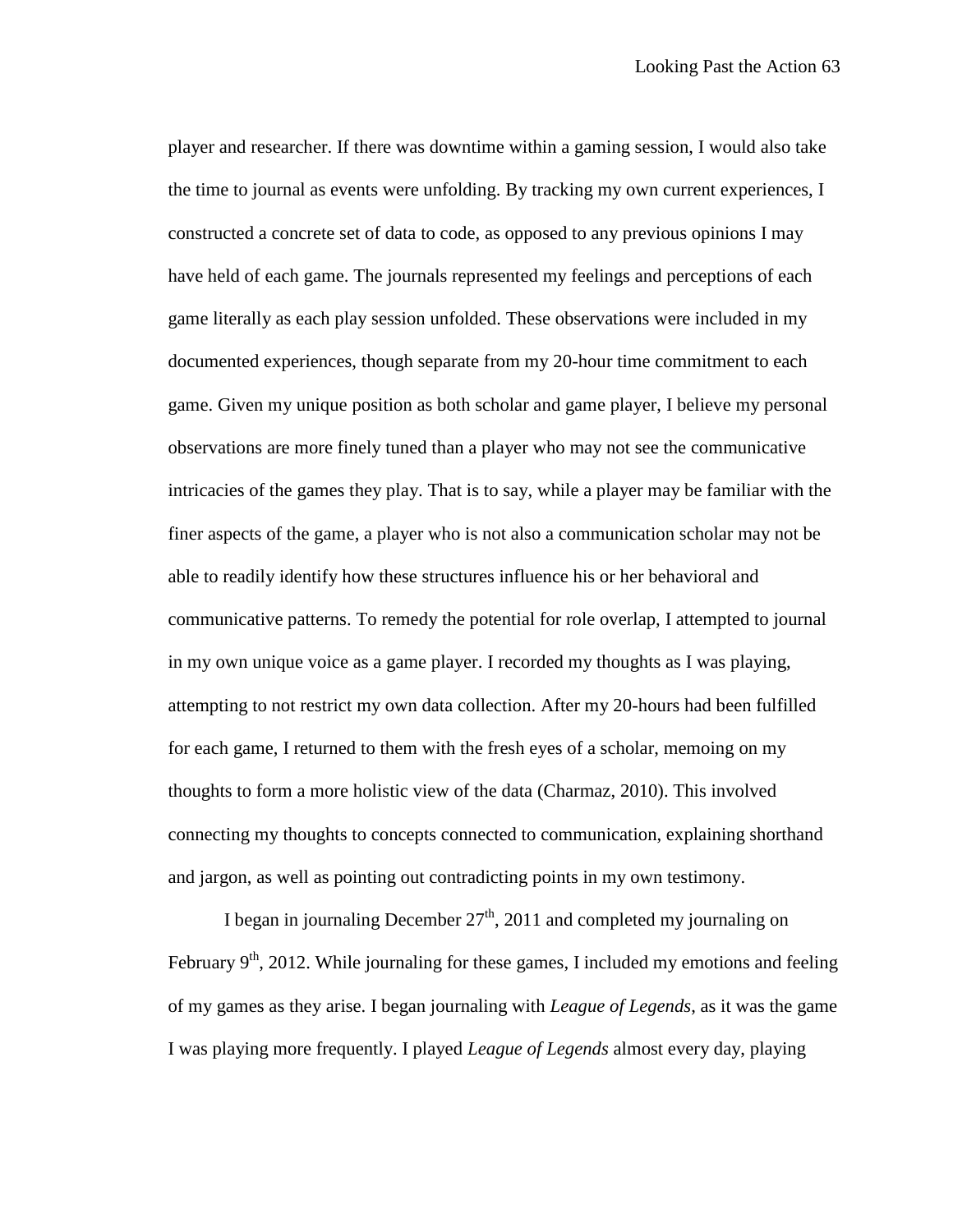anywhere from one to five games a day. Games lasted from 20 minutes to 50 minutes, with a rare occurrence of a 13-minute game. Normally, the shortest amount of time a game can last is 20 minutes—the minimum playtime required before surrender can be issued—however, because of my Internet connection, I was disconnected and forced to end the game early. Initially, I tried to journal all of my thoughts whenever I play playing, but made sure to censor certain words. By about my third game, I realized that this was not a fair representation of my own thoughts and allowed myself to be freer with my language. This resulted in more candid journal entries. My total journaling length on *League of Legends* resulted in 31 journal entries, totaling 14 single-spaced pages of personal game notes.

My journaling on *Puzzle Pirates* began on February 1st, 2012. *Puzzle Pirates* was a more difficult game to become immersed in, as I had not played it in a long time. The game had recently undergone a massive reconstruction when I logged on for my first journal entry. The game servers were experiencing issues and players were confused and frantically trying to figure out the new system. This resulted in waiting almost a week before I consistently began playing again. It was more difficult for me to become actively involved, as I was not as familiar with the new community and did not know any other people that played the game. After about two weeks of intermittently spaced playing sessions, I began to play more regularly, resulting in journal entries almost every day. After I had added up my hours, I discovered I had actually logged approximately 23 hours of game time, exceeding my initial goal. This was due to the nature of playing *Puzzle Pirates*. While *League of Legends* is confined to one game sessions, *Puzzle*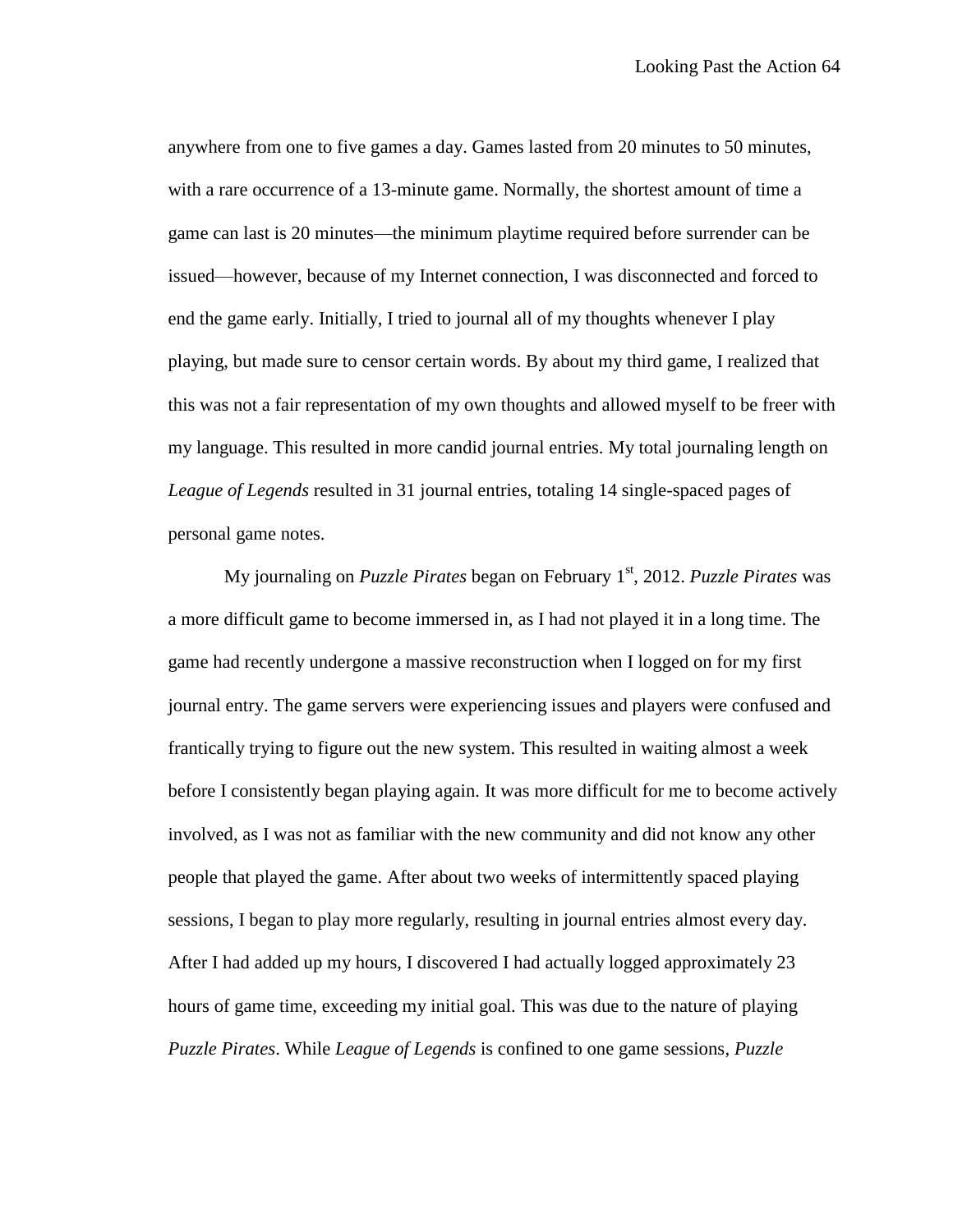*Pirates* is much more open in play nature. Play sessions ranged from 10 minutes to three hours in length. My extended playing sessions resulted in only resulted 14 journal entries, totaling six single-spaced pages of game notes. In total, my journals across both games totaled almost 45 hours or game-play and 20 single spaced pages of journal entries on the topic. After my initial two *League of Legends* journal entries, all my subsequent journals for both games were honest accounts of my feelings and thoughts immediately after playing the games.

In addition to observations, I also conducted semi-structured, open-ended, qualitative interviews with members of each game. The purpose of these interviews was to complement my personal observation data, as "interviews enable researchers to *gather information about things or processes that cannot be observed effectively by other means*," (Lindolf & Taylor, 2011, p. 175; emphasis original). An observation of a community, even though I am a member of each community, was not enough to determine how exactly the structure of a video game influences game players. Interviews can bolster observations, providing a more detailed and insightful view of these specific groups. Because of the nature of the study and its focus on the intangible structure of video games, interviews were particularly beneficial. As Kleinman, Stenross, and McMahon (1994) explain, interviews are "a good way to learn about physically unbound social realities" (p. 43). Thus, interviews with members of the different game communities provided more detail than my reflections alone.

Due to the limited time given for a project of this scope, I chose to interview four members of each game community, to allow for ample transcription and coding time of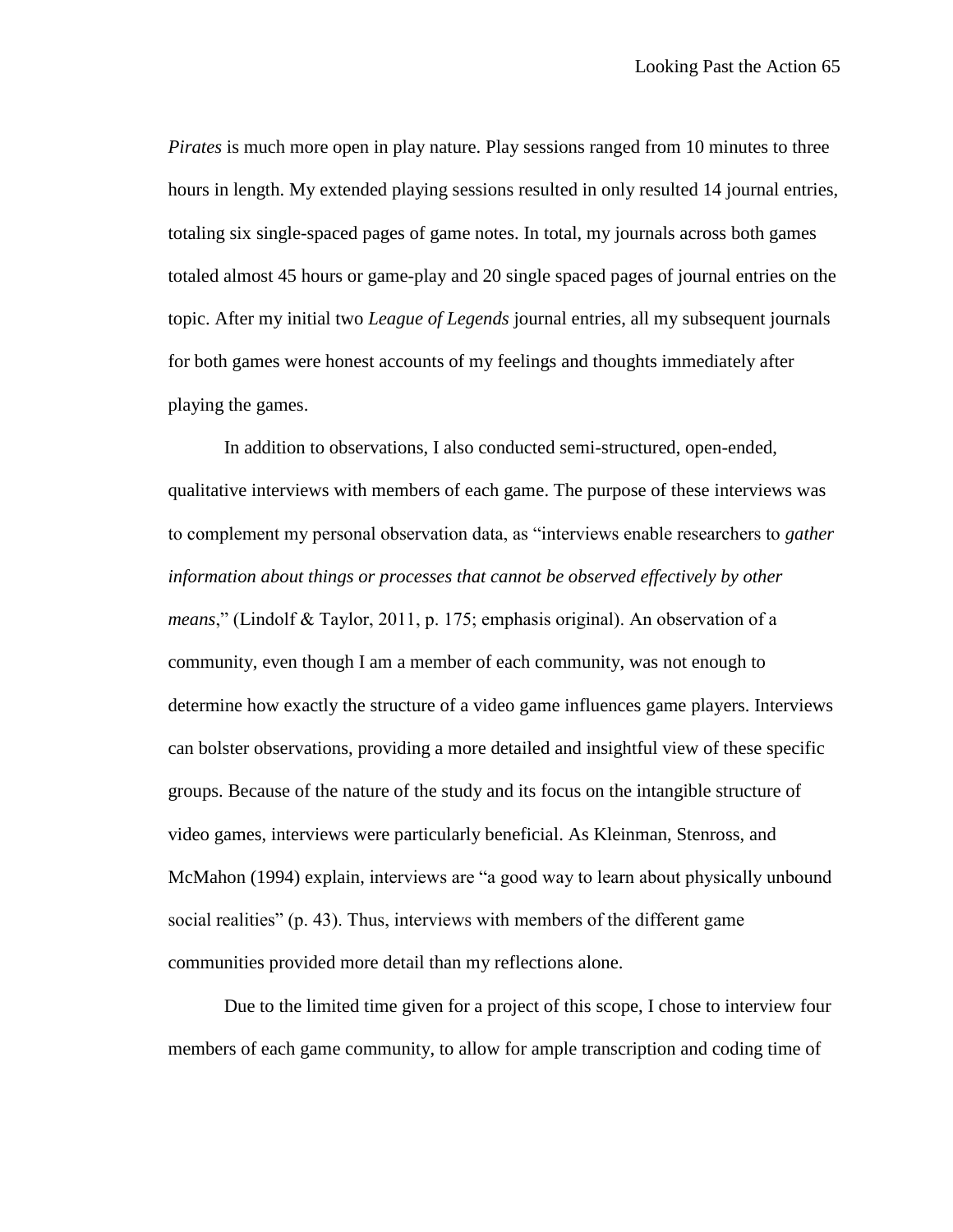the data. I contacted participants both in-game and through the games' official forums. Once players agreed to participate and signed a consent form, they were interviewed in ways ranging from in game chat, Skype, Ventrillo, or phone calls. Of the total eight participants, four participants chose to be interviewed on Ventrillo (an Internet voice chat service), one chose to be interviewed via the in game chat of *Puzzle Pirates*, one chose to be interviewed by phone, one chose to be interviewed through Skype (an online voice service that also provides video chat) via video, and one chose to be interviewed through Skype via text chat. Each medium provided its own unique interview. During the phone based interview the participant was in a car and static was constantly heard. The participant who chose Skype enabled their video though I did not have a camera myself, creating a situation where I could see the participant but they could not see me. The call was dropped and when I reconnected I found a computer with a camera in order to make the participant feel more comfortable by being able to see me as well. The in-game interviews worked well; however, with no verbal cues, questions often interrupted responses, and our messages were usually out of sync or a few lines behind. The Ventrillo interviews were uneventful. Regardless of interview style, each participant chose the way that they wished to communicate with me and therefore, were most at ease in their chosen communication format.

The six spoken interviews ranged from 36 minutes to approximately 66 minutes. The average interview length was 48 minutes. The two text chat interviews lasted 106 minutes and 79 minutes. The larger length of these interviews is probably due to the amount of time spent typing and reading responses, as opposed to the near instantaneous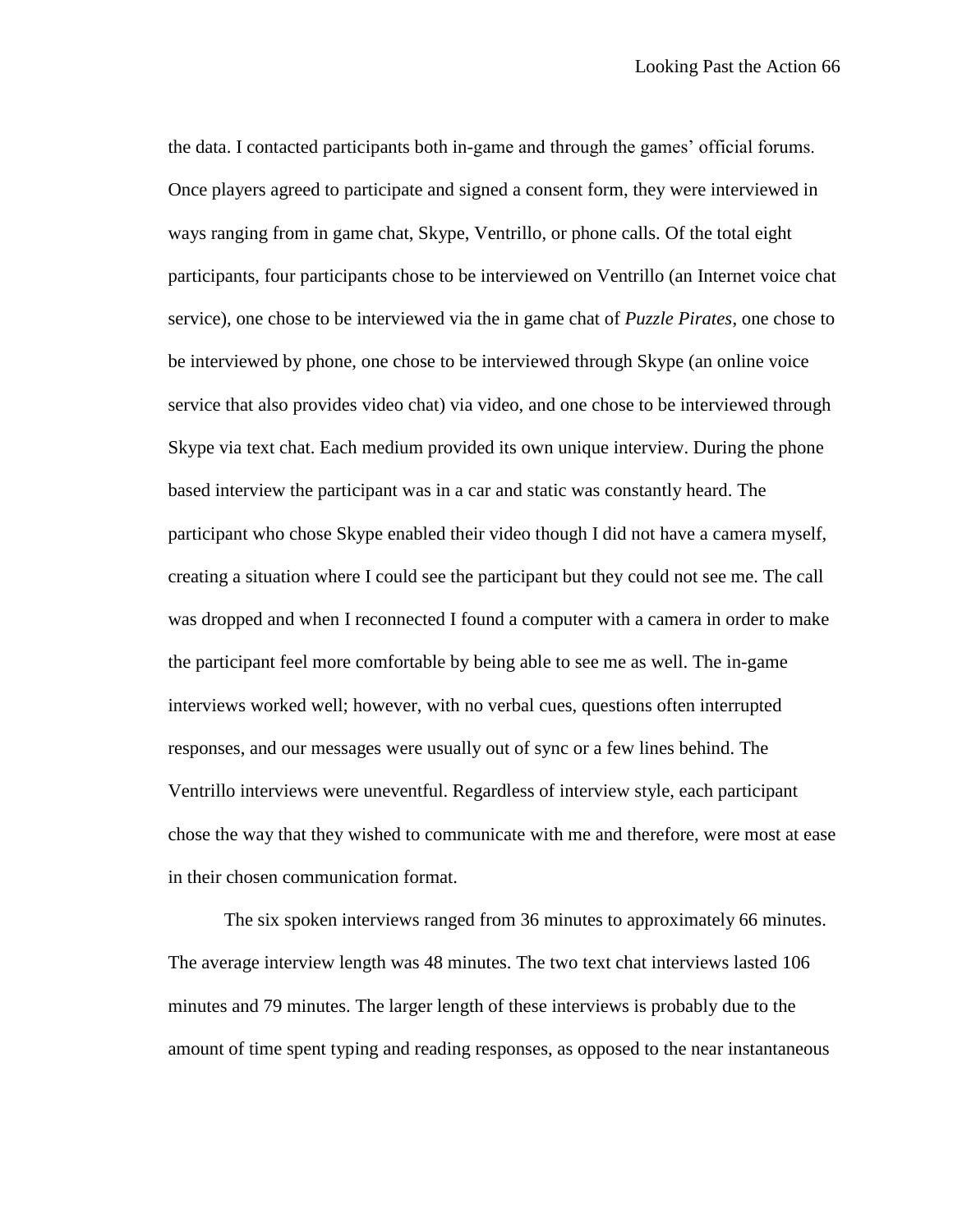transfer of information when speaking. In total, 468 minutes of interviews were recorded as data. Each interview—spoken and chatted—was subsequently transcribed, resulting in 114 pages of single-spaced text. The longest transcription was approximately 17 pages, with the shortest interview being 10. On average, interview transcripts were 14 pages long. Nothing stood out to me as odd when transcribing, as even veteran players spoke as long as some of the newer players. The shortest interview was from the self-described "naïve" *Puzzle Pirates* player. This was to be expected as the interview questions focused mainly on aspects involving other players and the participant claimed to rarely interact with other players. Interviews were successfully conducted on the whole, though in one instance my Internet connection was severed. This was promptly corrected by finding a different computer, and the interview picked up where it had left off. The information regarding basic statistical information of each interview can be found in Appendix A.

Interviews were conducted in an open-ended and semi-structured nature. The reason for this open-ended style of interview is because of the lack of information I had from others about their perceptions of their video game communities. This allowed participants to respond in their own words. At the beginning of each interview, I explained to each participant that they were free to discuss any topic at length if they wish. This included letting them know they could stop me to explain a story, or break off onto a tangent. If participants wanted to discuss in detail a factor of the game or their experience I overlooked or had not mentioned in my interview questions, I strived to provide them with the opportunity to speak freely. In accordance with this point of view, I asked questions that avoided leading statements that may have influenced participant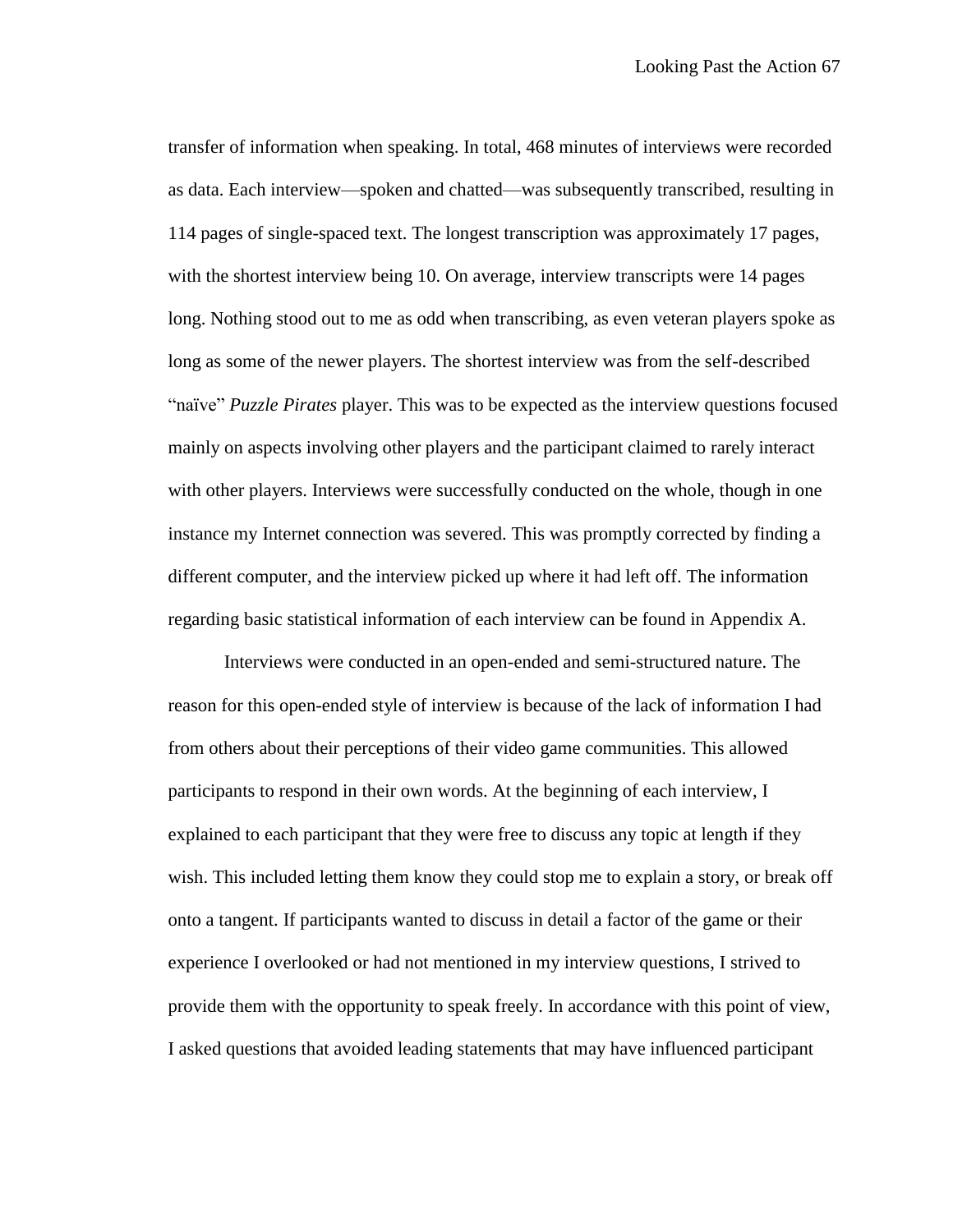responses. The interview question list I used to question participants can be found in Appendix B. The interview questions were also designed to not specifically reference structure when possible, as I believe this could have influenced responses. However, if a participant did breach the topic of structure, I engaged them on the subject. In other cases, participants would indirectly reference elements of structure, with such examples being the punishment system of *League of Legends* or "blockading" in *Puzzle Pirates*. In these situations, I labeled the systems as structures to provide segues into my more structurally based questions. During each interview I tried to catch myself whenever I mentioned absolute options, and at times even clarified to participants the range of responses that could possibly exist in between or outside of the spectrum of provided answers. After each interview, participants were thanked for their time and informed of the entire purpose of my study if they were interested. Some participants even requested copies of the completed project after it was finished, though they were warned parts would be very dull.

#### **Data analysis procedures**

My data was divided into two parts, interviews and personal journals. First I transcribed all recorded interviews. In the two instances of chat-based interview, I saved copies of the chat logs. Once interviews were transcribed, I created memos of my own journals. Memos were a way of stepping back from my thoughts at the time as a gamer, and focused on my interpretation of the entries as a researcher (Charmaz, 2010). Memos included notes about game abbreviations, tying my behaviors to greater concepts, and critiquing myself as a player. What was most interesting was finding the contradictions in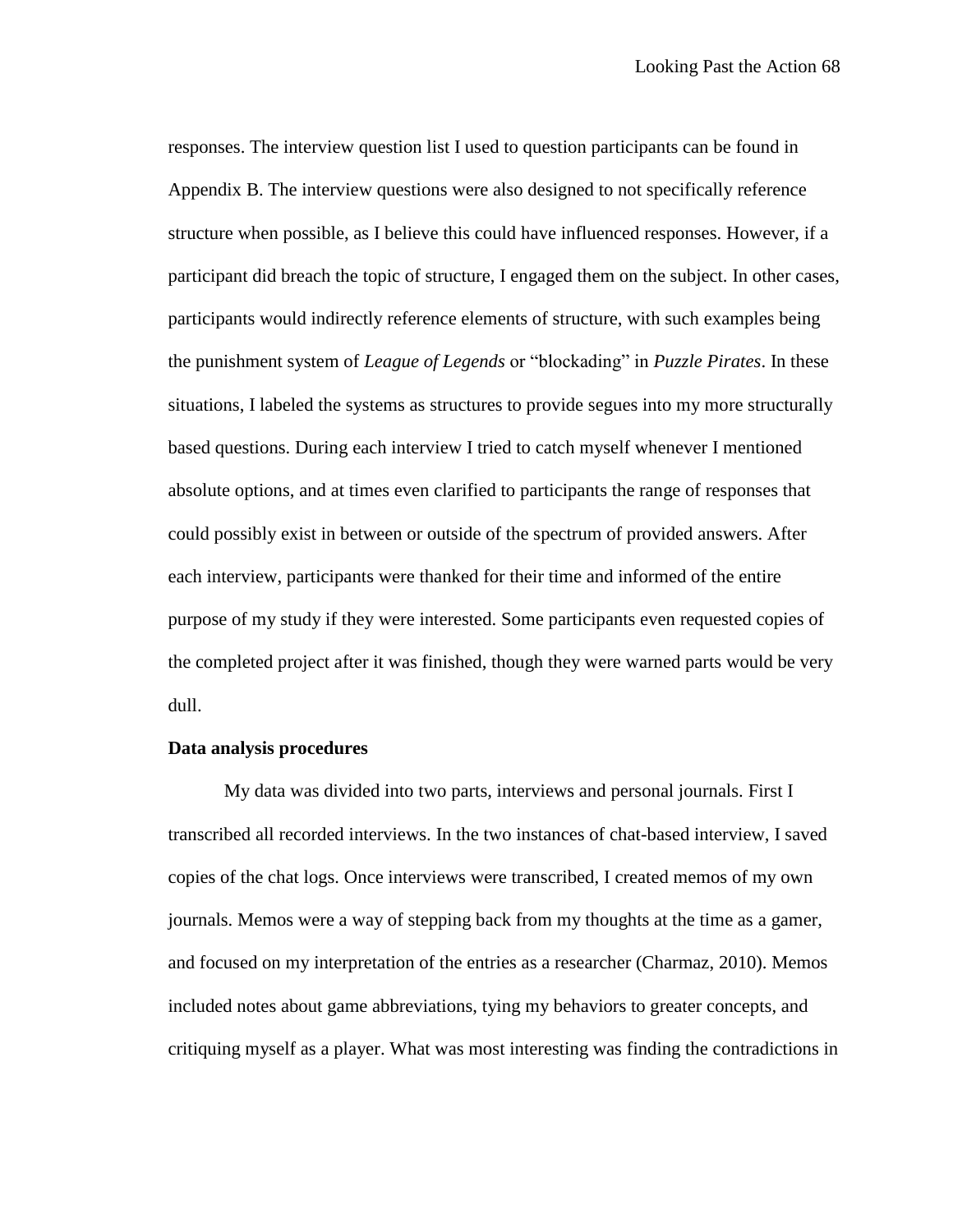my journaling. For example, I wrote about hating how people blame each other for mistakes, and proceeded to blame someone in a later entry. Observing the work as a whole provided insights into my experiences as a player. In *League of Legends*, I learned that I become very aggressive and frustrated at other players, while in *Puzzle Pirates*, I noticed that I would lose track of hours at a time because the game became so engrossing. After memoing my journals, I moved on to the coding process.

I uploaded all of my interviews and journals into a qualitative analysis program to aid in aggregating themes across several sources of data. For this process, I treated my journals as interviews, coding them with the same criteria as my interviews. For my interview, memos were written in tandem with coding, providing insight to thoughts I had during interview and noting similarities in interviews or corroborating testimonies. Coding involved reading over each interview again and finding themes that seemed relevant to the study, such as participants referencing ideas like frustration, teamwork, or game structures. After coding the data, 40 different themes were discovered. The most commonly referenced themes were aggression (instance of swearing or harsh behavior), pessimism (instances of general negativity not resulting in aggression), participants' personal skill levels, teamwork issues, game structure, in-game punishment policies, blaming, communication difficulties, relationships, and the skill levels of other players. All of these themes were referenced at least 30 times across all interviews, and each appeared in at least six separate interviews. The three themes mentioned in at least nine of the ten interviews were aggression, personal skill level, and relationships. Aggression was the only theme present in all ten interviews, with a staggering 95 references. The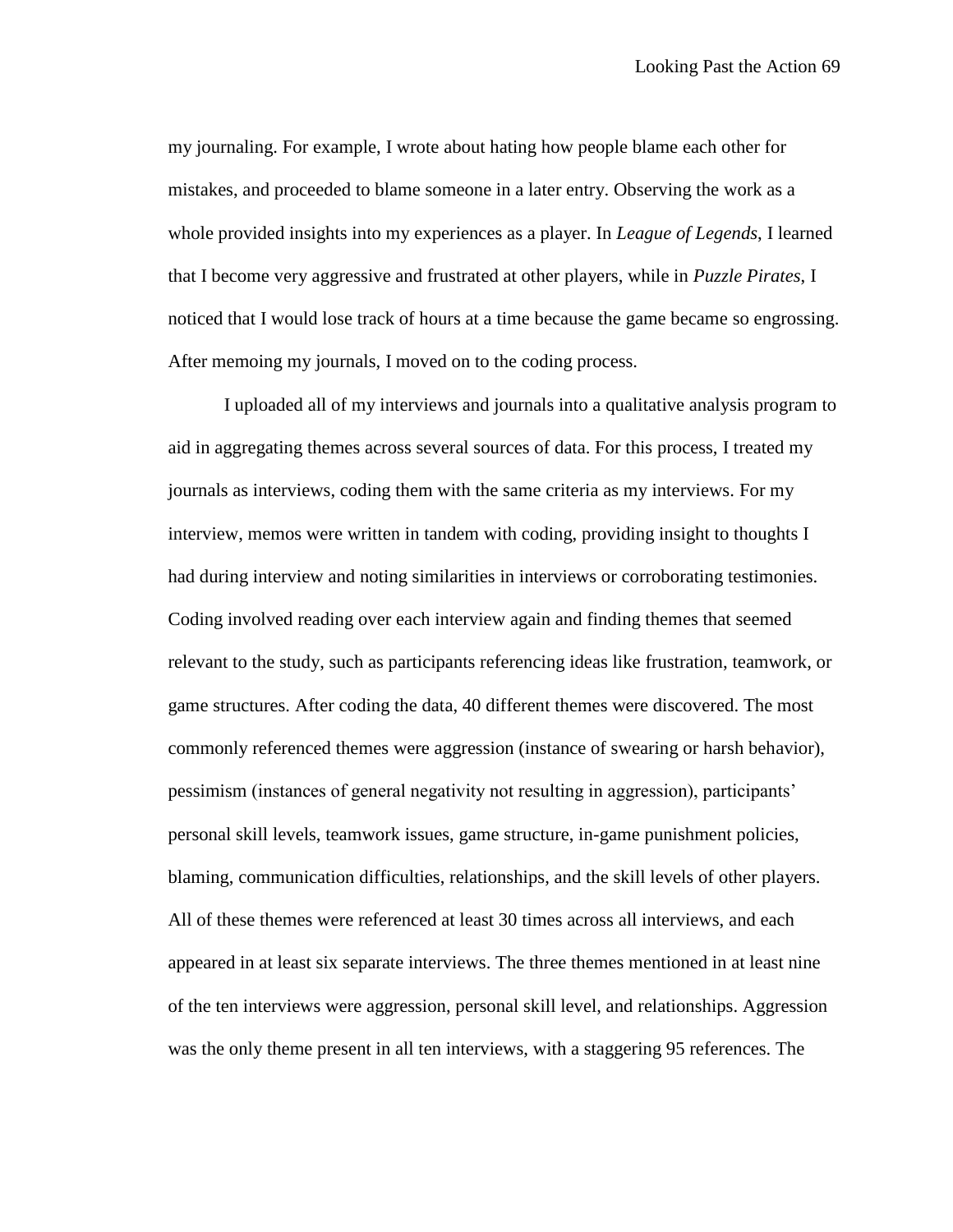second most commonly referenced theme, negativity, was only referenced 53 times. This traditional thematic analysis provided a foundation for the close analyses and narratives of both games in Chapters Four and Five.

Of the several themes I discovered throughout my coding procedures, I only selected six for analysis; three for each game. For *League of Legends* I chose aggression, teamwork issues, and the meta-game. I chose these themes because of the prominence of aggression and teamwork in *League of Legends* interviews, and because of their relevance to the game. For example, though the meta-game was not often referenced, participants would respond at length describing the process of the meta-game and how it affected them and their play styles. Participants' tones about the meta-game were very negative, and I chose it as a theme because it seemed to cause a more explicit emotional response in players. For *Puzzle Pirates* the themes were relationships, blockading, and politics. Blockading and politics were not directly referenced very often by participants, but they were two themes that were unique to *Puzzle Pirates* interviews. Therefore, I wanted to analyze the themes as they seemed to be a pivotal part of game play, much like the meta-game in *League of Legends*. I chose relationships as *Puzzle Pirates* participants would talk at length about the interactions they had with friends in the game, though did not directly reference them in a teamwork sense. Again, the amount of emotions that players expressed when they discussed their relationships warranted closer analysis of the theme though it was not often referenced.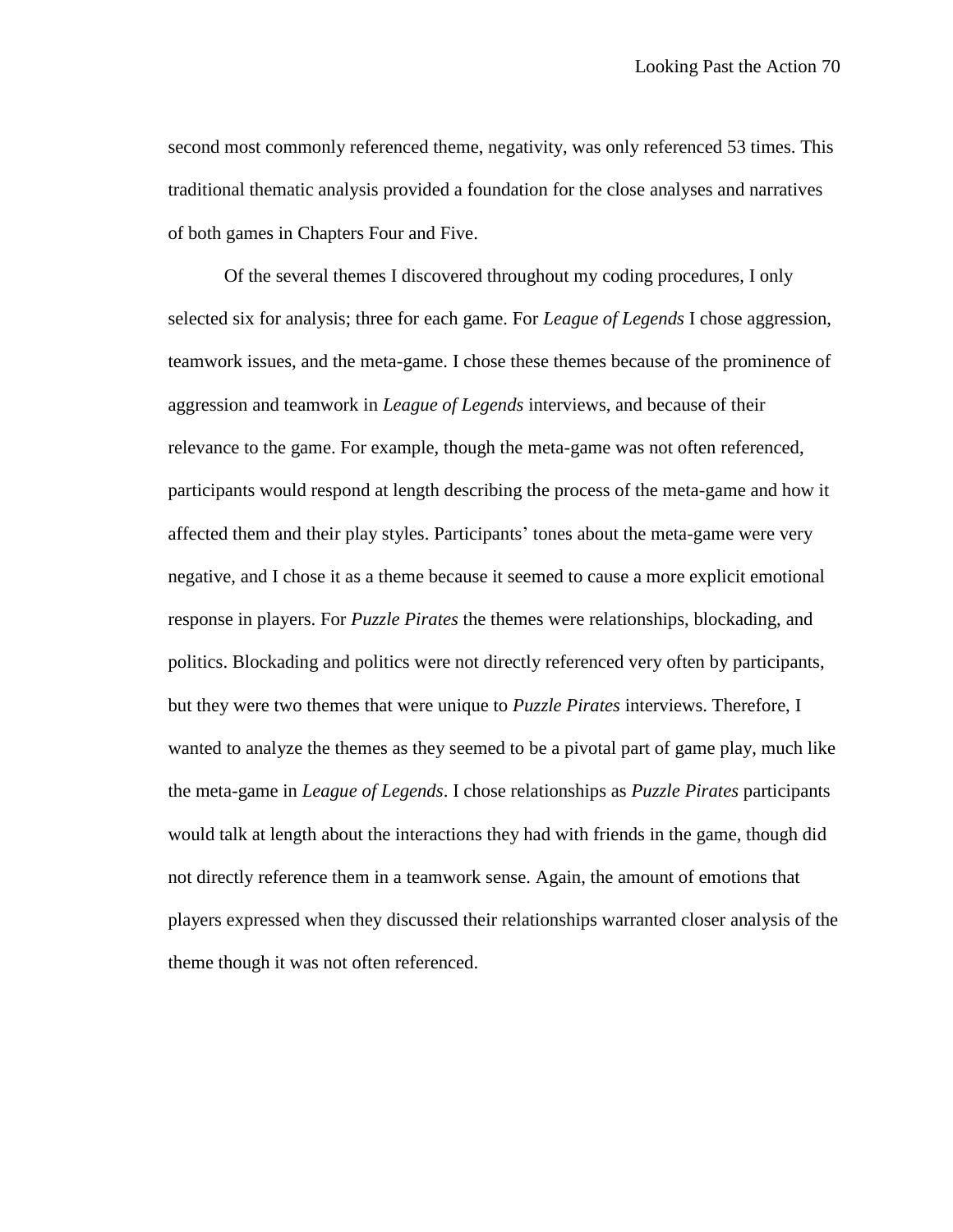## **Conclusion**

In this chapter, I have discussed my guiding approach of crystallization. The process of crystallization encourages richer analysis of data by drawing conclusions from several different sources, in this case, interviews and autoethnographic journals. Crystallization also encourages different ways of knowing by approaching topics from differing methodological perspectives, such as artistic and scientific. This chapter included a detailed account of my methods as I conducted research for this project, describing my participant recruitment process, my data collection procedures, and my data analysis. The next two chapters feature individual close analyses of each game, describing the fundamental concepts of the games and the significant aspects of these games to my study. Chapters Four and Five also include a personal narrative, combining my own journals with participant interviews to create a more creative analysis of each game.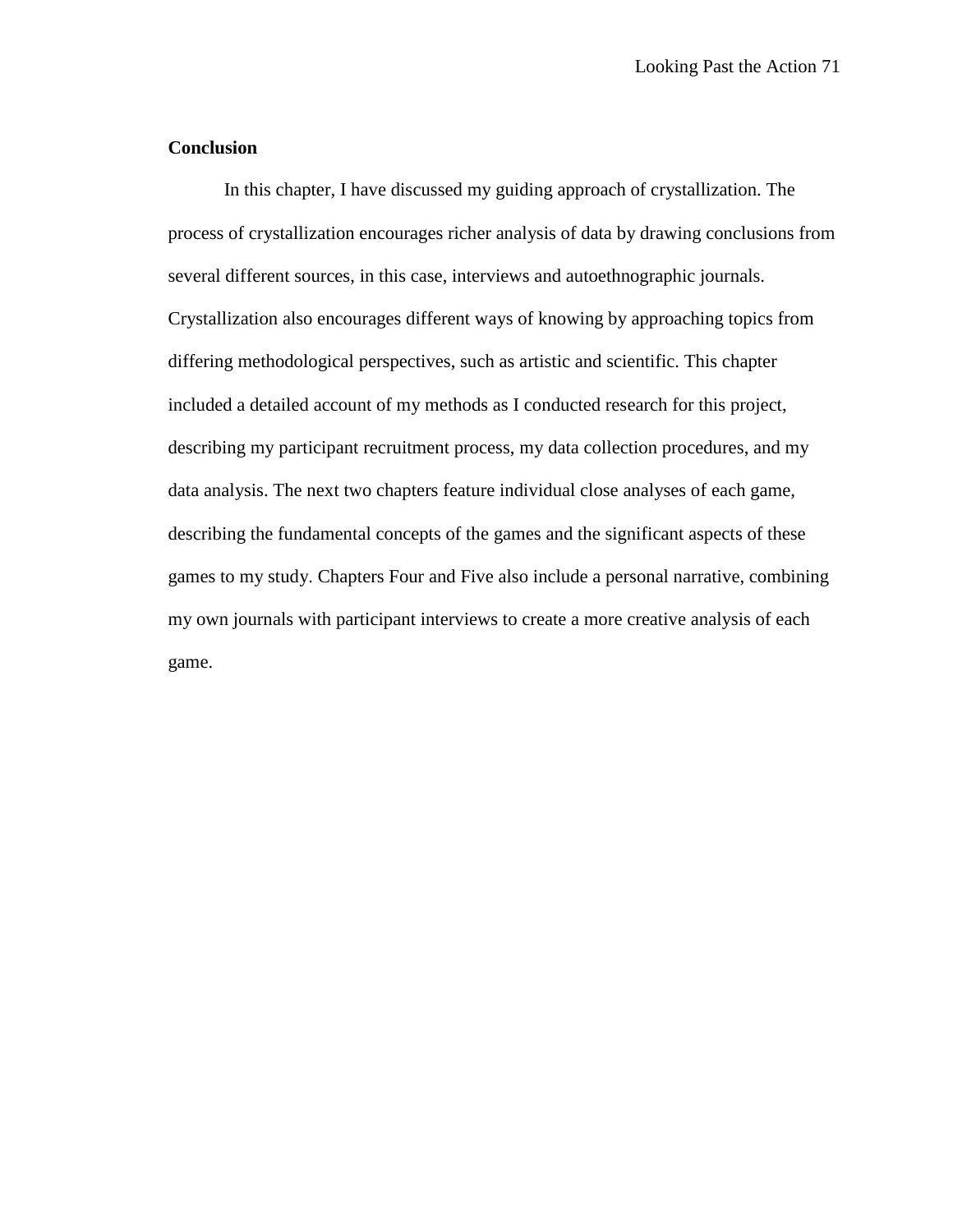#### **CHAPTER FOUR**

#### **CLOSE ANALYSIS OF** *LEAGUE OF LEGENDS*

The games I analyzed for this study were complex entities with several layers of ludic structure. Though I am very familiar with both games, outside readers have little to no understanding of the inner-workings of these games. Therefore, in this chapter I provide an extensive look into *League of Legends*. This includes both an in-depth look into the story and context of the game and some of the layers of ludic structure present in the game. I include a discussion of the basic layout of the game, as well as the rules and regulations of winning or losing a game. Last, I describe the functions of different characters in the game, the roles they occupy within the game, and how they relate to the overall meta-game of *League of Legends*. This close reading of the game explains features that are mentioned in both the interviews and my personal reflections. After a close look at *League of Legends*, I detail the emergent themes found in my interviews and journal entries. Finally, following the guidelines of crystallization, I begin a narrative detailing my feelings and attitudes towards the game. This combination of data, both interviews and autoethnographic, creates a more artistic set of data, and, therefore, a richer analysis.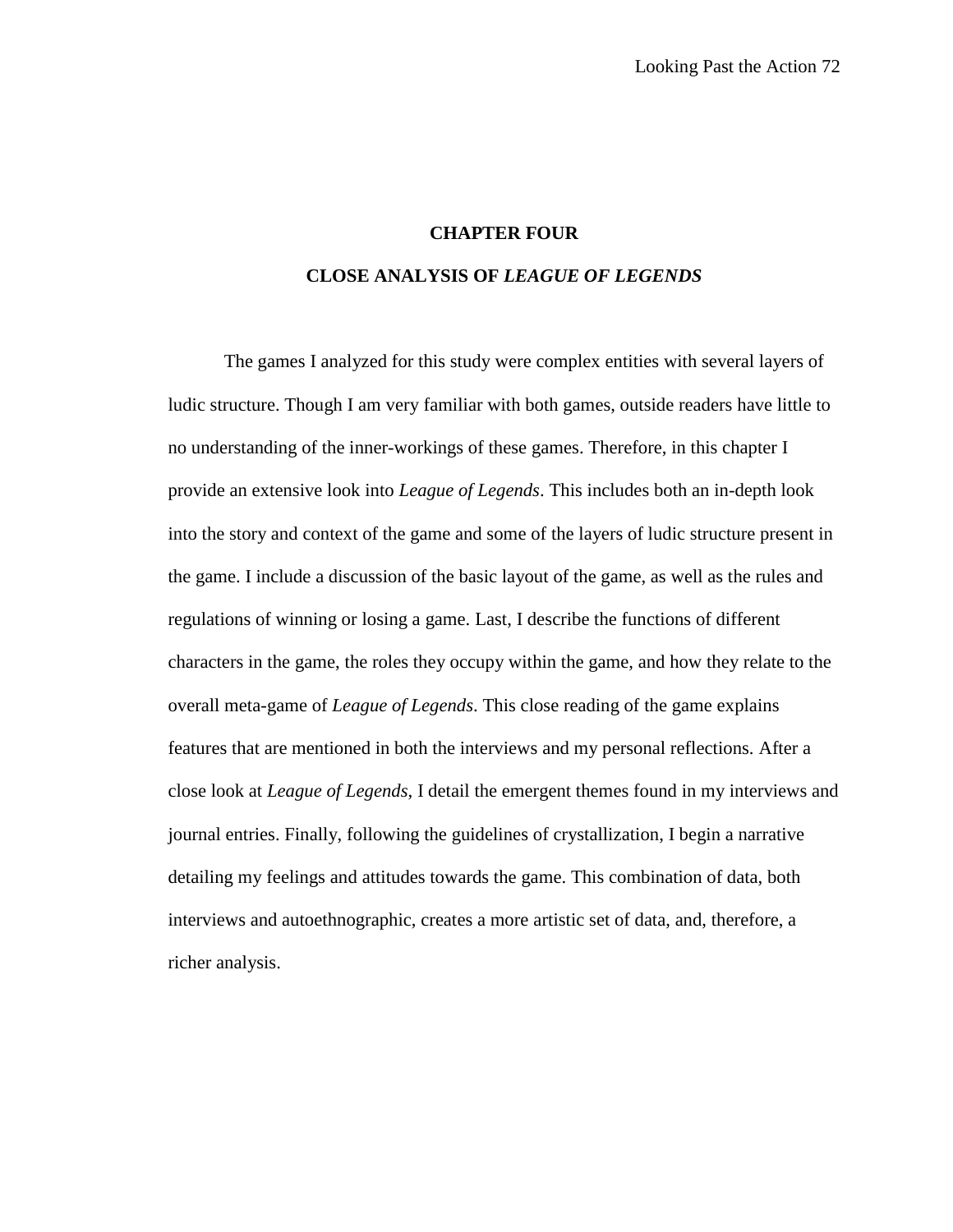### *League of Legends***: A Close Analysis**

In previous chapters, I have described the history of the game of *League of Legends*, but I have done little to explain the context of the game. According to the game developers at Riot, the creators of the game, *League of Legends* is set in a mystical land known as Valoran, set on a planet called Runeterra. The story behind *League of Legends* is common enough to be inserted into almost any other fantasy game, a tale of wizards and magic and war with hints of political intrigue, the game reeks of Tolkienesque origin. The developers made an interesting divergence from the typical swords and sorcery tale: one of peace and reconciliation. The story pertains to Valoran attempting to find a peaceful way to stop the bloodshed between its various nations. Riot describes Valoran as a vast land where warfare is common between opposing factions. These factions are regionally based, and each nation of Valoran is represented in the game. The two most powerful factions include Demacia and Noxus. Demacia is the stereotypical "good" nation, supporting ideas like truth, justice and righteousness. Noxus is the diametrically opposed "evil" nation, representing cunning, deceit, and violence. These nations are in constant struggle as they strive to gain more control of the world through conquest and strategic alliances. Valoran is described as inherently magical, meaning that wizards exist and sorcery is a common practice throughout the land. Most of the combat between nations is overseen by powerful wizards known as "summoners," who also act as political leaders in practice.

These summoners are akin to powerful wizards and are described as reckless and arrogant, using vast amounts of magical power to destroy their foes at any cost. The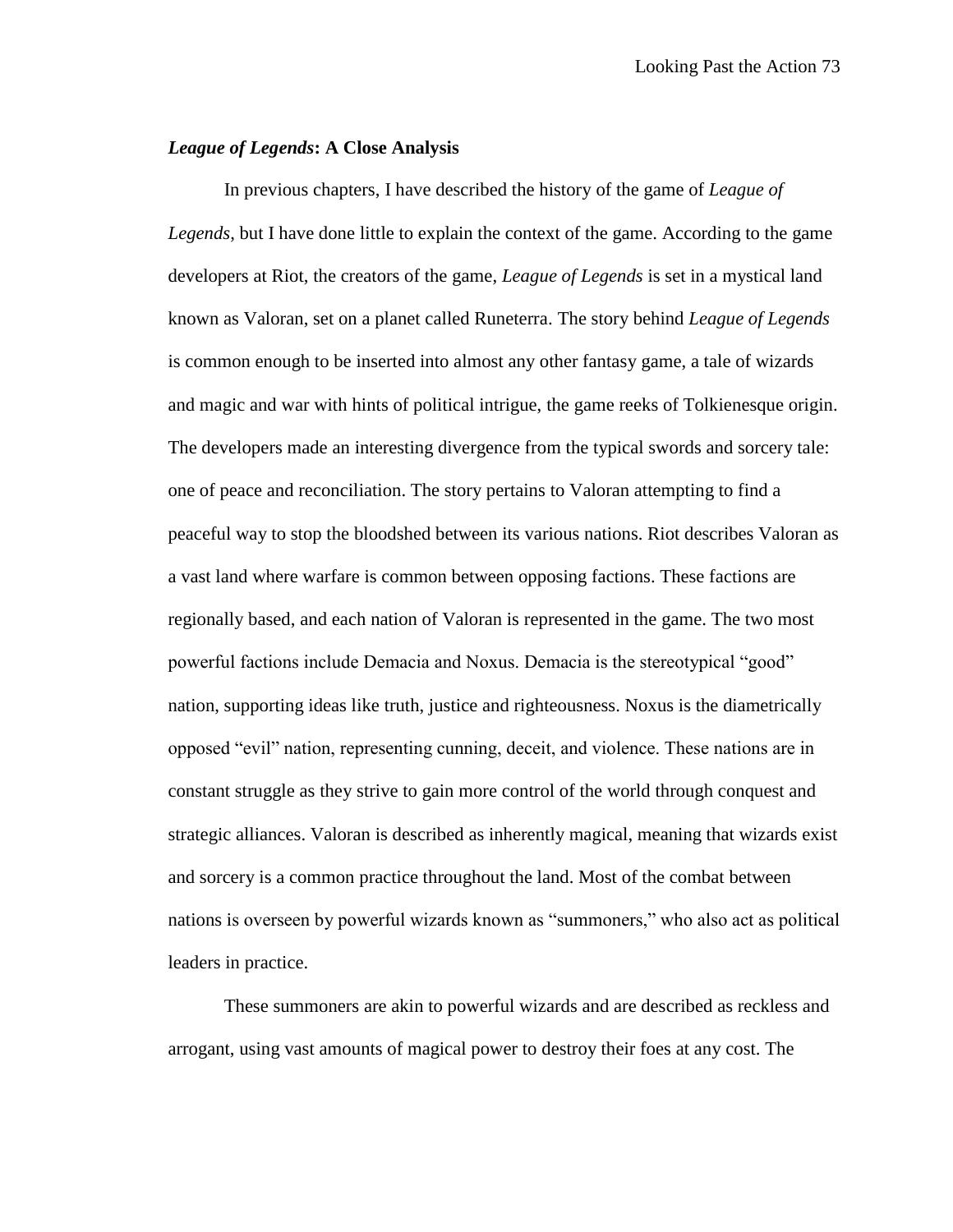online lore page for the game explains that "With such an abundance of raw magical power at their disposal, there was little motivation for summoners to explore more environmentally-friendly forms of warfare" (Administrator, 2010). That is to say, because the land of Valoran was so magical, the summoners would simply take as much magical power from the land as possible, not thinking of the environmental consequences of basically strip-mining the land for magic. The official lore page goes on to describe how centuries of this kind of magical war has caused the land itself to split apart, creating "violent earthquakes and horrific magically-fueled storms" (Administrator, 2010). In the midst of these natural disasters, the people of Valoran decided to work together towards a goal of sustainability, as their current means of resolving conflict was literally tearing their world apart. A group of key magicians was then selected to devise a way to control such wild magical battles by creating the Institute of War, which was housed within the League of Legends.

The basic concept of the League, from a narrative standpoint, is that each nationality or tribe desiring representation on a political level would be represented by a group of summoners. These summoners would then call forth champions from throughout the land to settle political disputes in controlled arenas known collectively as the Field of Justice. These arenas were placed throughout Valoran in strategic locations, such as on the borders of warring nations. Therefore, the previous large scale magical wars could be settled through non-fatal arena combat, with the political outcome of the battle being enforced by the League. While the incorporation of the League of Legends has not apparently ended all forms of combat in Valoran, it has dramatically decreased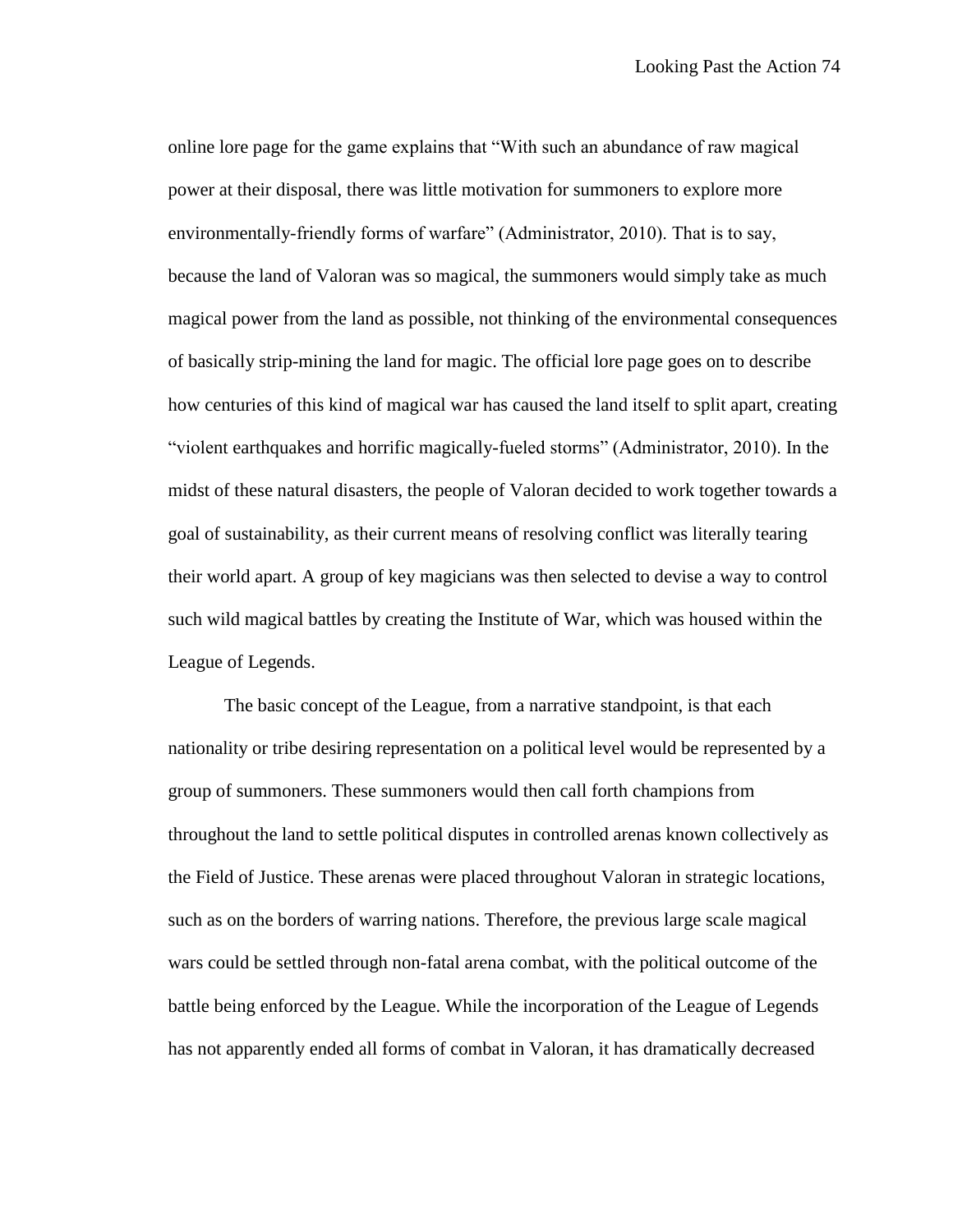the amount of death and destruction that Valoran experienced in its constant warring state. In sum, the League of Legends is non-lethal gladiatorial combat meant to regulate political affairs in a war torn land in an effort to decrease both death and environmental destruction. The player takes the role of a summoner, choosing a champion to control to help decide the fate of the nations of Valoran.

*League of Legends* is in part a "Real-Time Strategy" (RTS) game in terms of gaming genre, following in the footsteps of games in which players command large armies. However, *League of Legends* is technically a hybrid of both the RTS and roleplaying genre, blending elements of strategy with elements of role-play. The main difference is that players are responsible for only one character who can grow as the game progresses. The game is played by two teams of five players each. These teams consist of players who know each other or random strangers. Though five versus five is the most common format, *League of Legends* also allows players to play on a smaller three versus three map, as well as a different five versus five "node capture" arena. Because my observations and interviews did not include the other arenas, I limit my analysis to the "standard" five versus five arena and structure, as all others formats are variations of this theme. Players attempt to destroy the opposing team's nexus, or base, by reducing its health to zero through various attacks. Once a team's nexus has been destroyed, the game is over, with victory being awarded to the team who destroyed the nexus. Though the end goal of *League of Legends* is relatively simple, the strategies players can utilize are quite complicated, as there are several different factors that define each match.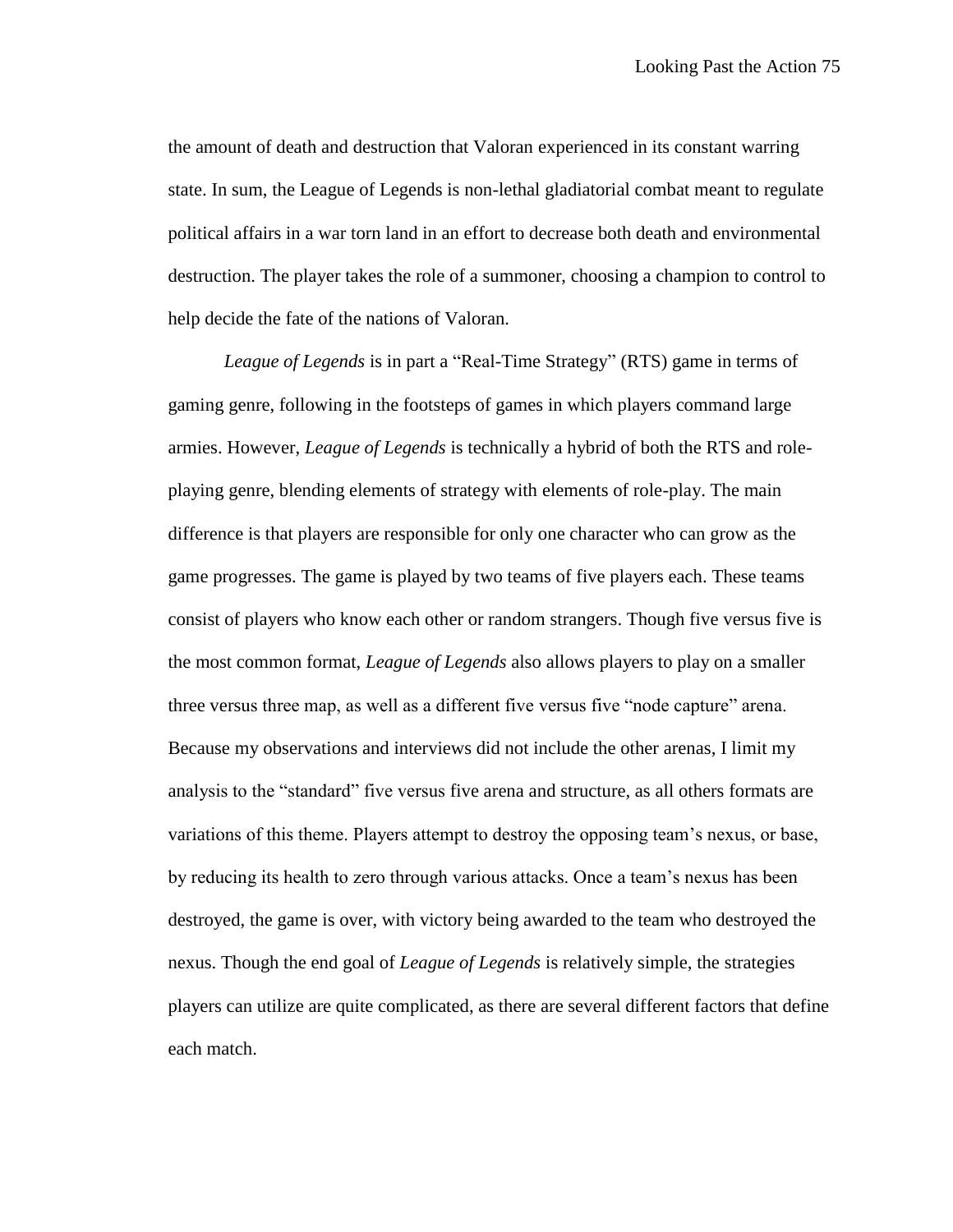The most significant part of *League of Legends* is the ability to chose a champion to play. As of March, 2012, *League of Legends* provides players with the opportunity to play 95 unique champions. Each champion has four abilities they can use in the game, as well as different costume options. Though players can play champions in any style they choose, champions are designed to fit into a few specific roles in the game. Officially, *League of Legends* classifies its champions into 12 categories: pusher, jungler, support, assassin, ranged, stealth, recommended, mage, carry, tank, fighter, melee. Each champion fills at least two roles, with some capable of more. Some of those roles are merely defining descriptors of other roles, such as mage/assassin, or ranged/pusher. The core roles of the game are tank, support, fighter, mage, assassin, and jungler.

Tanks are characters who soak up damage from the enemy and tries to keep the enemy focused on attacking them instead of their weaker teammates. These characters usually have shielding abilities. Support champions are ones that usually have a healing ability or an ability that directly increases the performance of an ally, such as a damage boost. Fighters are so called because they fight; it is the fighters job to destroy other players. Their abilities support the amount of damage they output by simply attacking. These characters can be ranged or melee, and are known for their self sustainability in lanes. Mage-type champions are ones that use magical damaging abilities instead of attacking. These characters are known for their ability to do significant amounts of damage in a short burst. Assassins specialize in killing enemy champions. It is their goal to remove a champion from a fight as quickly as possible and then escape. Junglers are the final, and most unique class of characters. These are characters that specialize in not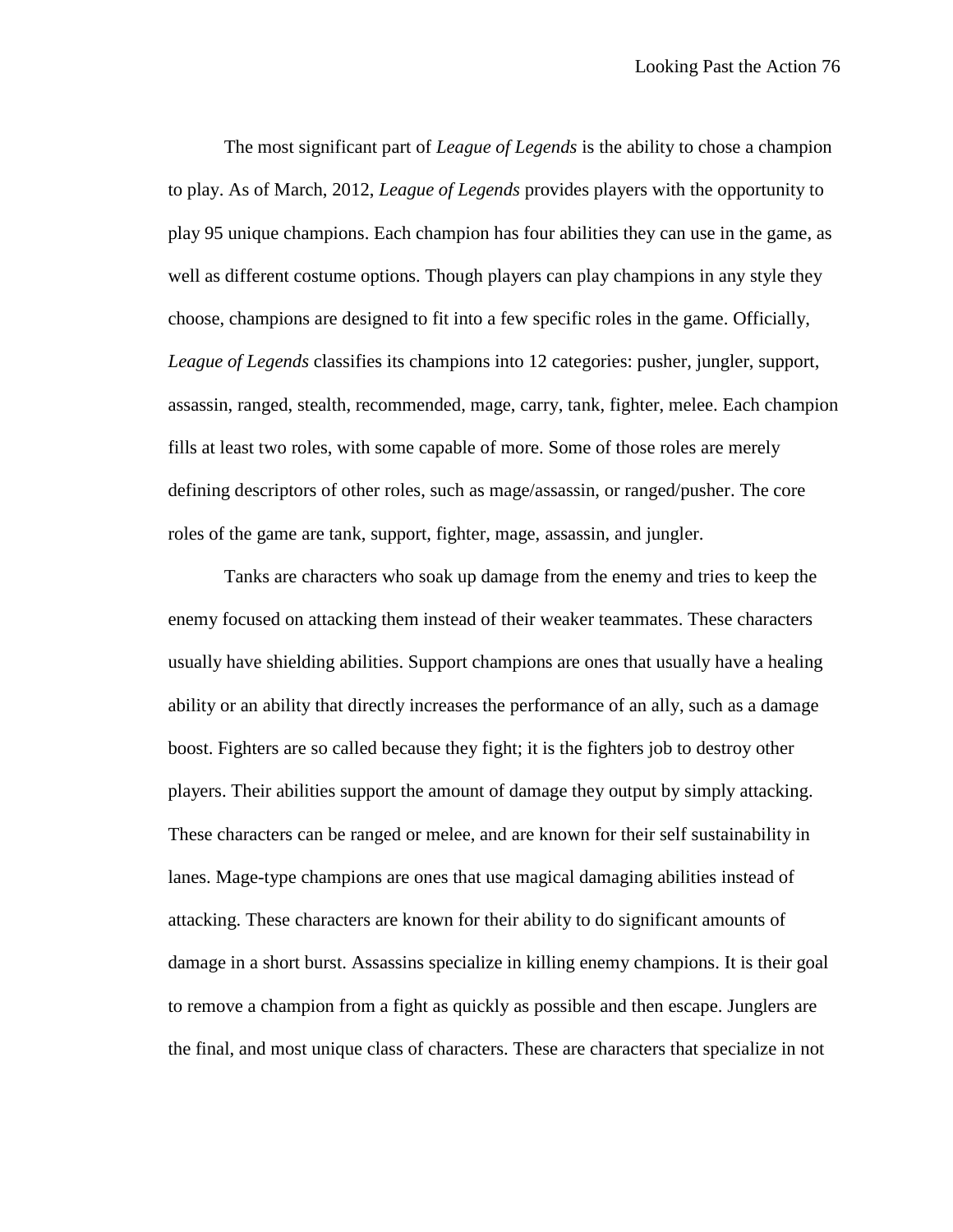being in a lane at all, but instead roam the jungles in between lanes. These characters are usually also classified as assassins, but can also serve as tanks, fighters, or mages. Their strength comes in their ability to stay hidden and surprise the enemy. However, the goal of the game is to destroy the enemy nexus, not kill enemy players. It is entirely possible to win a game without killing a single champion. Whenever a player is killed, they must wait for an extended period of time before they can re-spawn (come back to life) and join the fray once more, acting like a sort of penalty box. The advantage to killing enemy players lies in the simple fact that it is easier to attack the enemy base when they do not have any champion alive to defend.

In sum, there is a vast amount of variability in each match of *League of Legends*. The game is played in a fantasy setting and meant to represent a method of combat that is less violent than war. Players become powerful wizards known as summoners, controlling one of 95 characters, with the opportunity to take on several different roles in the game. With these champions, players attempt to destroy the enemy nexus through battle with other players and neutral minions. Having provided a sufficient overview of *League of Legends*, next I analyze the themes ascertained from my data set; both from my interviews with players and my personal journals. My analysis concludes that the ludic structures of the game—particularly teamwork and the "meta-game"—create an atmosphere of aggression. I believe this atmosphere is ultimately caused by the competitive nature of *League of Legends*; the game is inherently structured around competition.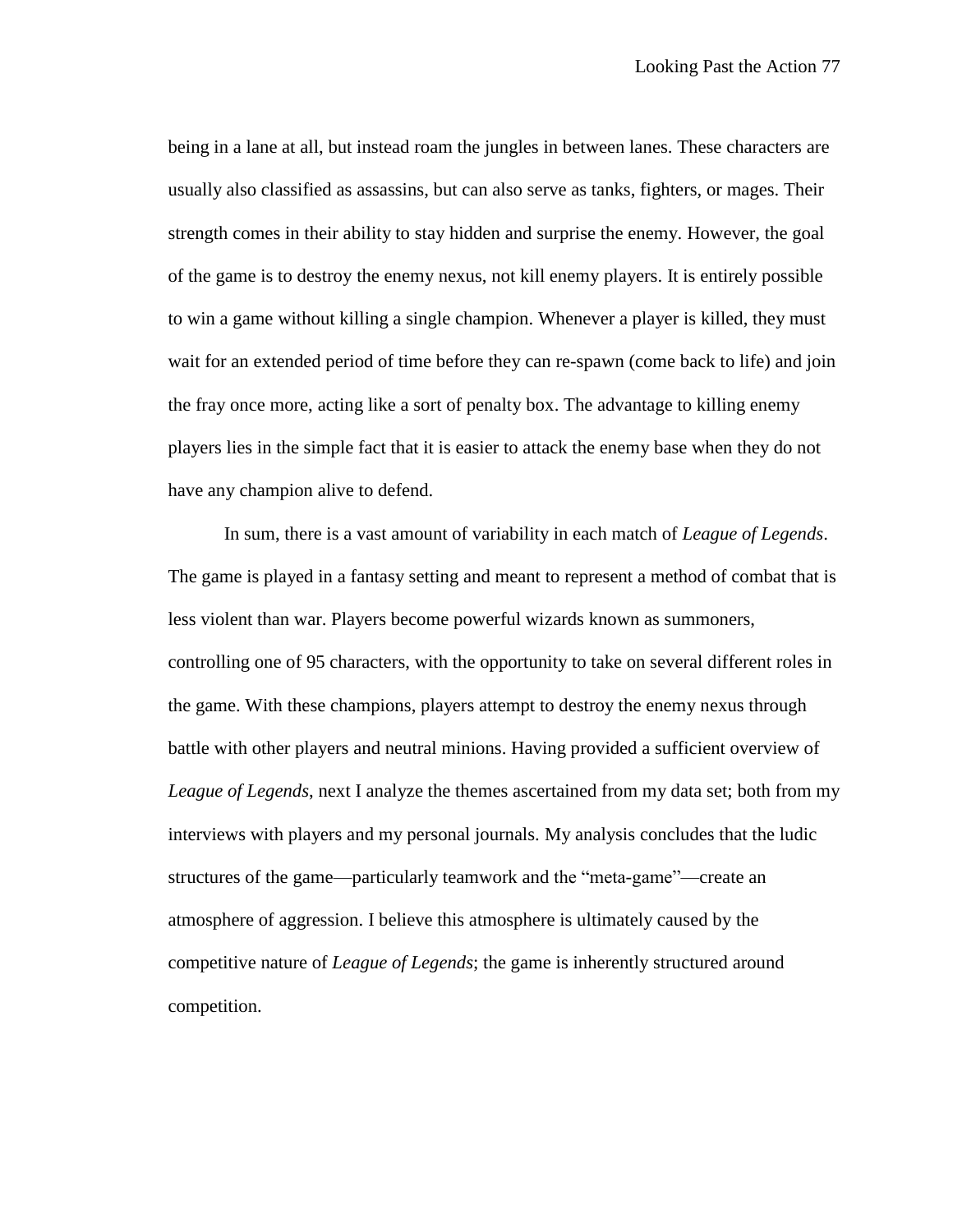# **Thematic Analysis**

After coding my two datasets, participant interviews and personal journals, I discovered recurring themes regarding *League of Legends*. These themes were aggression, teamwork issues, and the meta-game. Aggression for this thematic analysis was described as instances in which an individual was communicating an idea that indicating hostility, such as name-calling, swearing, or communication intended to harm another individual (Infante & Wigley, 1987). These instances of communication were coded as aggression whether the source of the aggression was the participant or another player. Teamwork issues included instances where participants spoke about their experiences in teams, or how they believed teams were supposed to work in the game. The meta-game is based on the assigning of characters roles, as described previously in this chapter, and how these character selections can be a source of frustration for *League of Legends* players. My themes have been arranged in this way to best answer my research questions. The theme of aggression explains how structures in the game causes the game community to become angry, while teamwork and the meta-game explains how the game community then influences individual players. I posit that *League of Legends* is ludically structured to be inherently competitive, causing both the game community and players to experience frustration.

**Aggression.** Aggression as a theme was present in all *League of Legends* data. It was referenced in interviews with *League of Legends* participants 33 times, as well as 40 references in my own personal journals. Aggression was coded separately from instances of negativity, as negativity was coded as general feelings of disappointment and sadness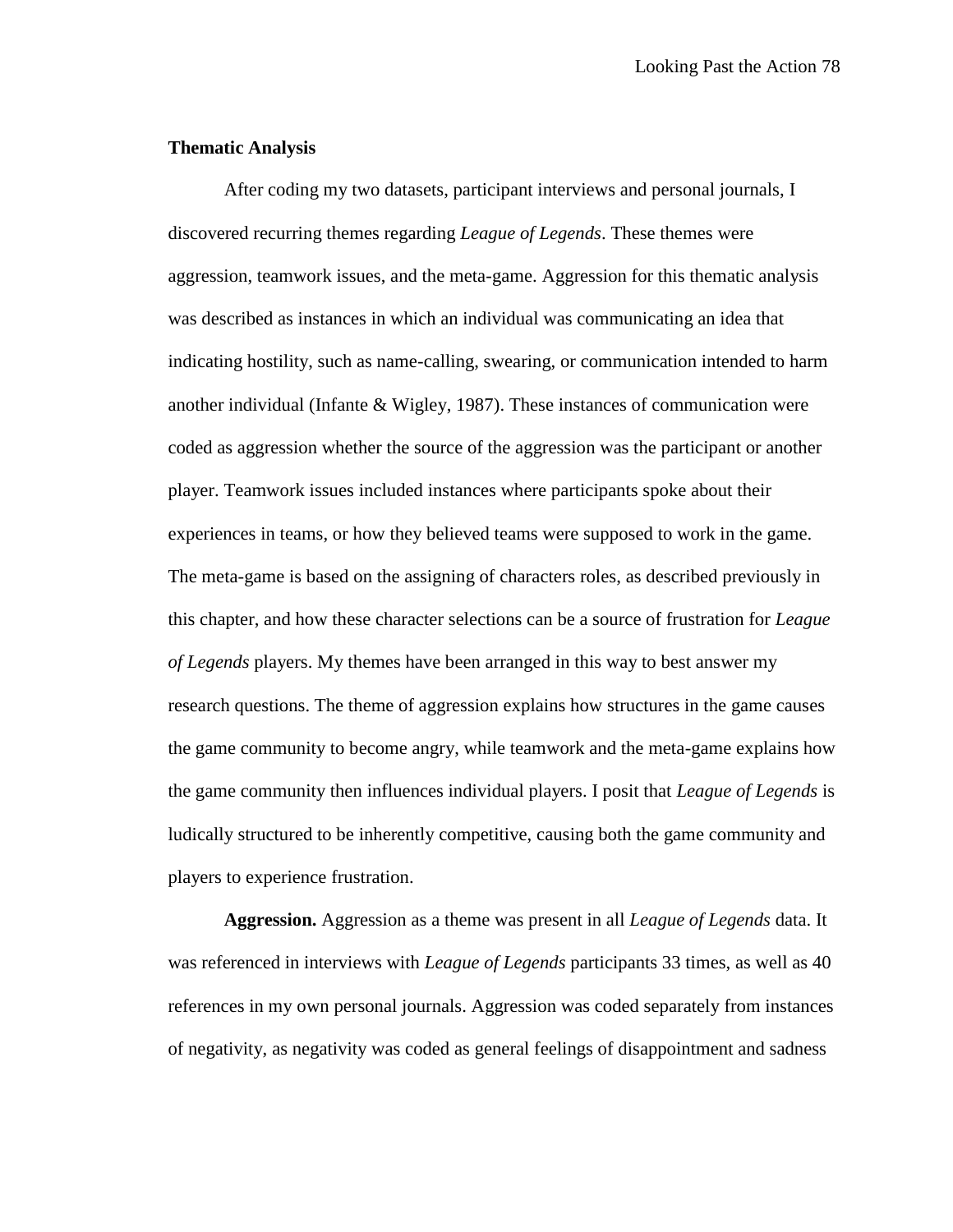that lacked hostility. Aggression was usually coded in tandem with a variety of other themes, such as teamwork issues, blaming, and skill levels. The prevalence of aggression mentioned in interviews suggested that aggression was an important reality of playing *League of Legends*. This aggression can manifest itself as aggression from others and the self, aggression rooted in blaming and player skill levels, as well as possible aggression rooted in anonymity, or aggression for aggression's sake.

Generally, players described aggression as an unpleasant experience because they believed it to be counterproductive and detrimental to playing the game. In an interview, Habber Dasher explained, "I don't think getting mad and calling anyone horrible names helps anything. It's just a negative experience." In another interview Laser Tornado also expressed disdain for the way aggression is sometimes used in *League of Legends*, saying "..there [are] people who are extremely, extremely critical and whether its directed at me or directed at another player…it's not appropriate for a team like that, you know?" These participants show how aggression from others is not beneficial to playing the game. This is not an uncommon experience, as I was called names, including "noob" (a new player), "jew," and even "faggot" during my time playing the game. These hurtful names sometimes came from my enemies, but often came from my *own teammates*. Players being aggressive towards each other is not beneficial, as negative reinforcement in groups does not usually lead to skill improvement (Thorton & Hanson, 2004). Regardless, such aggression is common in *League of Legends*. The atmosphere of aggression from others sometimes turns into a reifying system, as those who are verbally attacked begin to lash out at their attackers.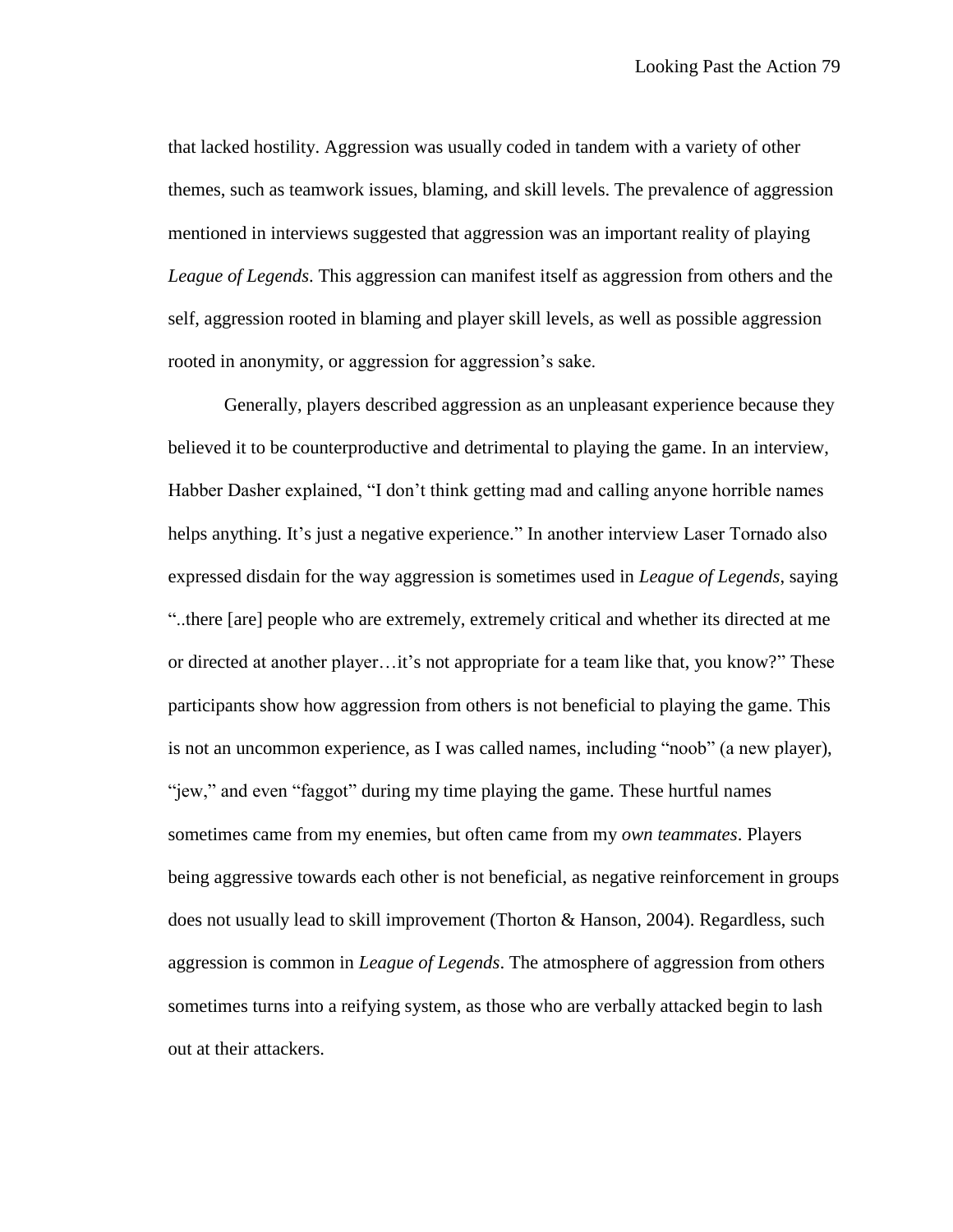Even in my own experiences playing the game, I would notice times when the team would simply break down and begin fighting amongst itself, as shown by this entry on 1/14/2012: "Team yelled and fought with each other. Everyone called everyone an idiot and generally tried to screw each other over." As seen in this reflection, aggression became so rampant in the game to the point where my team was actively trying to ruin the playing experience of our own teammates. I must confess, I was a part of this cycle of aggression, as I also contributed to hurtful comments and withheld information from my team. Perhaps it is because I was also receiving critical comments from others, and felt a need to defend myself; the game is simply aggressive. It may be no surprise that aggression is a negative experience when playing a game. However, it is important to note that even when players see others being aggressive, or they themselves are aggressive, they recognize that it is not beneficial to playing the game. In the previously referenced journal entry, aggression seemed to directly lead to not only poorer performance, but also acts of spite to get teammates to perform poorer as well. The goal of the game is to win, yet players will sabotage their own team's performance at times. Players attempt to avoid aggression, as it serves no positive purpose in *League of Legends*. I believe aggression is actually the product of player frustration because of the structures of the game.

Despite how common aggression is in *League of Legends*, participants had varying opinions on what the source of aggression is for players. Aggression is often the result of another contributing factor; players rarely described it as a singular entity. Commonly, it seems that aggression is a byproduct of anger, or as Habber Dasher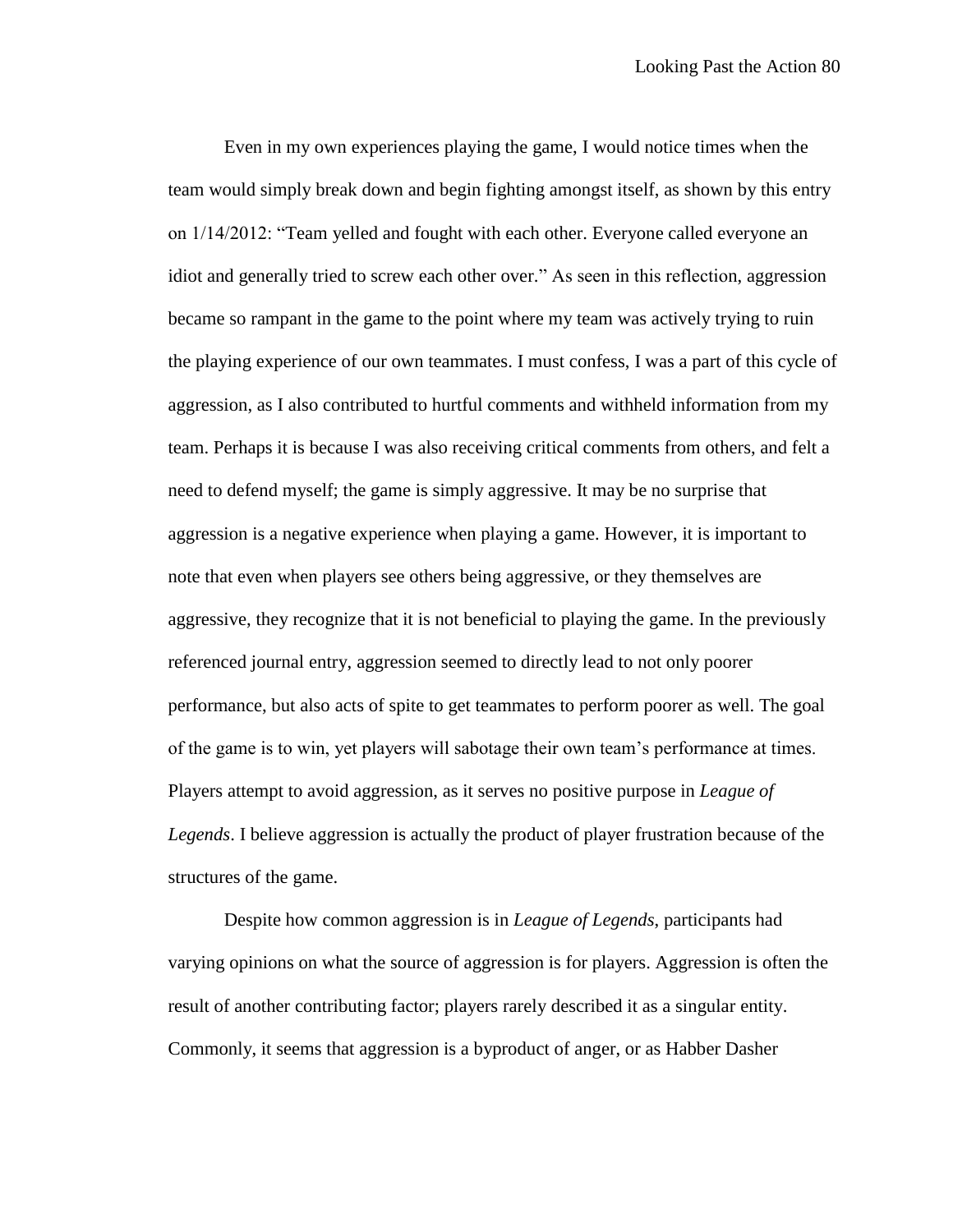describes it, "Probably what I dislike more…are people who rage." Here he is explaining how the levels of anger are one of his least favorite parts of the game. He continues by explaining that:

…if they're doing poorly, a lot of people look for someone who is doing worse, or you know, even around the same level; just rip them a new one, just so they feel better about themselves, and that's probably the kind of, to use…Internet parlance, rage that I hate the most.

This quotation displays the connection of emotions and actions leading to aggression. First, a player will perform poorly. The player's performance makes him or her angry; therefore he or she finds another player on their team performing equally bad or who is less skilled. The angry player then proceeds to attack others; a direct display or aggression. Though the target of the upset player's anger is another player's skill level, Raael believes that sometimes this anger has no focus:

For absolutely no reason someone will call you gay, or someone will call you a noob because you didn't win that game for NO reason what so ever. People get mad for no reason.

While the reason may be seemingly ambiguous, Raael does point out "because you didn't win the game." This sense of loss or failure could be a general cause for player frustration. Regardless, the main root of aggression in *League of Legends* appears to be anger in some form or another. Identifying the source of that anger is more difficult, though I attempt to explain the source of anger in players using my later analysis of teamwork issues and the meta-game. As shown in my interviews, players are touched by this anger and aggression while they play the game. Habber Dasher, as a player, seems aware enough of this concept that he recognizes that anger can easily lead to aggression: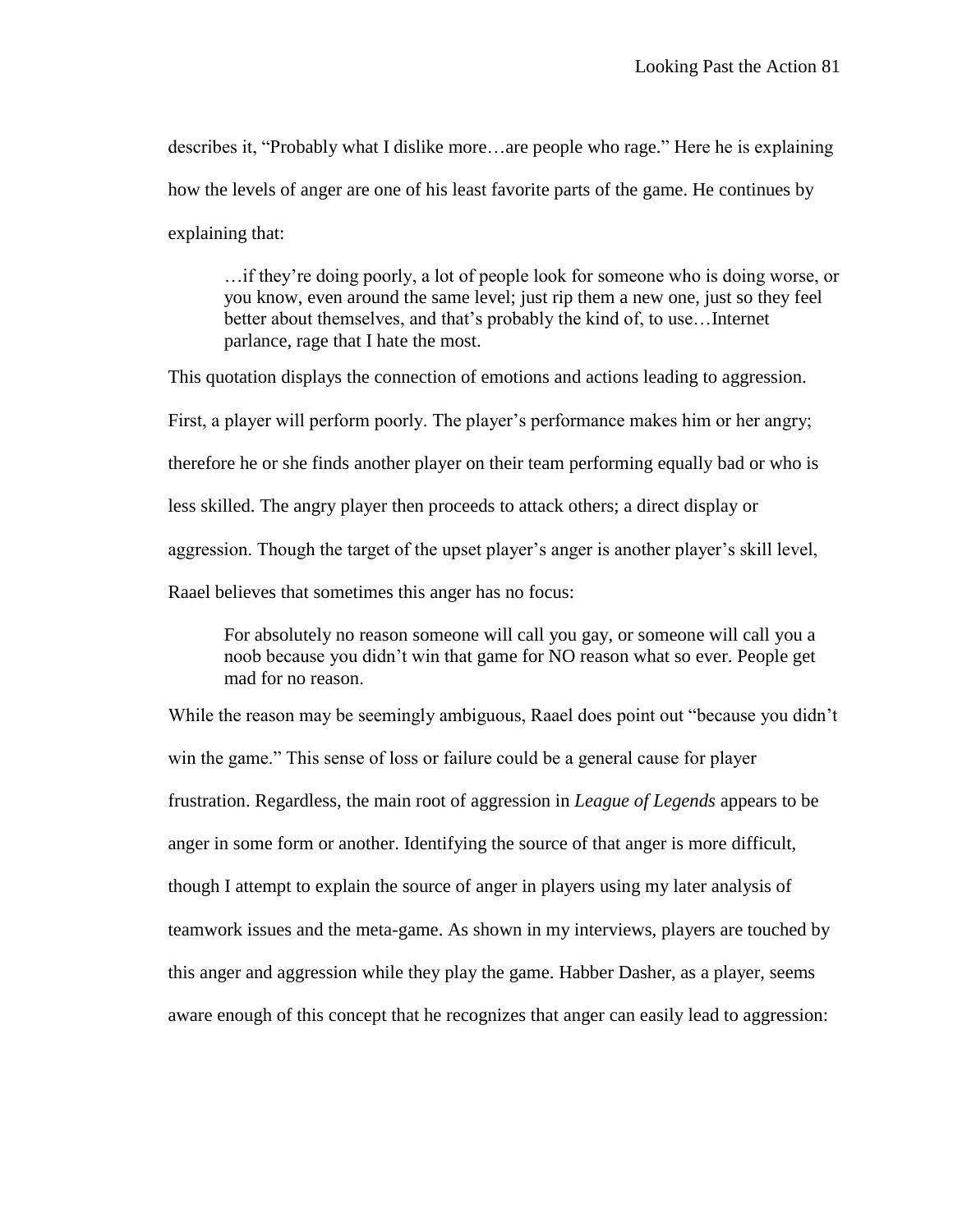I try not to rage at people too much, like if someone's interacting negatively with me, I'll, you know, most often, I might defend myself a little bit, but most often I just stop talking to them.

By recognizing his anger has the potential to become aggression, he attempts to avert the situation entirely by simply ceasing communication with other players. However, Habber Dasher was not always able to contain his emotions, as he explained in a story from our interview:

I just got super mad at this guy, and I forget what I was saying to him, but you know, somewhat along the lines of "You're doing worse than me, how can you be riding me when you're doing just, if not more, bad?!" So, I mean that was…one of the few times that someone's, like, got me really mad.

Again, the link between anger and aggression is apparent, in this case, by attacking another player's skill level. This act of blaming shows how players are willing to chide each other for their mistakes, even when working on a team together. Perhaps blaming is common because the game is competitive; each match has a winner and a loser. If a team does poorly, they will lose the game. Instead of rallying together, they chose to attack each other. Though perhaps his anger is justified, it still culminated in an act of aggressive communication.

Though anger seems like an obvious source of aggression, whether it be player performance or other issues, other participants thought the roots of aggression may stem from more sinister sources, such as bullying. Laser Tornado explained that sometimes players:

…ask questions and they'll say things like…"You should uninstall" or whatever...their goal is to harass you, it's not to just vent their frustration, its not to help you or to help the team, its just to make you feel bad to make themselves feel better.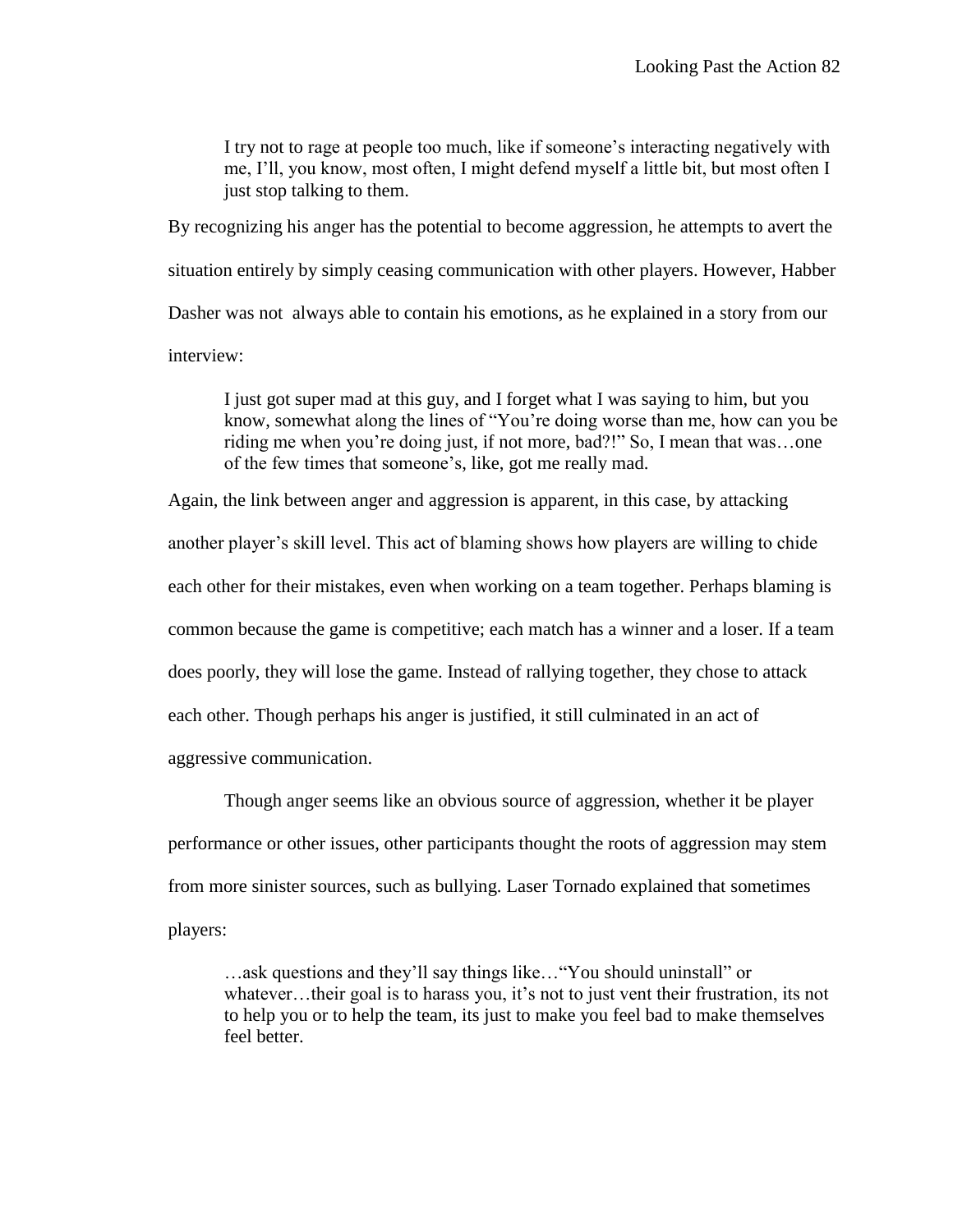This may suggest that there are people trying to bully other players for enjoyment. They are aggressive towards other players for the sake of being aggressive. This type of aggression could possibly stem from the anonymity provided by the online structure of the game. As Raael explained in an interview:

The community because everybody, it's always, there is no accountability on the Internet, so people just get mad at other people for no reason, people just aren't nice anymore.

Because the game is an MMO, a heavy amount of its structure hinges on the ability to connect to the Internet. Raael believes that by simply being online, people feel less responsible for the way they act. This is a concept echoed by Thomas, as he said in an interview:

…mostly I am of the opinion that in…being anonymous, it's that nobody knows who you are, I'm [the player is] going to be a prick, and fuck you for it.

The ability for players to come together and be online is essential for the game community to exist in the first place. At its core, *League of Legends* is an online multiplayer game. This, unfortunately, is also the structuration that gives players anonymity. Therefore, it is impossible to change the structure of the game's connectivity to decrease the aggression that is seemingly rooted in anonymity. Doing so would fundamentally change the way the game is played, and not in a positive light, as Laser Tornado and Habber Dasher both explain that they would not play the game if it was single player. They believe as a single player experience, the game would lose its competitive edge, which is a major reason why the play in the first place. This is unfortunate, as the aggression fostered by players creates a reifying atmosphere of aggression.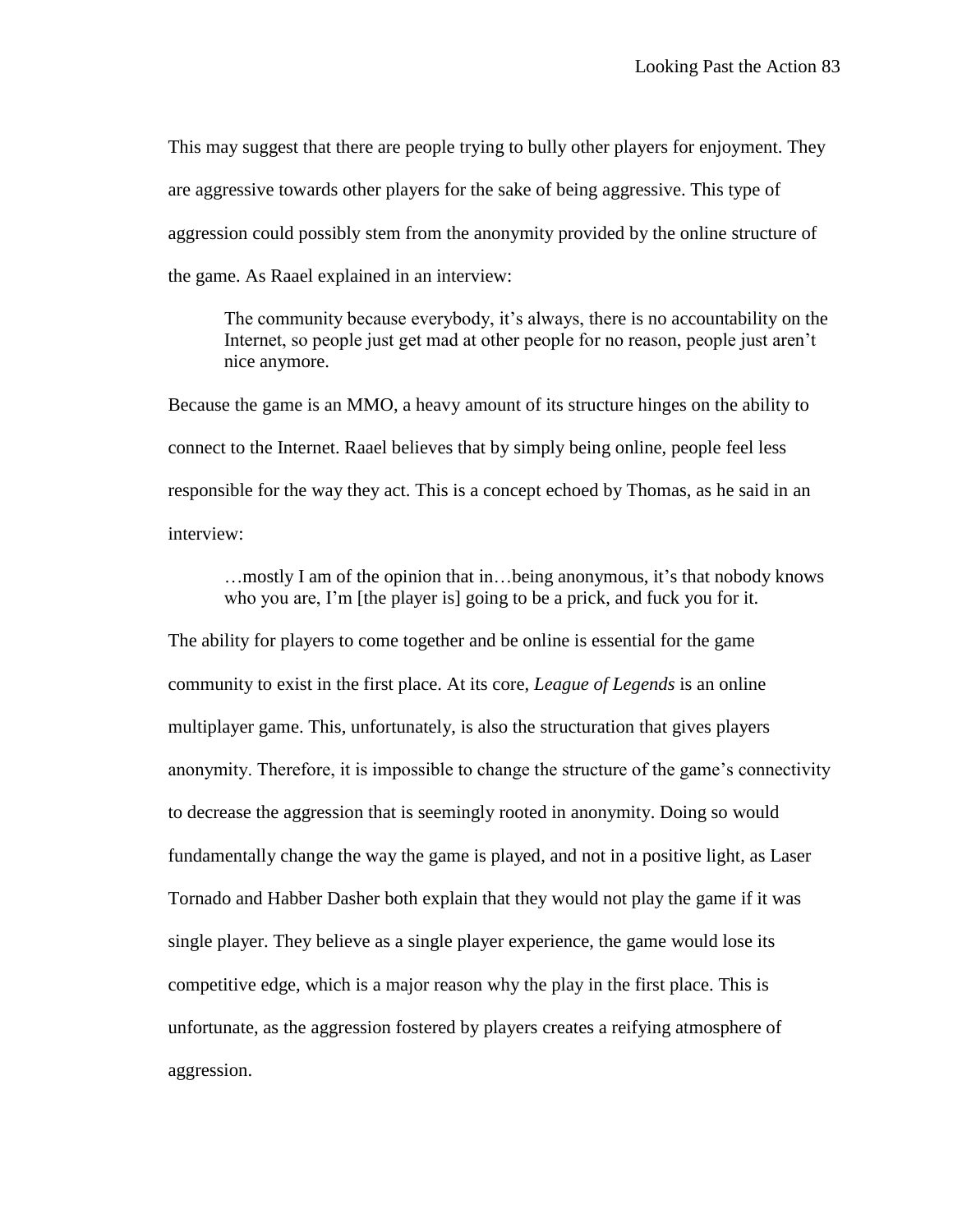In my interviews, players suggested that a person acting aggressively sets a

standard for aggression. This means that if a player acts aggressively for any reason, they

serve as an example for the other players with whom they interact. Laser Tornado

explains this concept, describing how:

Its kind of weird how incredibly negative some people are…I think it's a function of player interactions over time. I don't really know the root cause but…its not uncommon, so there's a lot of people that play…and they're rude players and they see other rude players and that kind of becomes a norm to be super critical.

My own journals mirror this sentiment. In an entry on 1/20/2012, I described my reaction

to a player bullying me:

…if you're going to tell me how bad I am and how we suck and how no one is listening to you, you really better be able to handle what's coming back, because I WILL fight back. So maybe it's just a kind of counter-justice(?) maybe? Is [this] how I rationalize being a dick to people? I only do it when people do it to me first?

Both of these testimonies suggest that aggression may be so prevalent in the game because players see it in their own games and proceed to enact it themselves. The source of aggression could be for a number of reasons, but the community now views it as a normal response. To *League* players, a legitimate response to aggression is more aggression; aggression has become a norm of the community. In turn, an aggressive community becomes a breeding ground for aggressive players. The structure of the game makes players angry, the community uses aggression; aggression becomes a standard game behavior. These structures are how teamwork and the meta-game cause frustration in players, which are the next two themes I analyze. In the following themes, my analysis speculates about some of the root causes of anger and frustration in *League of Legends* and how the structure of the game plays a part in this frustration.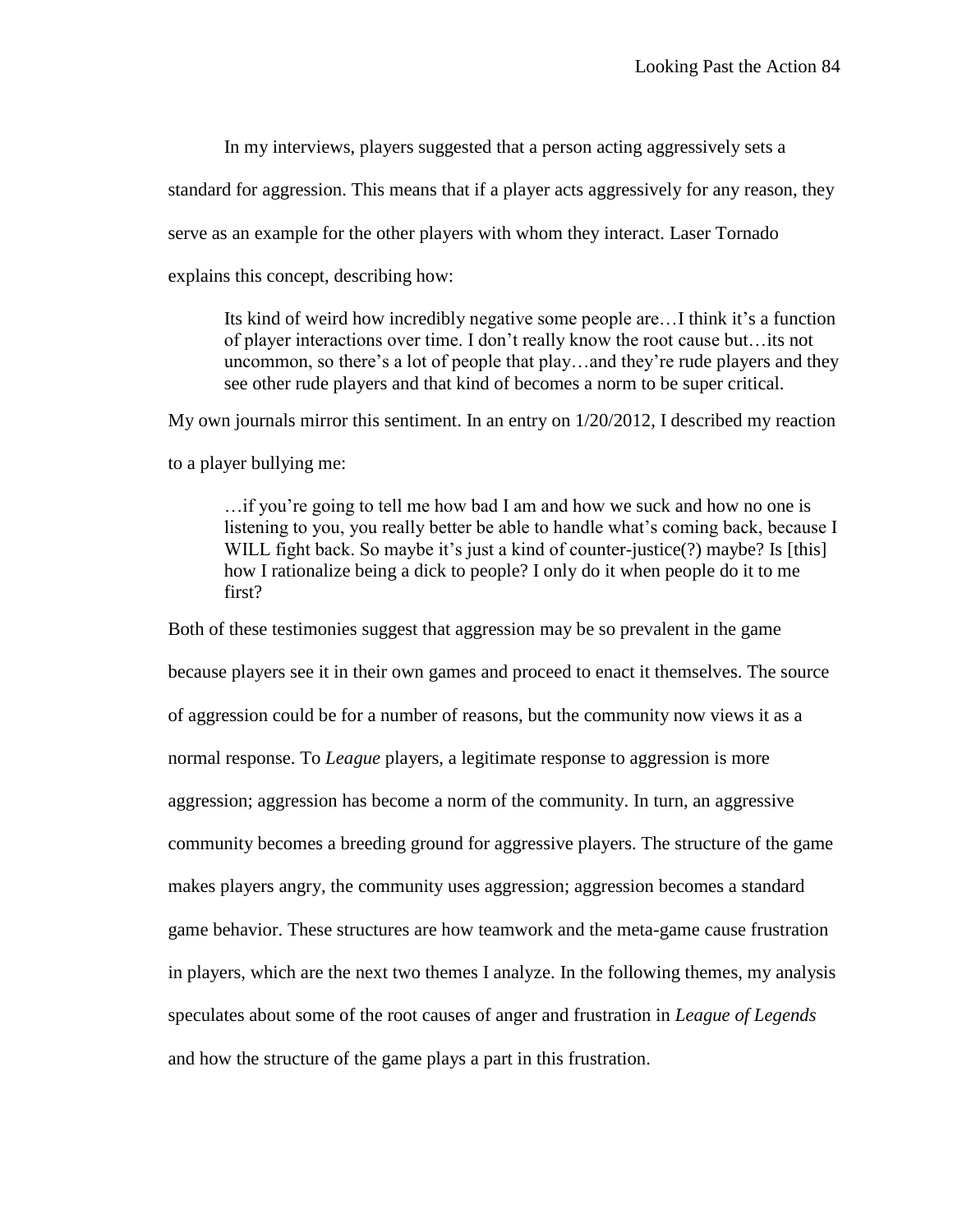**Teamwork issues.** *League of Legends* is based on the concept of team-based combat. It's no surprise that my data included several references to teamwork issues. All *League of Legends* interviews, as well as my own personal journals, referenced teamwork in some way. Team work issues in *League of Legends* accounted for 35 of the 39 total references to teamwork. Coding of this data included any information regarding working with others in a team, both positive and negative. Most instances of teamwork, however, were seen as negative by players. They were often frustrated with their team's skill level and the game was represented by participants as a bizarre mix of both a group of individuals playing for themselves and a group that must rely on each other. This data was muddy at times, as players recognized the benefits of teamwork, yet also highly valued individual skill over cooperation.

Working positively with a team has its benefits in *League of Legends*, and players do strive for it at times. If a team works together, they can coordinate and achieve goals and ultimately, victory. Habber Dasher actually enjoys working together with his team when possible, as he explained when asked about his favorite parts of the game:

I like the team play aspects of [the game], just because I think when a team's working together, you're really rewarded for that in *League of Legends*, and it feels really rewarding.

He goes on to describe how this feeling only really happens when working with other real people to defeat real-life opponents; he does not receive the same level of enjoyment when playing against the computer. Though it may be hard to work with a team, as displayed in my analysis of aggression, ideally, players want to work with their team. Working with a team allows a player greater chances at winning the game. In his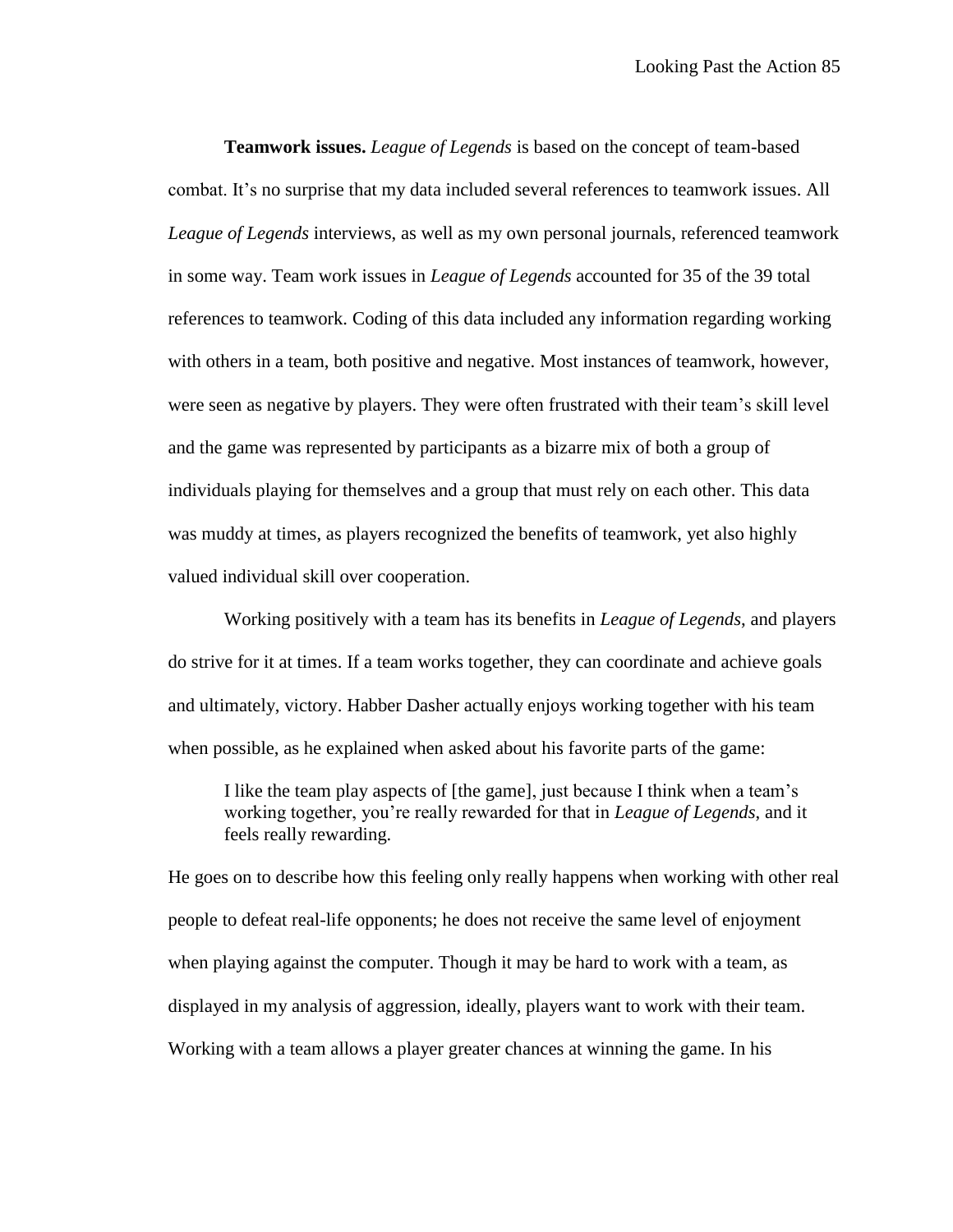interview, Habber Dasher described how he believes that *League of Legends* is structured in a way that rewards players for working together. Laser Tornado also connects teamwork to competition, an aspect of the game he enjoys:

…what I like about that competition is I can get better, and I can see what I do and how it affects the game, and how I help my team, that's what seems encouraging and fun.

Laser Tornado's still frames teamwork as being positive in this excerpt, though it is a reversal of Habber Dasher's opinion. While Habber Dasher describes teamwork as a means to winning, Laser Tornado describes helping the team as his end goal. Teamwork was important to both of these players, and both see it as positive aspect of the game. However, these positive accounts are few and far between.

Participant descriptions of teamwork mostly focus on the more negative aspects of teamwork. It becomes apparent that teamwork is tainted by instances of aggression, as described in the previous section. More accounts describe the frustrations associated with teamwork, and how *League of Legends* players tend to avoid situations that involve teamwork. Despite the game being structured around team cooperation, participants often described instances of individualism in the game. Thomas aptly summarizes:

…[sometimes] you just get very, frustrated very set in their place players who know it's their way or the highway, and despite team composition, despite the group, will make their decision and its locked in their head.

This shows how players will forgo their team to play the game for themselves. Players are mainly concerned with their own performance, than rather how to help the team as a whole. This sentiment was also echoed by Laser Tornado: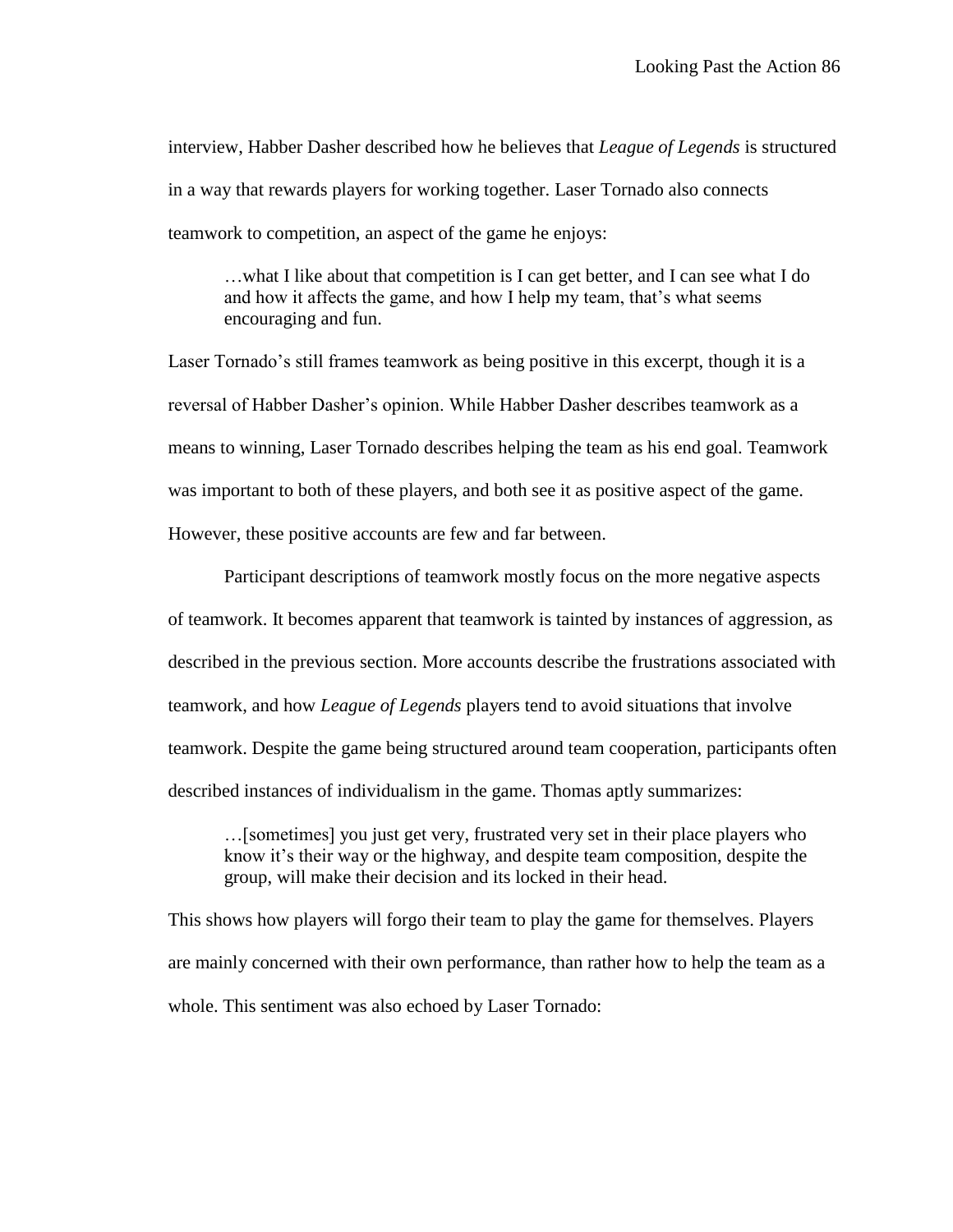A lot of people, there's different ways its expressed but some people are very selfish in that they don't try to do what's best for the team, they just try to do whatever is going to help them score the most...

Later in his interview, Laser Tornado continues to highlight the tension between team and individual:

I think there's a lot of…people [who] are very concerned with themselves, even though there is so much of a team element to the game.

Even in my own journaling, I took note of when players were seemingly selfish, as shown in an entry on 1/18/2012: "It was like he was playing for just himself and not for his teammates." This instance described a game in which another player harassed our team, refusing to work with us. This combined aggression and lack of teamwork obviously resulted in a loss for our team. The idea of solo play seems strangely out of place in a team-based game.

Teamwork is a crucial element to playing *League of Legends*, since two teams competing against each other for victory. Despite this structure, teamwork rarely goes perfectly for players. In my interviews, participants offered some reasons they believed players of *League of Legends* avoid cooperating with teams. The common belief was that players are not used to working with a team; that players are used to being by themselves. Raael suggests that these players cannot succeed with this attitude, saying "When you come into League of Legends you can't be the whole team, you can't do everything by yourself." Players may have the idea that playing a game is a solitary experience, forgoing interactions that could benefit the team as a whole. Perhaps this stems from other games that players have experienced. While this could be one reason for players' aversion to teamwork, this aversion may also arise from feelings of reliance. That is to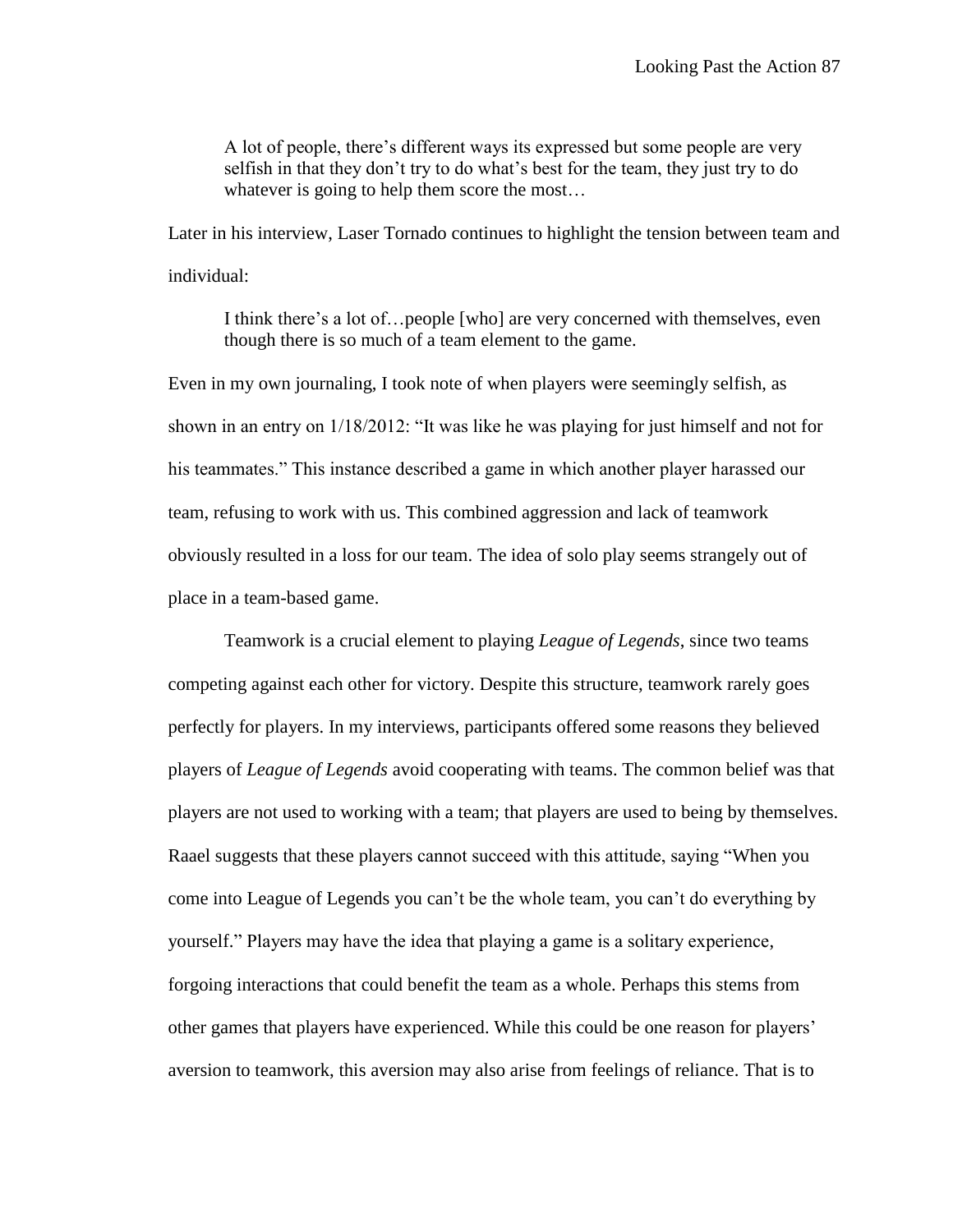say, in a team game where players must cooperate with strangers, the only person players can truly rely on is themselves. It is a strange blend of solitary and team play, as Habber Dasher puts it "...you're responsible for your own performance, yet the team has to mesh together as a team to work out." This is a difficult area to traverse for players, being presented with a team game in which individual mastery is expected. My journal entries detailed several games in which I had to rely on other teammates. In these instances, my frustration focused on another specific teammate. Entries related to this theme include one from 1/9/2012: "Again, the fate of my happiness is in the hands of one, sole individual." In another entry from 1/20/2012, I complain about the disconnected nature of teamwork: "We had a guy telling us what to do all game and then refused to help the team."

The reasons for the negative emphasis of teamwork are varied and are usually a source of frustration for players. Participants believe that teamwork is essential to success in the game, yet players rarely cooperate. It is possible that this is due to player perceptions of themselves, players not wanting to rely on others, or even simply the standard of aggression that has been created in the game. It could also be possible that relying on other players is frustrating because of the game's competitive nature. The end goal of each match is to win, or at least not to lose. Having an incompetent player, whether oneself or another, leads the team to defeat. Therefore, personal individual skill may seem more important to players than teamwork, as it is possible that individuals on the team will not possess the competency to achieve victory. As a ludic structure, teamwork in *League of Legends* emphasizes mastery and victory; cooperation seems to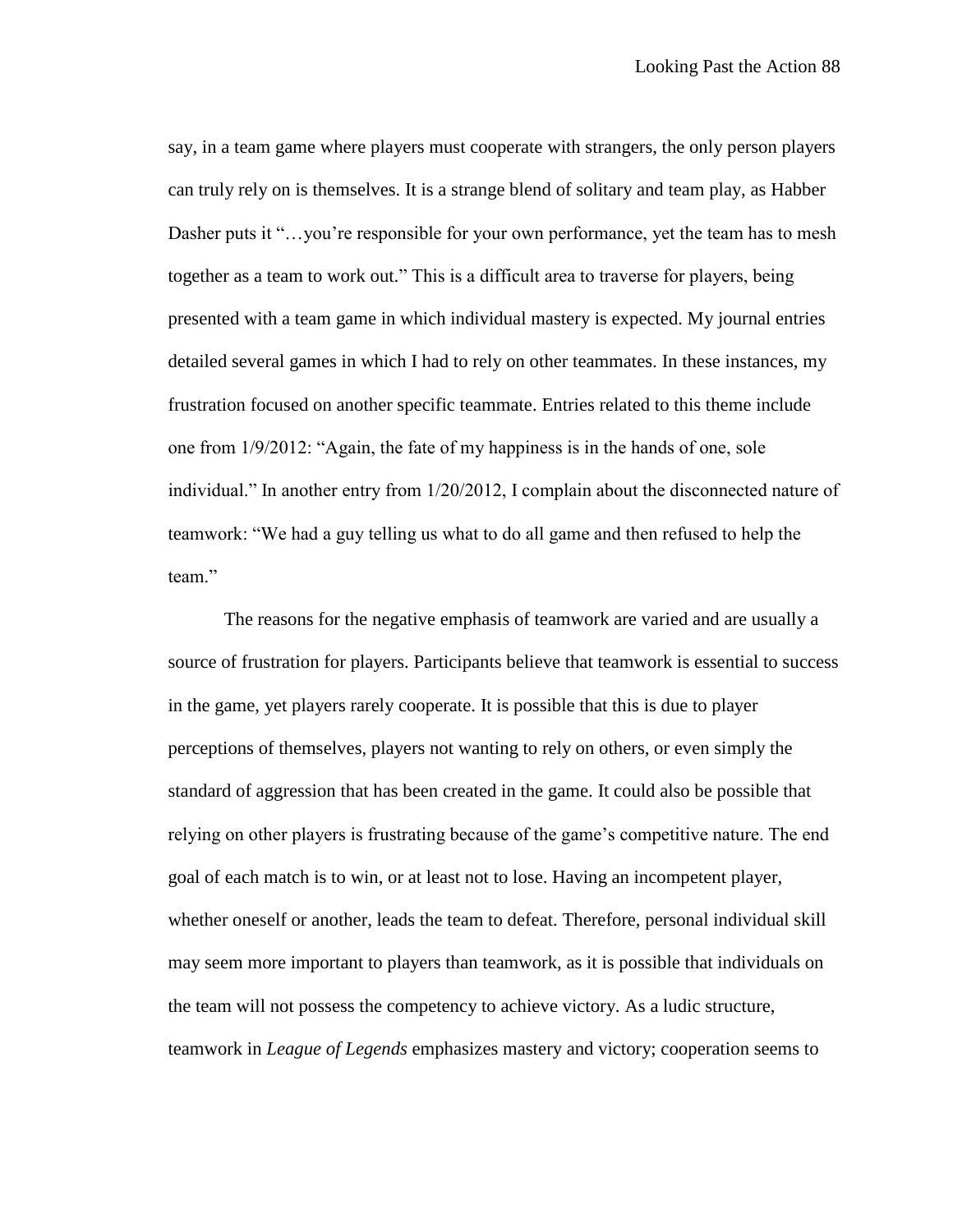be an optional by-product of teamwork instead of its core. Instead of trying to correct these situations with teammates, the atmosphere of the game leads to in-fighting and aggressive communication. Next I describe the data references of my final *League of Legends* theme, the meta-game.

**Meta-game.** The purpose of the *League of Legends* is to destroy the enemy nexus. However, players believe that the selection of characters and how the game is played is just as important as the end objective. The strategy behind choosing character roles and how to play these characters is called the meta-game. Raael provides a definition in an interview, saying "Oh, meta-game in general is basically what everyone has conformed to be the most effective [strategies] in [the] game." Given the different structures of the game, players theorized what character combinations and roles most likely win games. Again, this implies that winning is the most important aspect of the game; defeating other players in a competitive environment is a driving factor for players. This system of optimization was described by in detail by interview participants, especially Habber Dasher.

Habber Dasher believes that champions scale differently between gold and experience. Champions gain experience by being present when an enemy minion dies. Gold is slowly generated by each champion over time, as well as being earned when a champion scores the killing blow on a minion or another champion. As champions earn gold, they have the ability to purchase more items, which increase their attack and defense statistics. As champions earn experience, they gain levels which increase the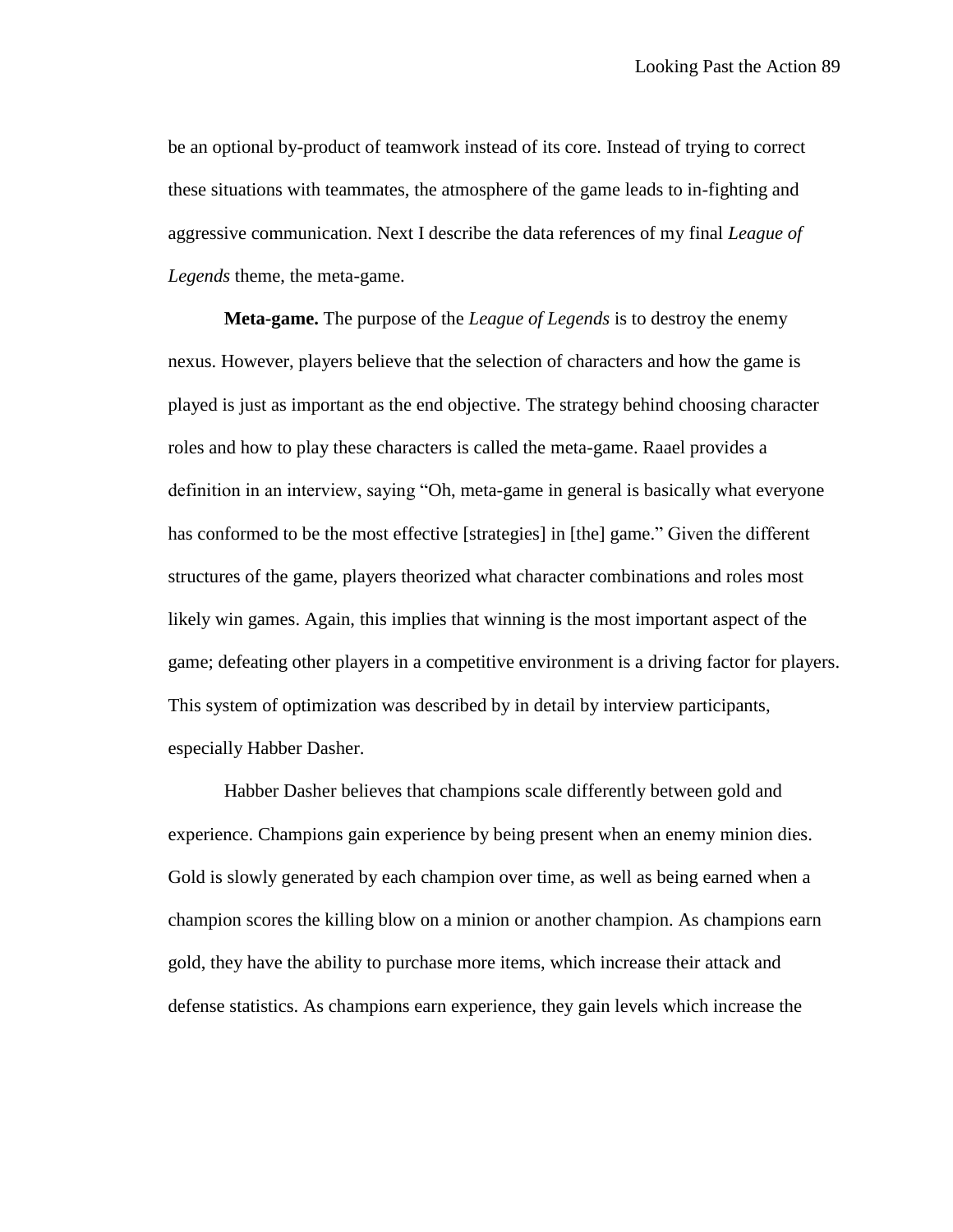power of their personal abilities. Habber Dasher explains in detail the ways that different characters work as they progress through the game, noting that:

There's usually a mage on the team which…They're fairly reliant on both gold and experience, so they're put in a lane by themselves… There's usually a fighter, which is good at, a little good at defense and good at damaging too, which is placed in the top [lane] because they are also equally dependent on experience and gold. There's a jungler...they kind of get their own gold and experience that way. Then there's a bottom lane. And the bottom lane you have to split your experience and gold. So the two people there won't get as much experience as either of the solo lanes and if they divide the gold equally they wouldn't get as much gold as the solo lanes or the jungler.

He then continues to explain that the support character exists to let the bottom lane fighter champion get as much gold as possible by never hitting the minions. This technique is known as "farming," and is useful because fighter character scale very well with gold, and not as well with experience. The support, on the other hand, scales well with experience, and usually does not need as many items to perform optimally. What this demonstrates is a breakdown of very specific roles, further broken down into very specific ways to play these roles. *League of Legends* was praised by participants for its variety of characters and game styles. Despite this variance, the meta-game ensures that the game is boiled down into a set structure to ensure optimal game play. Regardless of the 95 characters that can be played in dozens of different ways with countless items, players feel forced to play the "optimized" meta-game structure

Raael, in an interview, discussed his distress at the current state of the meta-game, saying that if possible, he would like to try more interesting team compositions because playing the same setup becomes very stale. He states:

Personally, I think the meta-game for *League* has gotten really shitty. It used to be a lot of fun having AD [attack damage] mids and stuff like that, but now it's not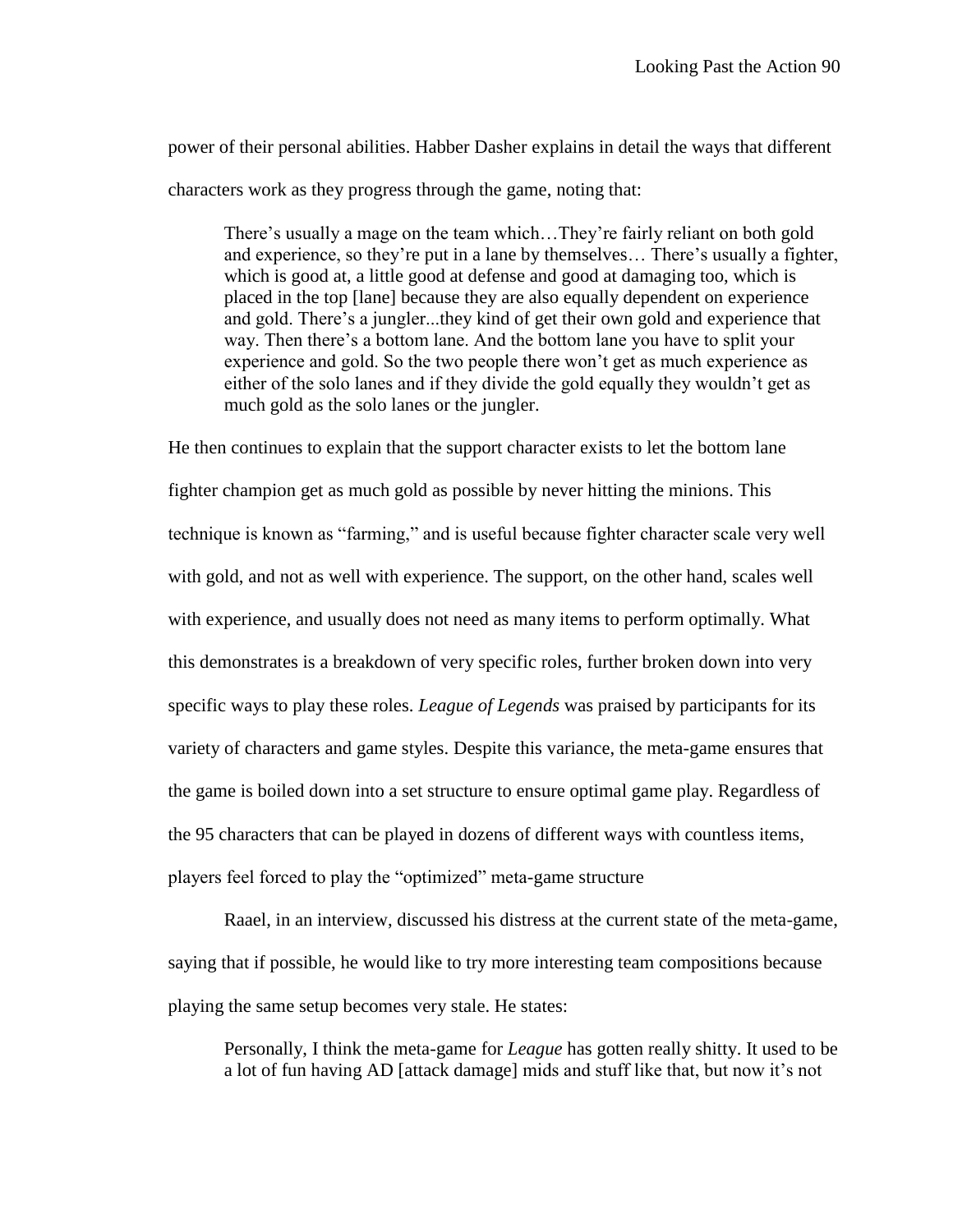as loose as it was before, so people get mad before the game even starts because of that. I think that's one of the biggest reasons why I don't like it, because I think people just get mad if you don't do the normal.

The meta-game is an obvious source of anger for Raael, as well as the other players he describes, potentially leading to aggression. Other *League of Legends* players who were interviewed also expressed concern at the seemingly stagnant meta-game. Habber Dasher explained how players constantly express frustration at not having a perfect meta-game team composition. He even explained that though he tries to switch things up, he finds himself being frustrated with teammates when *they* do not follow the meta-game either:

I don't like how rigid the meta is, on one hand, but on the other hand, I feel like it is rigid for a reason, and sometimes when people don't follow it that also frustrates me.

Habber Dasher feels as if he has been conditioned to abide by the meta-game; he expects each game to be played in a certain manner. Though the meta-game dictates what should be a source of success, players are frustrated at its implementation. This frustration may lead to anger, and therefore, could be a source of aggression for players in the game.

The meta-game is a very interesting ludic structure component of *League of Legends* that seems to be a source of frustration for game players. It is a concept rooted solely in the way each team is structured, and the arbitrary requirements are fulfilled in a variety of ways, suggesting that the meta-game is not directly related to content. While it could be argued that the champions are indeed an aspect of game content, the roles that are assigned to each character are not, as players are not required to play champions as the roles they were designated. I have personally seen a support champion played as a fighter, a tank played as a mage, a mage played as a jungler, and countless other non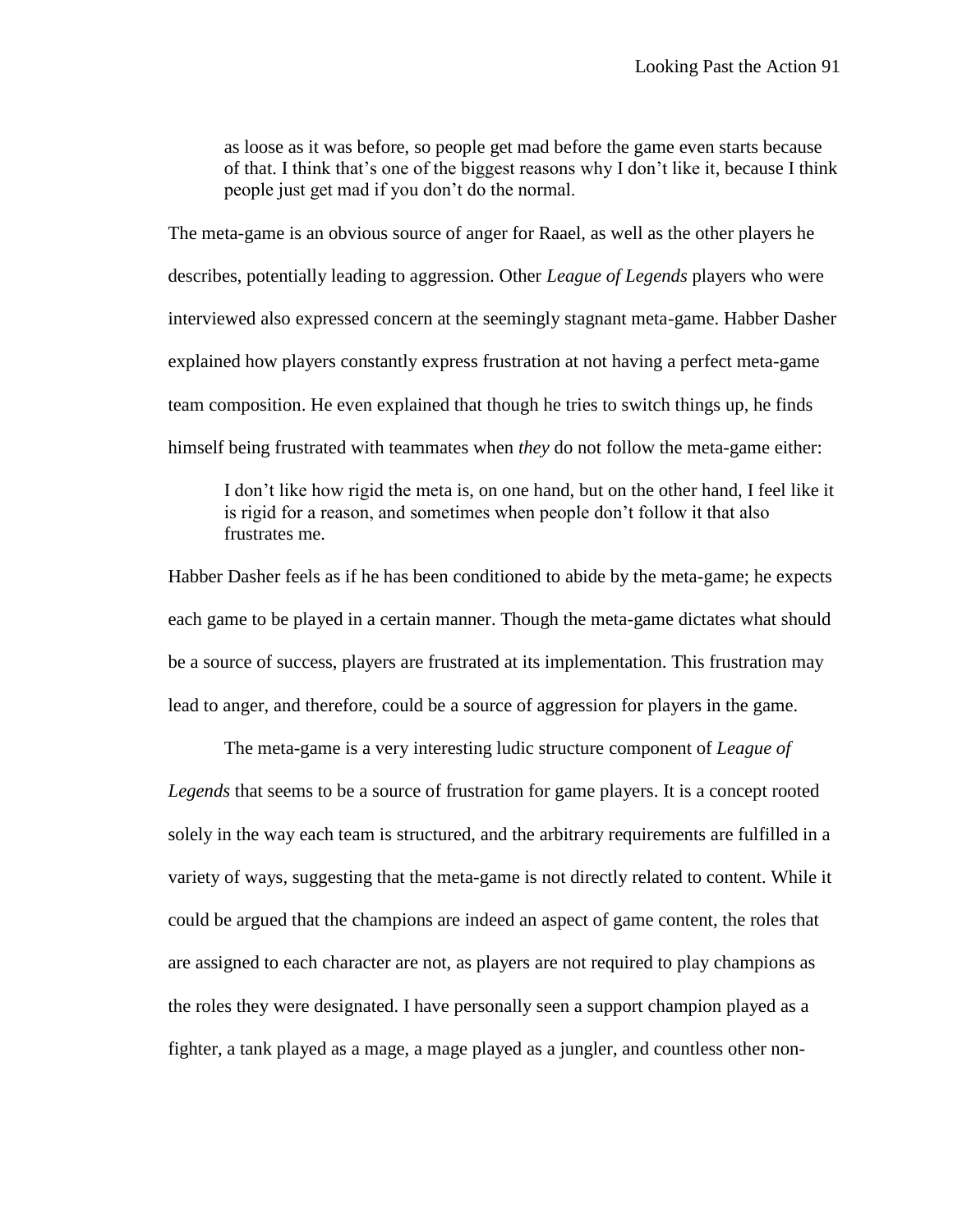meta combinations. What makes the meta-game so intriguing as a structure is the root of the concept. Raael and Laser Tornado suggest that the meta-game is derived from high ranked players. Yet the game developers continue creating characters that fulfill the meta-game roles; they create new tanks, supports, and fighters, and explain how to play these champions in accordance to the meta-game. Because the structure is so embedded in the game at this point, it is difficult to determine how this structure was created in the first place. Raael suggests that it starts with the developers of the game, who then adjust their vision based on the reaction of the community:

Initially, I feel like it's the developers that have…the initial decision that they're going to make this game a certain way, and then people react, and then the company reacts after the people react… So I'd say that it goes both way, but its obviously more on the people or the community, just because they're the ones, they're the buyers.

Laser Tornado believes that it is players who establish the most effective way to play the game, and then the developers tailor to these players. Laser Tornado believes that the meta-game is community based:

…a lot of what you see is developers talking about, and players in the game talking about is "Hey, this is what high ranked, high ELO players do. This is what pros do. I follow this pro's guide." So that actually has a lot to do with community…

In an interesting twist, the community actually may be the driving factor of the metagame structure of the game. Competitive, highly-skilled players developed a ludic structure to increase the chance of victory. This meta-game structure is reified by players, though it may have been started by the game developers. Regardless of its origins, the meta-game has a significant influence on players of *League of Legends*. There is undoubtedly a connection between the community and the structures of the game on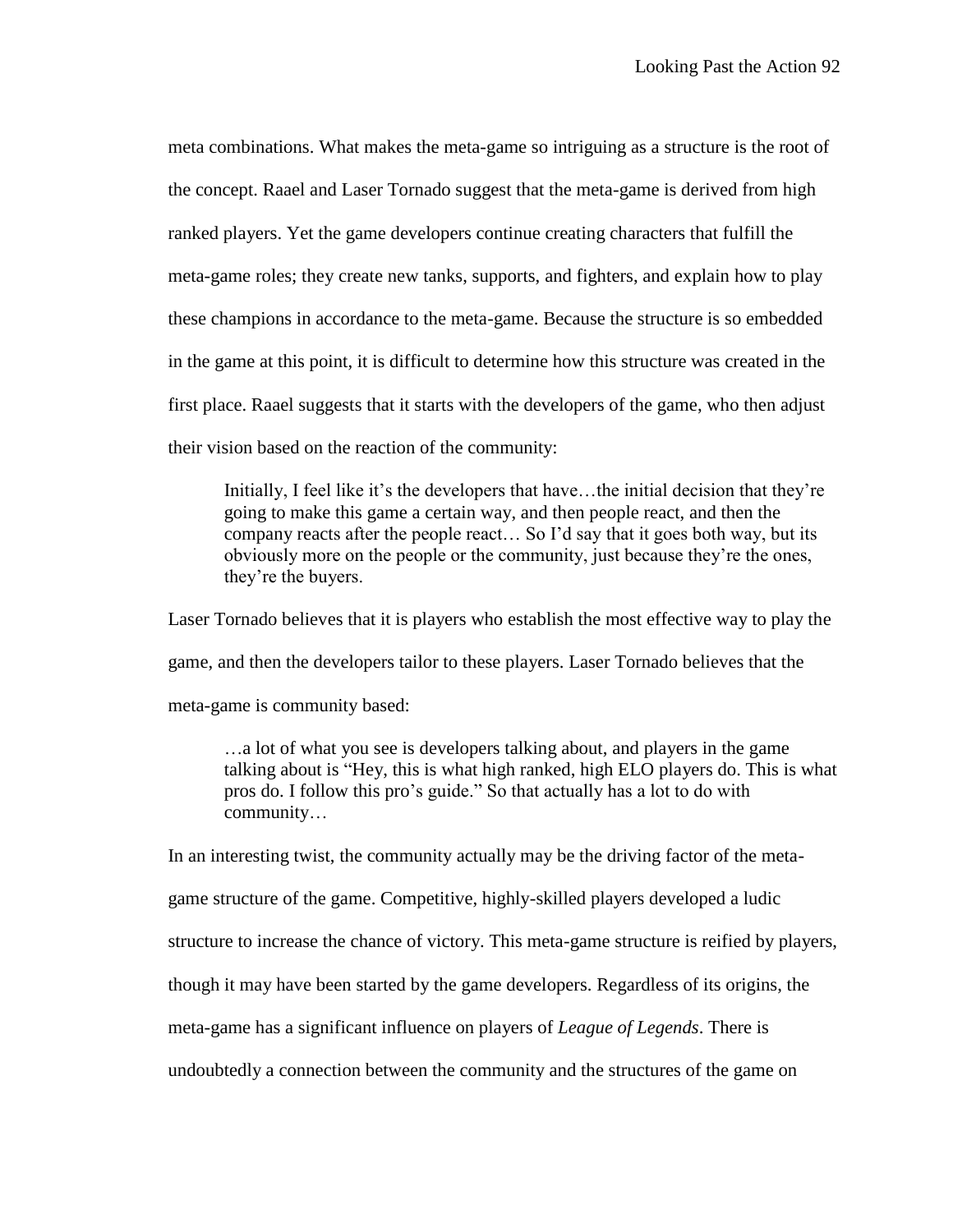some level, even though the same structure is a source of frustration for the very community that created it.

The meta-game and the concept of teamwork are some of the ludic structures discovered during interviews and personal game play that affect the game community, though there are more. The meta-game is a ludic structure because it dictates the way the game is played; who teams best with whom, what character is best, and how those characters should be played. As a ludic structure, the meta-game forces players to stifle their creativity in an effort to produce optimized game play; players are seemingly sacrificing fun for victory. Working on teams is also a ludic structure of the game. The structure of the game forces players to be on teams; it is impossible to play without other champions. Therefore, teamwork can be considered a ludic structure. Aggression may be the result of these ludic structures, in turn creating an angry and aggressive community. This aggression may have an opportunity to manifest itself in the competitive environment of *League of Legends*, such as blaming other players for their mistakes. I believe that these ludic structures are rooted in the overarching concept of the game as competitive. The meta-game serves to optimize victory, and teamwork issues are usually problematic as players blame each other for mistakes that lead to defeat.

I have given an extensive overview of *League of Legends*, its guiding plot, game mechanics, and basic game play elements. In the following section, I will explore other issues that became apparent in my interviews, as well as my own observations while playing. Topics include differing approaches to the issues of aggression, teamwork, and punishment structures in the game. These will be presented in a narrative, as I believe the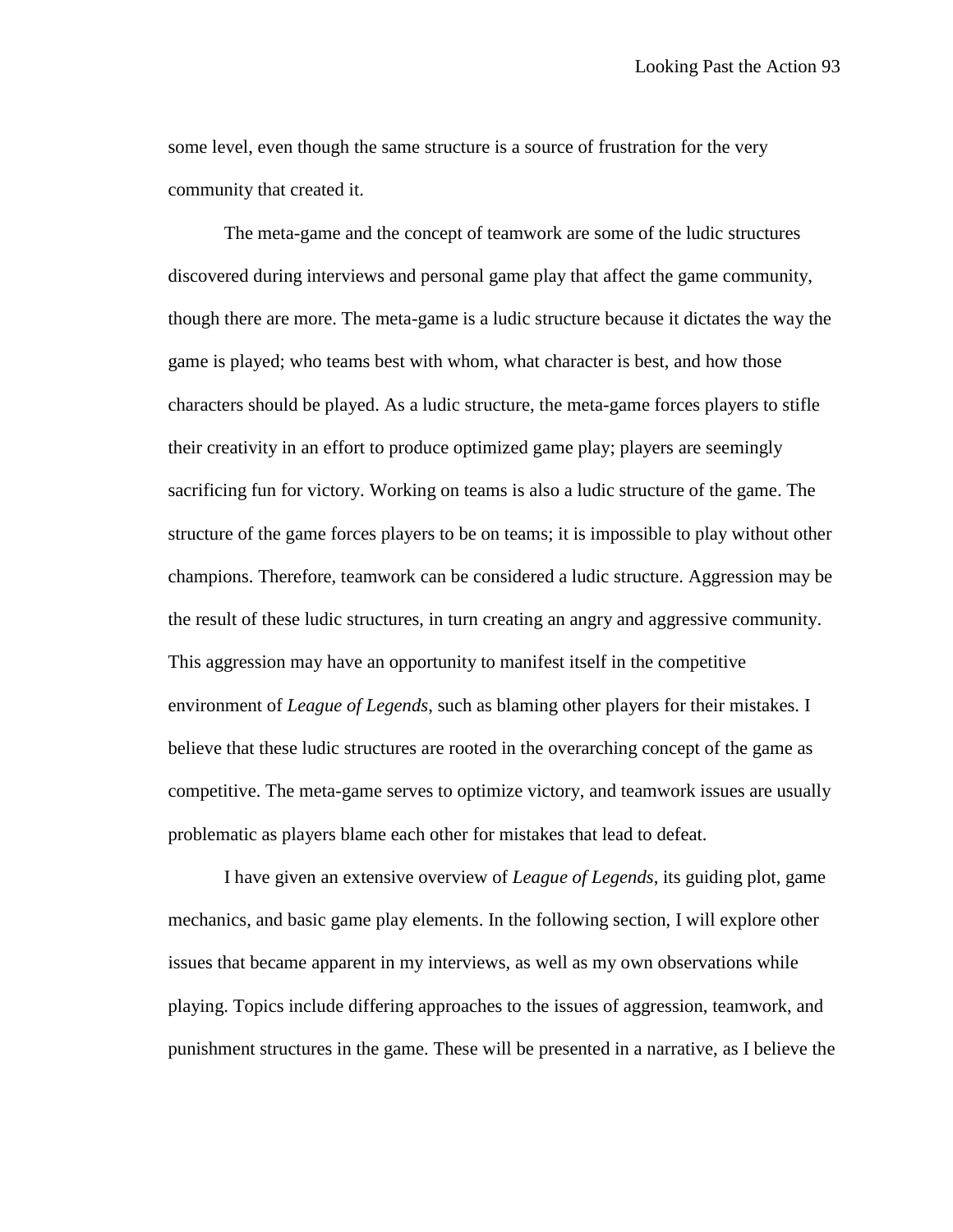emotions associated with these topics are best expressed through personal reflection. Ellingson (2011) believes that richer analysis and insight can be gained through various modes of expression. This includes reporting on data in different writing styles. By writing a narrative, I am engaging my data from a more artistic point of view. The story that follows is a stylized representation of the ways I felt while playing *League of Legends*.

### *League of Legends***: Into the Belly of the Beast**

*"It is easy to go down to Hell; night and day the gates of dark Death stand wide; but to climb back up again, to retrace one's steps to the open air—there's the rub, the task."*

-Virgil, *The Aeneid*

Generally, I consider myself a generous, courteous human being. I open doors for people, I say thank you, I try to help out when people look like they need assistance, maybe carry a bag or something. Sometimes I play *League of Legends* though, and I get a little angry. I knew this going into my thesis. I mentally prepped myself for the task. "Remember Leland," I tell my game self, "you get angry when you play this. But you are a researcher today dammit! So go in there and do good work!" Easy enough. Play some *League*, write some notes, be done. I can handle this. I think I know what I'm going to see, it shouldn't be too difficult.

Barbarians are present, as usual, when I played. The second time I played and journaled I received the following encouraging message: "ALL ABOARD THE RAPE TRAIN! TOOOT TOOOOT!!" These childish idiots, oh well. At least they're not on my team. As a researcher, I would never be that vulgar. I mean these are complete strangers we're dealing with here! It's a bit absurd what people in this game will say, and they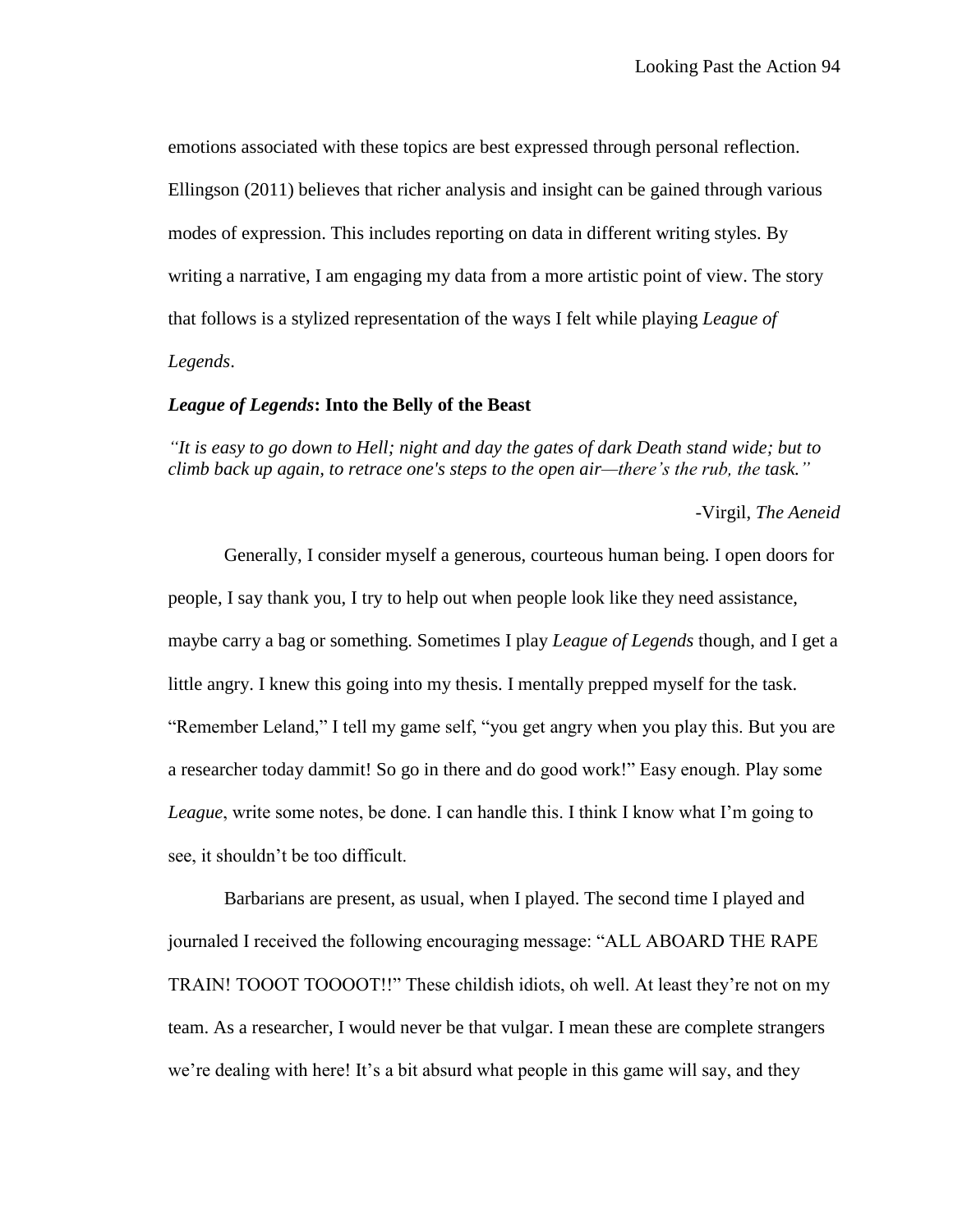don't know the history of a single person in here. Of course I can't just stand and let people harass me like this, I'm a adult and can take care of my own problems. Everyone in the game is whipped into some sort of frothing frenzy, so I jump in and inform an offensive player, letting him know how sorry I was for him, because he didn't have any friends to play with. I mean obviously a person so rude and negative has personal issues. Honestly I was sort of expecting this. I cannot stand this kind of insulting behavior, but it's important to my research. I suppose I can simply turn on the in-game swear filter and block out most of the nasty comments hurled my way. It even standardizes every word to \*\*\*\* regardless of the original word length. I feel there's no fun in that, because then I can't know what people are saying about me. At least in some game swear filters you can guess. But putting up with this stuff is really all part of it. You put up with the crap to reap the benefits.

Personally, as a gamer, I get a rush out of defeating other players. Something about proving your dominance against a real, live human being gets me going. I firmly believe that computers are just programs that are run, and if you spend enough time with those programs, you can figure them out and win them every time. Some of my compatriots, like Habber Dasher agrees. He says it wouldn't be as rewarding defeating artificial intelligence. Playing against the computer would be worthless. Laser Tornado said he wouldn't even touch the game if it weren't for its competitive play. There is no glory in beating up a computer, anyone who has played hearts on a PC can tell you that. Going against real, breathing, *thinking* people is where the challenge lies. People can be witty and smart and adaptive, it's wonderful. On the other hand, people can also be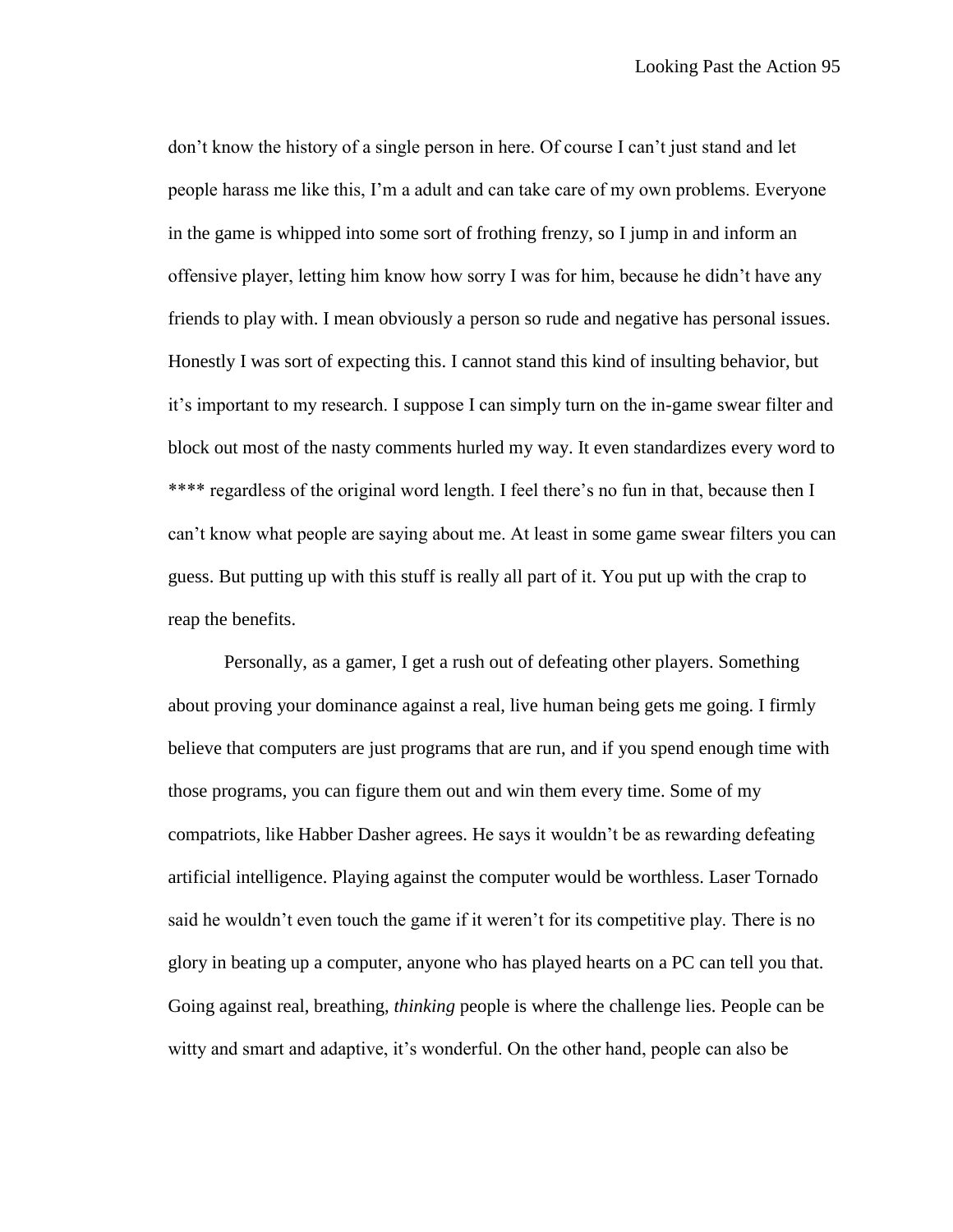assholes, but that comes with the territory. Why wouldn't they be assholes? When you're beating them in a game, I could see them getting a little sore. But that only encourages them to play harder, right? At its core, competition is what drives *League of Legends*. It is an online arena. And in competition, someone has to lose. It's not my fault if someone gets mad when things don't go their way.

Well shit ok, some of the games I played were my fault. But hey, the first time it happened the team was nice about it, I simply got outplayed, that's all there is to it. This community really isn't that bad. I have personally been verbally assaulted for doing much better than I did that game. But sometimes you can't help it, you know exactly who to blame. Like I said before, the game is about competition. Part of competition is making sure your team is working well. If you're going to win, you cannot have weak links. A weak link in this game is death. Laser Tornado was that link in a game we recently played. No denying it either. Honestly, he played like a straight up moron. I mean if he had just played better, the whole thing would have been fine, and we wouldn't have ended the night on a loss, and we wouldn't have left without saying a word to each other, despite being friends. Wait no. He may have played badly, but I'm a good, courteous person. So I contacted him. We chat about stuff, apologies are given. See, I take care of stuff like that, I'm not a negative person. He told me a story though when we were done talking. Apparently there is an old Indian tale about wolves. A boy was talking to his father about the nature of people. His father responded by telling him that each of us has two wolves constantly fighting each other inside ourselves. One represents good, the other evil. These wolves are in a struggle within each person. The boy asked his father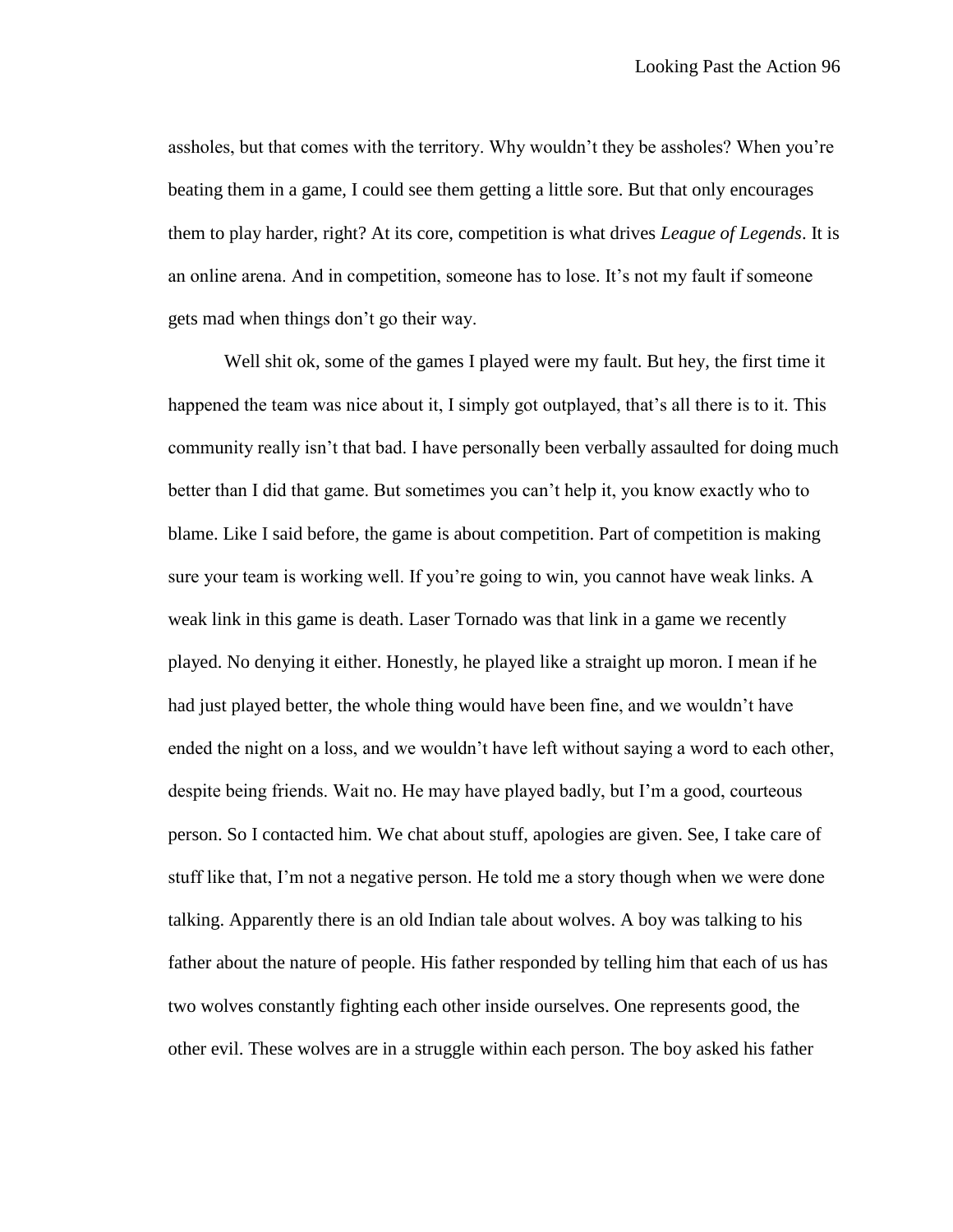which wolf will win. The father simply replied "The one that you feed." I get the message. We were being mean to each other. I mean I was definitely more justified, he was playing poorly, but still, I see his point. I'm not really worried though, my good wolf is very well fed and good to go.

After playing some more games, I notice I'm getting a little angrier. Guess my bad wolf got a few steaks. If I could ironically chuckle in a paper, I would do that right now. Also, playing 20 hours of this game is taking more time than I thought it would. Some of the things people say in here are rough, I feel dirty sometimes. I think I'm making a breakthrough though. I only have a negative time when I'm playing with incompetent people. Looking back at a lot of the games I played, my team had an important role, the jungler, screw up every time. So naturally, when you have a person roaming around, whose job is to assassinate people, and they never actually *do their job*, I get frustrated. The first step in fixing any anger issues I may have is recognizing the problem, and I found it. I mean I saw some serious morons. I mean morons in the nicest possible way here, but I'm talking about people who would stay in the bushes, sitting and doing nothing. Absolutely nothing! At that point, the game becomes five versus four, and we're down a player. That's the same as having a player quit the game on you. Thankfully, there is a remedy for people like this. When I run into these players, I report them for disciplining after the game. I even try to get other people to help me in hopes that they will be punished by the game. I like to believe that they will get a little slice of justice for ruining my game. I really hate it when people ruin my game. In one of my interviews, Thomas actually laid it out for me formulaically. If one person on the team of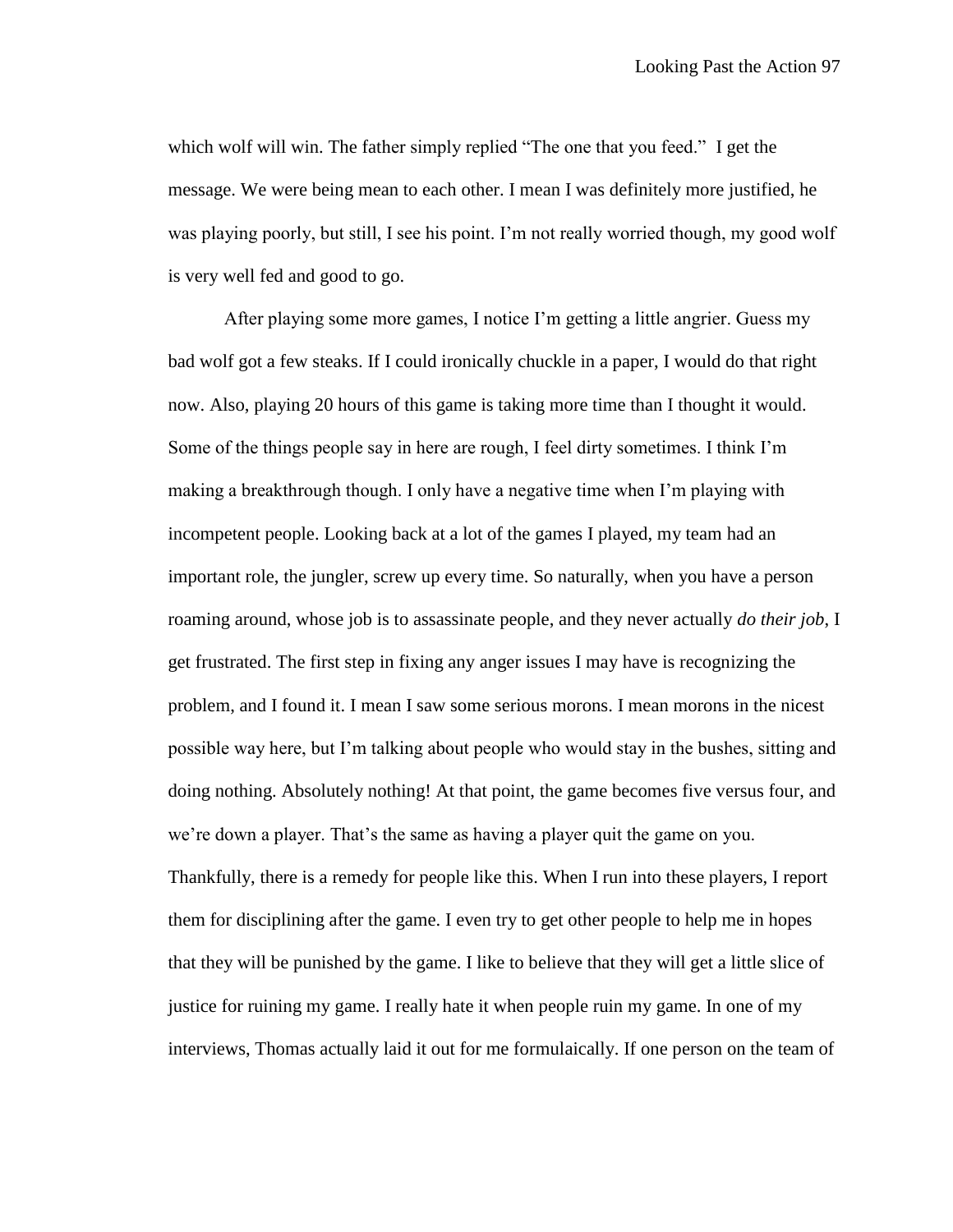five does a bad job, they directly help the enemy team do a good job. Therefore, while your one person keeps doing worse, they single-handedly make the other team better. This makes it difficult for the other four players to do anything. And yes, we all have bad days and off days where we aren't our best. But when that happens, he explains that one bad person causes a total of five people to lose one hour of fun, or as he added, a net loss of five hours from people's live that they could be enjoying. It seriously only takes that one person to fuck screw it up for everyone else. So I report them. They wasted my time, they ruined my fun. They have to be taught a lesson somehow and if they won't listen to me yelling at them to be better in the game, they will damn well listen to a Tribunal ruling.

This is a wickedly beautiful game structure; the Tribunal. The Tribunal is the way *League of Legends* deals with bad players, bad meaning verbally abusive, racist, vulgar, unsportsmanlike, aiding the enemy, unskilled, the list goes on. All of these are reportable offenses. With a community of over 15 million players, it's hard for *League of Legends*  to police itself at times. So they developed a brilliant system that lets them automate this process. Players can report others at the end of games from a list of offenses. If that player receives enough reports, the case is put under review. This case in review gets sent to the Tribunal, which is—here's the brilliant part—a body of the reported players *peers*. Anyone who plays *League of Legends* can log on and vote on cases in the Tribunal. The game makes it easy enough to judge, they give you access to the chat logs of the games in which the player was reported and then gives you two options: punish or pardon. If a player receives enough votes, the case gets sent to a higher power, who rules on the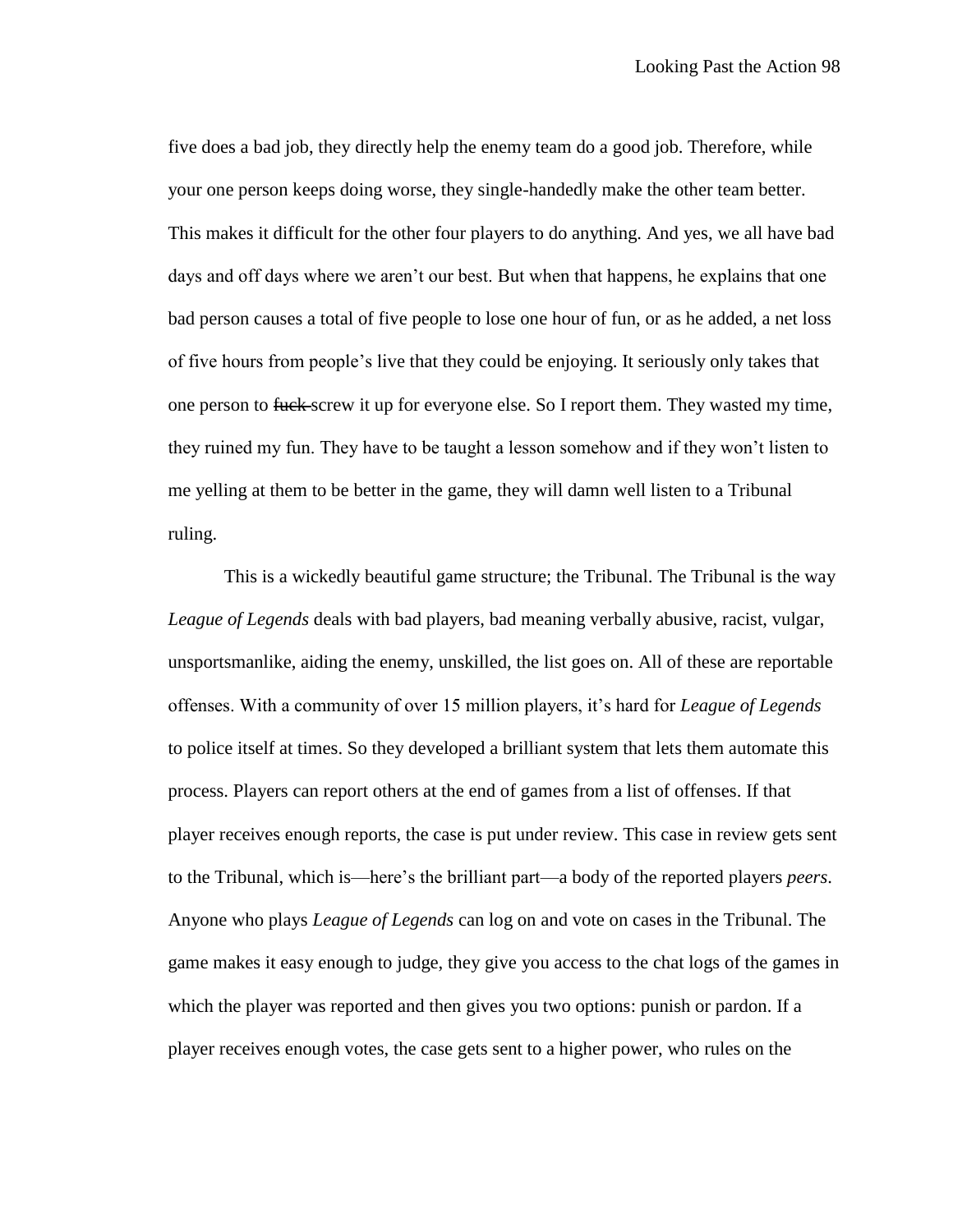judging. It's like democracy incarnate, where the people are judge and jury, while execution still remains in the hands of an actual employee of the company. These punishments range from a warning, to a temporary suspension of the player's gaming account, to a permanent ban in which the account is deleted. Raael agrees with me, and believes it's an incredibly positive step forward in punishment procedures. So in cases like I described before, where I report shitty jungle players for being bad (or sometimes I just pick an offense I feel could go through, maybe negative attitude), the cases are reviewed by other players. To stack the deck, after a particularly foul game where I want to ban some of the idiots I've seen playing this game, I will log on the Tribunal in hopes of getting a case where I can punish someone I played with. What a thrill that would be! Making sure I never encounter the people that make me lose games again. Keep those assholes out of my game.

Ok, I actually really like this game. I just despise the people that play it. No matter how much I tell these ass-hats what they're doing wrong, no one does a damn thing to fix it. The people that play it can be so rude and inconsiderate, it drives me nuts sometimes. I'm not alone either in this assessment. Everyone I've interviewed agrees, the people that play *League of Legends* are assholes, most of them even describing the negativity of the community as their least favorite aspect of the game. At least I can justify putting up with all the bullshit when I win, which is more than Thomas can say. During his interview he actually threw me for quite a loop. When I asked him what his least favorite part of the game was, he simply replied:

Honestly, I almost feel, in a strange sense, actually just playing the game. The game itself I find rather tedious, the community I can't really stand. Typically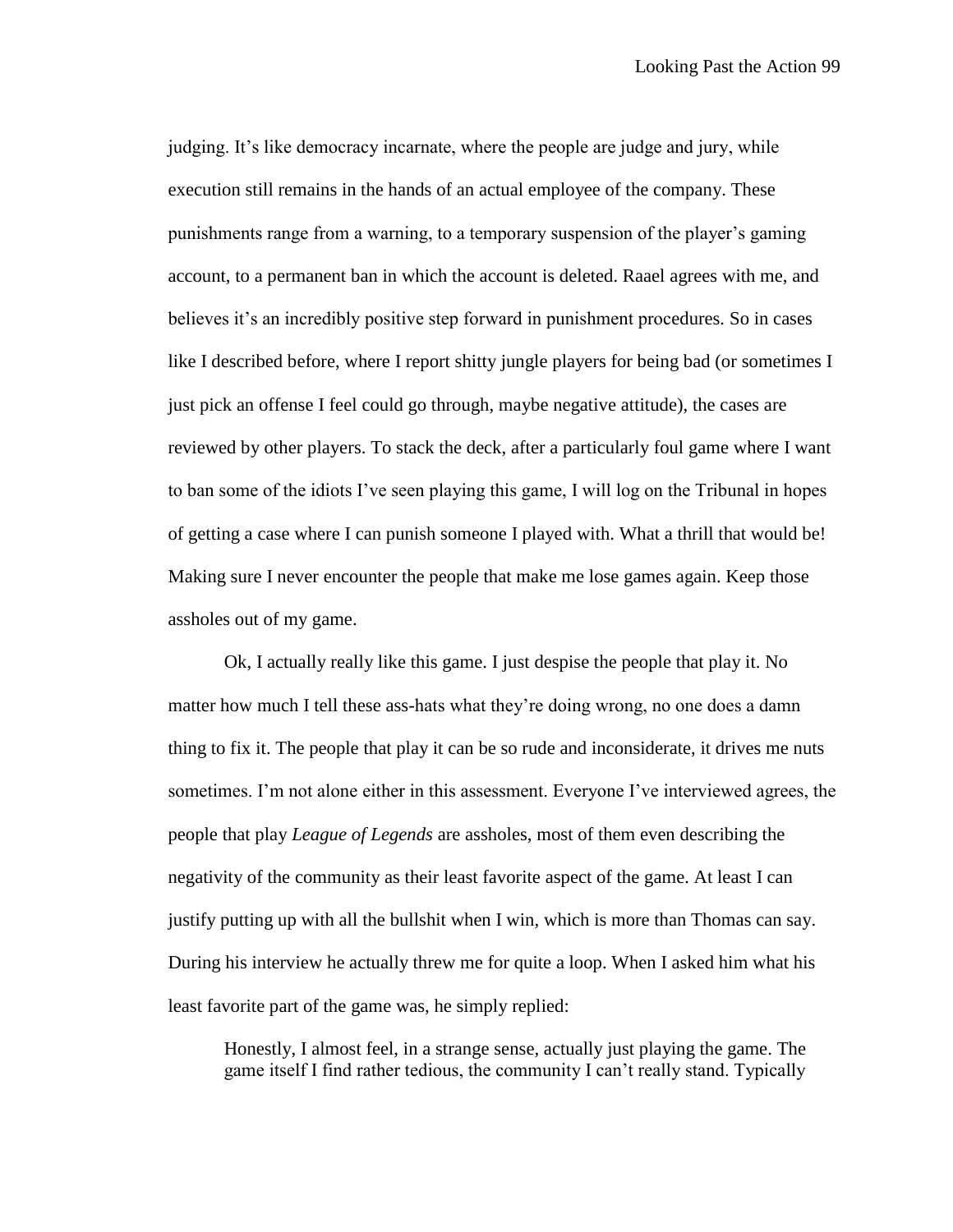either, you know, playing as a result isn't satisfactory one way or the other. I actually don't even like playing it to be completely honest.

The community of the game can so intolerable that to some, playing the game is actually the worst part of playing the game. Sometimes, I honestly don't blame him. I'm hard pressed to find positive people in the game. Just assholes spouting their mouths about how good they are and how everyone else sucks. I can't even count the number of players who think they are gods that have lost games for me. It's actually pretty baffling, that a game designed to be so teamwork oriented can be so hostile. You'd think that in a competitive environment the ribbing and bullying would happen between the two teams instead of with your own team. I actually agree with Raael's argument explaining that:

…people get mad so easily because they can't, they don't have that control that they want, they want, they need to have that control in their video game, they don't have that in League of Legends, and so people get really mad because of it, are those people who aren't used to working as a team.

This is why I'm really glad I'm in the communication field. I know how to work with a team. It's the fuckers that can't cooperate that bring me down. The number of times I have maintained my lane, the amount of times I have done my fucking best in my lane, while my teammates are getting their assholes stomped in is preposterous. I am doing a fucking good job and then these idiots fuck everything up. If they had been good teammates and just done their job in their solo lanes, I would win a lot more. Laser Tornado even backs me up on this,

…some people are very selfish in that they don't try to do what's best for the team, they just try to do whatever is going to help them score the most and they don't think about it, how [intelligent] it is they play.

If other players knew that winning their lanes and being good is actually beneficial for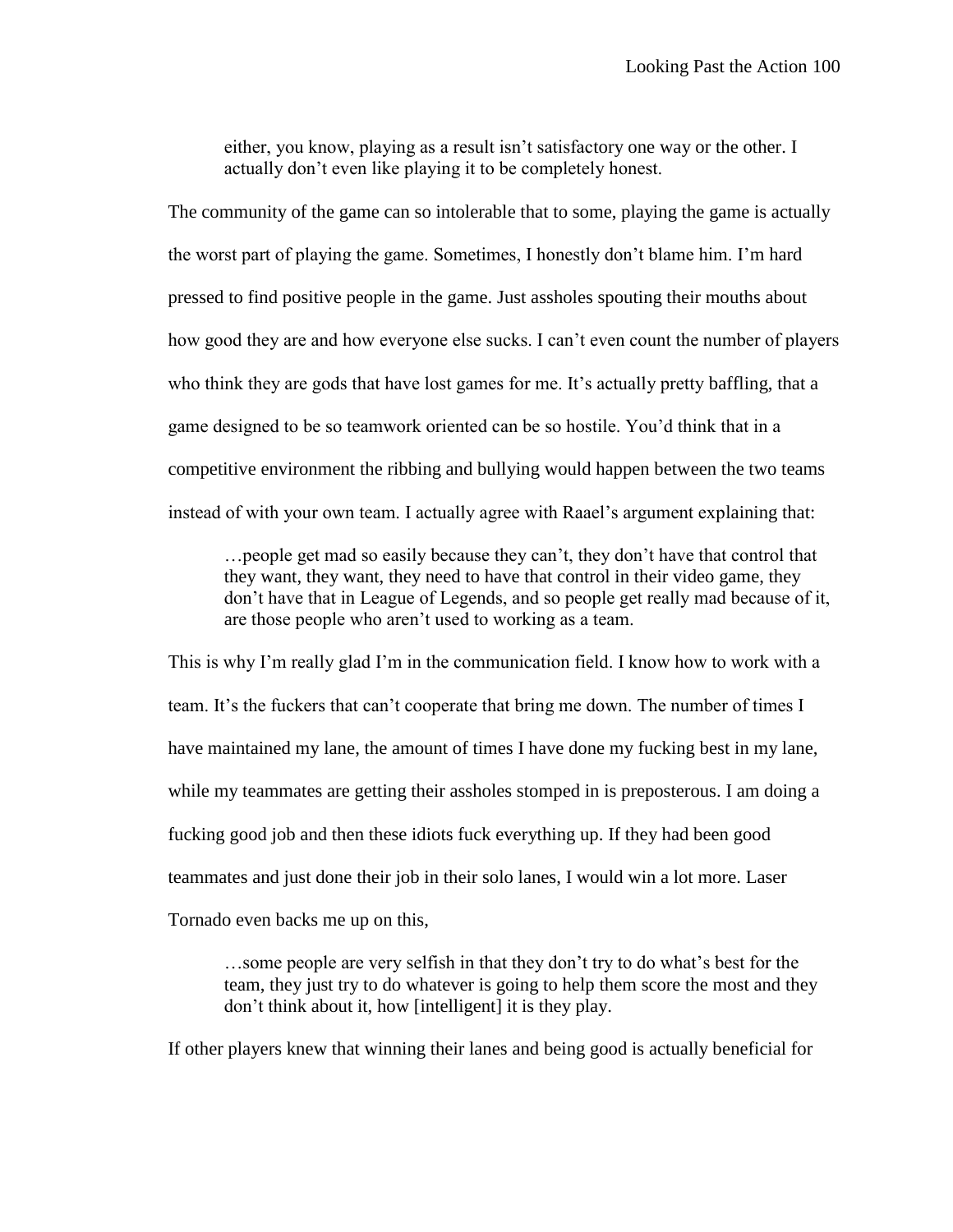the *whole team*, maybe they would be more successful, instead of sucking at the game and ruining it for everybody. People need to learn how the fuck to play and get their shit together. This whole damn community needs to learn that their individual performances affect the team. Sometimes going for that sweet kill that makes you feel like a fucking hero actually turns into harder work for the rest of us because *you didn't help the team*. And don't get me on junglers again and how they get their personal scores involved when playing. These junglers that fucking piss me off, they roam around and complain about how *they* are having trouble, or how *they* are being caught by the other team, or how *I* have to hold on until they can help me are bad at their jobs. They should see when I'm struggling and be there to help *me*. If a jungler can't see when I am struggling because they got in a bad spot, they are fucking bad. I think Laser Tornado again put it best:

…there are certain situations, there are often situations where one player on a team will not be doing well and if the other players would do different things, they could help them do that, they could help them catch back up to where they're supposed to because the game snowballs in a lot of different ways, in a lot of different senses.

Sometimes I feel like I'm alone in this fucking game, even with four mouth-breathing excuses for teammates. Either I'm doing awesome and I have to always fucking help them because they're doing poorly, or I'm doing badly and they are somehow *doing worse*. I can't be a whole fucking team, that's not how the game works.

No one gives a fuck about you when you play. I mean truly, no one gives a flying FUCK about you. That's how I would describe it. Well I mean I care. I'm a fucking nice person; I'm courteous as shit. I care because "you," the entity of your person, the bag of meat you occupy at this current moment in time, the sad sack of shit your soul rides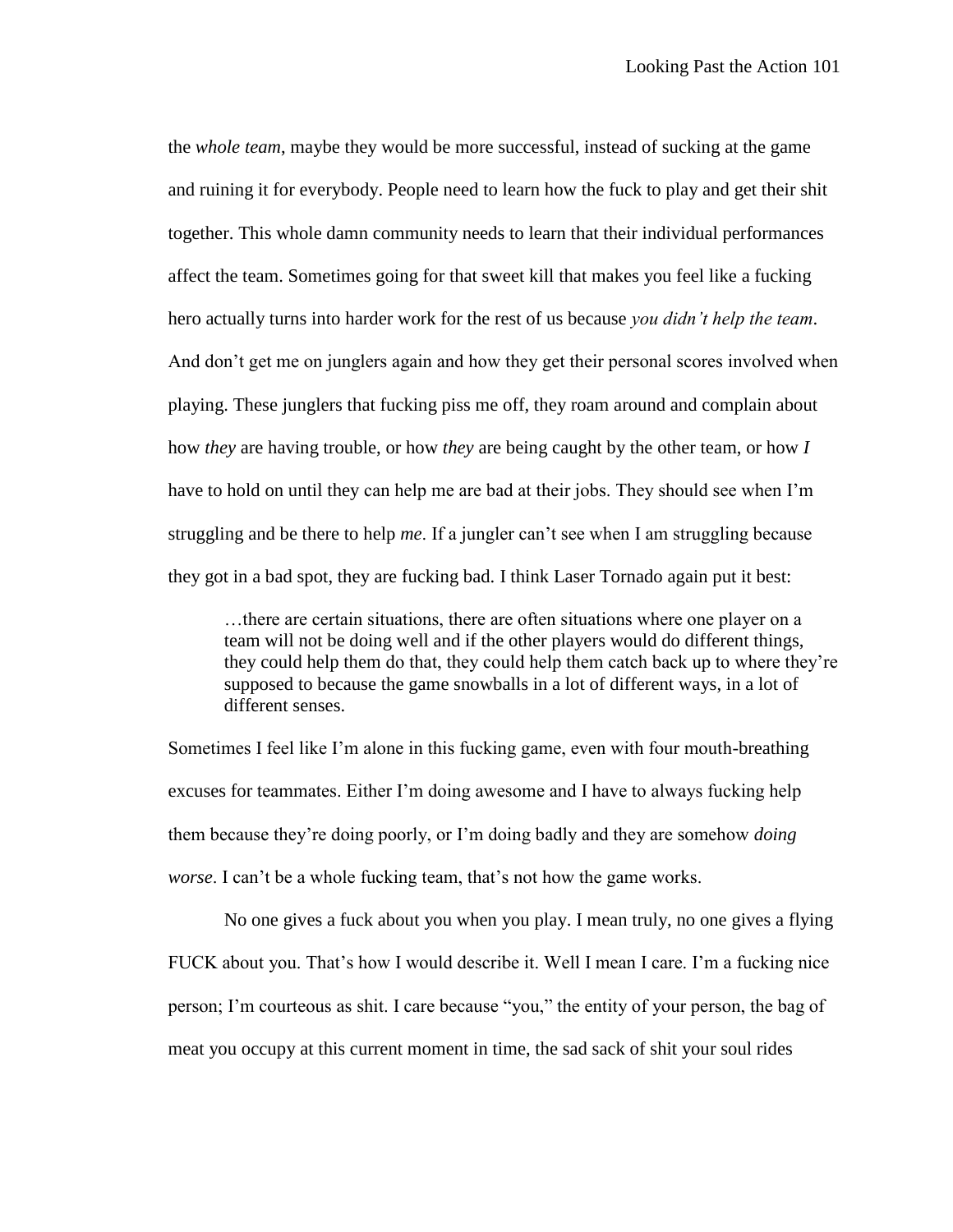around in, is in a game with me. And in this game you are required to play with others. This sucks for me, because I know that you will be awful, and you won't help me, so I sure as FUCK won't help you. Unfortunately, it's the rules. If I could edit you fuckers out of my game I would, but that wouldn't be much of a challenge. I play so I can prove to myself that I am better than my opponents, and I sure as FUCK can prove I'm better than you. So fuck you, but don't you dare make the team lose. If we lose because of you, then God help you, I will see to it that you are banned and never play this game again. And if we lose, it *will* be your fault. You can be fucking sure of that. Noob.

# **Conclusion**

This story was meant to show the devolution of myself as a player in *League of Legends*. I begin hopeful and optimistic, but not without reservations about the games and its flaws. As the narrative unfolds, I try to restrain myself and keep my anger inside. This eventually results in an explosion of emotions, resulting in me attempting to justify my own actions by blaming others, not owning up to mistakes, and finally, misrepresenting information. The quotations from interviews reflect my obliviousness. I am actually trying to be a representation of the kind of player my interview participants believed to be the root of the problem in *League of Legends*. This representation serves as a reminder that these negative, aggressive players are also the ones complaining about negative aggressive players. To borrow a famous quotation from Walt Kelly's Pogo: "We have met the enemy, and he is us."

This chapter also provided an overview of the plot and game mechanics of *League of Legends*. This section was followed by an analysis of the themes found in my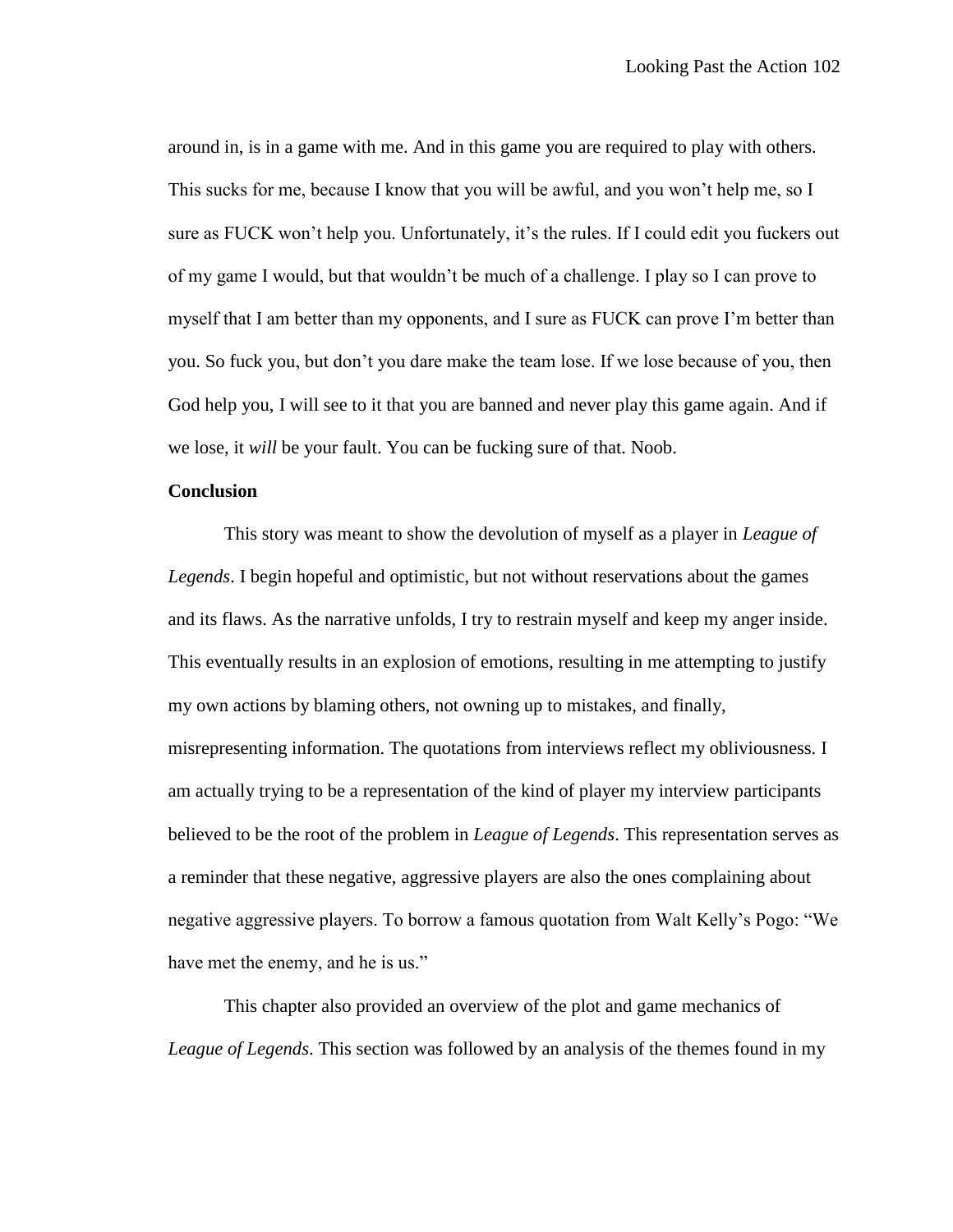data. These themes included aggression, teamwork issues, and the meta-game. The analysis revealed that aggression could be a result of ludic structures. Both the concept of teams and the meta-game are causes of frustration for players. This frustration then manifests itself as aggression, creating a self-reifying community of aggression in *League of Legends*. In the next chapter, I analyze *Puzzle Pirates* in a similar manner. This includes a description of the game, a thematic analysis of my data set, and a narrative describing my feelings about the game.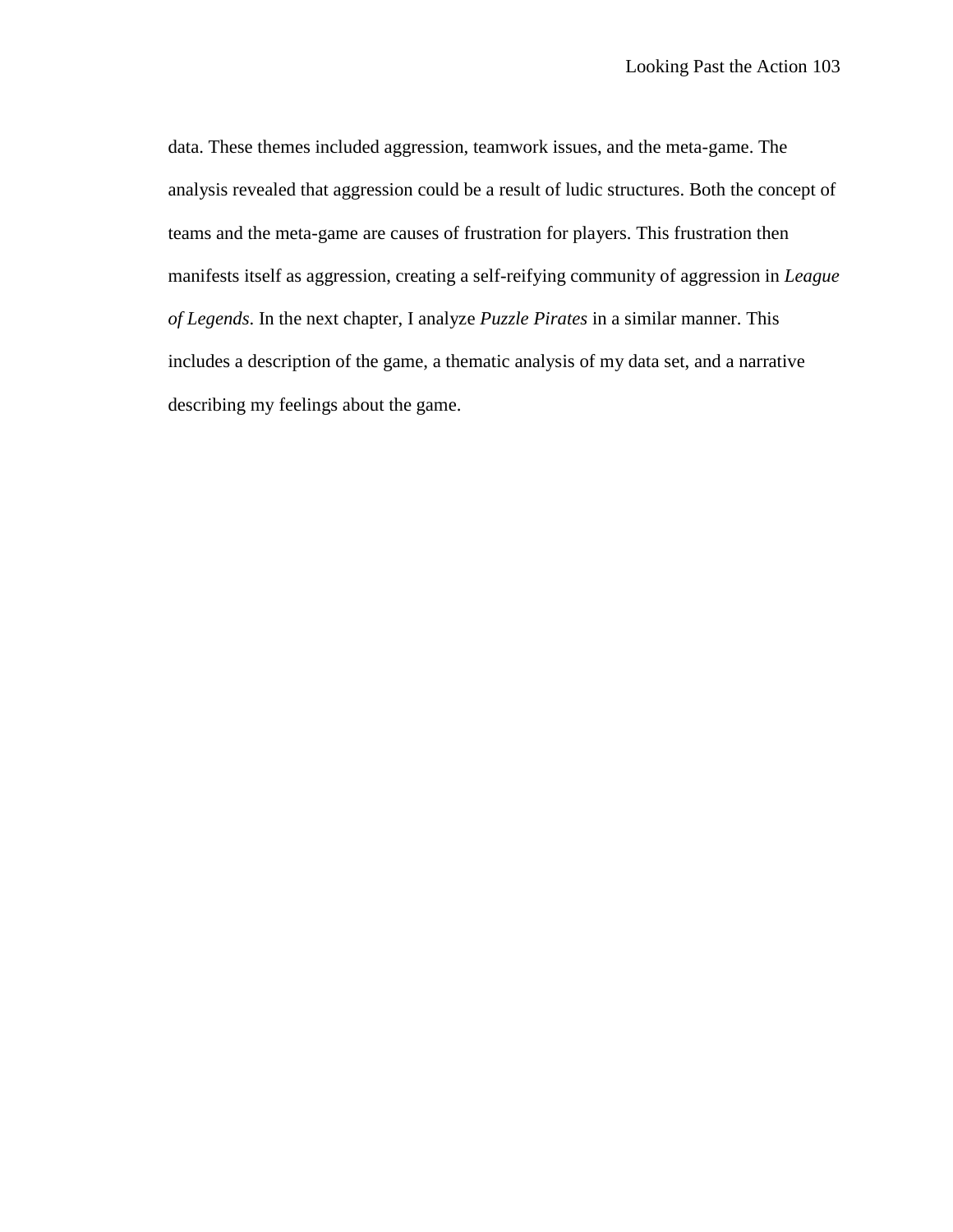# **CHAPTER FIVE**

# **CLOSE ANALYSIS OF** *PUZZLE PIRATES*

This chapter takes an in depth look at the inner workings and game play of *Puzzle Pirates*. Like the previous chapter, I describe the game and some of its more important structural features. This includes the origins of the game *Puzzle Pirates*, how the game is structured, the various puzzles available in the game and their purposes, and an examination of what is generally considered "end game" play in *Puzzle Pirates*. However, because *Puzzle Pirates* lacks a central narrative, the close analysis focuses more on game layout and is shorter in length than the previous chapter. Next, I detail the themes that emerged in my data set for the game, which includes interviews and my own personal journal reflections. These themes are Relationships, Blockading, and Politics. In the last section, I share my personal experiences with the game in an autobiographical narrative style, providing a more performative analysis of my data. This narrative includes topics about cooperation, friendliness, and a sense of belonging.

#### *Puzzle Pirates:* **A Close Analysis**

*Puzzle Pirates* was created in 2004, existing five years before *League of Legends*, which was created in 2009*.* One of the defining features of the game is its approach to player immersion. The game tries to turn every seemingly technical aspects of the game into a pirate-like function. This includes referring to players as pirates and referring to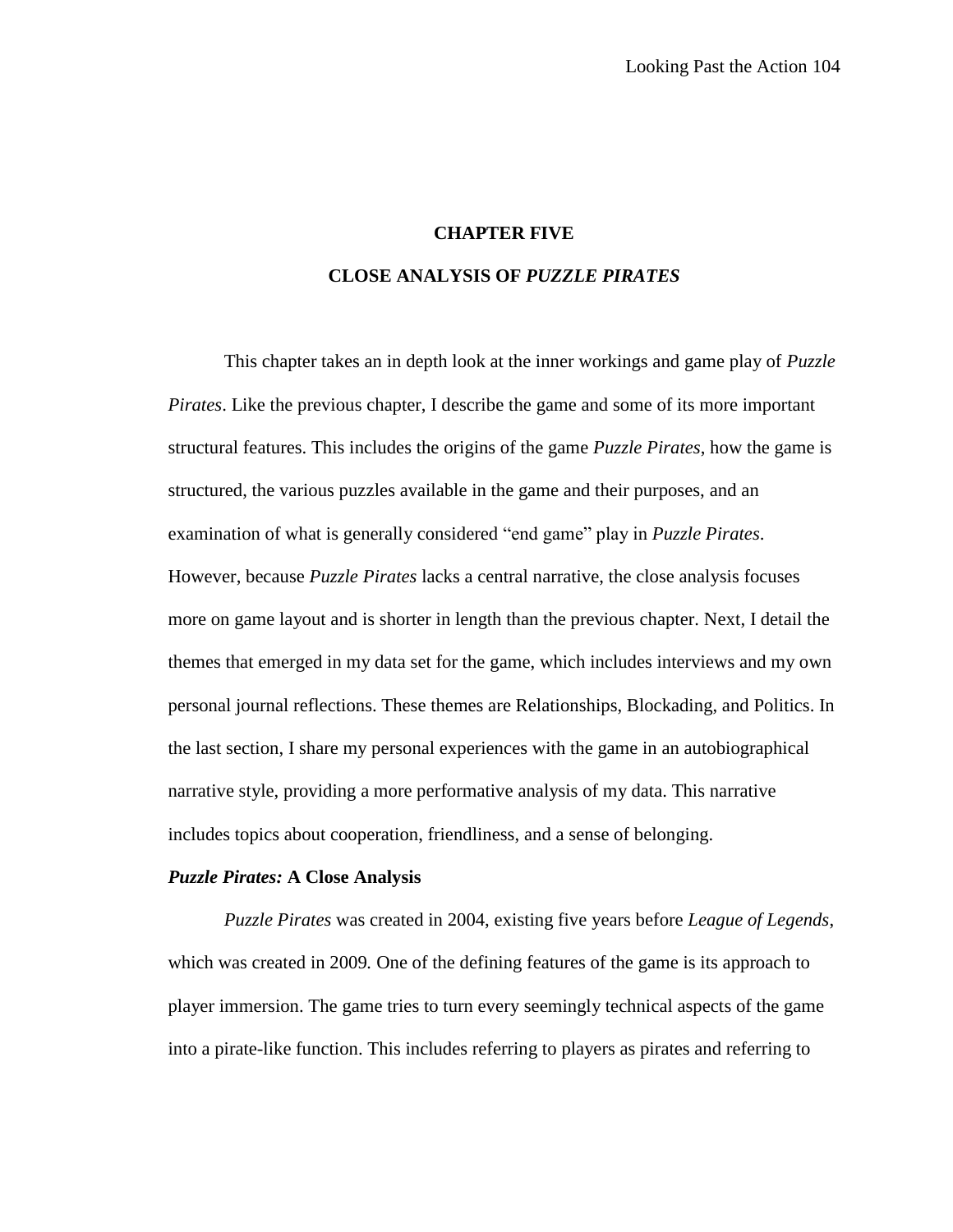computer players as "non-player pirates" rather than the industry standard "non-player character." *Puzzle Pirates* is divided into different servers<sup>2</sup> to accommodate large amounts of players at the same time. To maintain a sense of immersion, the developers simply named these servers "oceans," giving each one a name associated with a color. The colors represent different types of servers. Green names (Emerald, Malachite) represent servers that are free to play, or "doubloon" servers. Blue names (Cerulean, Midnight) represent servers that are subscription based; a monthly fee is paid to play on these servers. There is also one server called "Crimson," which represents a family friendly server in which the game player has been modified to remove elements not suitable for young children. *Puzzle Pirates* has also included two international servers, "Opal" for German language speakers and "Jade" for Spanish language speakers.

The separation between subscription and doubloon oceans was a major change for *Puzzle Pirates*, as it marked the game's transition into the realm of free-to-play games. On a subscription server, players paid a monthly fee to have access to all game content. The doubloon servers gave all players access to basic parts of the game, while offering different free content each day. For example, being able to play the blacksmithing game is free on Mondays, while playing poker is available for all players on Fridays and Sundays. Players can then acquire doubloons to gain access to these games for one-month increments. Doubloons can be purchased with real money, or exchanged for in game money in a player-controlled market. This meant two things for players. First, it became

 $\overline{a}$ 

 $2^2$  A server is where an online game is hosted by the game company; it is the place players connect to in order to access the game. Typically this is done to reduce traffic to the game, giving players a smoother gaming experience. In *Puzzle Pirates*, servers also serve as a delineation of different paying methods, if a player chooses to pay.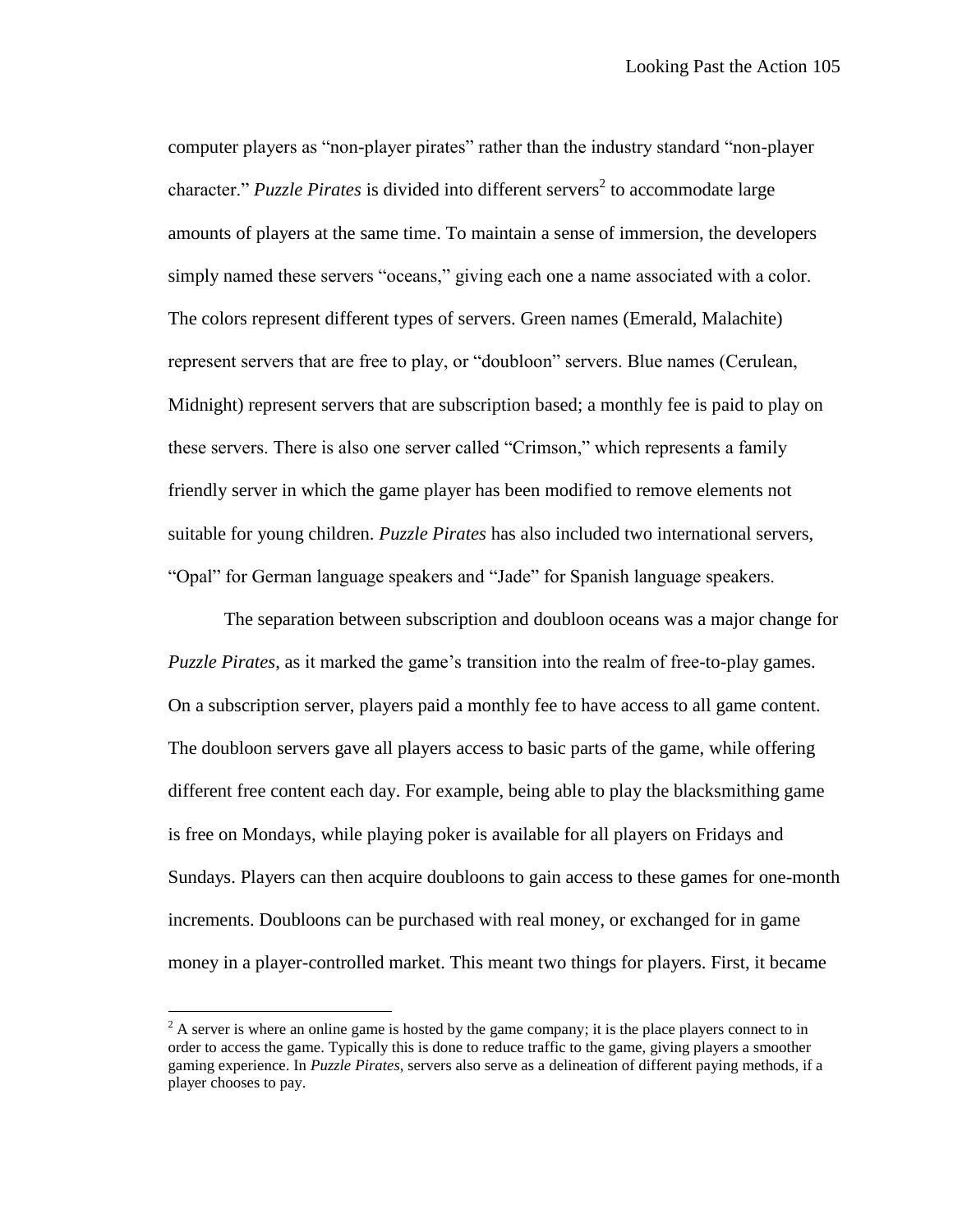possible for players to only pay for the parts of the game they wanted to play, spending potentially only \$3 a month instead of \$10. Second, it allowed players to earn doubloons by spending their hard earned game money, potentially allowing players to not pay any real-world money at all. This new, more accommodating game style was one of several moves *Puzzle Pirates* would make in creating a friendly and supportive atmosphere for their players.

*Puzzle Pirates* invites players to enter into a pirate-themed MMO world, which varies from more traditional fantasy setting seen in games like *League of Legends*. There is no final boss to kill, there is no great evil to defeat, and there is no impetus for mortal combat. The game is designed to create an immersive and free environment for players. The level of detail to create an immersive environment in *Puzzle Pirates* is astonishing. It even extends to the swear filter of the game, which gives players the option to see curse words translated into pirate phrases. If a player types in "wtf," the game instead writes "what in the seven seas." Harsh swear words become pirate-like, including words like "barnacle" and "scupper." This level of immersion is a refreshing break from the stereotypical medieval fantasy settings of other MMOs. *Puzzle Pirates* is intentionally created in an open and immersive style so that players have the option to play the game any way they choose. This openness seems to come at the cost of narrative structure in *Puzzle Pirates*. There is no overarching story to the game like *League of Legends*. Three Rings, the developers of the game, included some recurring characters called Brigand Kings. These are non-player characters that roam the sea, sometimes taking over islands or commanding small outposts. The game will occasionally use these Brigand Kings as a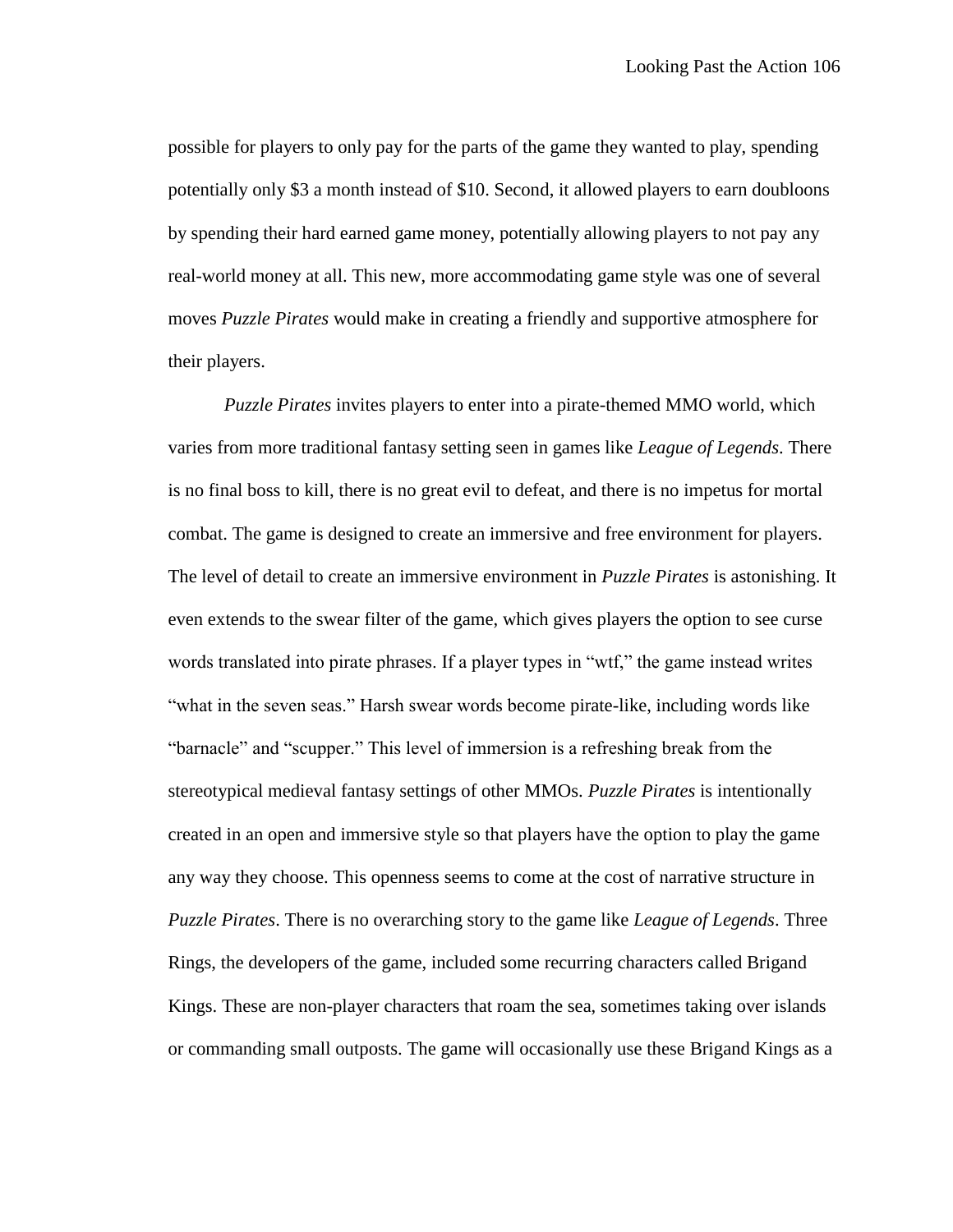means to explain new in-game content, but their existence is inconsequential for the average player. The game is truly an open world in which players create their own story instead of becoming a part of the game's story. It is a unique approach, but can also be overwhelming to new players. Thankfully, the game has developed a core set of activities for players.

Amid the variety and openness of the game, one of the most common activities is known as pillaging. This is where a group of players will board a player's boat and sail the seas in search of computer generated brigands. Winning sea battles against brigands results in gold pieces for the crew and supplies for the ship. Losing sea battles results in losing ship supplies, and a percentage of any money the players gained from a previous victory. Pillaging is the most common way of making money in the game, as it is impossible for a player to lose money while out sailing. Other activities in the game include more advanced pillages known as sea monster hunts. These missions are focused on naval combat in which boats can be sunk, creating a higher risk situation for players. However, the reward is vastly greater than normal pillages, as treasure is awarded in greater sums and rare items can be found in chests hauled up from sunken enemy vessels.

The most significant element of *Puzzle Pirates* is obviously, the puzzle games involved. Puzzles are split into different categories depending on the end goal of the puzzle. There are crafting puzzles, duty puzzles, battle puzzles, and carousing puzzles. Crafting puzzles are puzzles associated with labor. These puzzles include blacksmithing (producing swords and cannonballs), alchemistry (paints and potions), distilling (rum), weaving (clothing), ship-wrightery (ships and bludgeons), and foraging. When a player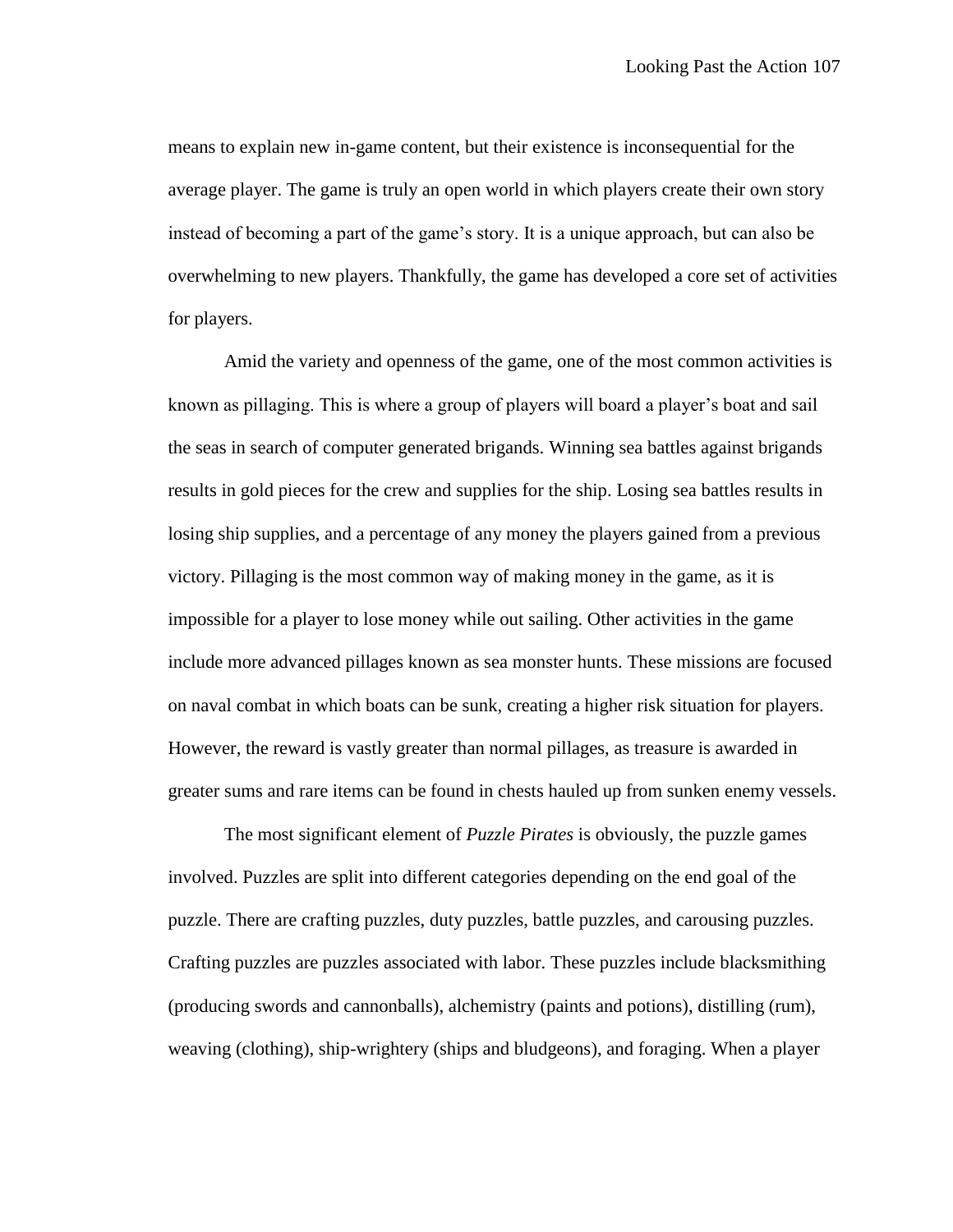engages in one of these activities, their level of skill directly translates into either basic, skilled, or expert labor for a shop owner. This labor, in combination with raw materials, is how most products are made in the game. For instance, if a ship needs cannonballs, they place an order at a blacksmith shop. Players then offer money to other players in return for playing the puzzle, which in turn will provide labor on the order of cannonballs. The only puzzle not directly associated with labor in a shop is the foraging puzzle. In this activity, players search for goods in a forest, with their labor and skill at the puzzle being converted into raw goods. Instead of labor, players foraging produce fruits like carambolas, bananas, and sometimes rare gems.

Players can also enjoy various types of board and card based games when they are not working at shops called carousing puzzles. Carousing puzzles are games players can play with other pirates in common areas, such as the inn of an island. These games include hearts, spades, poker, drinking, and treasure drop. They are designed in a way to pit players against one another; there is no artificial intelligence involved. Hearts, spades, and poker are played like their real-world counterparts. The exception though is that players can wager their in-game money against each other, with the winner taking it all. Treasure drop is a game similar to Plinko or pachinko, in which a coin is dropped from the top of a board in slots denoting various point values at the bottom. The objective is to score the most points, as players take turns dropping coins. Drinking is an interesting variation on Othello, where players place alcohol-themed pieces on a board, changing the board's color. Points are awarded for staining board tiles and creating complete rows, similar to bingo. Drinking is a game unique to *Puzzle Pirates*, and it is hard to compare it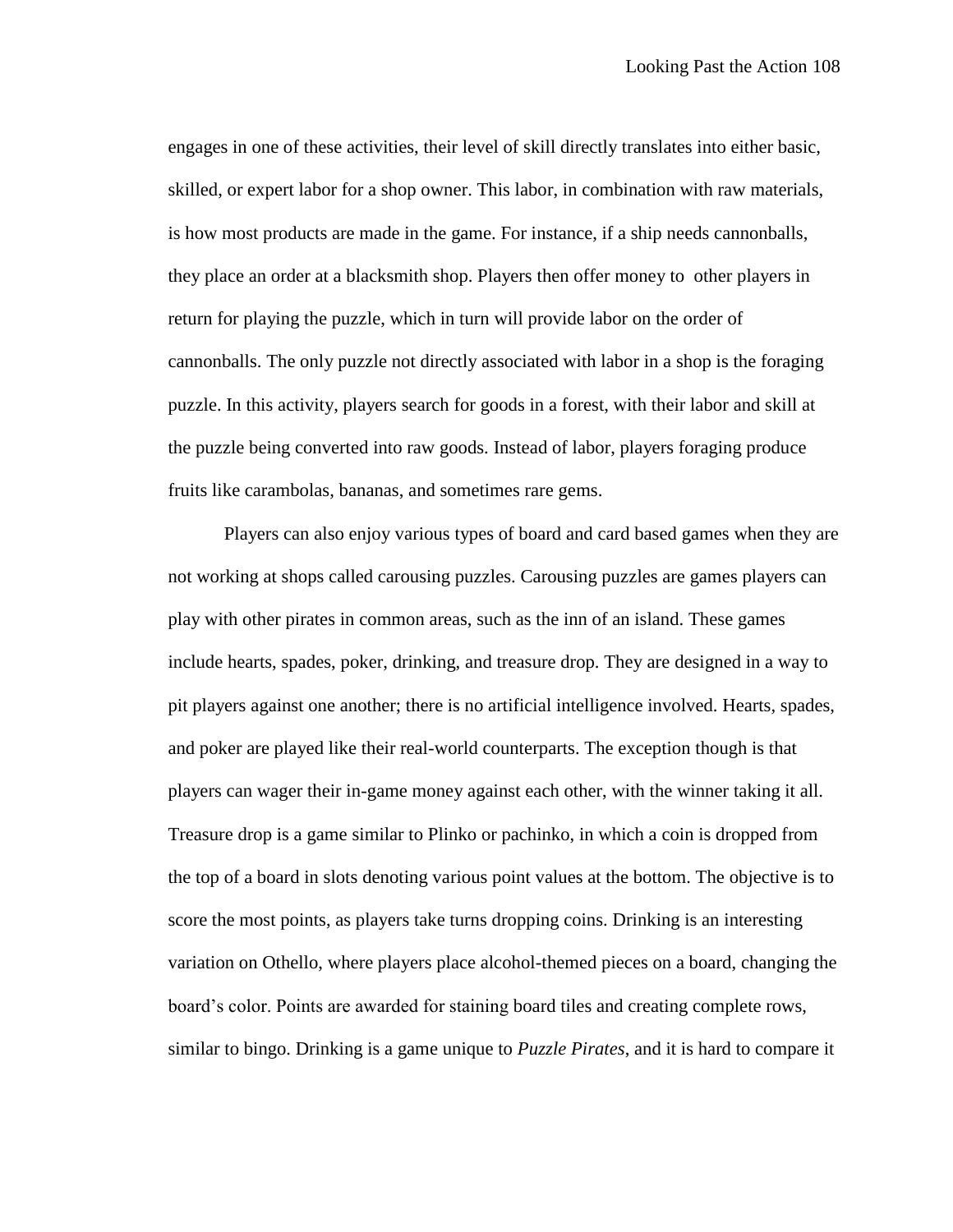to a traditional game, as one aspect of the puzzle includes the ability to "drink" a token to hinder your opponent. These games represent the more common competitive activities available in *Puzzle Pirates*, as the money earned in these games comes directly from another player, not from the game itself.

Duty and battle puzzles go hand in hand. Duty puzzles are the puzzles performed on a ship when a crew is out sailing. The basic puzzles associated with running a boat are duty-navigation, battle-navigation, sailing or rigging, carpentry, bilging, and gunning. On board these puzzles are referred to as stations, and each of these puzzles is associated with a specific task aboard the ship. Sailing and rigging generates speed for the boat, allowing it to travel faster. Carpentry repairs holes in the ship to prevent water buildup, or to fix any damage sustained from combat with another ship. Bilging reduces the amount of water in a ship, as water slows down the vessel. Carpentry and bilging are symbiotic puzzles, as the more damage a ship has taken, the more water floods into a ship. These three roles are vital to traveling or pillaging in *Puzzle Pirates*. Duty-navigation acts as a boost to all other puzzles. Though not required, if a person takes the helm of a ship and plays the puzzle, it will increase the output of all the other stations onboard. Gunning is the puzzle necessary for loading the guns, if the ship wishes to engage in combat. Battlenavigation is simply the act of moving the boat on the grid during naval combat, and ordering when to shoot guns or attempt to grapple another ship.

Grappling occurs when a vessel ropes another adjacent vessel; this initiates the final stages of combat. This activates one of two battle puzzles: sword fighting or rumbling. Each of these puzzles pits players on one ship against the players of another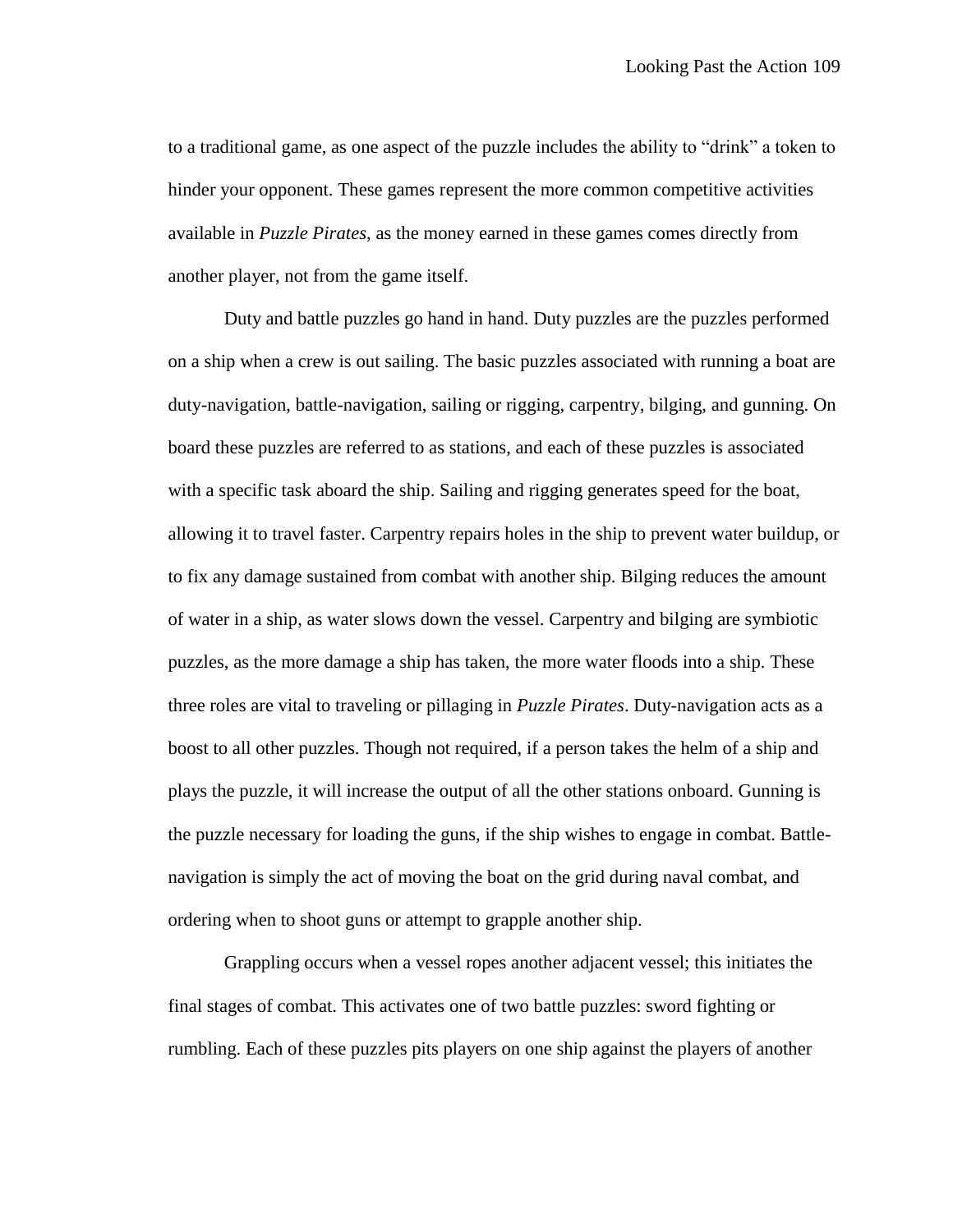ship. Normally, players fight against computer-generated pirates. Though this may seem peculiar, during an interview LJAmethyst joked to me "And you know how often PVP [player versus player] happens in the game," because of its status as a rare oddity. When the players are engaged with their opponents in combat, the games play like a variation of Tetris. Whenever a player clears a pattern, that pattern is dropped on their opponents screen. The crew that lasts longer wins the fight, and takes money and raw materials from the losing ship. Treasure haul is also a viable battle puzzle, solely for the fact that it is only available when a ship has been sunk, and players must frantically attempt to haul up as much treasure from the downed vessel as possible. Even though these puzzles seem to have the most competitive edge, because they are seldom played against other players, they are actually the more cooperative puzzles. This is because players are encouraged to strategize and work together when taking on another crew. Players are also very cooperative with the rest of their ship because they realize that if they lose, they will not be paid as much for their services and they will lose valuable loot.

*Puzzle Pirates* implemented a series of hierarchies to which players can belong. This is meant to aid in organizing players, and also makes events such as pillages or sea monster hunts easier to manage. These hierarchies are known as "crews" and "flags." A crew is a group of pirates ruled over by a captain. The captain can choose to lead the crew democratically or autocratically and decides the division of loot each pirate receives when on pillages. Captains can also assign a variety of officer positions to divide the responsibilities of running a crew. Several crews can band together under a common flag. Flags are governed by royalty members, with a monarch controlling the entire group. The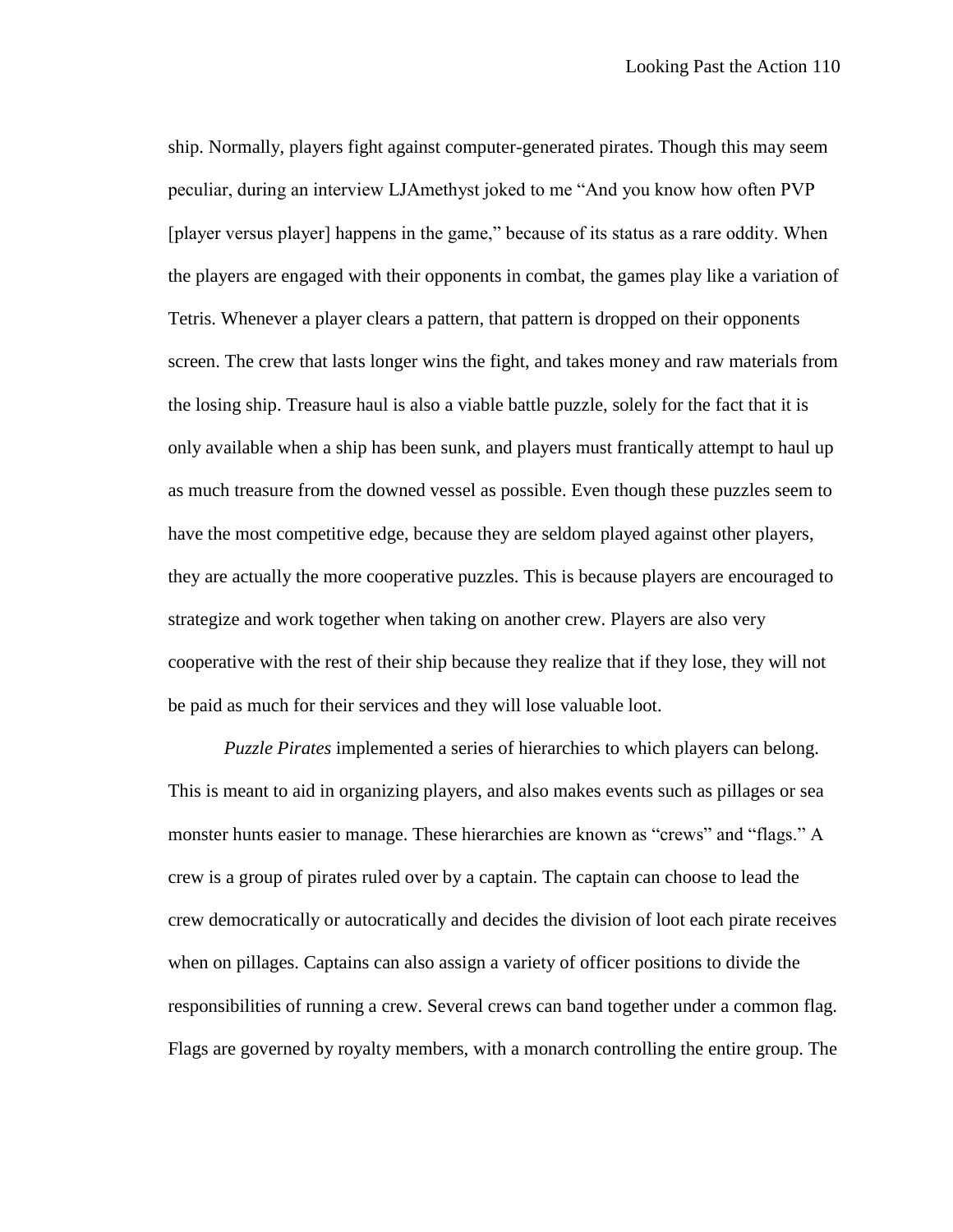flag can create and dissolve alliances with other flags, as well as declare war on other flags. This ludic structure emphasizes the important role of teamwork in *Puzzle Pirates*. Without a way to organize and work with a large group of people, it would be almost impossible to organize large scale events, such as a grand frigate pillage, which requires 159 players to be successful. The game encourages cooperation via the existence of these hierarchical structures.

Players also have the opportunity to own property in the game. All goods in the game are player generated, and therefore, players must own shops in order to produce goods. It's a wonderful system of reciprocity, as players invest their pillaged money into shops to produce the materials needed to go on more pillages. Players can own entire shops on islands, or simply a small stall in the island bazaar. There are also several housing options available to pirates, from humble shacks to grandiose mansions. All these buildings are customizable; players can purchase or find furniture on their travels and place it in their homes and shops to give them a unique place to call home. Even the actual islands on which properties are located are fair game for conquest. Players have the opportunity to challenge the flag that owns an island. If this happens, a blockade occurs in the game. The blockade is a large scale player versus player sea battle at the site of the island. If the defender wins, the island remains under the defender's control. If the challenger wins, control of the island is given to the challenger. Controlling islands is very beneficial to flags, as they can adjust tax rates of all labor and goods produced on the island as well as establish new buildings on the island.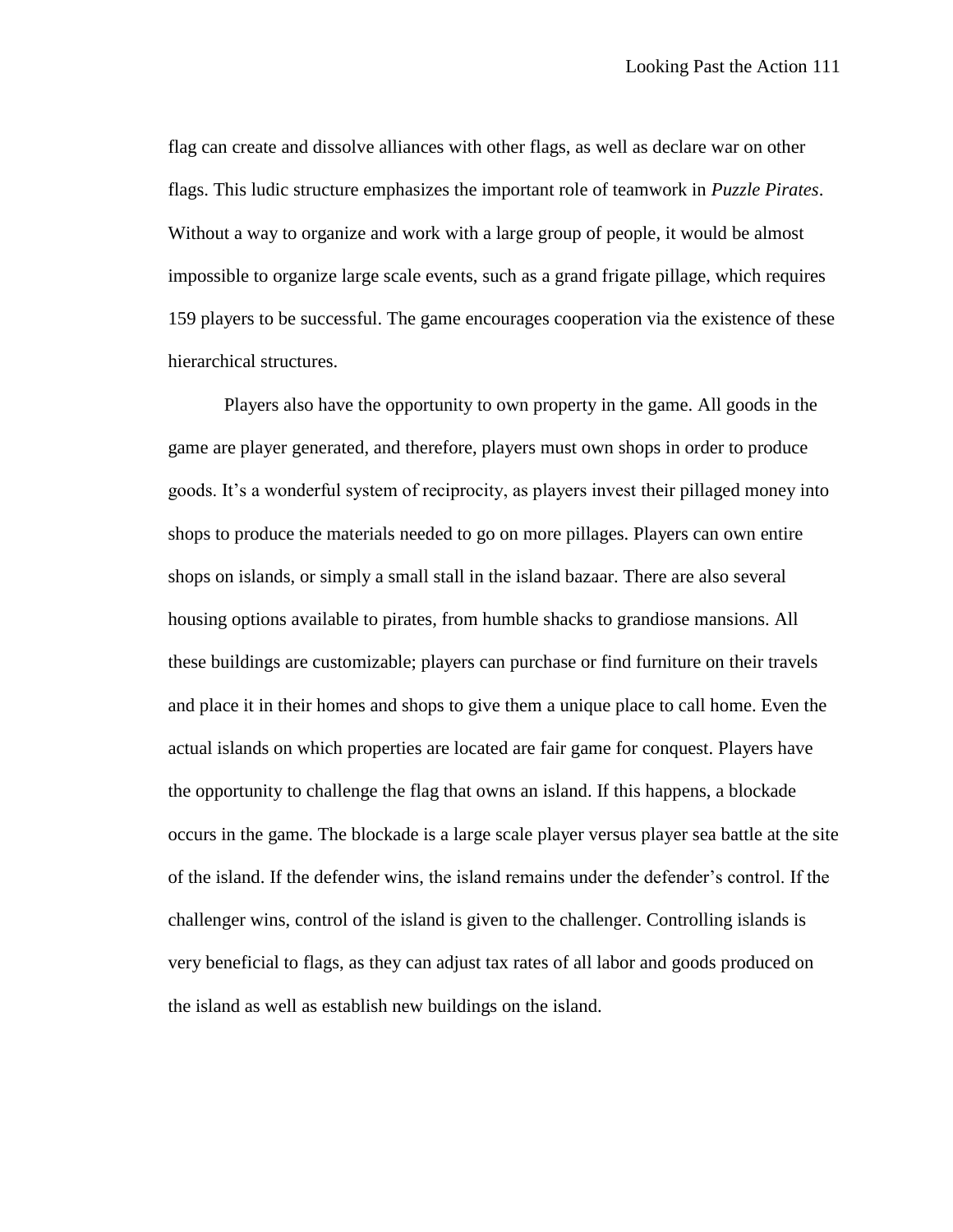Because *Puzzle Pirates* is generally a friendly and cooperative game, blockading can be a source of stress and negativity. This is not surprising, as player versus player interactions are largely absent from the game. Players mostly cooperate together to achieve common goals; if the ship wins, every person on board wins. Cooperation directly equals personal gain on pillages. However, in a blockade, the fruits of a player's personal labor is at stake. If a group of players invested their time and in-game money maintaining an island, having the island taken away could be devastating for them. The concept of blockading is fascinating, as nothing is unavailable to players except for uninhabitable islands. It gives players a chance to earn a tangible reward for their achievements in the game.

Overall, the game is so open-ended that players must work together to accomplish anything. Players are encouraged to work together to produce goods, they are rewarded for cooperating on pillages, and they are discouraged from actions like swearing at each other, as it quickly loses its effectiveness due to the in-game chat filter. The game has structures in place to simplify the process of working together by creating crews, flags, and alliances. However, there are some causes for frustration and aggression when it comes to issues of high level politics. Feelings can be hurt and friendships can dissolve. While aggression is commonplace in *League of Legends*, in *Puzzle Pirates*, acts of such aggression are taken personally by the players. Their emotions are seated in the trust they have for other players, or even the amount of investment they put into creating the perfect island. Next, I analyze the important themes present in the data I collected for *Puzzle Pirates*. These themes are relationships, blockading, and politics.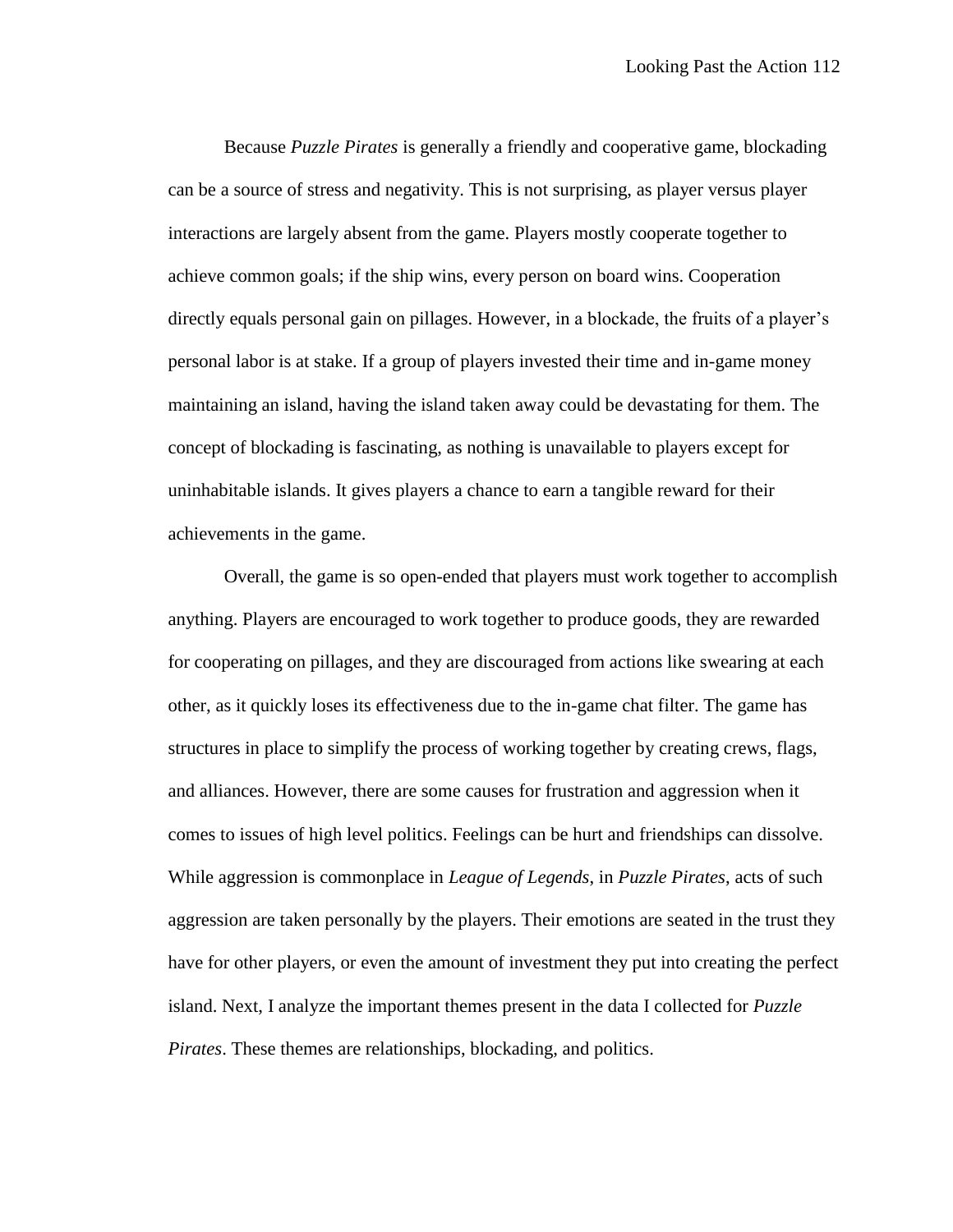## **Thematic Analysis**

The themes I found emerging from the data were relationships, blockading, and politics. Relationships, or friendships, were instances in which players discussed people they played with for extended periods of time. There are key differences from the similarly structured *League of Legends* theme of team work issues, as these relationships were represented as being long term instead of the short term team interactions present in *League*. Blockading is the act of taking over an island, viewed by players as the ultimate end-game activity. Any references to blockading, both positive and negative were coded under this theme. Politics is analyzed in conjunction with blockading, as the two themes are very closely related. Instances of politics were coded when players referenced the political structure of the game, including crew and flag management, as well as alliances between flags. These themes represent the general attitude of the players of *Puzzle Pirates* in interviews, even though they were not necessarily the most commonly referenced themes as described in Chapter Three. This may be because one of my *Puzzle Pirates* participants rarely played with other people, preferring to only play games by herself. Her lack of involvement with the community of the game may have skewed the number of references involving the very interactive themes present in other interviews.

**Relationships.** The fact that the game structure encourages cooperation is obvious in the answers participants provided in interviews. Relationships between players seemed to be a very central theme for players of *Puzzle Pirates*. While players did not necessarily constantly talk about their relationships, the atmosphere they created in their interviews suggested that the game is played with close friends. Almoner, the least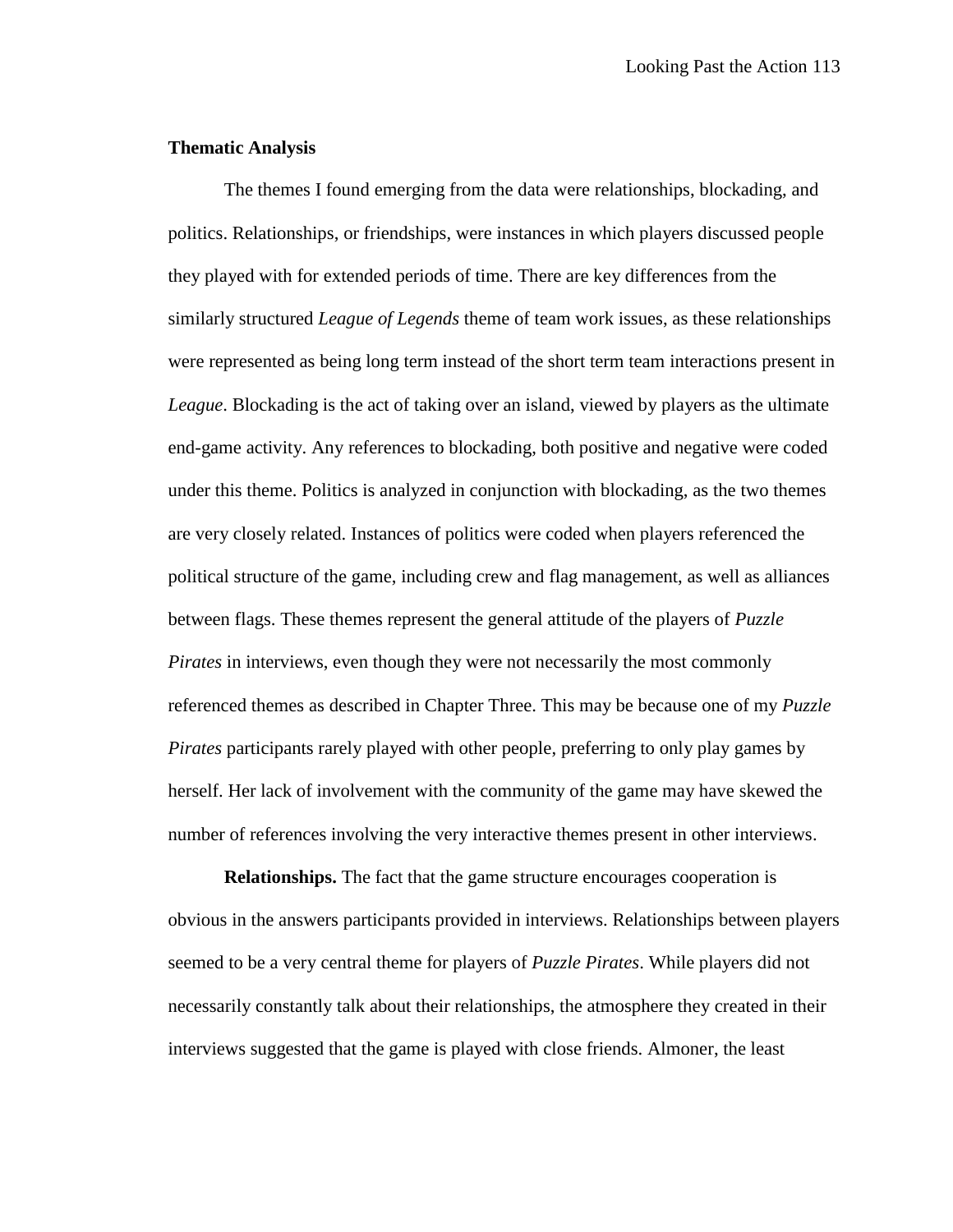experienced *Puzzle Pirates* player, even recognized this aspect when she said "…the fact that I knew people who played…was another plus." Even though she rarely interacted with the community, Almoner chose to play the game in the first place because she was friends with people who also played. Even my own journals alluded to a personal assumption of how the game should be played, as shown by this entry from 2/13/2012:

What's the point of playing with people if you're by yourself? That interaction with people is good for me in MMOs; it's nice having someone on your side.

Though I describe the aspects of playing with others as an attribute of all MMOs, my journal entries from *League of Legends* rarely described working with others as a positive experience. Players think that playing with others is a positive experience, and one that is important to the game. As Tilinka described, the people are one of her favorite parts of the game:

Hmm. It has two hooks in me. First, I really do enjoy puzzle games, and it's a nice place to get a fix for those. But mostly, I've always enjoyed the community.

The amount of times participants referred to the great people in *Puzzle Pirates* was really amazing, and very easy to see when playing as well.

These relationships, aside from being referenced in a much more positive light than references to teamwork in *League*, also seem to be of a different nature. Players in *Puzzle Pirates* use the game to connect with one another, and create friendships. LJAmethyst explains in an interview "I probably have more friends on *Puzzle Pirates* than I do anywhere else. So I get to see people every day." LJAmethyst describes the people he has met and the friendships he has created as one of his favorite aspects of *Puzzle Pirates*. The friendships he has created are far from superficial. LJAmethyst has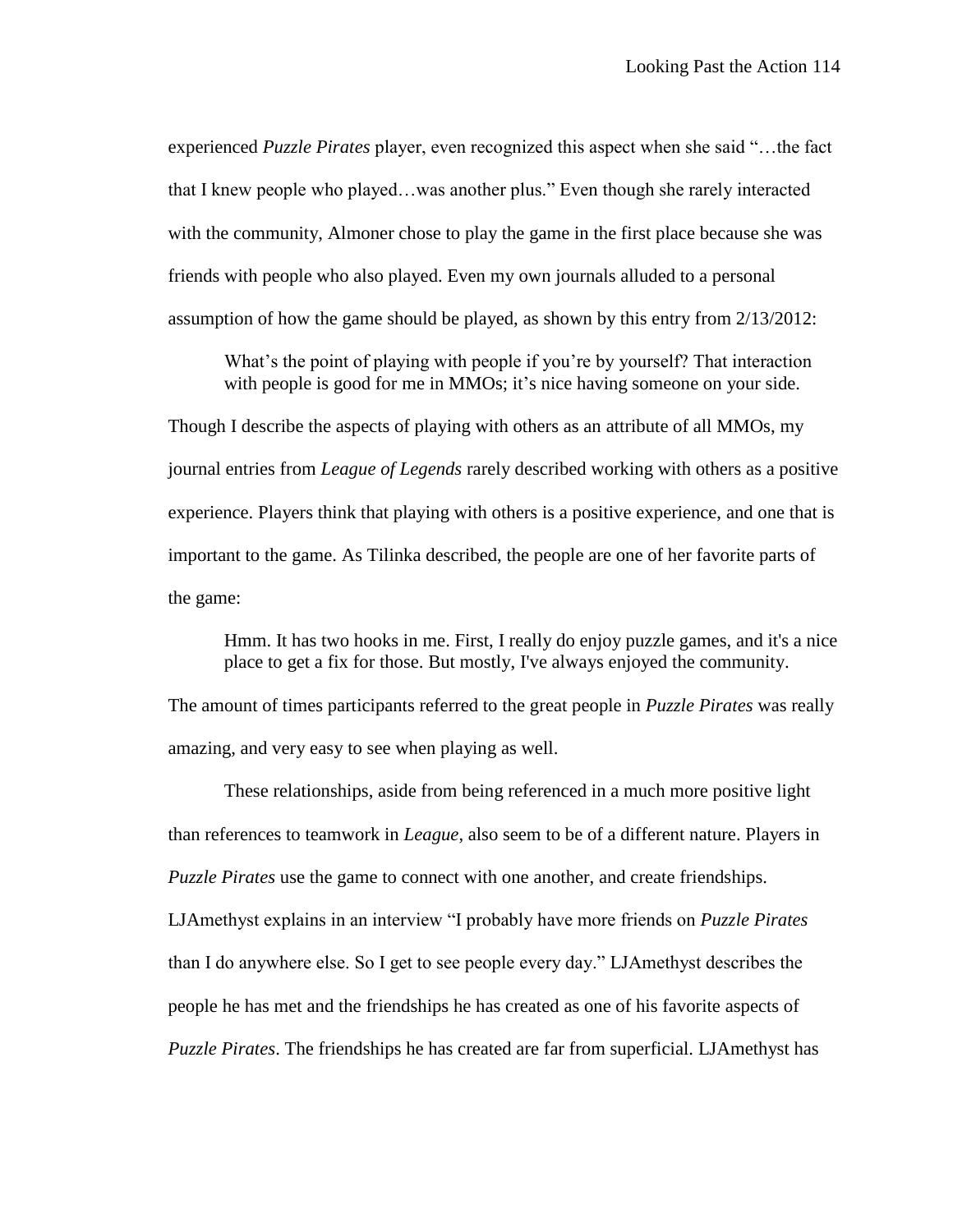used his *Puzzle Pirates* connections for an opportunity to travel to Spain for a month to visit one of his closest *Puzzle Pirates* friends. This kind of connection between players in the game does not seem uncommon. Avienda described some of the close relationships she had made in the game:

…The ones I spend time with are, in my eyes, good people of course, loyal friends. Someone you can turn to with [real life] problems, with silly concerns, or when you just need someone to talk to. People who will stand up for you, no matter what, and walk through fire for you if they need. This Christmas, I sent cards to the royals of my flag…and one of them…sent us T-shirts with the flag name on them and a hand-written letter, telling us how much we mean to her…another friend is trying to get a visa to come visit us this summer, and he lives in India, we live in Sweden

The relationships formed in *Puzzle Pirates* seem to be very deep, meaningful, and interesting to this analysis, as shown by the ludic structures such as the hierarchies of the game. Players do not simply log in and play with strangers, they get to know each other on a personal level. Players meet each other through crews, and these crews band together to form flags, creating collectives of several players, akin to miniature communities. Without these organizations in place, the close relationships described by Avienda may have never flourished. However, Avienda explains why she believes this is the case, saying "But, [of course], that's my flag, my friends. It's not representative for what I see in the game as a whole." It appears as though the ability for these people to come together is a very defining characteristic of forming these deep and lasting relationships. While players may not be incredibly close with every person with whom they interact, they do form closely knit relationships with their own crew and flag members. As described previously, crews and flags are a structure of the game that allow players to band together to take on larger goals. Pragmatically, the ability to organize a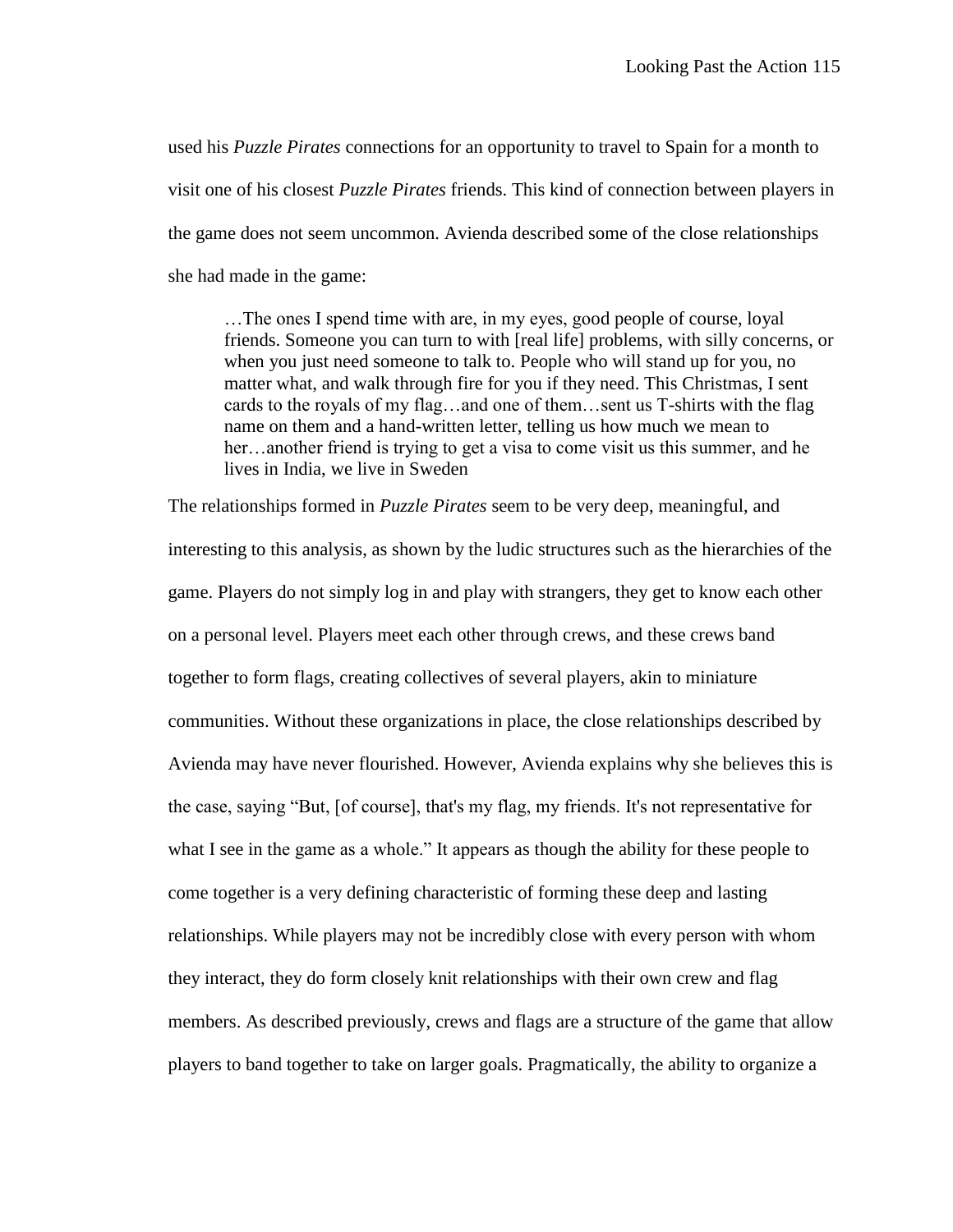large group has obvious benefits, as some ships can have up to 159 players simultaneously. However, it seems as though the ludic structure of crews and flags is also a catalyst for the formation of the lasting relationships described by some players.

Because the game encourages cooperation, the *Puzzle Pirates* players form close relationships. In the next section, elements of cooperation, both positive and negative, can be seen in two closely related themes: blockading and politics.

**Blockading and politics.** I have combined blockading and politics into one theme for this section because of their interconnectedness. Blockading is the act of a flag taking over an island that is controlled by another flag. Because of the magnitude of this exchange, alliances can be formed to help attack or defend the island. Thus, a blockade could involve multiple flags consisting of several crews, and possibly hundreds of pirates. This leads directly into politics, as players attempt to secure alliances with powerful flags for their own benefit, while declaring war or weaker flags to take their resources. Players believe blockading and politics to be the sort of meta-game, to borrow a term, of *Puzzle Pirates*, as it is another strategic layer of the game that dictates otherwise "normal" play.

Blockading was referenced by players as a positive experience as well as potentially negative one. Players who focused on the positive aspects of blockading were quick to mention the massive amount of coordination a blockade required, and how they enjoyed working together. Avienda provided a wonderful description of how blockades are her favorite aspect of the game:

[My favorite thing is] A small, non-sinking blockade, tight on jobbers, preferably a bit out-jobbed and every turn a nail biter. The teamwork, the laughing on Ventrillo, the nav, the joking around with friends…Win or lose, it's fun.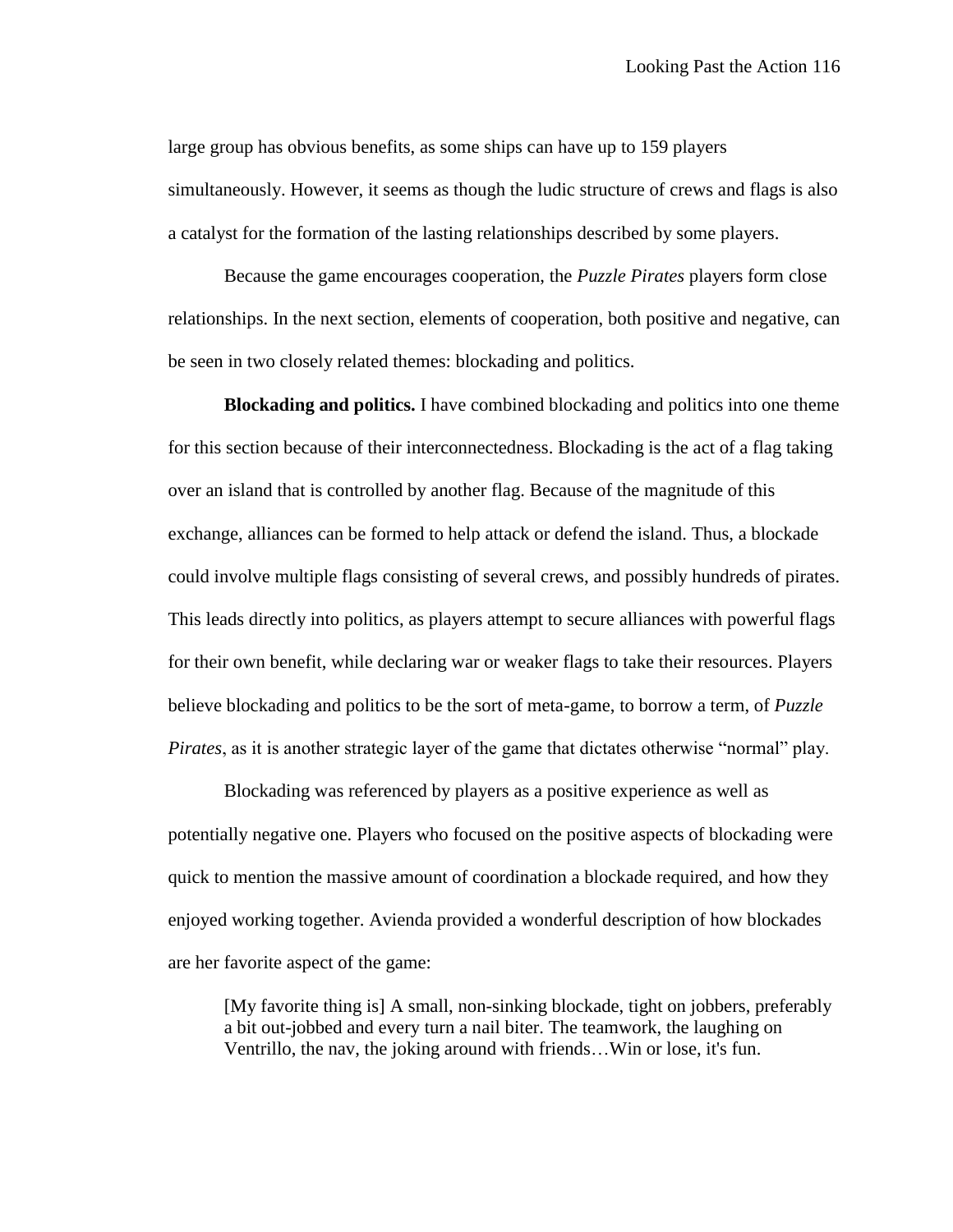Avienda references friends and teamwork twice, as well as how she prefers a disadvantage in crew numbers. Another interesting part about this quotation is the idea that she enjoys non-sinking blockades. This is opposed to blockades in which players risk losing their ships in battle. This could be interpreted as Avienda enjoying blockades for their cooperative nature as opposed to their competitive nature. The risks are low, the challenge is high, and she enjoys the conflict regardless of outcome. This is in stark comparison to *League*, in which winning seems to be everything. Avienda's sentiments on blockading are not isolated. LJAmethyst echoes the idea that blockading is both fun and cooperative:

Another good thing is when we get together for blockades and stuff, we can have really good teamwork. You know a lot of the activities on puzzle pirates involve large scale cooperation. You know you've got, you can have 75-150 people on one ship and they're all basically playing solo games but they're all basically cooperating…in a blockade you have true cooperation between navigators and blockade staff such as the admiral and the jobbing contacts and…we get together on Ventrillo or something like that and there's a lot of camaraderie that goes on there.

Here, LJAmethyst notes how blockading is a positive experience, again, focusing on massive amounts of teamwork, coordination, and cooperation. In his interview, he never mentions the ramifications of blockading, he does not mention taking over islands or even how successful his flag is. The activity of blockading is truly for the bonding experience between crews and flags. Camaraderie is of greater importance than conquest for these players. However, this view is not shared by all players, as some participants believe that there are negative sides to blockading.

Tilinka shared her opinions of blockading in an interview, which are decidedly more negative than other participants: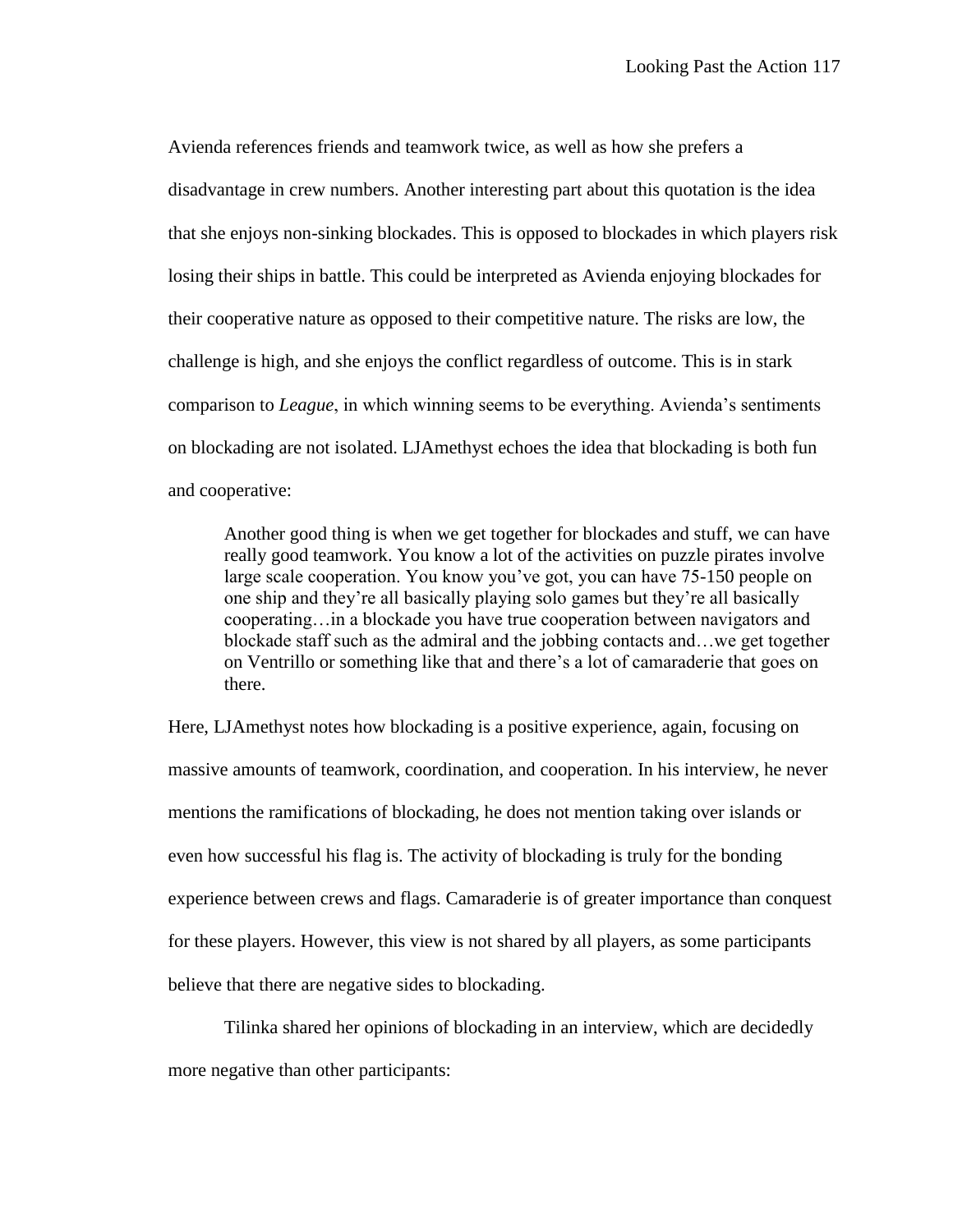The only parts of the game I haven't played much are the ones I don't have a lot of interest in playing in the first place - the blockade scene. (Too much stress in that for my concept of casual fun).

It is understandable how blockading could be viewed as stressful. It is a system of the game in which players can forcefully take resources from each other. If a group of players spend a lot of time developing an island, they might care more about the conquest than the cooperation. However, when asked if the game was more cooperative than competitive on the whole, Tilinka did believe that cooperation was much more prevalent, responding:

In most arenas, definitely. It's made to be that way. Even in the competitive areas like PvP and blockading, you have the co-op aspect in order to simply run the ship.

Even though Tilinka thinks that blockading is a competitive activity, she references how the ludic structure of blockading is meant to be more cooperative than competitive. In fact, most participants agreed that the negative aspects of blockading stem directly from the political machinations of crews and flags.

At first, the connection was not quite clear to me, as I had no experience in blockading or *Puzzle Pirates* politics, having only played the game for 20 hours for my research. Tilinka explained how blockading could become negative for me:

Blockading is one of the areas of the game were [sic] people can go in to win, and so you get more active competition there, which means more ruthlessness. I'm generally okay with that, but I find it stressful...and dishonesty really irks me.

The political aspects of blockading were more sinister than I had imagined, as players

will do almost anything to gain an edge if it means they have the opportunity to win. It is

important to note, however, that Tilinka explained that blockading was a place where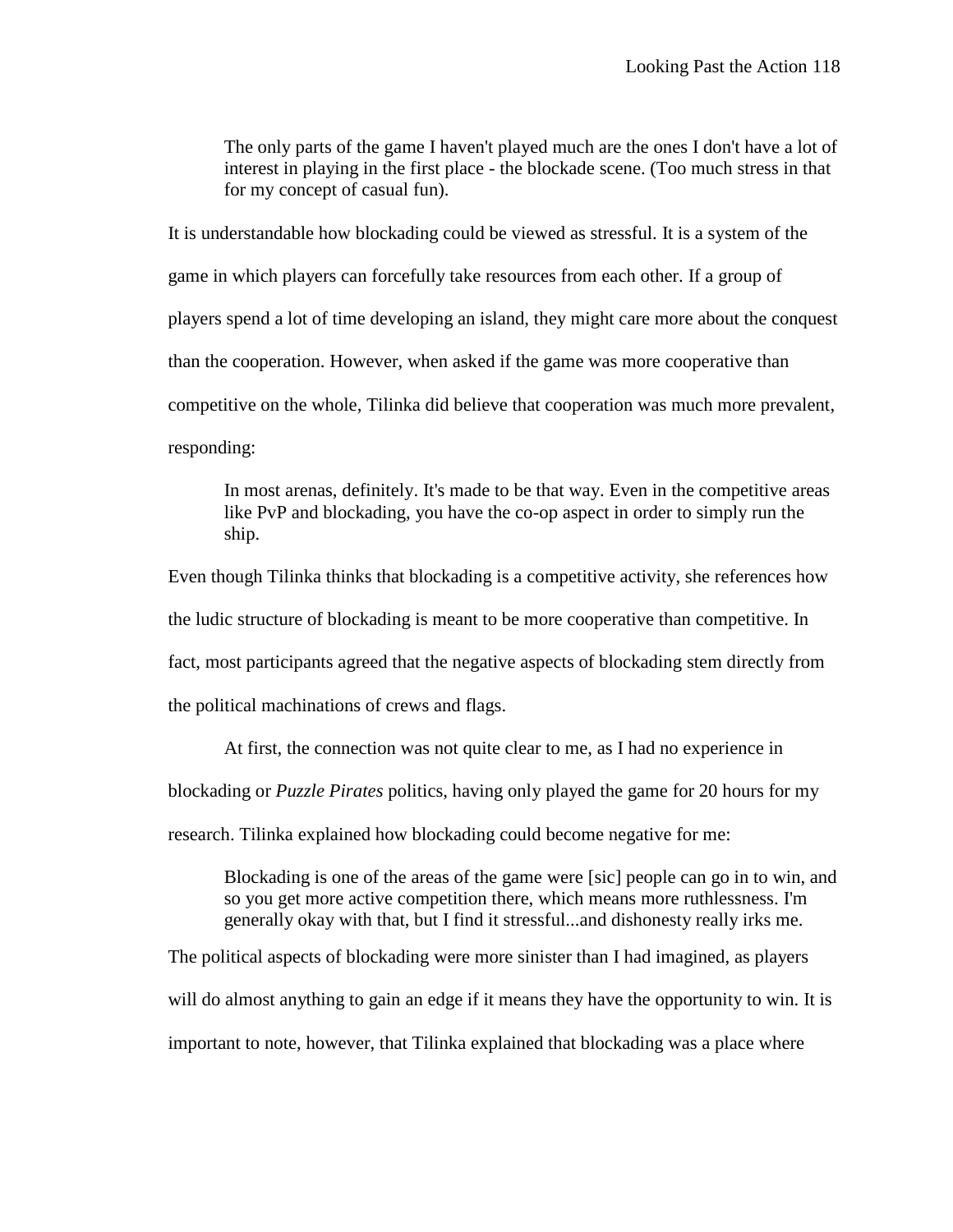players "can go to win," perhaps implying that winning is not always the goal, as

described by Avienda and LJAmethyst. This does not mean that they were not familiar

with the political side of the game. Avienda told me about some of the things she had

seen in the *Puzzle Pirates* community throughout her five years playing the game:

Many flagleaders put political advantages over real friendship…If you ally them, they're your best friend until it suits them better to ally someone else…And if you blockade them, you're their mortal enemy. And flags break, alliances break, crews break, leaving people bitter, trash-talking their former friends and so, politics is dirty.

Avienda goes on to explain how her flag leader never engaged in such politics, but still held firm to the idea that politics was definitely a prominent factor in blockading. These potentially hurtful kinds of politicking, as Tilinka referred to it, can manifest in many different ways. She explained that:

There can be a lot of sneakiness going on with really competitive flags - even outside of bannable things like move spying - you have pay wars that are intended to force people not to play, attempt to mess up alliance rings. It's too easy for it to get personal and nasty if both sides don't go in from the start with a "this is for fun" concept. And you get lip service to that concept with no real intention of following through.

"Move spying" is the practice of placing a spy on an enemy vessel who relays the captains maneuvers to the opposing side. This places the spying team at a very heavy advantage, as they will always know where the opposing vessel is going. "Pay wars" involve paying other players incredibly high wages to work for them in a blockade, to the point where the opposition cannot afford to hire extra help. Two important points about this excerpt are in line with other participants views. Tilinka begins by stating that this kind of deceptive politicking is usually present in "really competitive flags," and that it usually arises when both sides do not enter a blockade for fun. The emphasis hangs on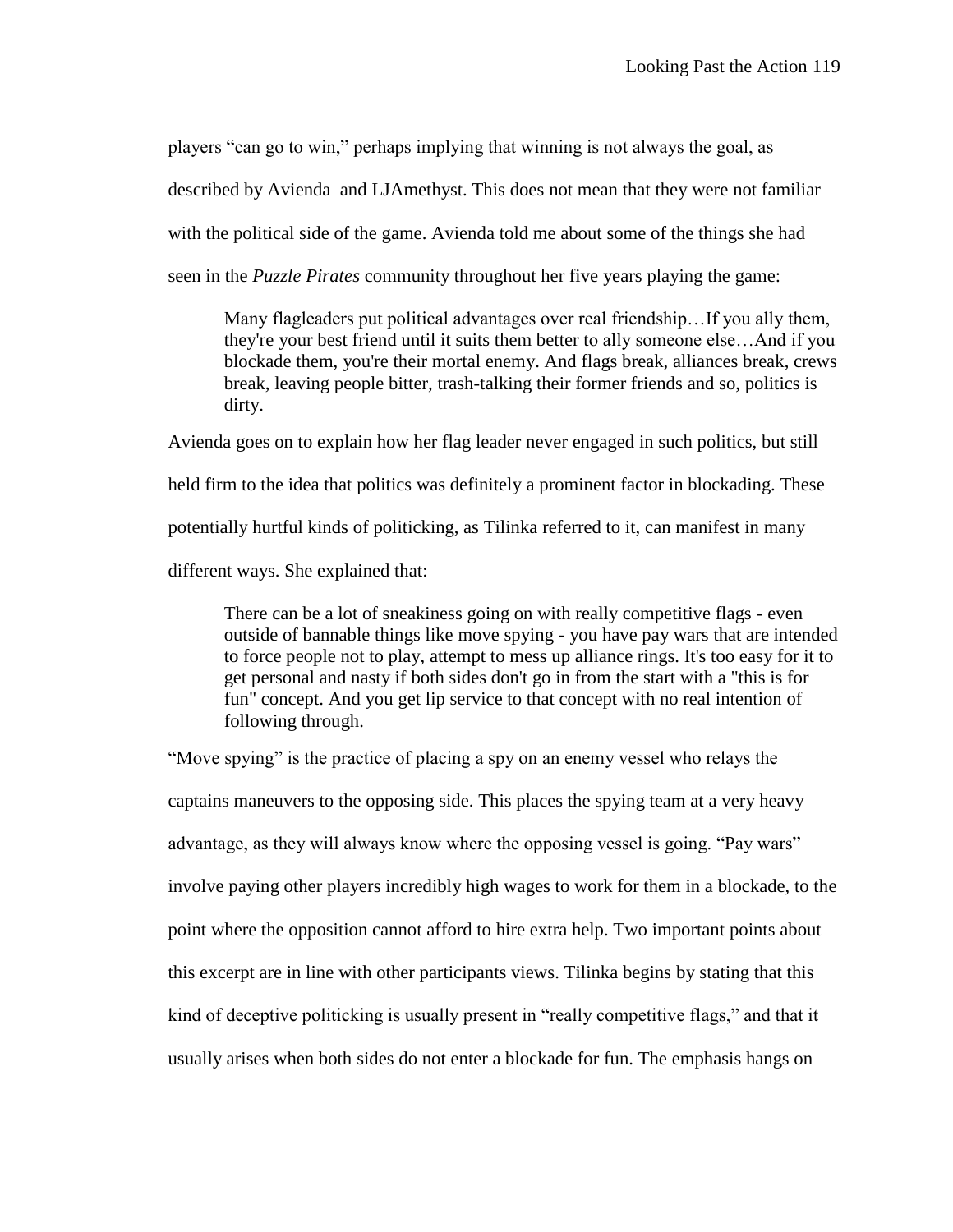the fact that more competitive flags have a tendency to create a negative environment for the other players that simply want to have fun. Therefore, competitive players may be a minority, as participants acknowledged the positive aspects of blockading. Politics seems to make players uneasy and overly competitive. Avienda made a startling remark as we closed our interview: "…putting it simple there, the political structure of [Puzzle Pirates] makes people lie and intrigue [sic]."

This last comment suggests that politics is a possible ludic structure of the game. Avienda reveals that she believes that the ability for pirates to engage in politics is a structural reality of the game which influences the way players interact with one another. This sentiment was echoed by Tilinka as well, when she explained how politics can make players dishonest and ruthless, changing their interactions with others. Combined with blockading, these two themes are comparable to the meta-game of *League of Legends*. While the game was designed to allow players to blockade, the players created their own ludic structure to optimize their blockading experience. Engaging in political intrigue is a source of stress and negativity, therefore, my participants seemed to avoid politics even if they enjoyed blockading. The notion of such a competitive structure in a cooperative game seems odd, but players have made blockading work and immensely enjoy it as an activity in *Puzzle Pirates*. Perhaps the dissociation from competition makes the game enjoyable. This dissociation from competition is probably also made easier by *Puzzle Pirate*'*s* structural disconnect from competition. Overall, these themes have shown a very different game than *League of Legends*, detailing the ways in which players form relationships and cooperate to achieve common goals for the sake of having fun. Next, I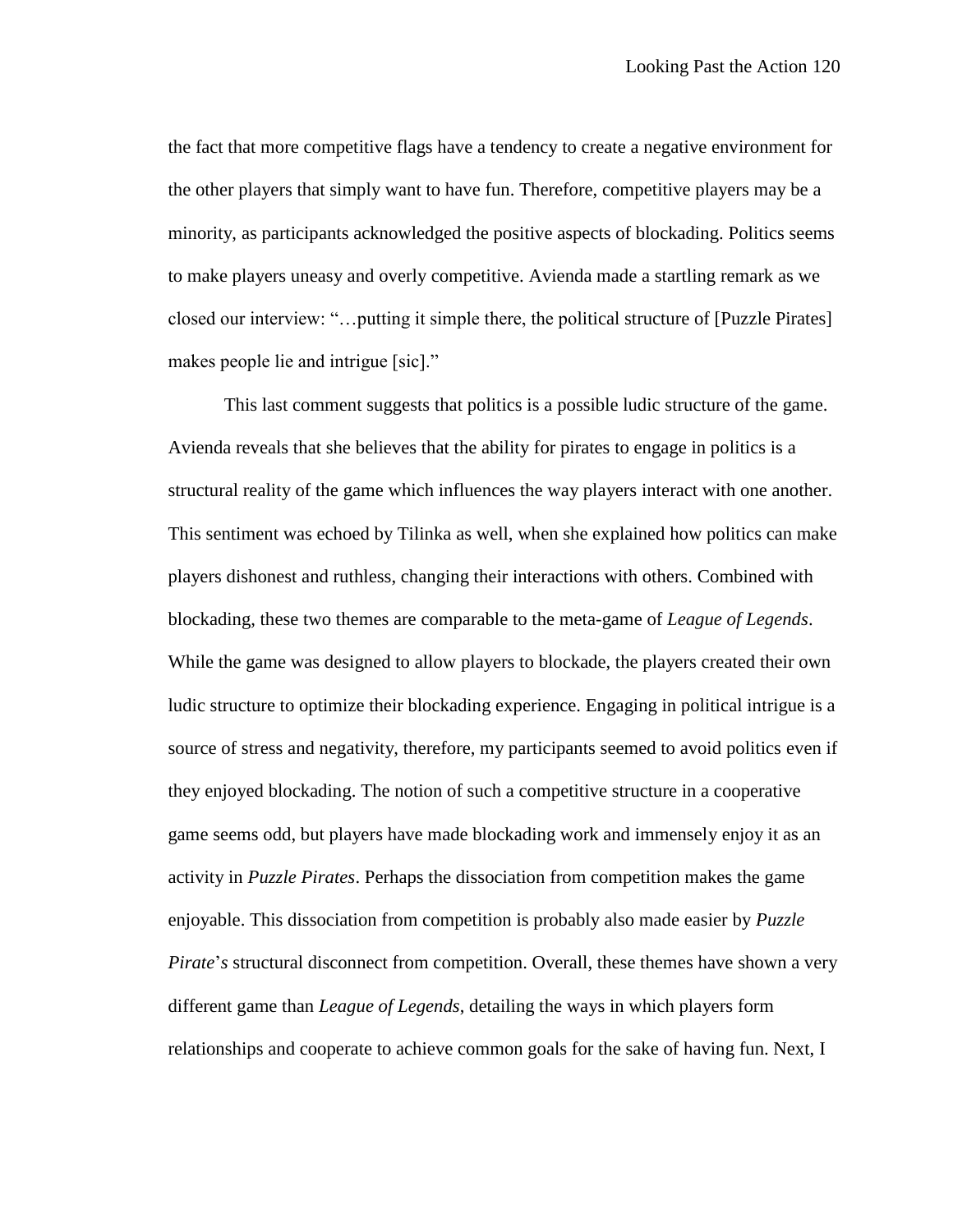detail my own personal experience with the game in the form of a narrative, explaining my desire to connect with the *Puzzle Pirate* community. This narrative, again, is in accordance with my guiding theory of crystallization, similar to the type of narrative seen in Chapter Four.

# *Puzzle Pirates***: A Pirate's Life for Me**

*"The fishermen know that the sea is dangerous and the storm terrible, but they have never found these dangers sufficient reason for remaining ashore."*

-Vincent van Gogh

When I play *Puzzle Pirates*, I feel…*different*. I don't feel like I've literally been transformed into a pirate, but there is something different. I feel much more relaxed than other games I play. This may be because I played *Puzzle Pirates* after I played *League*. Everything seems so calm. It may be the stereotypical sea sounds and bird calls I hear when I'm standing on the docks, or merely the fact that people aren't calling me a f\*\*kwad every few minutes. Plus, if they did in *Puzzle Pirates* it would come out as "scupperwad," and I honestly cannot get mad about that. Logging into *Puzzle Pirates* and seeing the vast ocean before me, I realize that I haven't seen most of the islands the game has to offer. I wouldn't say that the possibilities are dizzying, but not having a set goal is a bit overwhelming. At least in *League* I try to win. I don't think a person can actually "win" *Puzzle Pirates*, they can just continue to improve. When I first logged in to begin my journaling, I could choose from so many different things to do I honestly did nothing. I went to the inn to see what was going on.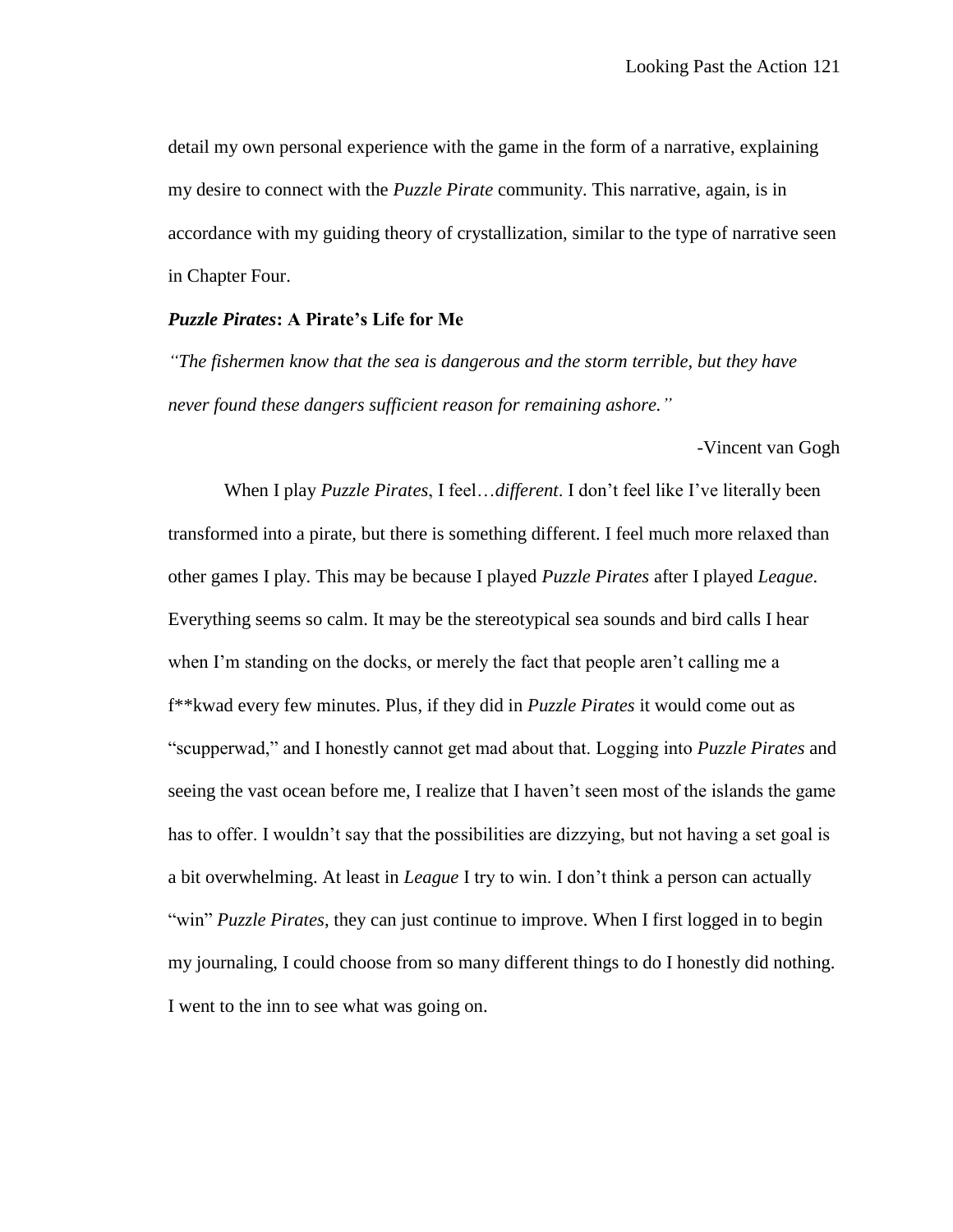I made my residence a very large island called Aimuari, so the inn is always crowded. I actually set it as my home, seeing as the tiny shack the game gave me when I first started was on a very low population islands. I wanted to move to where the action was. The place was packed as usual when I walked inside. Little pirate avatars everywhere in gaudy pirate gear. One of the fun features of the game is the ability to buy clothing. It makes you more recognizable. I have currently opted for a turban and swashbuckler jacket motif, all white with a maroon sash. Presently, being a gaudy pirate is the only thing I really remember how to do. People were talking about items and trinkets and using acronyms I was very unfamiliar with. I feel a bit lost and don't know where to start. Everyone else also seemed confused, something about a big server merger and pirates being lost in limbo, all very ominous sounding. Trying to figure out where to start, I asked some questions. I know I shouldn't have been freaked out, but several people answered me. Even weirder, they gave me helpful advice. I have been playing *League* way too long. After some brief chatting with nice strangers, which I had forgotten was possible, I realized I didn't have any money. Only one thing to do to get my pockets heavier: pillage!

There's a notice board when you log in letting players know about current events. There is also a nice list of people hiring for pillages. I found a big one. The ship was a grand frigate, meaning we had a group of about 150. That's an incredibly large number of people when I thought about it. I was just thankful I could blend into the crowd; if I happened to suck at puzzling coming back fresh to the game, it probably wouldn't negatively affect the ship. That's another part about *Puzzle Pirates*, you feel good when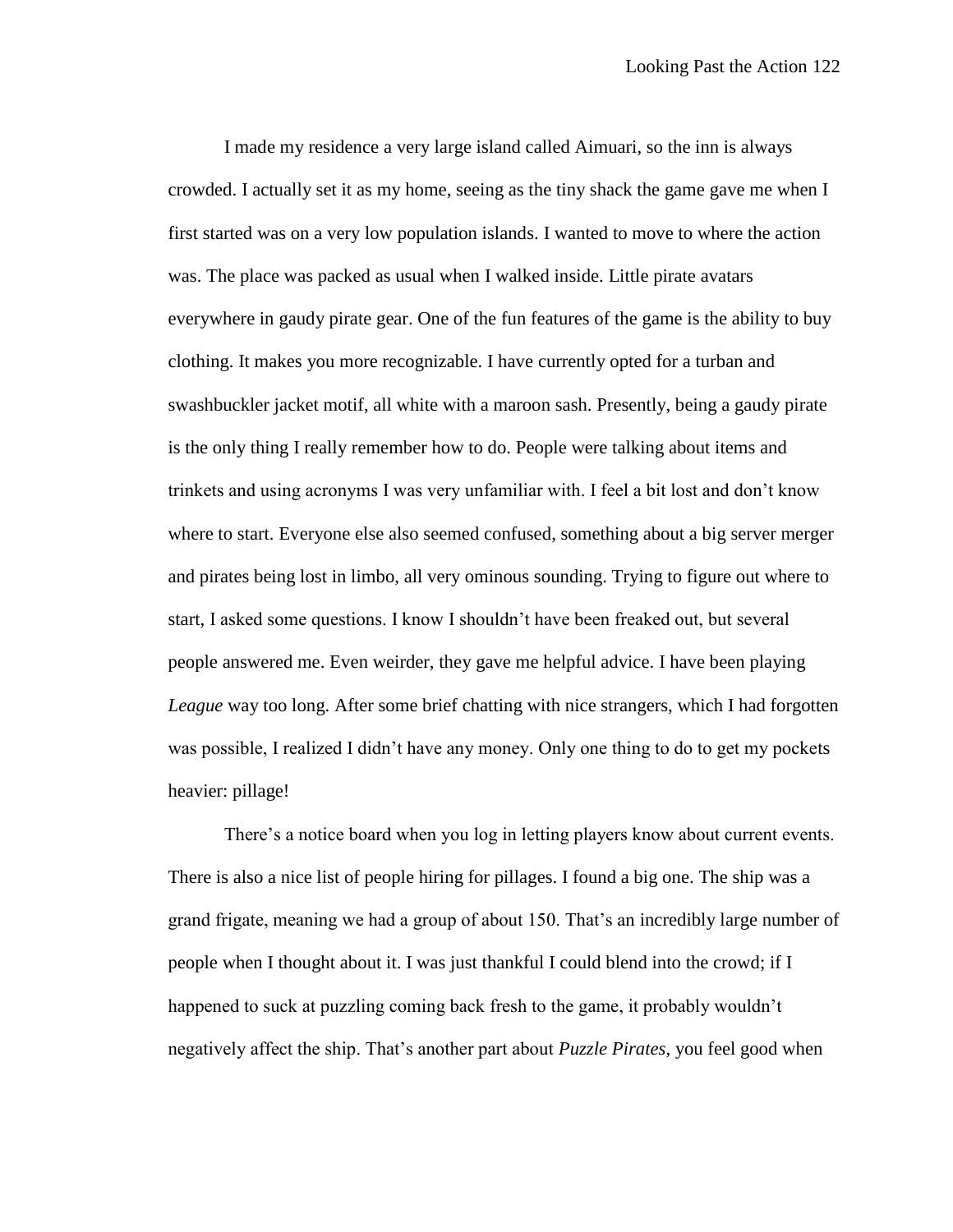you're playing well. Every move you make in a puzzle is directly affecting the ship and indirectly affecting everyone's performance. When I hunkered down to do some bilging, I was actually keeping water out of our boat. Almoner told me about her same experience, there's something very rewarding about having your actions matter in an important way. This also means if a crew is doing poorly, the boat could be in peril. Again, this is why I was glad I found such a large boat. I really didn't want to get yelled at for doing poorly, especially since some of the puzzles are so easy.

Surprisingly, no one yelled. Not even a little bit. We had 150 on board, some newer to the game than I was, and no one yelled. People were asking dumb questions and some stations were failing at their jobs. I really wanted to call them out, tell them they were bad and see if we could get better people. This is probably why I wasn't in charge of the boat. Instead, the captain answered all questions politely, encouraged people to try their best, and at all costs, wanted to make sure people were having a good time. I almost forgot that's why normal people play games sometimes. It's not about beating someone to a pulp or proving dominance. I can have fun just playing this Bejeweled knockoff that dumps water out of the boat. The crew of the boat made sure all of their hired pirates kept a high morale, even to the point where they were raffling prizes for the top workers. I could hardly believe it, everyone was having a blast! It was like a party, except we were hunting brigands in a boat powered by puzzles! We defeated about five large ships and made a hefty profit, over 700,000 gold pieces for the whole boat. It was an incredibly successful trip overall, I made a lot of money, and I remembered why I liked *Puzzle*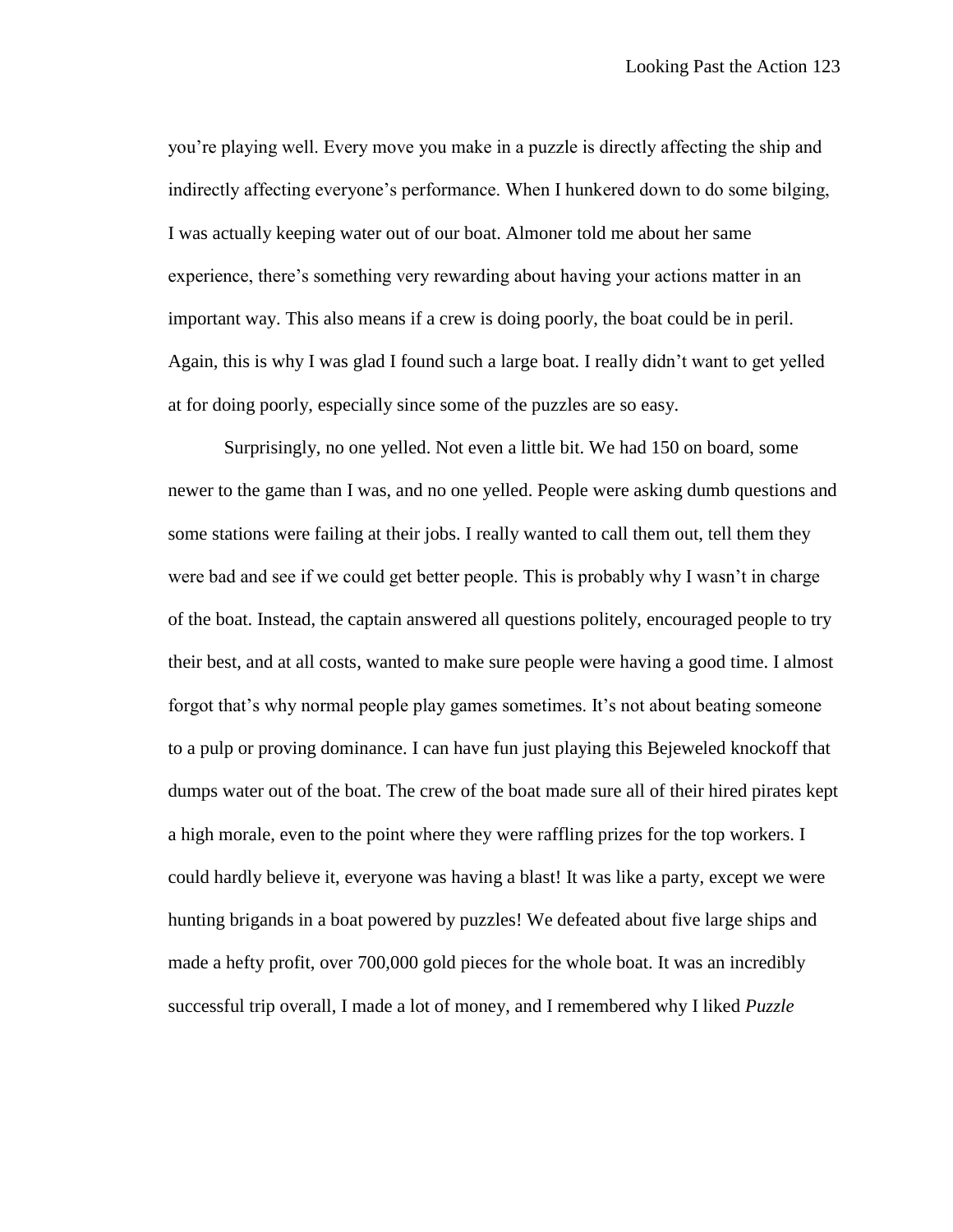*Pirates* in the first place. These pirates are some of the nicest people I've gamed with. I think I have a goal now in this game. I want to be a part of this community.

I started out doing the only thing I could to try and contribute, I dusted off my old boat, The Saucy Gar, and took her out for a spin. Normally I sail alone, but I decided to invite others to come and join me. I wanted to be like the friendly captain I had seen, I wanted to get people lots of money and just be a generally awesome player, giving back to the community. I actually got three people to board my little sloop, and we set sail. I chased down some brigands, my best pirate-smile beaming, silently thinking to myself "fear not sailors! We shall become rich this day! Haha!" The battle began. I quickly steered us into some rocks and we got shot to pieces. The computer driven boat quickly grappled us and dispatched us all. Scupper. I was embarrassed. I knew everyone was going to leave, I apologized to the crew. No one wants to play with a sucky captain, especially a gaudily turbaned one like me. However, another strange thing happened. One of the pirates told me to chin up and wanted us to try again. This time, she wanted to drive the boat. I told her to be my guest. The rest all agreed to stay and keep trying. I was stunned. The pirate that encouraged us to not stop, Judochop-East was brilliant. She manned the wheel and the guns simultaneously, it was like a miracle. I did my best to do whatever she told me, letting her have free reign of my boat. We had four victories at sea with her. Damnedest thing I've seen. She gave me some advice on how to improve my battle navigation skills, and told me the only thing I can do is keep practicing. She also noticed that I had a bedroll laid out on deck, to which I sheepishly admitted that I liked to think I slept on my boat. Judochop-East proceeded to tell me it was ugly and gave me a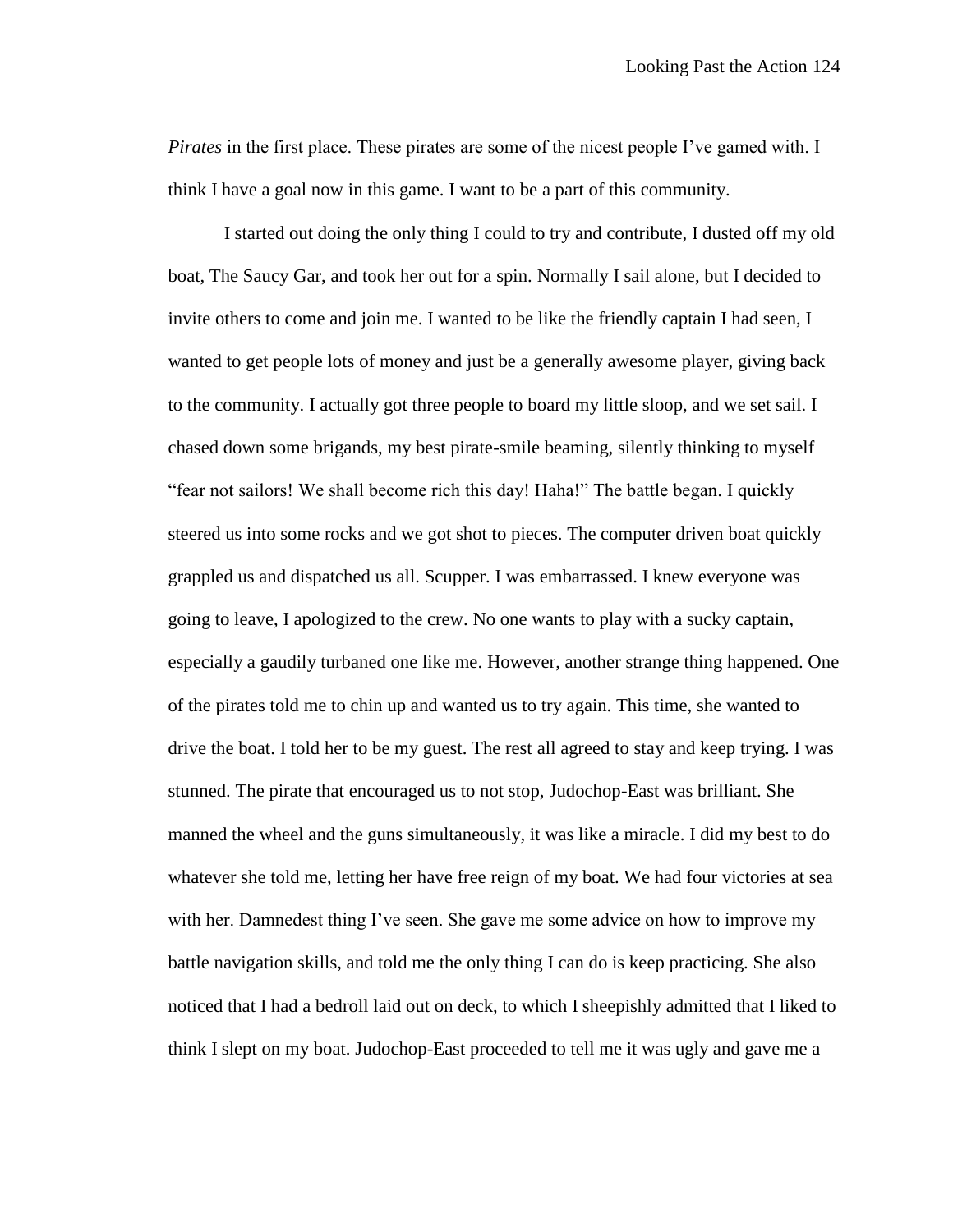new, better looking bed for free. I was floored. We became each other's hearties (friends) so we could talk in the future, and she has been helping me since. Holy barnacle.

The people on this game amaze me. They want to teach people how to play, they want to make people better. This became apparent in some of my interviews. LJAmethyst described at length his position as a greeter. Greeters are pirates who privately answer questions for new players, and even host greeter pillages to get players accustomed to the game. Because the game relies so much on teamwork and cooperation, there is never a benefit to hiding information from a player. If you can help a player become a better pirate, that's one more better pirate on your boat, helping you make money. Even if being courteous and helpful to players has practical advantages, I like to think that the *Puzzle Pirates* community is just a nice group of people. One thing is for sure though: if I am going to contribute something to this community, it is *not* going to be as the captain of a boat.

I started exploring other options. I decided to lay low, just help by being a good pillager, helping people get money while making a fair amount myself. After amassing a bit of coin throughout my time playing, I decided to play the other part of the game, the laboring part. So I bought a blacksmithing stall in the Aimuari bazaar. If I only led people to watery doom in the oceans, I would instead help them by making cannonballs and swords. Every ship needs cannonballs, every pirate needs a sword. I also found my calling for the blacksmithing puzzle. After a few rounds creating labor in my own shop, I managed to score the highest possible rank of "incredible." I felt confident about the store. So confident in fact, that I geeked out a little bit and actually made a spreadsheet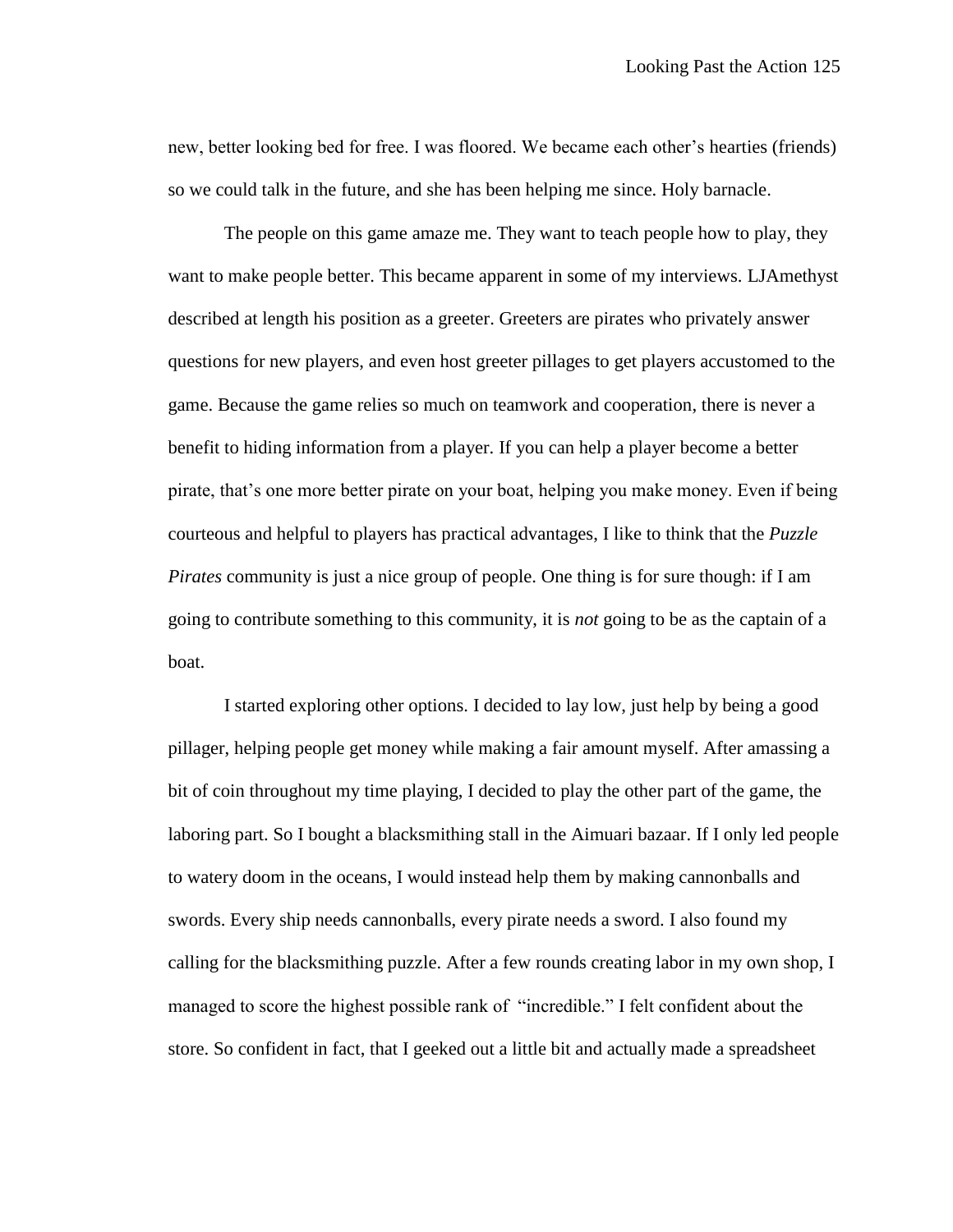calculating all of my costs and labor plus tax rates to figure out the optimal prices for selling all my goods. If *League of Legends* has a meta-game based on team composition, I created my own meta-game for running a shop in *Puzzle Pirates*. I had a lot of fun figuring everything out.

Now that I had found my niche and had prices that were low enough to be affordable and still net me a profit, I needed workers. Suddenly, the notice board made sense. I discovered I could host parties at my blacksmith shop, inviting people to work for me. After a bit of research, I decided to hire people on for about double the rate other shops were hiring. I decided that if I was going to be helpful to some people, I might as well be helpful to everyone! Sure enough, people starting visiting my shop looking for a job. I hired on some permanent employees willing to take the boosted wages. It was all very surreal, talking to employees in a game about piracy, telling them how I appreciated their help. I felt like an actual business. Hell, it *is* an actual business! I have cleared my costs and have regular customers purchasing cannonballs from me almost every day. I provide more than fair wages for my employees, as well as fair prices on swords and cannonballs. I actually came up with a system in which everyone wins, which I believe is the true spirit of *Puzzle Pirates*. Finally, after searching for so long, I felt I had finally arrived, securing a place as a modest yet trustworthy blacksmith. I have a place in the community, I am content; it feels good.

My interviews, however, reveal a sadder side of *Puzzle Pirates*. Apparently there is more to the game than running a shop and making swords. I heard stories of hostile takeovers of islands, friends betraying each other for political control, plots to plant spies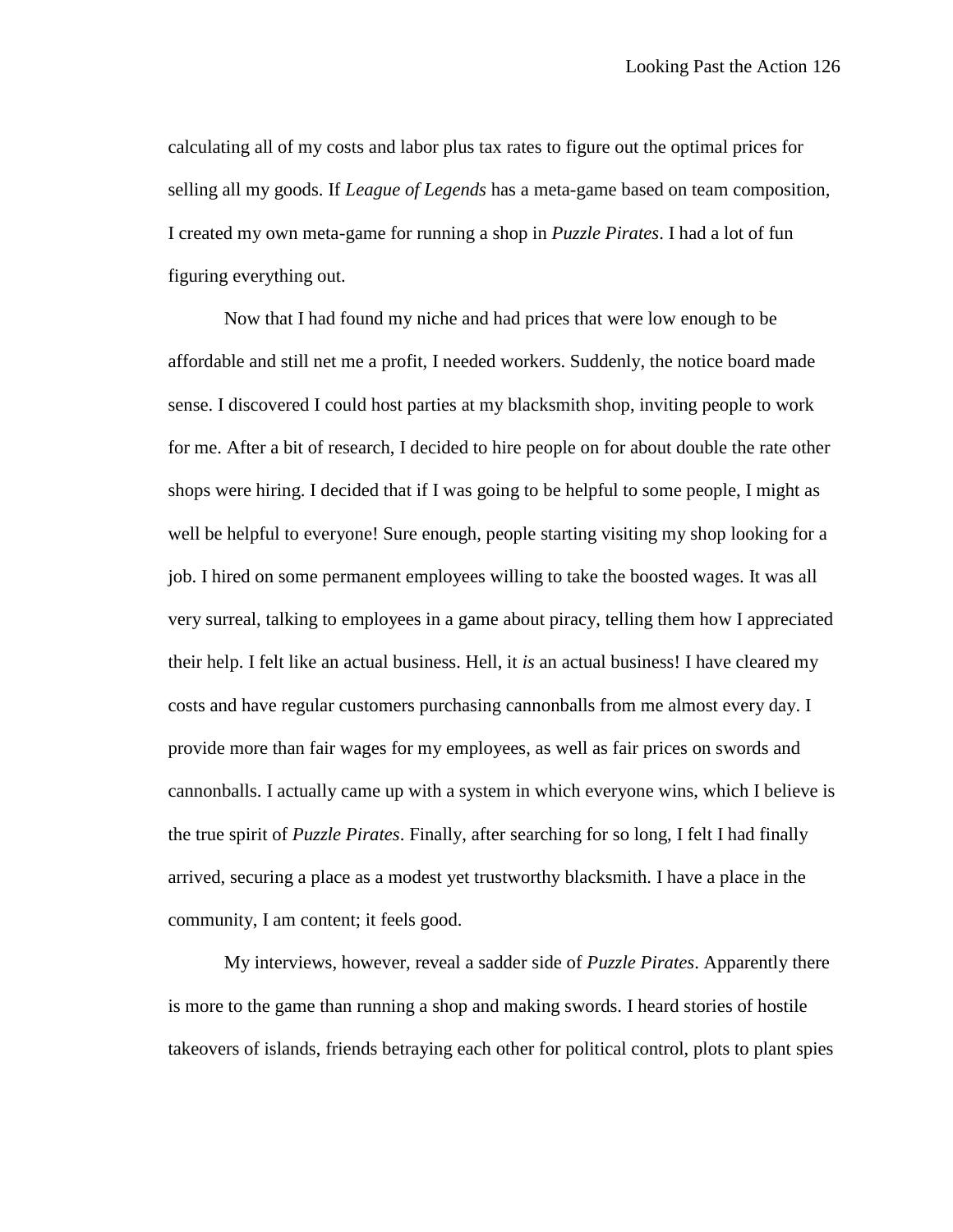aboard enemy vessels in wartime, players installing artificial intelligences on their computers to play for them, bizarre stuff. I had a hard time believing it was the same game. "Oh, happy days of ignorance!" Avienda exclaimed to me in an interview. She thought my naivety was cute. She also told me about the hate tells she and her husband received from players all the time. You see she was a part of a very notorious flag, with one overarching rule: befriend no one. The flag refused to make alliances to avoid any sort of political debacles. If they wanted something, they simply took it, no hard feelings. They scared a lot of people, because you could never tell who they would strike next. Unsurprisingly, that made them a lot of enemies as well. And here I am, I didn't even realize that islands were run by actual players. I had no idea the politics and power plays that went on around me. I was just trying to run a humble little shop. Looking back it's a bit frightening how much *Puzzle Pirates* sort of imitates the real world. You create an open game and let people be themselves. You can dive deep into the politics and see how messy people can really be, or you can ignore it all and simply do what you want.

Even the people involved in the end-game, as they call it, don't think it's so bad. It's just another layer of the game. If done in a civil manner, where things don't become centered around political intrigue and deception, the end-game can be very fun apparently. So despite the fact that the game can be a bit aggressive, that doesn't take away from my experience. I had a great time interacting with people who just want to haul a bunch of booty and say "ARRrrrrr!!" all the time. Those are the sort of people that I want to hang out with. Those are the people that know how to have a good time. The game is already set up in a way that forces people to work together constantly. Every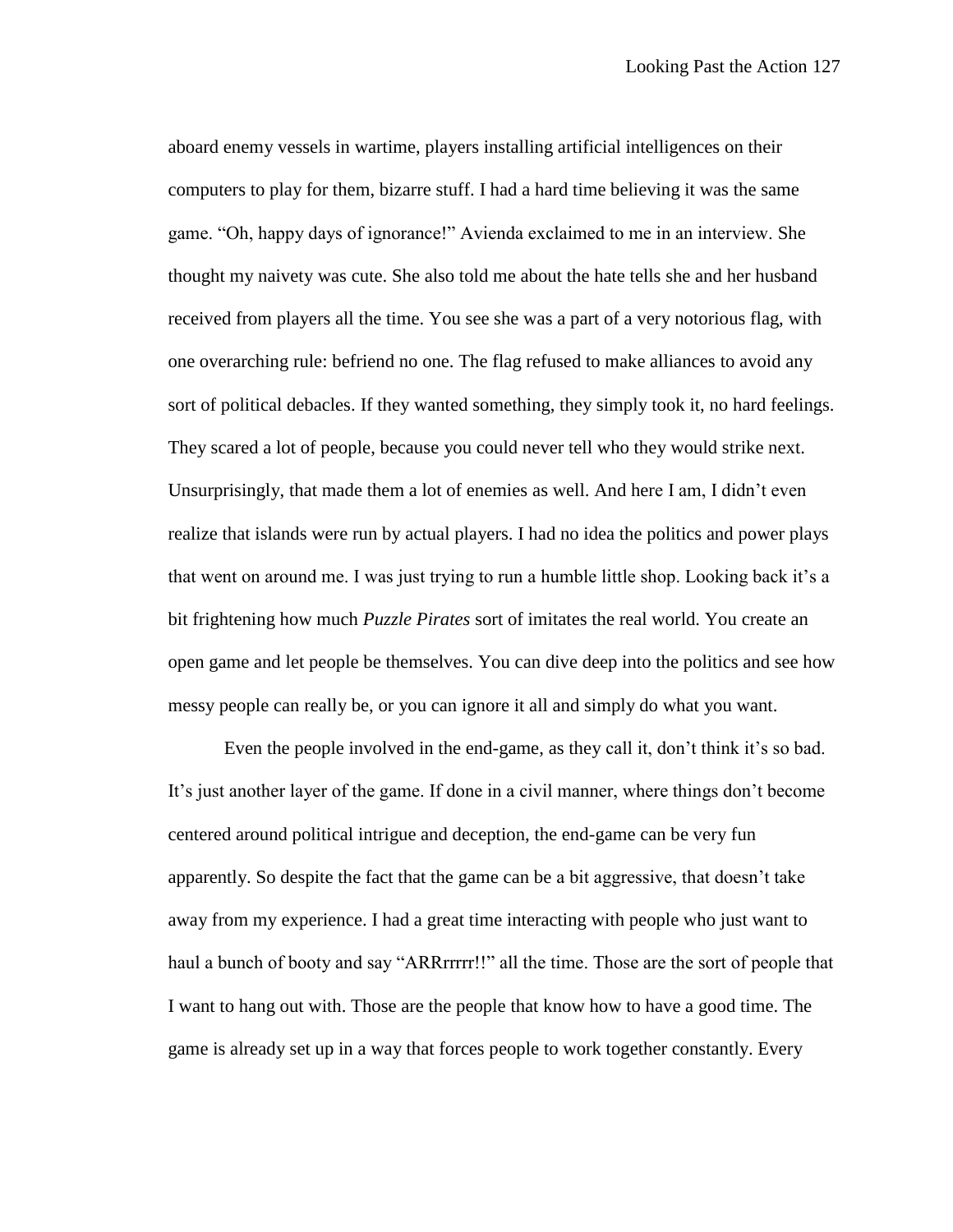time a player does something, they have to rely on another player. Shops need customers, customers need supplies, captains need crews, and pirates need captains. Everything is intertwined, and it's much easier to catch flies with honey than vinegar. It behooves players to be nice and respectful to each other, and overall it makes the game a much more pleasant experience. Though the waters can be dark and the storms fierce, the good outweighs the bad, and we leave the shores to seek out adventure despite the costs.

## **Conclusion**

This story was meant to show the stark differences as I transitioned between the two games I study in this thesis. I was honestly shocked and amazed at how nice players were to me, and the emphasis they all had on cooperation and camaraderie. Wanting to give back to this great community, I did what I could to both benefit me and my fellow players who had welcomed me with open arms. Similar to some logic puzzles and game theory, the best outcomes for all parties usually occurs when a player works not for themselves, but for the group. This was a vastly different experience for me compared to playing *League of Legends*. I was less angry at other players, and after seeing how other players interacted with each other, I felt compelled to hold back my harsh words and comments. It was a more pleasant experience. Transitioning from a community that would call me names that made me cringe to a community that offered to teach me how to become a better player was like night and day. The cooperative environment of *Puzzle Pirates* was incredibly more enjoyable than the constant aggressive competition of *League of Legends*.

This chapter has also provided an overview of the key elements of *Puzzle Pirates*.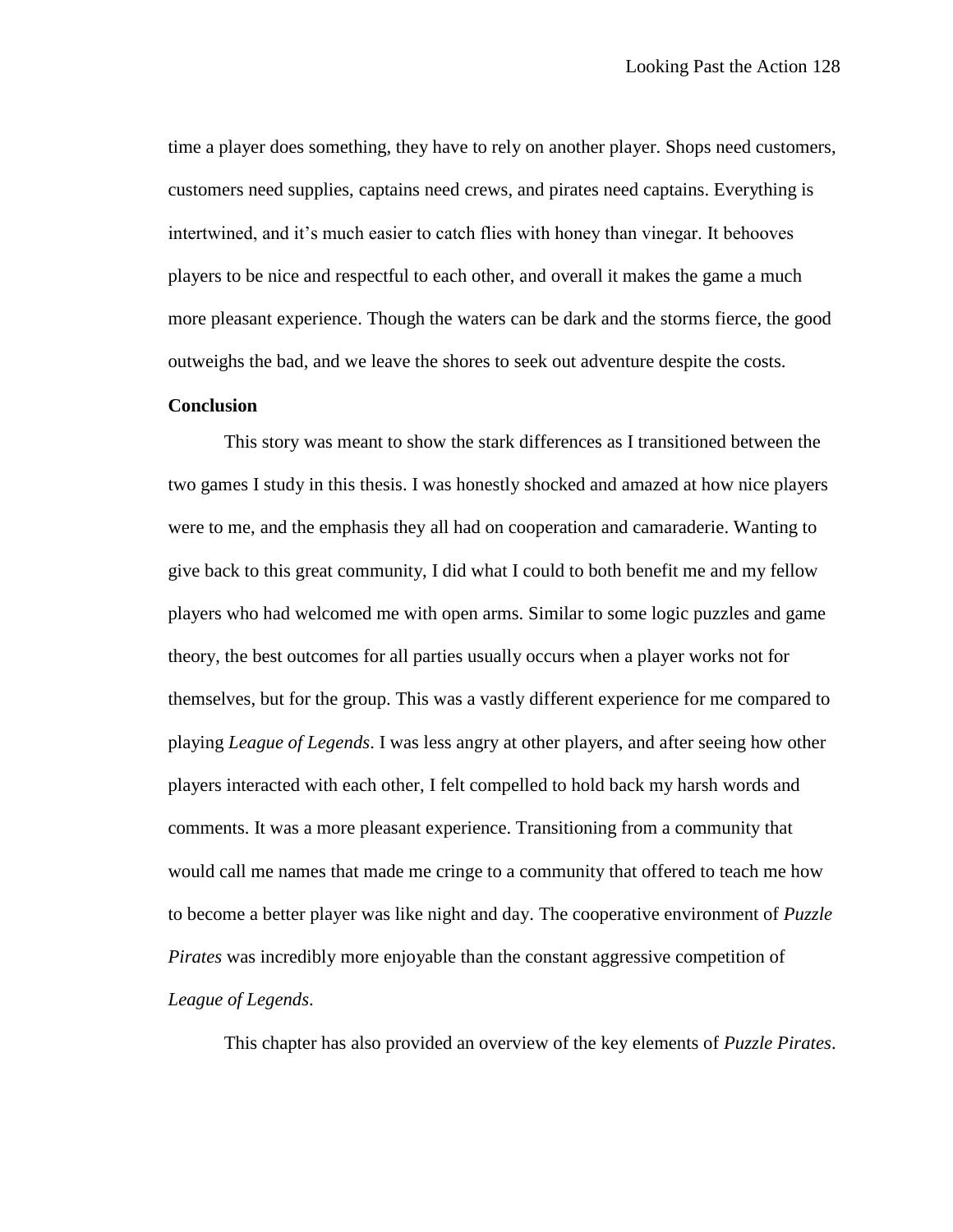This included basic information about the game, a description of the activities and puzzle available, and how the game is truly player-driven. This was followed by a thematic analysis, which revealed that the game is ludically structured in a very cooperative manner. Though competition does exist in *Puzzle Pirates* and can be quite negative, it seems to be counteracted by the general cooperative environment of the game. In the next chapter, I present my conclusions regarding both *League of Legends* and *Puzzle Pirates*, a discussion about the way future games could be designed, limitations of my study, and future paths this research could illuminate.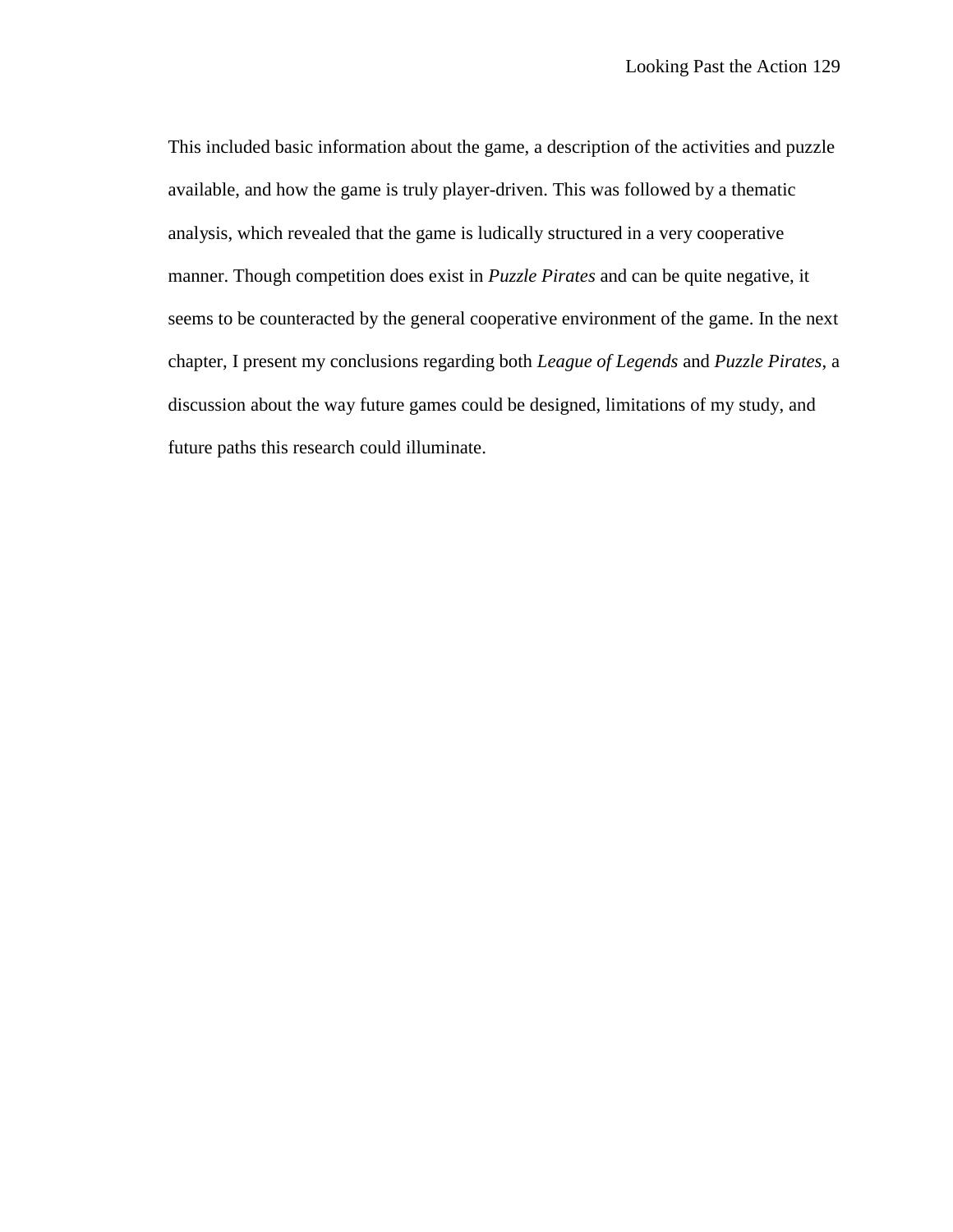# **CHAPTER SIX**

#### **CONCLUSIONS, FLAWS, AND FUTURE RESEARCH**

Throughout the course of this thesis, I have attempted to answer my two research questions: *how does the ludic structure of a video game influence the community playing that game* and *how do player perceptions of the community of a video game influence players of that community?* After extensive research, I have determined that video games do contain ludic structures, such as teamwork structures and in-game hierarchies, that influence game communities, and these game communities in turn influence players. This thesis began with a justification of the study of video games in regards to structure, as well as definitions for the key terms of my study. This was followed by a history of video games and their impact on United State's culture. Next, I reviewed literature involving video games on a variety of topics including content, race, gender, and culture. I also compared video games to McLuhan's idea of medium theory, justifying the study of video game structure. Using crystallization as a guiding approach, I collected data for two games: *League of Legends* and *Puzzle Pirates*. This included both interviewing participants that played the games, as well as my personal journals from playing the games myself. After I collected data, I conducted a thematic analysis of the emergent themes in my interviews and journals. A personal narrative detailing my personal feelings about my experiences in each game followed each thematic analysis. In this chapter, I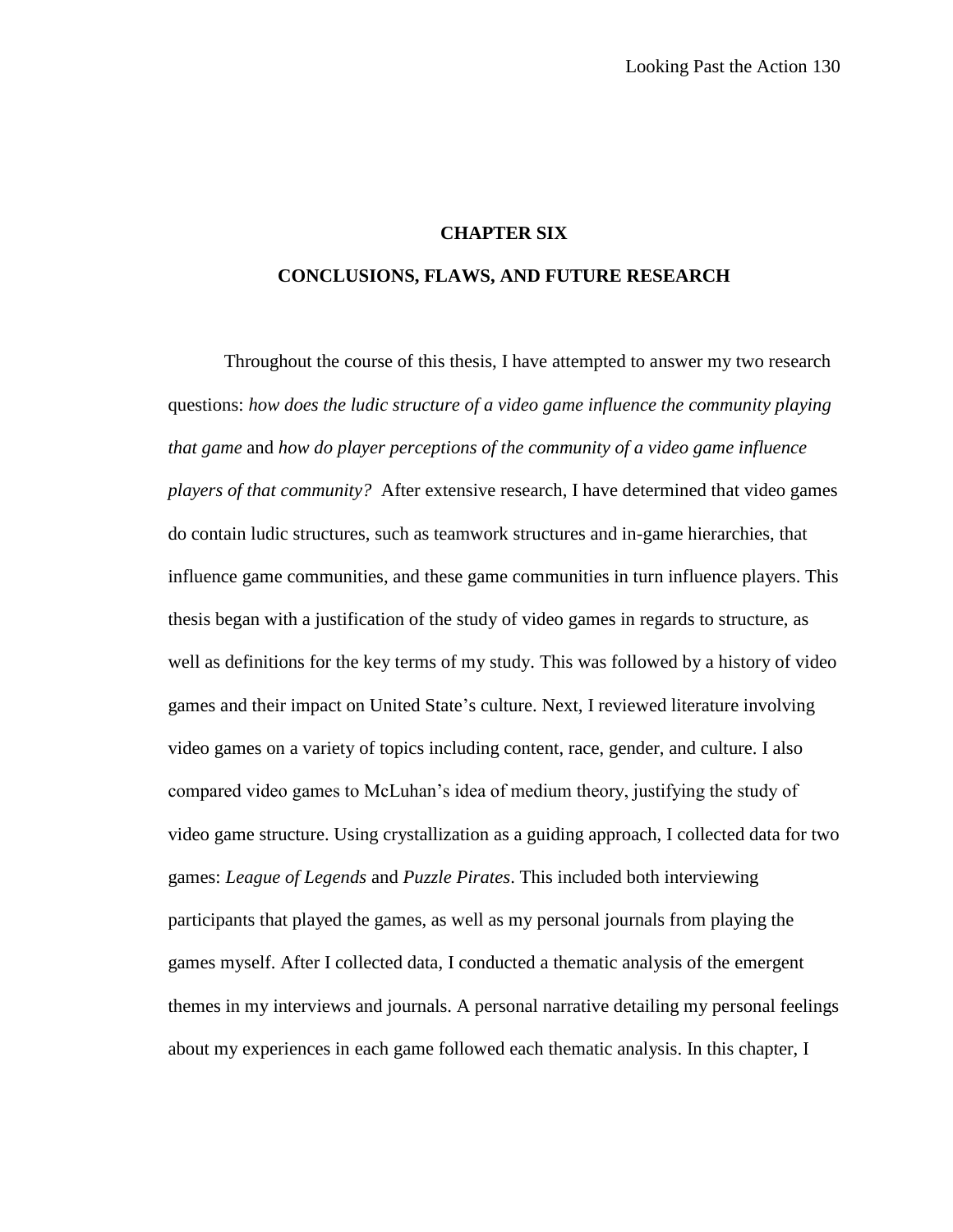revisit and summarize the findings of my analysis chapters and compare the themes and ideas found in both. After this section, I discuss the limitations of this study, which focuses on the idea of wondering how these themes begin. Finally, I discuss the potential for future research and applications of this study.

# *League of Legends* **vs.** *Puzzle Pirates***: Competition vs. Cooperation**

The difference in player interactions in *League of Legends* and in *Puzzle Pirates* is staggering. Based on my observations and personal experiences, it seems that the *League of Legends* community is incredibly aggressive. Though the game is rooted in teamwork, through interviews and personal experience I discovered that teammates constantly negatively criticize each other, yell at each other, call each other names, and blame each other for mistakes. Participants recognized that working together was the key to success, yet these acts of aggression on an individual level still occur. Players of *League of Legends* may be aggressive because they experience frustration while playing the game. My analysis revealed that two major issues of anger and frustration for players were the meta-game of *League of Legends* and working with their team. Participants expressed both of these concepts negatively in interviews. Issues of teamwork caused frustration because players placed a heavy investment on individual skill levels. As evidenced by textual examples, participants believed that a team cannot truly succeed if there is a weak link in the group, going so far as to chastise inadequate players in some situations. The weakness can manifest itself as an inexperienced player or even a selfish player who is not willing to cooperate with the group. The meta-game frustrated players because even though *League* has a wide variety of characters and playing styles to choose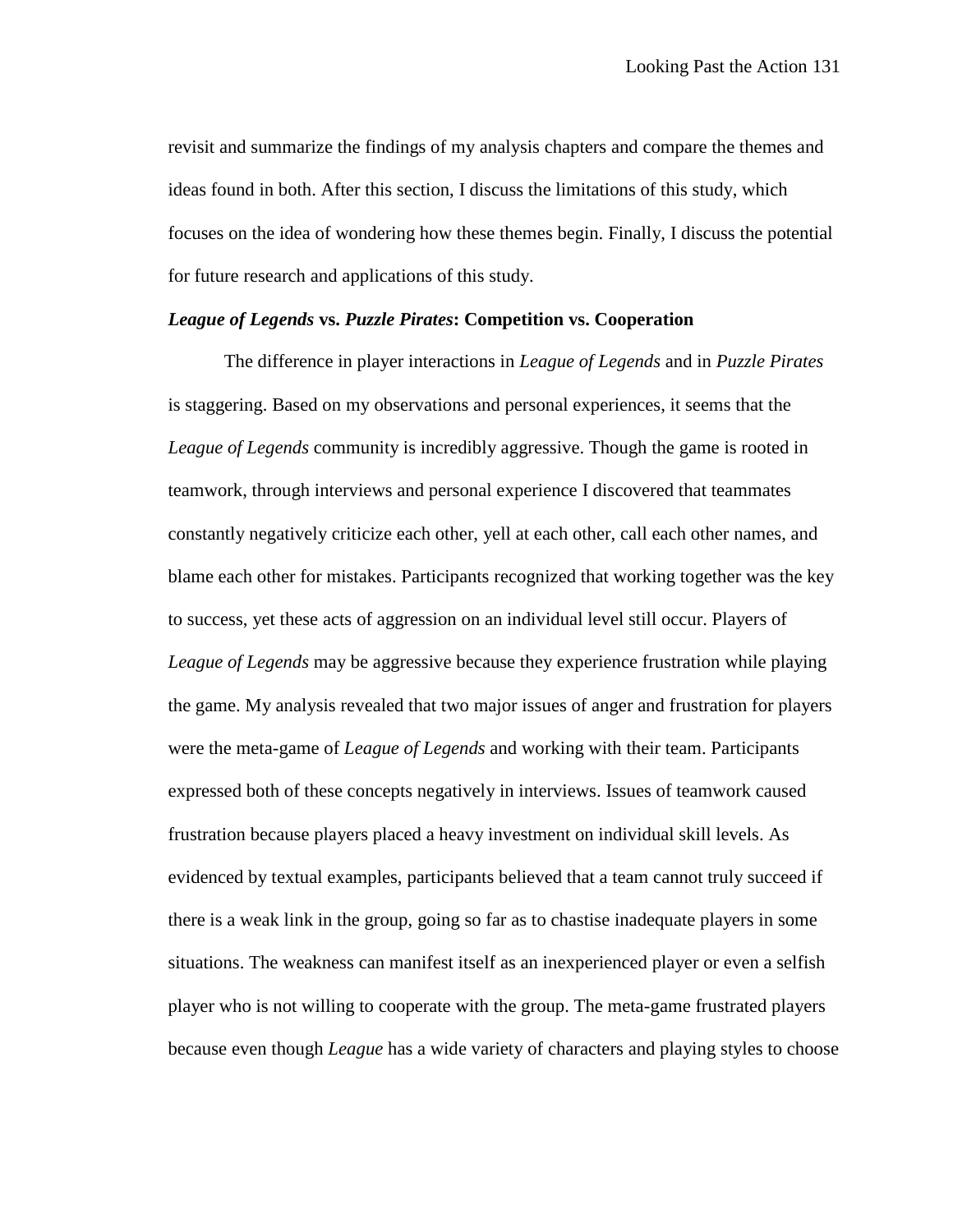from, the community and game developers have developed an optimal way to play the game, thus limiting player choices. These two structures are rooted in the overall competitive structure of the game.

While players may struggle to destroy an enemy base via gladiatorial combat, after stripping away terms such as "nexus," "champion," and "inhibitor," it is clear to me that the objective of *League of Legends* is to win. Players go into matches trying their hardest to defeat the opposing team. In fact, playing with the intention of losing is considered a reportable offense in the game that can merit being banned from playing ever again. Winning is the only acceptable goal for players. The largest overarching ludic structure of *League of Legends* is the simple concept that when people play the game, there will be one team of winners and one team of losers; the teams compete until one is victorious. This idea of competition is then reified by teamwork and the meta-game. Success is dependent on successful interactions with the team; a team that works well together is more likely to win the game, thus fulfilling player goals. The opposite seems to also be true: teams that do not work well together will lose. Participants explained that though the game does center on teamwork, in actuality players must excel at their individual roles. If a player is not fulfilling their role, the team loses. The concept of the meta-game also encourages players to strive for excellence in their chosen roles. Players feel forced to play specific champions and to play those champions in an optimal style. This includes picking champions that compliment the play styles of their teammates. Participants described frustration at both feeling forced to play certain roles, as well as being frustrated when other players did not conform to the meta-game. This frustration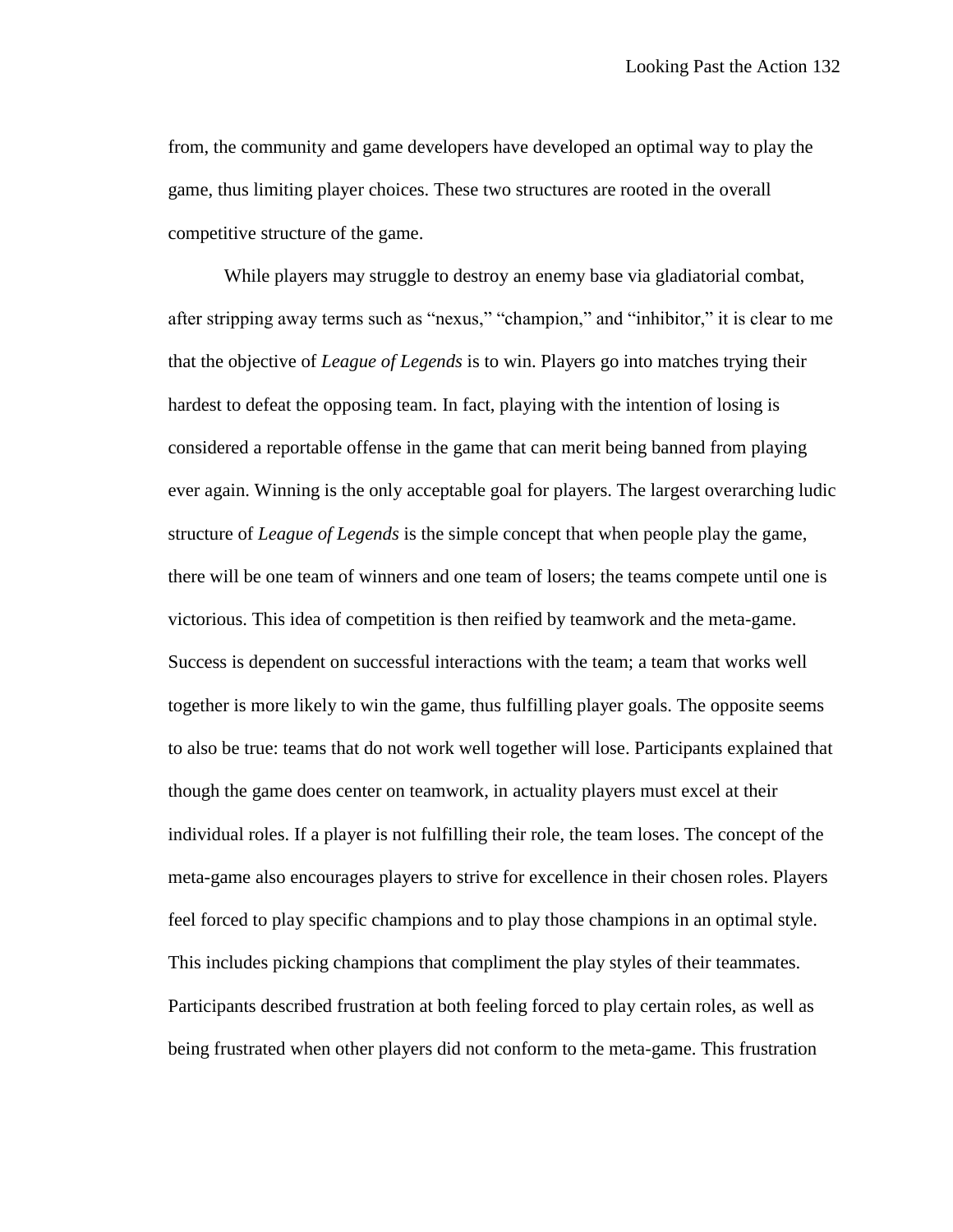leads to anger, which then manifests itself as aggression. Players then become aggressive towards each other. This aggression is seen by other players, as described by Laser Tornado in Chapter Four, and sets a standard for others to follow. *League of Legends* is ludically structured to be competitive. This structure is reinforced by the meta-game, a community created structure reinforced by the game developers. Competition is also reinforced by the teamwork element of the game; the game was designed in a way so that players could not be entirely self-reliant. These structures influenced *League* players' opinions of their game community, and their opinion of other players.

*Puzzle Pirates* demonstrated a much more cooperative environment. Players were seen as supportive, encouraging, and trying to help each other whenever possible. Though the game is not without its flaws and aggressive times, overall, the community seemed amicable. The themes revealed in *Puzzle Pirates* were relationships, blockading, and politics. These themes were comparable to the themes found in *League of Legends*. Relationships paralleled issues of teamwork, blockading paralleled the meta-game, and aggression paralleled politics. In the world of *Puzzle Pirates* though, these themes seemed much more positive despite their similarities to *League of Legends*. Relationships in *Puzzle Pirates* were seen as long-term, lasting friendships developed over a long period of time. As seen in the interviews with LJAmethyst, Tilinka, and Avienda, players value their fellow pirates, enjoying their company as well as being able to play the game together. They choose to work together because they have grown close through playing the game, as opposed to the forced short-term cooperation present in *League of Legends*. These relationships are possibly the result of the ludic structure of crew and flag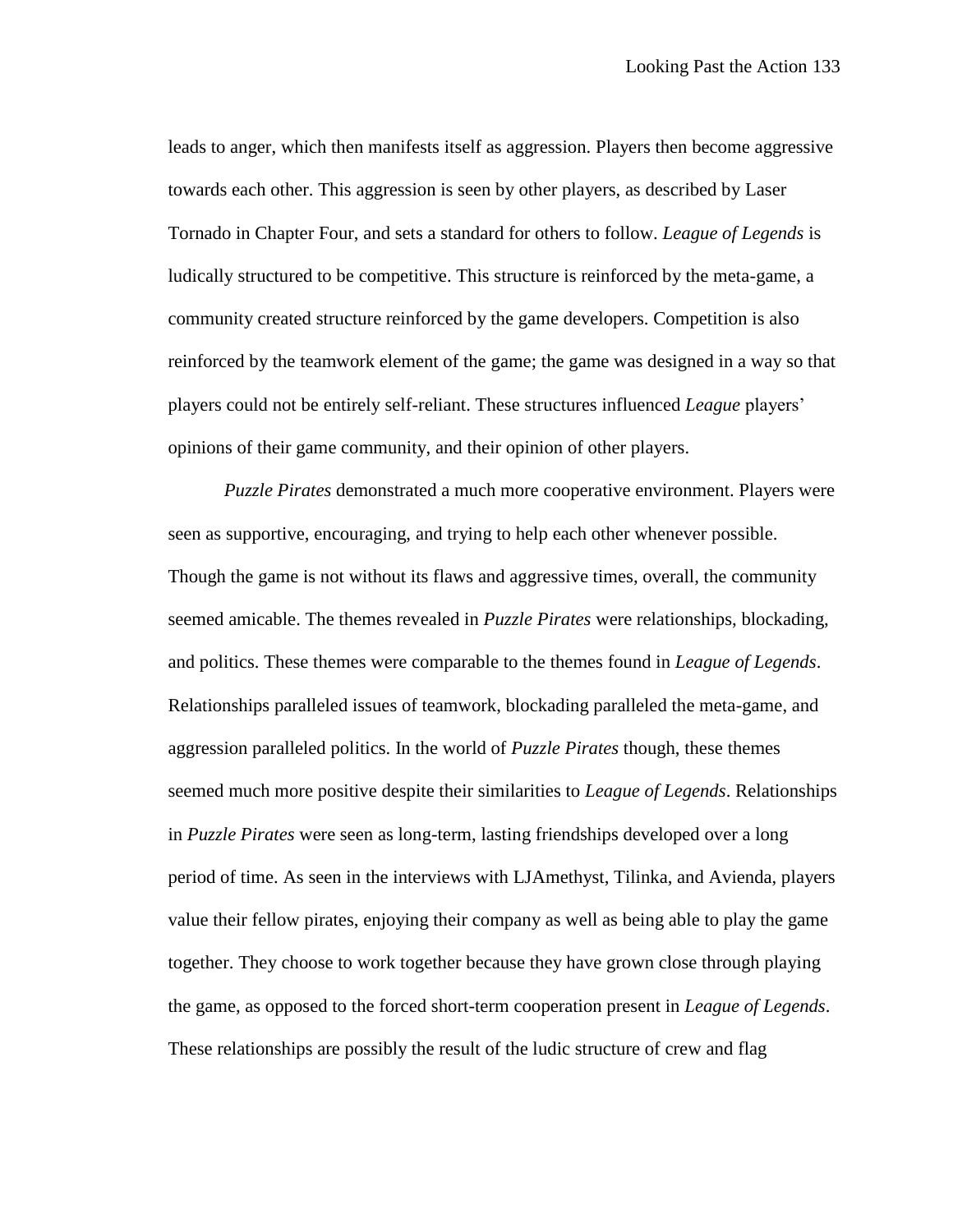organization in *Puzzle Pirates*. Because players are able to create massive groups of allies and crewmates in the game, these relationships have the potential to blossom.

Players viewed blockading as the game that influenced the rest of the game; people who control islands are in control of the game. This compares to the meta-game as discussed in *League of Legends*, as blockading also defines the way people play the game. In *Puzzle Pirates*, blockading is mostly described as a cooperative event where crews and flags would band together in a display of fantastic coordination. Players thought of blockading as a great way to bond with their fellow pirates and have some large scale sea battles for fun. Though the end result of blockading is the takeover of another player's property, players—such as Tilinka—described that it was still more cooperative than competitive. This is a telling feature of the game, that an activity that can result in the loss of so much for one group is still seen as a fun cooperative exercise; the end goal for my participants was not conquest, they just wanted to have fun. The trouble associated with blockading stems from the political nature of the game. The politicking involved in the game is what allows blockades to exist and for flags to form alliances and declare war. While blockading was seen as a cooperative and enjoyable activity, players condemned politics. Players went as far as to say that the political structure of *Puzzle Pirates* is what creates the negative moments in the game. Whenever describing politics negatively, players referenced an ambiguous other or them, making sure to explain how their own crews do not behave in a deceitful manner. Overall, the structures of *Puzzle Pirates*—mainly the ability to organize within the game, whether through crews, flags, or politics—influences the way players view their game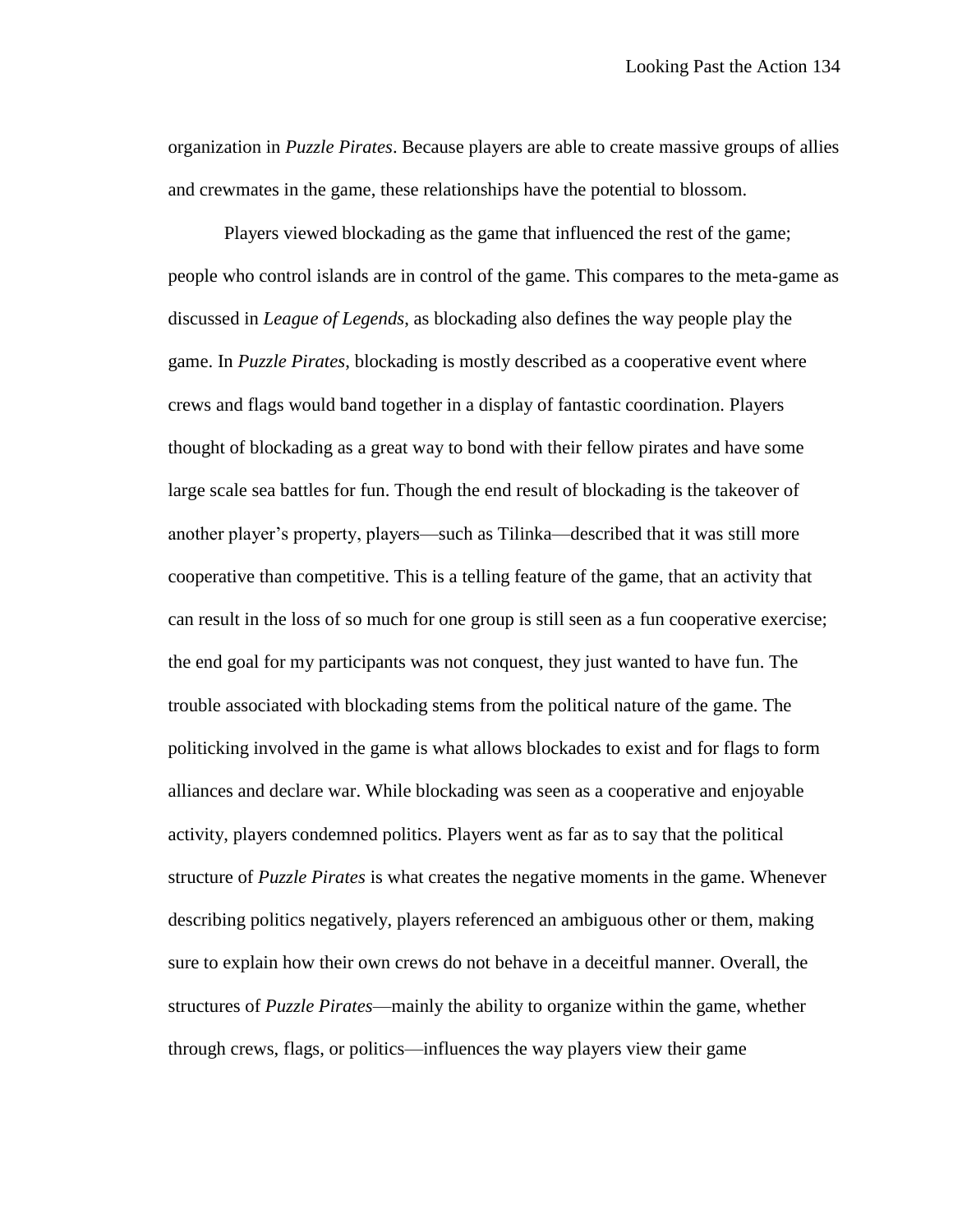community, and also how they view other players. In regards to my research question, *how does the ludic structure of a video game influence the community playing that game*, it becomes clear that the hierarchies of *Puzzle Pirates* influence the game community.

Both *League of Legends* and *Puzzle Pirates* seemed to have ludic structures that influenced players and communities. Participants rarely discussed content, and in some instances directly referenced the impact structure had on their respective games, as seen by Avienda in Chapter Five. When informed of the purpose of my study to see if structure influences players and communities in games, *League of Legends* player Raael simply responded "Oh, it's definitely the structure." This study has been an insight into a rarely studied aspect of video games' influence on their player bases. However, there is a greater observation at hand. Looking at how similar—yet different—the data of the two games were, I began noticing the larger overall concepts of cooperation and competition.

In *League of Legends*, it seemed that every facet of the game involves competition. At its core, this did not seem odd, as the game has a set of conditions required for victory; success is attained through these conditions. On further inspection, the game is also centered around teamwork; players must work in teams to achieve victory. This structure of teamwork never rings true to players. The game was originally designed to be a place for players to battle, even the style of game is described as an online arena. Therefore, even acts of cooperation in *League of Legends* are only meant to serve the greater purpose of competition. The game attempts to foster a sense of cooperation by having players work in teams, but this is merely a tool to defeat opponents. Emphasis is placed on competition even in official capacities, as *League of*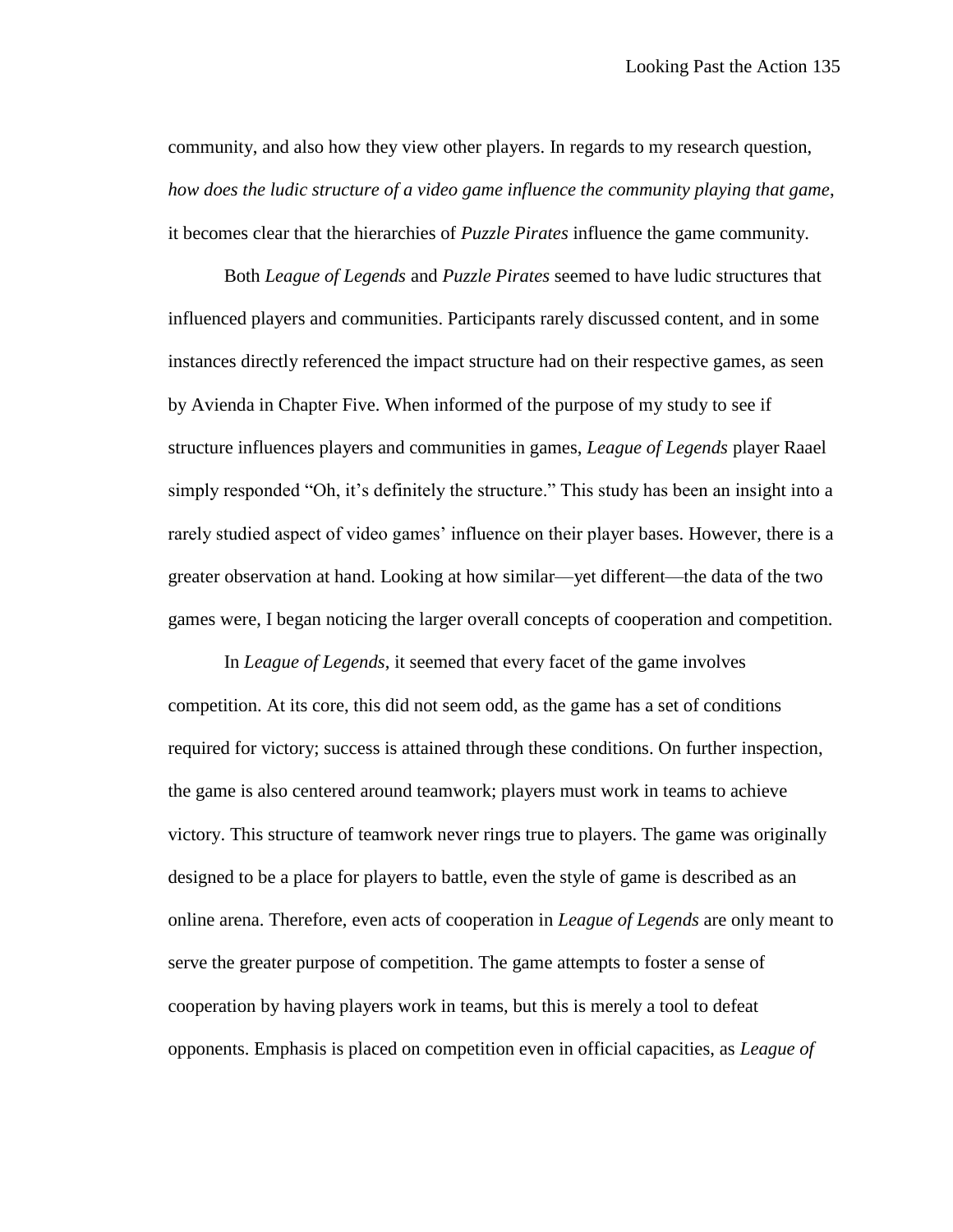*Legends* markets itself as a growing electronic sport. The *League of Legends* website constantly reminds players of tournaments they can watch with some of the top players around the world and post links to videos of professional players in matches. The game also hosts huge cash pools for tournaments, the largest valued at five million dollars. From its creation, *League of Legends* was meant to be competitive, and my data supports this claim. *Puzzle Pirates* could not be more different in its structure, as it revolves around cooperation. Even in instances of competition, as seen in blockades, players think that cooperation is more crucial to having fun than trying to win. *Puzzle Pirates* is ludically structured in a way to reward cooperation, and seems to have been designed in this way from the start. The relationships interview participants discussed are evidence of this cooperation. *Puzzle Pirates* did not intend to become a competitive "e-sport;" rather, it created a place for players to express themselves and make close relationships while playing an engaging game.

These two games, while similar in aspects, are indeed worlds apart. Both games exhibit elements of cooperation and competition; however, these additions do not sway the general attitude of each games' community. A competitive game can be cooperative and vice versa. I believe this delineation of cooperation and competition creates a unique space for game developers, and one that should encourage the creation of cooperatively structured games. While my research cannot directly change how *League of Legends* and *Puzzle Pirates* are structured, it does reveal the idea that games can possibly be structured to achieve different goals. The end goal of both games is very different. I argue that the creation of these game communities was due to the overarching ludic structure of each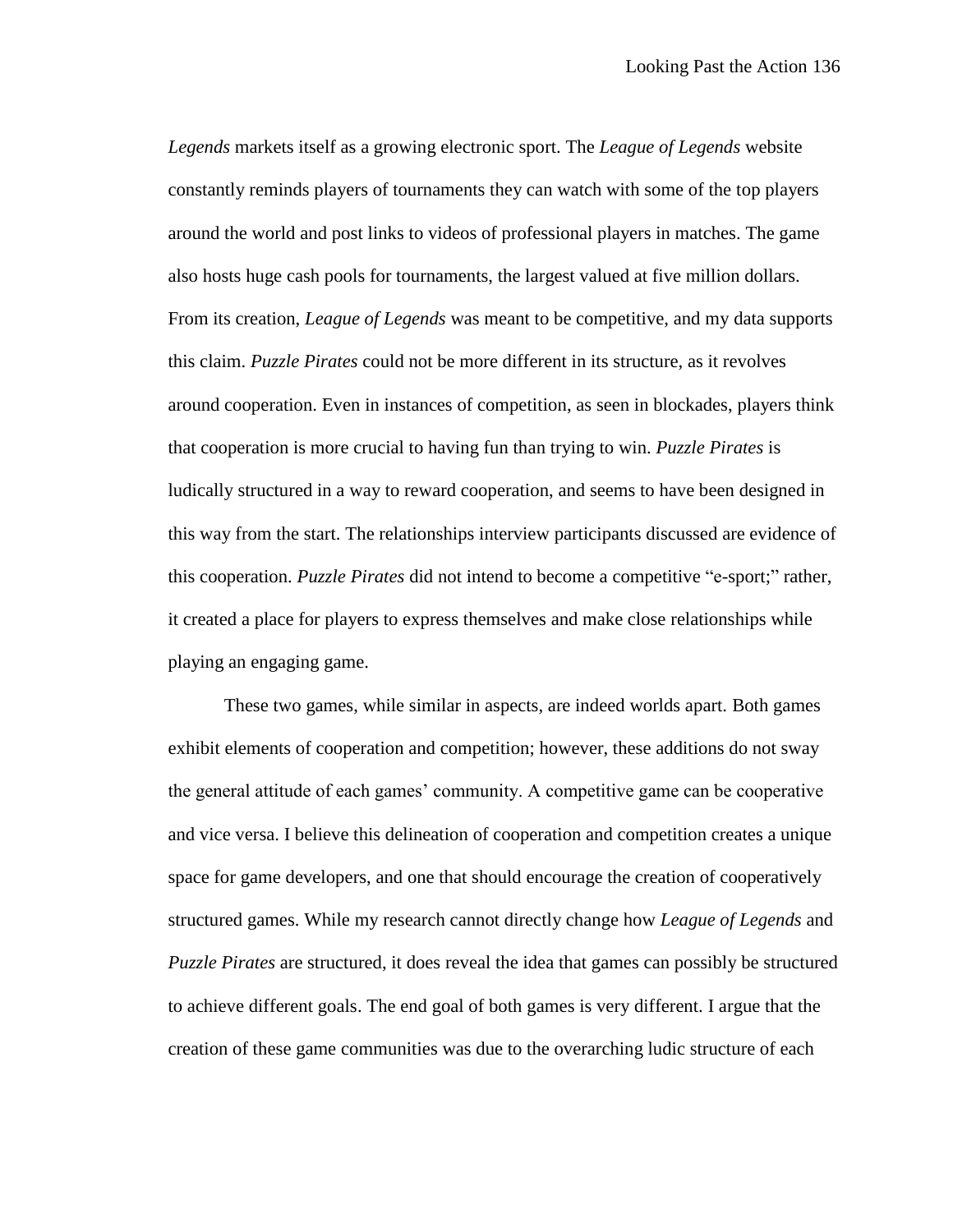game. A competitively structured game will foster an aggressive, competitive community, while a cooperatively structured game will foster a welcoming, positive community. I contend that game developers need to be aware of overall ludic structure when creating games. If developers wish to create caring and positive communities that help players foster lasting relationships, they need to structure games to be cooperative at their core.

The powerful changes that gamer communities can create as described by McGonigal's (2011) work in Chapter One cannot be realized in a negative community. McGonigal (2011) describes how video game players can change the world by working together and utilizing their combined skill sets. If gamers want to realize their full potential as agents of positive change, the journey must begin with games being designed to allow for such great acts. Games need to be mindfully constructed, not just in their content or narrative, but in the way players are allowed and expected to interact with one another. Video games need to be constructed with ludic structures in mind. Communities are dependent on communication and interaction between players. If a game is designed to inherently pit players against one another, the players as a collective community are destined to self-destruct. Though my ideas may not be directly enacted by game players, I hope this study serves as a catalyst to encourage game developers to design games that harness the great potential gamers have to change the world; the potential that Jane McGonigal believes can move mountains.

This thesis posed two questions: *how does the ludic structure of a video game influence the community playing that game* and *how do player perceptions of the*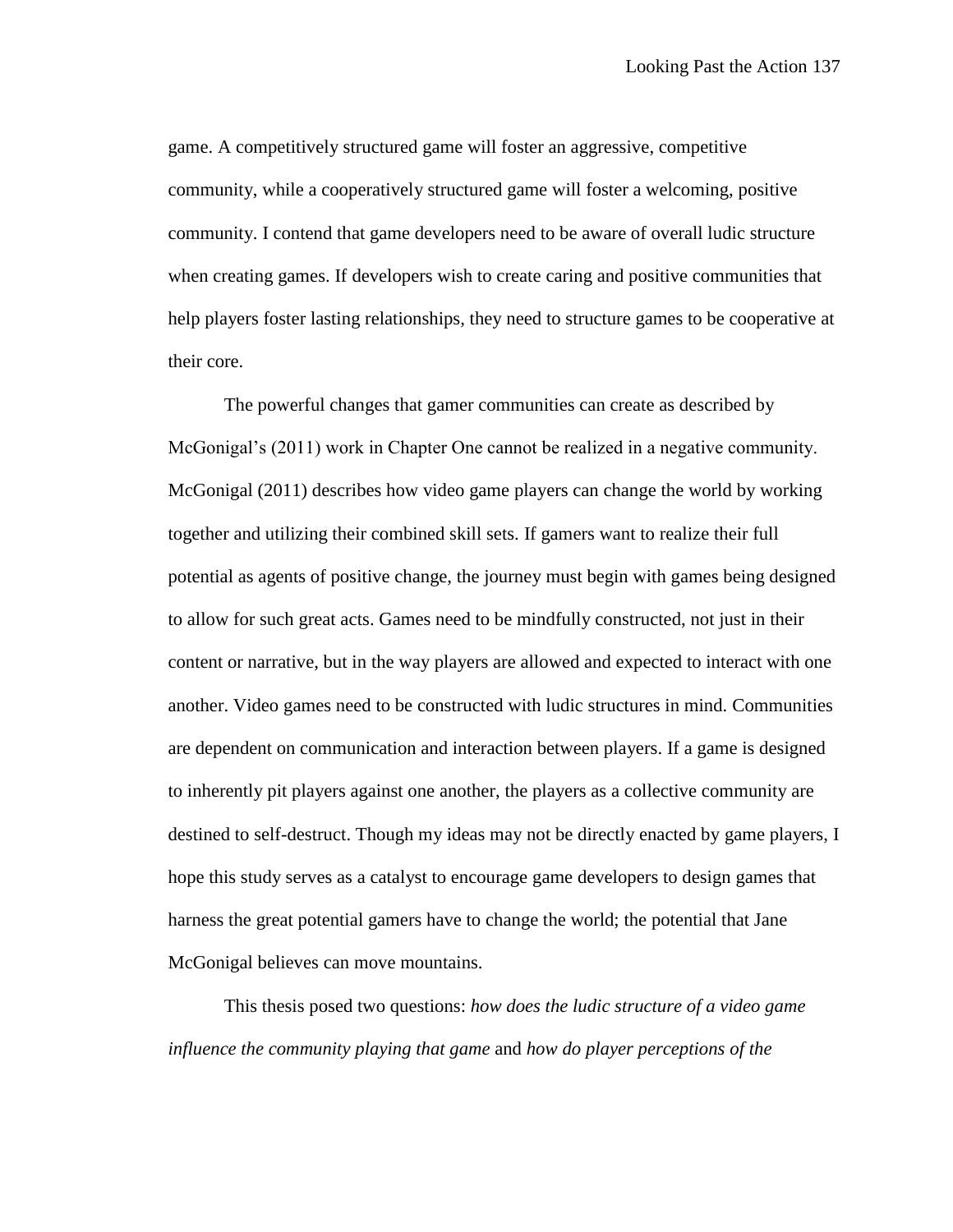*community of a video game influence players of that community?* I argue that ludic structures, do in fact, influence players and communities. In *League of Legends*, teamwork is a ludic structure implemented by the game developers. Players are forced to play with each other and become frustrated with their teammates; their frustration stems from teamwork as seen in my data. This frustration turns into aggression directed at other players, a standard that is adopted by the game community. Players within the community then meet this standard and act aggressively. The influence of the aggressive community on players was mirrored in my own playing, as I was surprised by how aggressive and angry I became at other players. The meta-game, also a ludic structure, was another source of frustration culminating in aggression, similar to teamwork. The meta-game is different in the fact that it is a structure reinforced by both the game developers and the players themselves, meaning game communities may possess a higher level of agency in the development of game structures. This is an idea I discuss further in the following section. In *Puzzle Pirates*, the ludic structure of hierarchies in the game influenced the community. This was displayed through the themes of blockading and politics, which are activities made possible by crews and flags. These hierarchies in turn create a community for players to feel open and welcome in the game. Even in my own playing, I wanted to contribute to the community in a positive way. Thus, in both games, I discovered ways that ludic structures affect players and gaming communities. While structure affects players and game communities, it is not clear whether communities affect players or vice versa, a concept I address in my limitations section.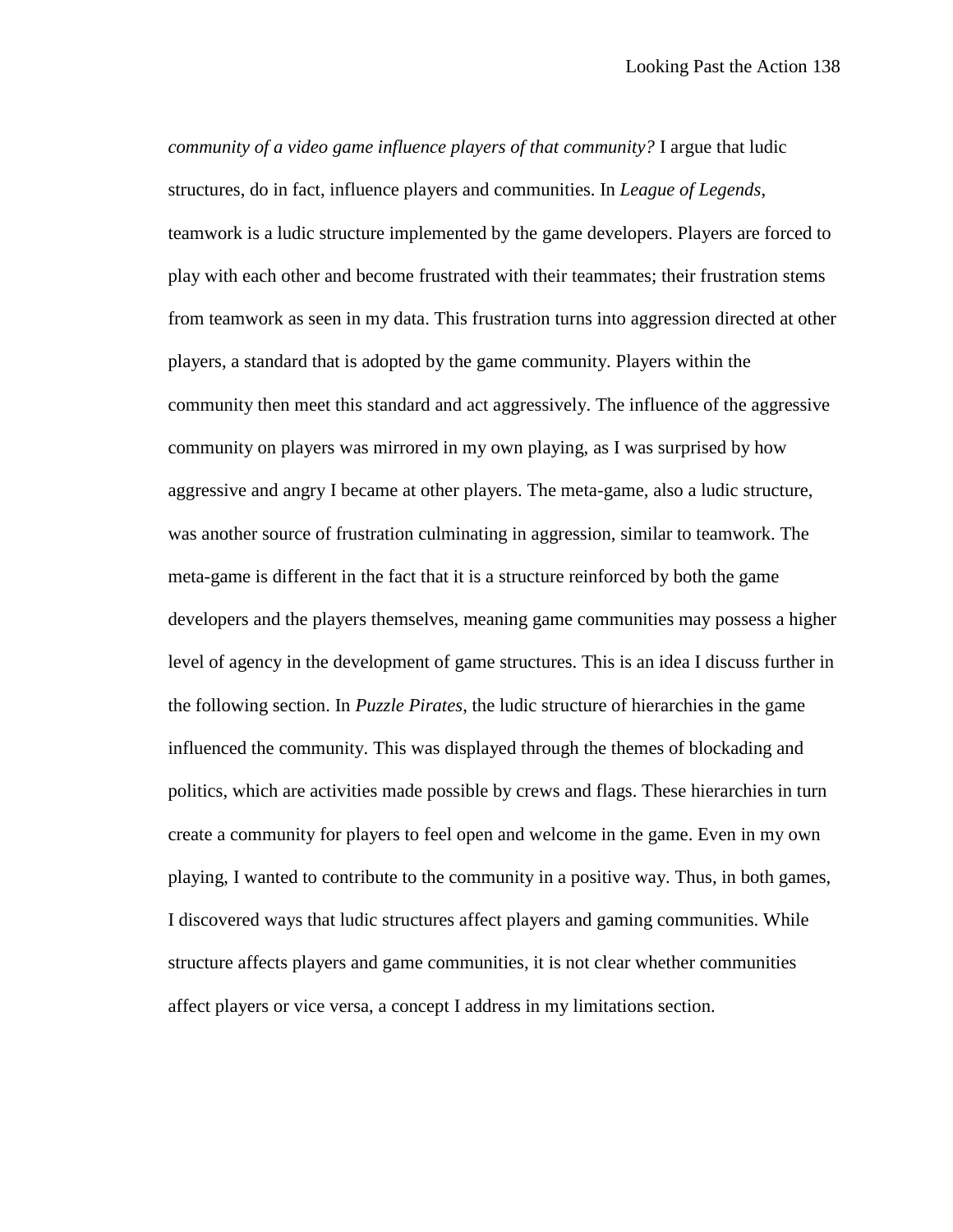## **Flaws; the Future**

Literature surrounding the topic of structure in games is very sparse. My research was simply a drop in a vast ocean that needs to be further explored. An illuminating aspect of this project revealed to me would be the lack of theory and precedent available for comparison. Without a specific or comparable body of knowledge to draw from, making generalized conclusions about games could become difficult. I have no way of knowing if the results I found in my data were applicable for all kinds of games or specific to only the games I played. My research also revealed the amount of depth that could be found in each of these games. My entire study could have been devoted to one game and still not uncover all the nuances of how players feel and interact with one another. Because I had to consider the scope of this project, only six themes could be analyzed of a potential 40. I did not know that my interviews would provide such rich insights into the gaming world with minimal mention of video game content. Also in regards to scope, another limitation of my study was the number of participants interviewed. Given the time frame I had to complete the project, I was only able to obtain eight interviews and 40 hours of total game play. Given more time, I would be able to interview far more people, creating a more complete representation of structure in each game. If anything, this project has shown me how vast and complicated video games truly are from a structural perspective.

I believe the richness of the data in this type of study is imperative. Ellingson's (2009) theoretical approach of crystallization was an excellent fit for my data analysis and would benefit future video game scholars. Interviewing individuals provided a wealth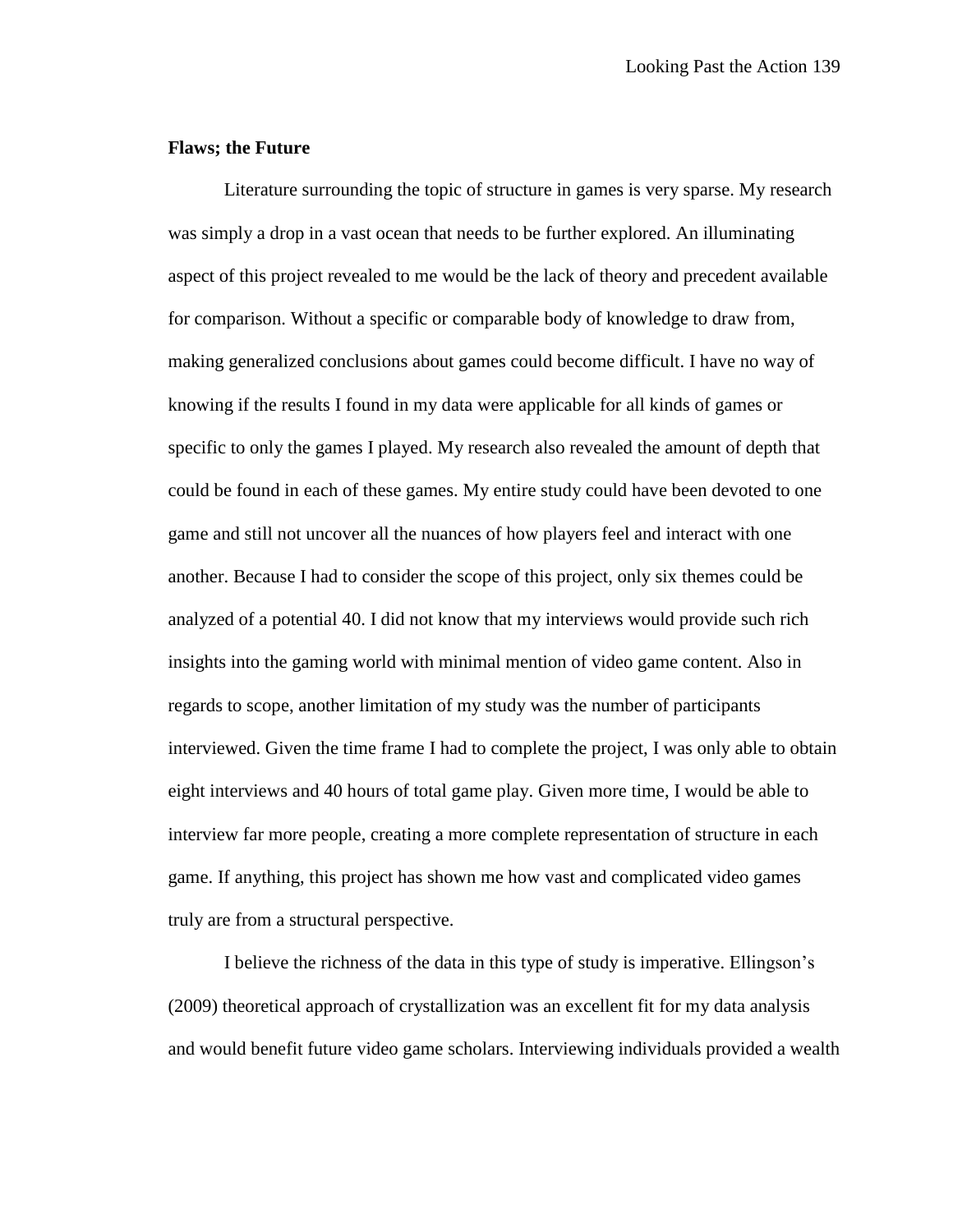of data, and this project encouraged me to explore some of the other themes that were revealed in my analysis. However, combined with personal playing, I felt as a researcher I more fully understood the positions of my participants. Being able to both relate and understand some of the finer intricacies of the game served my purposes well. I was able to access the terminology of the games, which possibly made participants more comfortable in interviews. If I had not had some sort of shared experiences with these players, I do not think they would have been as candid with me. Crystallization as a guiding approach seems to be very appropriate for studies of video games. Players may have apprehensions about discussing their recreational gaming, which can be assuaged if researchers immerse themselves in the game. While this is not the sole means of approaching the data, utilizing crystallization presented the option to analyze games as both a researcher and player. Because the study of structure in games is relatively new, it seems logical to also approach the data in a relatively new style to create the most indepth pool of data for future scholars; crystallization makes this depth possible.

While not a guiding theory, McLuhan's (1964/2002) medium theory also presented an interesting analysis of video games. I have attempted to make the connection of video game structure to medium theory, comparing structure to mediums and content to messages. Game structure impacts game content the same way that a medium's structure impacts the message being sent by the medium. Though the comparison is loose fitting, it does raise the interesting issue of video games' place on the spectrum of mediums. Given time, I would attempt to prove video games as a standalone medium, with games being their message. However, this brings into question whether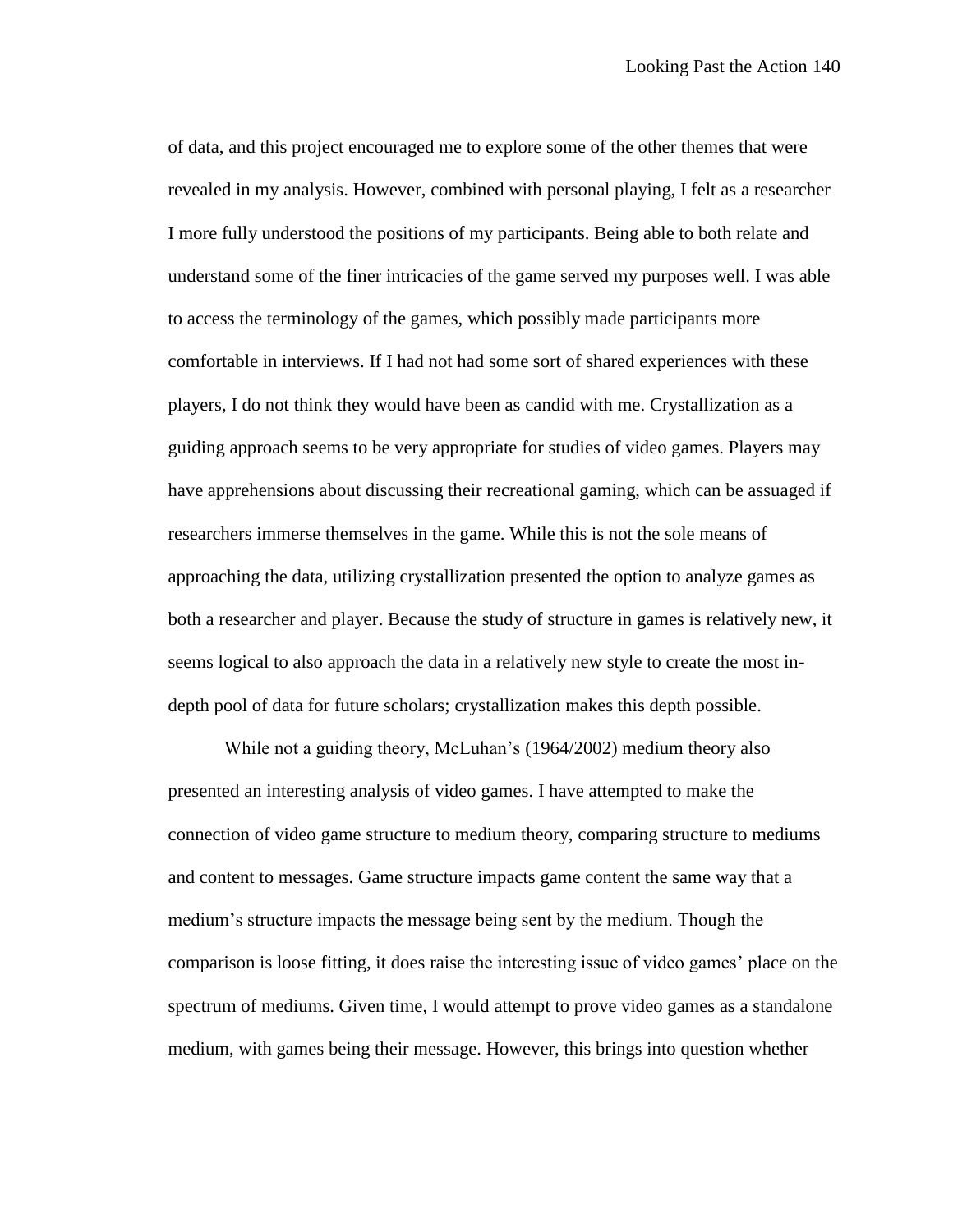video game consoles or the concept of video games is a medium and whether video games' reliance on other mediums—telephones, televisions, the Internet—impacts their status as a new medium. It is also possible to argue that the structure of video games is the medium of the game; however, there are so many unexplored facets of video games that such a distinction would be difficult to make. McLuhan's (1964/2002) medium theory is an interesting starting point for these questions, but much work is still needed. The link between structure and mediums is still tenuous—further so in video games—and additional study beyond the scope of this project is required to shed light on the subject.

Theories aside, there may have been other limiting factors to this thesis. Both *Puzzle Pirates and League of Legends* are unique games. Their main connecting factors are the fact that the games were both considered MMOs, both games featured roleplaying elements, and both games were free-to-play. When I began my study, I concluded that neither game contained graphic violent content. *League of Legends* features stylized, yet non-graphic combat, while *Puzzle Pirates* has combative elements, represented by stylized puzzles. One of the main motivations for my study was playing two very accessible games with such different communities. Both of these games will appeal to different types of game players; as noted in my research, players of *Puzzle Pirates* rarely play other MMO-type games. It is possible that comparing two games may be an ineffective way to approach this research because of how unique each video game is. This is not limited to *Puzzle Pirates* and *League of Legends*, but between any two games. If future research features a comparison of games, it may be beneficial to use two games that are clones of the same genre, for instance, *Torchlight* and *Diablo*. However, this may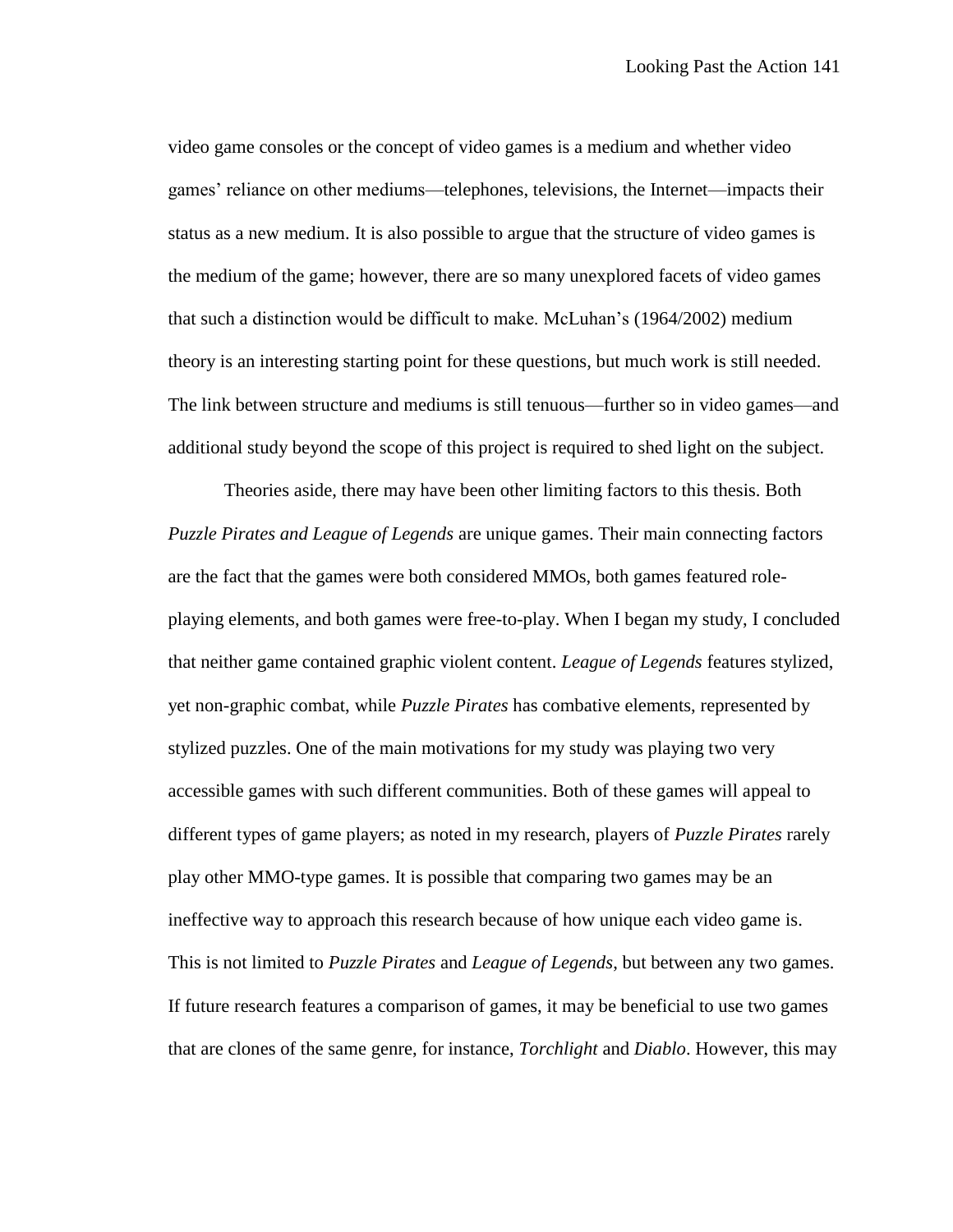limit the amount of structural insight, as both games would be structured in the similar way. Finding a comparative balance between games that are too similar and games that are too different may prove difficult for future research, and a complication in my own study that I still struggle to solve.

Recruiting participants was another complication in this study. I assumed that after playing the games for so long, players would want to sign up and help with little effort. This study showed that vast communities, like *League of Legends* with over 15,000,000 players, are posting issues on their forums at such a frenzied rate that some topics are rarely given a second glance. This large amount of players was coupled with the general aggressive nature of the community, who at one point labeled me as a fraud and a hacker. Even when recruiting from in game, if the person interested in helping was on the losing team after the game was finished, they would rarely speak to me again. It may be more beneficial to first build relationships and trust with players and then ask them, as opposed to general call-outs in such a community. While this is eventually the method I chose, I could have saved time by engaging in the method from the beginning with my *League of Legends* participants. In *Puzzle Pirates*, it is possible that the formality of the consent form intimidated participants, limiting my respondents to more experienced players. Perhaps by making a less official form, while still conforming to IRB regulations, could encourage participants to follow through with interviews.

Another interesting factor, but possibly not a limitation to my study, was the order of my research questions. For this study, I proposed that influence would occur from a top down perspective; game structure would influence communities, communities then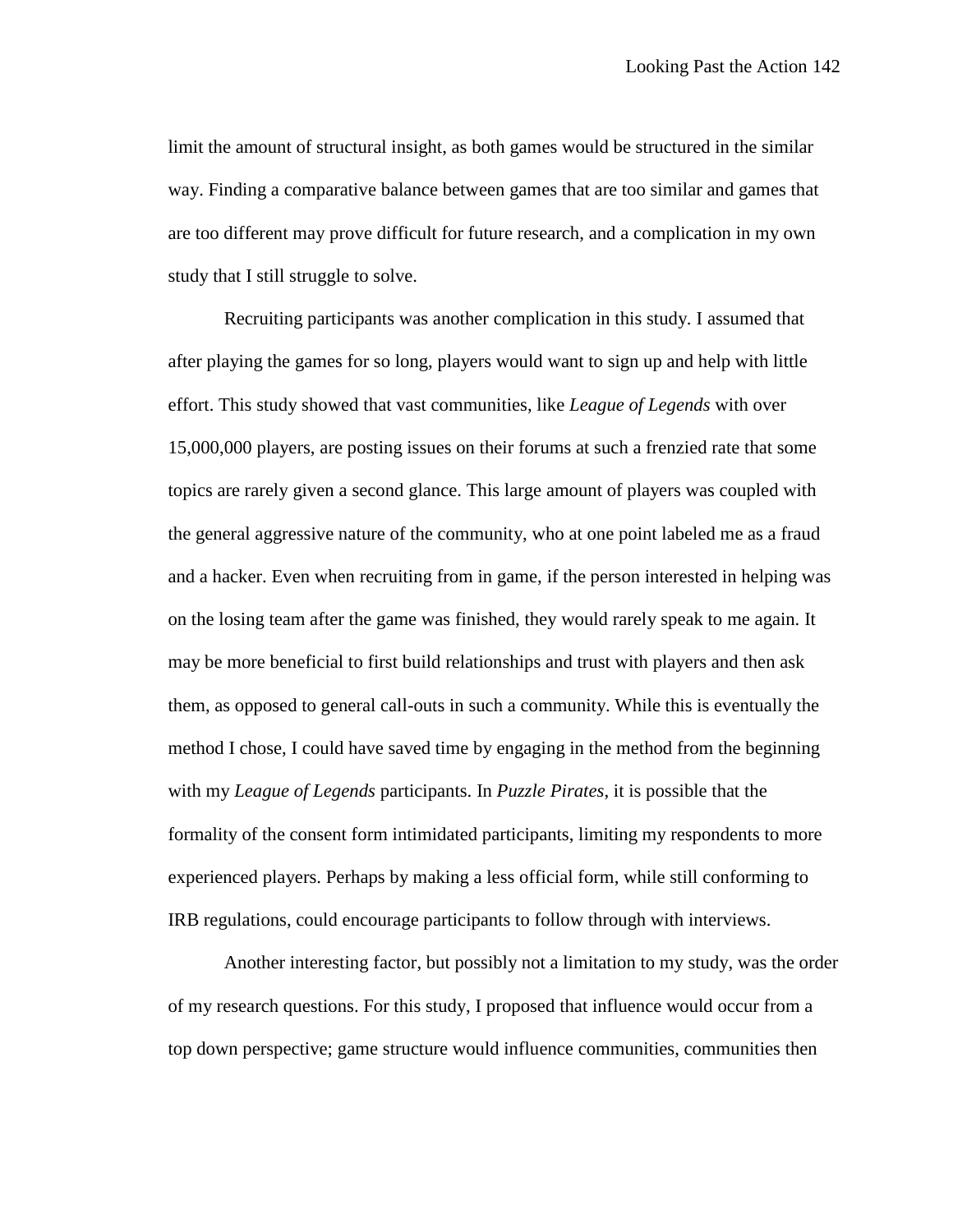influence players. However, as my data began to unfold, I noticed a very high amount of player agency. As seen in *League of Legends*, it seems that individual players are influenced by structure, which then leads to aggression amongst the team, which then creates an atmosphere of aggression in the overall community. In *Puzzle Pirates*, players formed crews and built relationships with others; they did not simply latch on to existing relationships. After completing my data analysis, I realized it is possible that game structure influences players and players then form and influence game communities; the reverse of what my research questions originally posited. Unfortunately, I could not know this connection until after analyzing my data, but this revelation could have shaped my interview questions to ask more insightful questions about the connections between players and communities. Perhaps both of these possibilities are occurring concurrently, demonstrating the fluid nature of the relationship between players and games. However, this was not the only instance of reordering that intrigued me in this study.

While this project revealed the depth of knowledge regarding these two games, a question arose that still remains unanswered: where does game structure begin? In *League of Legends*, players took control and formed the concept of the meta-game, creating a structure for other players to follow. This structure is then reinforced when the game developers release champions that fulfill these meta-game roles. But did the players truly create the meta-game, or were they simply using the tools available to them by the developers to optimize their play? Raael shared his confusion about who controls structure in his interview:

Initially, I feel like it's the developers…they have the push, they have the initial decision that they're going to make this game a certain way, and then people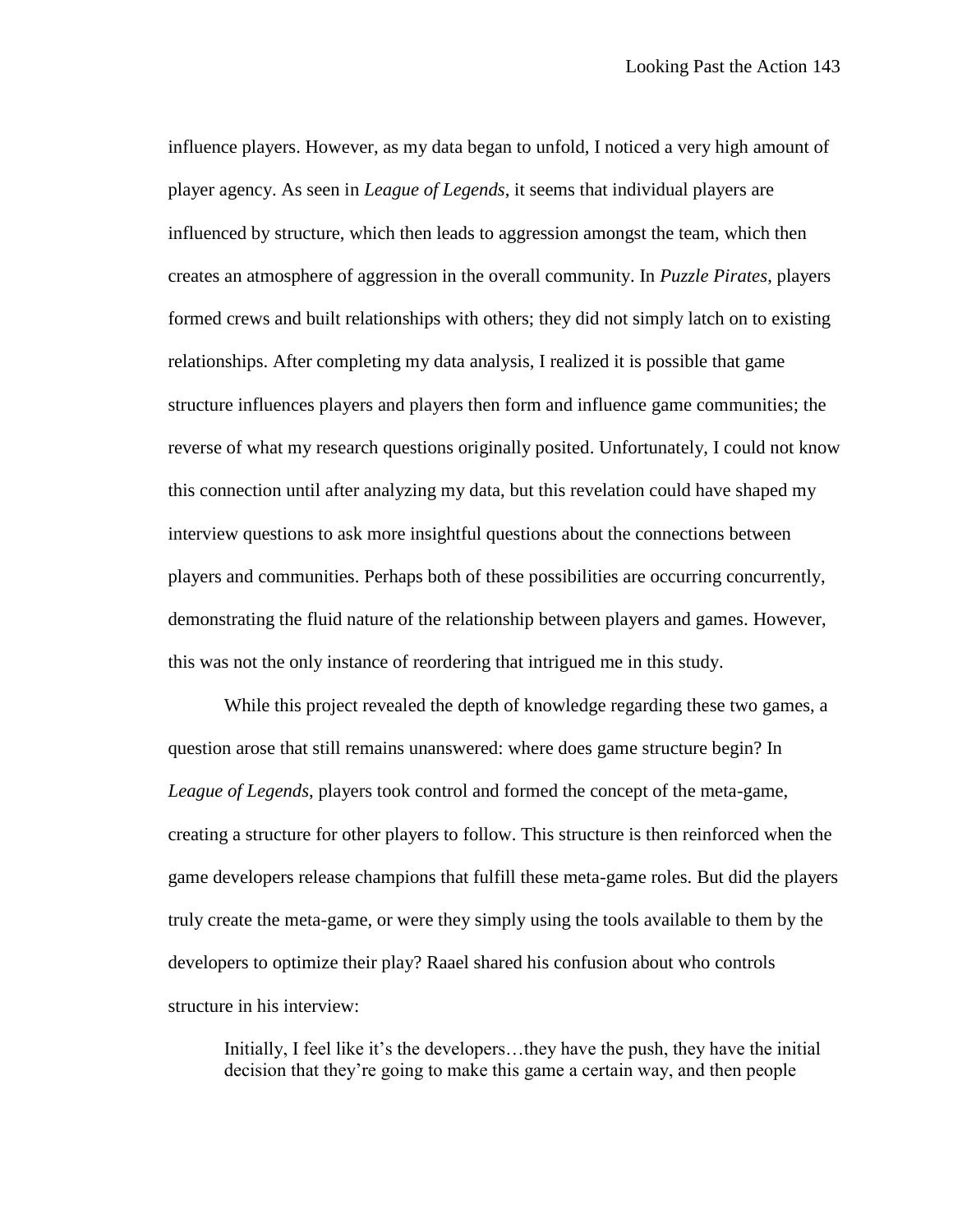react, and then the company reacts after the people react.

The cycle of control and agency is difficult to follow in games. The same situation occurs in *Puzzle Pirates*. Players developed elaborate ways to play the political side of the game, going as far as using in-game spies on their enemies; however, they were simply using the tools available to them in the game. In my research, it was difficult to discern where the cycle of ludic structure begins or ends, and not knowing where to enter the conversation may have limited the kind of data I gathered. I was only able to approach ludic structure from one angle in this project, and only through the eyes of eight players and myself. It is an interesting cycle in both games, wondering who is truly at the root of changing and creating the structures within the game. This could be a very interesting direction for future research. It could discover the nature of video game structure, how rigid or fluid these structures are, if player-made or developer-made structures have more impact on player interactions, and how ideas of ludic structure are reified by both game designers and game players.

This thesis has been an exploration into the new directions scholars can study video games and their structures. I have also introduced and define a new term for the field of video game study I call *ludic structure*. This term represents various elements of a game structure such as its rules, winning conditions, how the game is played, and other structural game concepts that do not include content. I believe ludic structure becomes apparent when a game is stripped away of its polish and all that remains is the skeleton that represents the core features of the game. This term will give future scholars a place to start when attempting to define structures of a video game as well as an opportunity to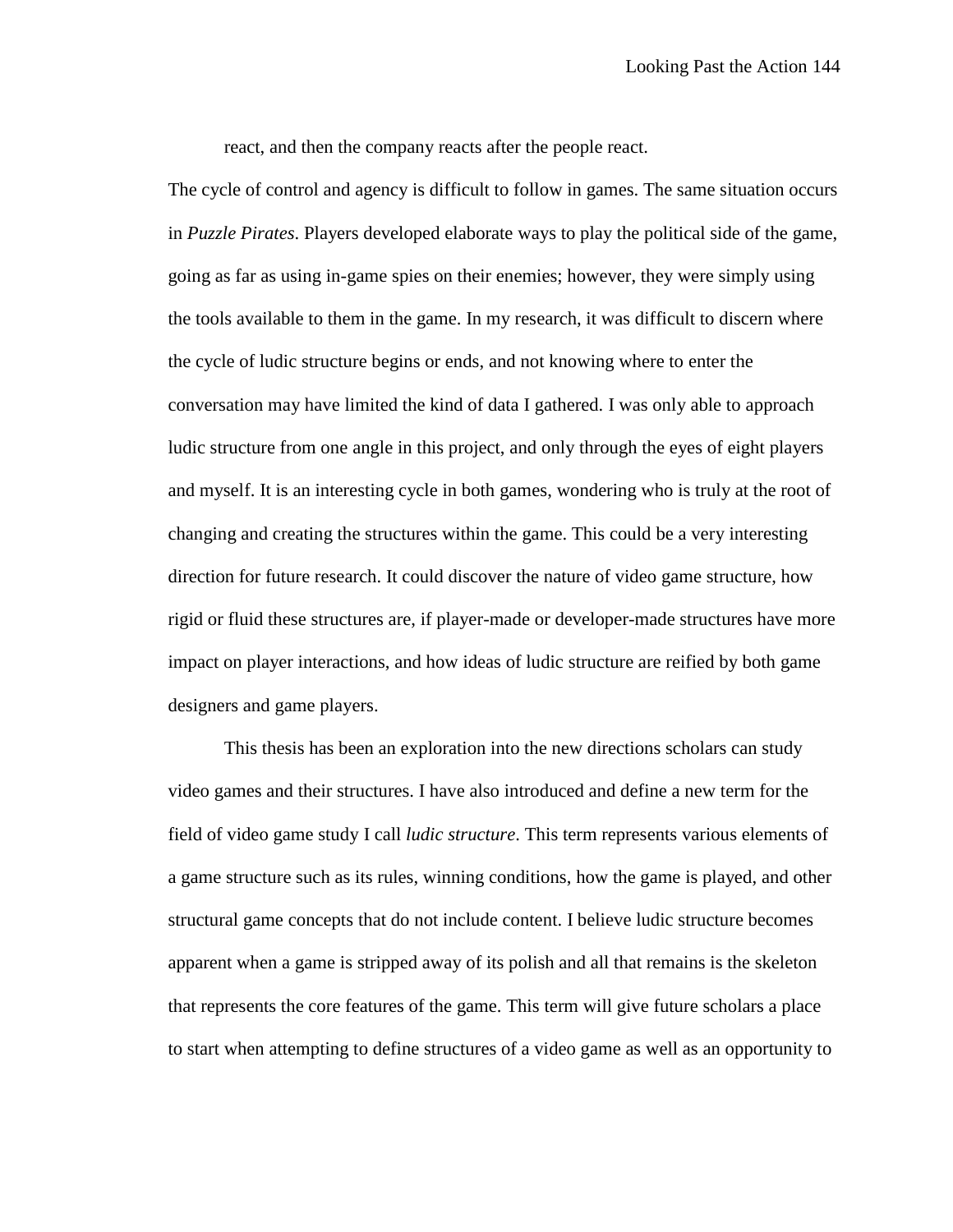further define structure into more specific categories, helping to create precedent in the literature. My thesis also serves as a starting point for future communication studies in video games, as the current literature is sparse. The connection between video games and communication seems obvious. Games serve as texts that communicate with audiences, and game communities cannot exist without communication. The players I interviewed would not have had such fascinating examples if they had been playing in isolation. Their interactions, by nature, revolve around communicating. While the study of video games remains a young field, it has a wealth of information to offer to scholars of all disciplines.

Video games are a very real part of culture. They affect players and their interactions through both structure, content, and possibly countless other features. Treating games as a fad that poisons players with violent imagery will never unearth the true causes of player aggression. Treating games as an escape from "reality" will never fully reveal the close relationships real people form in games. Games can change the world, it is now the job of scholars to discover why and how.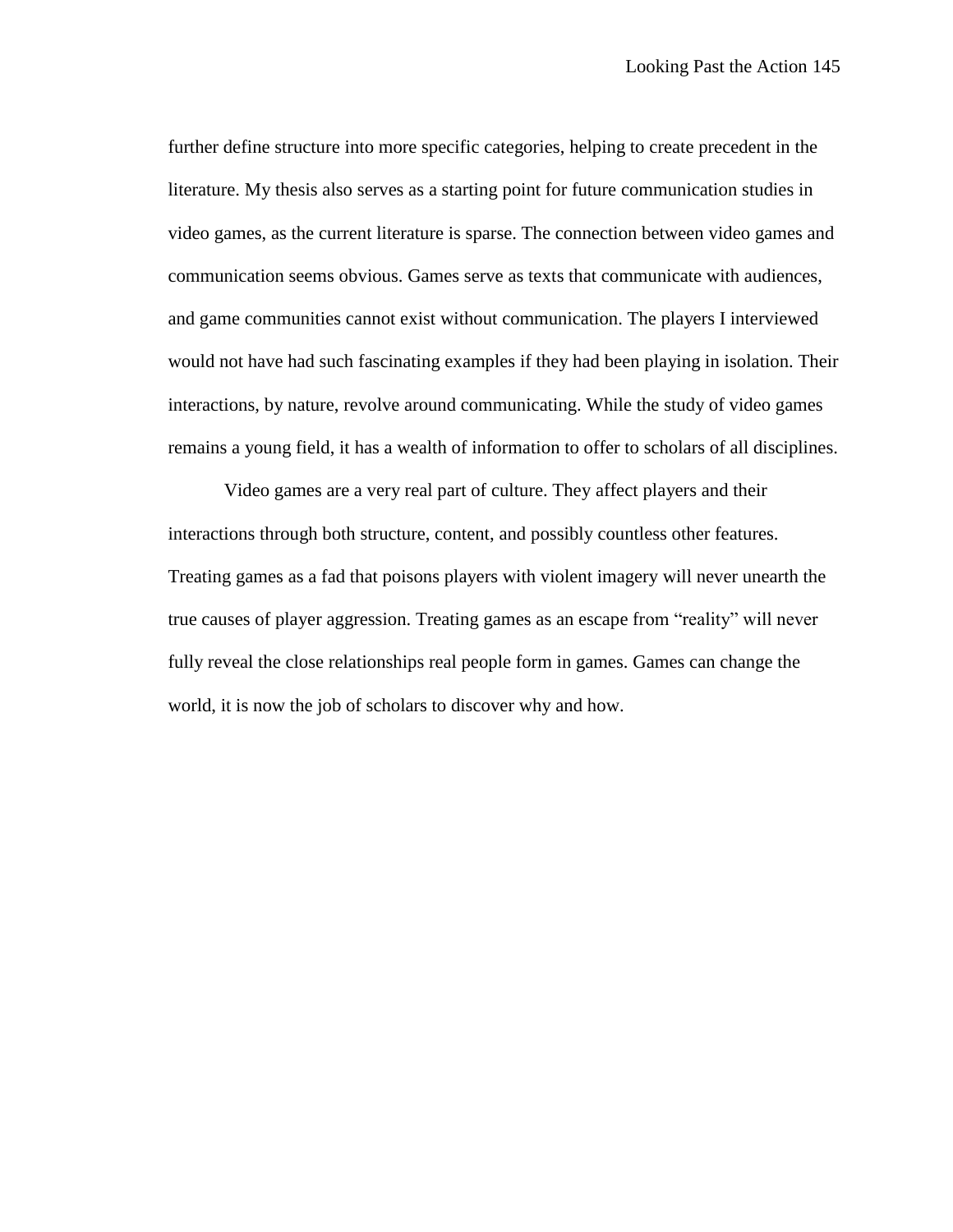# **APPENDICES**

Appendix A.

Participant Interview Information

| Pseudonym     | <b>Video Game</b>     | <b>Type of Interview</b> | <b>Length of Interview</b> |
|---------------|-----------------------|--------------------------|----------------------------|
|               |                       |                          | (mm/ss)                    |
| Laser Tornado | League of Legends     | Phone                    | 46:44                      |
| Thomas        | League of Legends     | Ventrillo                | 44:54                      |
| Habber Dasher | League of Legends     | Ventrillo                | 51:49                      |
| Raael         | League of Legends     | Ventrillo                | 42:48                      |
| Avienda       | <b>Puzzle Pirates</b> | In-game chat             | 78:36                      |
| LJAmethyst    | <b>Puzzle Pirates</b> | Skype: Video chat        | 65:37                      |
| Almoner       | <b>Puzzle Pirates</b> | Ventrillo                | 36:44                      |
| Tilinka       | <b>Puzzle Pirates</b> | Skype: Text chat         | 106:02                     |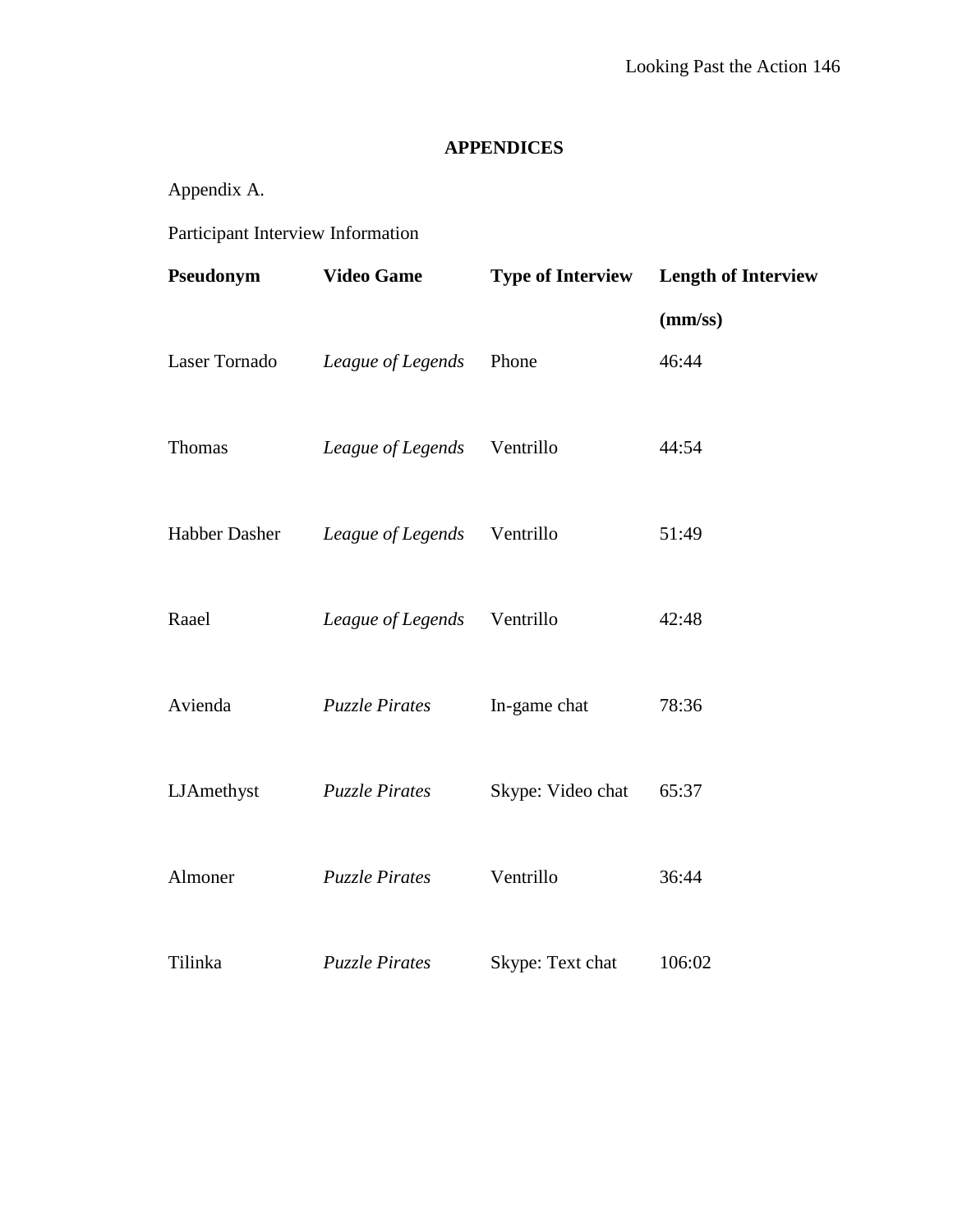Appendix B.

### **Interview Protocol, Guiding Questions**

- 1. How long have you been playing [*League of Legends/Puzzle Pirates*]?
- 2. How often do you play [*League of Legends/Puzzle Pirates*]?
- 3. What do you find most enjoyable about the game?
- 4. What do you find least enjoyable about the game?
- 5. What do you find most enjoyable about the community of the game?
- 6. What do you find least enjoyable about the community of the game?
- 7. Do you tend to enjoy interactions in [*League of Legends/Puzzle Pirates*]?
- 8. How would you describe the majority of your interactions in [*League of Legends/Puzzle Pirates*]? If the participant is having trouble thinking of some, some suggestive prompts include Positive? Negative? Friendly? Hostile?
- 9. Please describe an instance in the game where you positively interacted with another player.
- 10. Please describe an instance in the game where you negatively interacted with another player.
- 11. How would you describe the game community of [*League of Legends/Puzzle Pirates*]?
- 12. How would you describe the in-game players of [*League of Legends/Puzzle Pirates*]?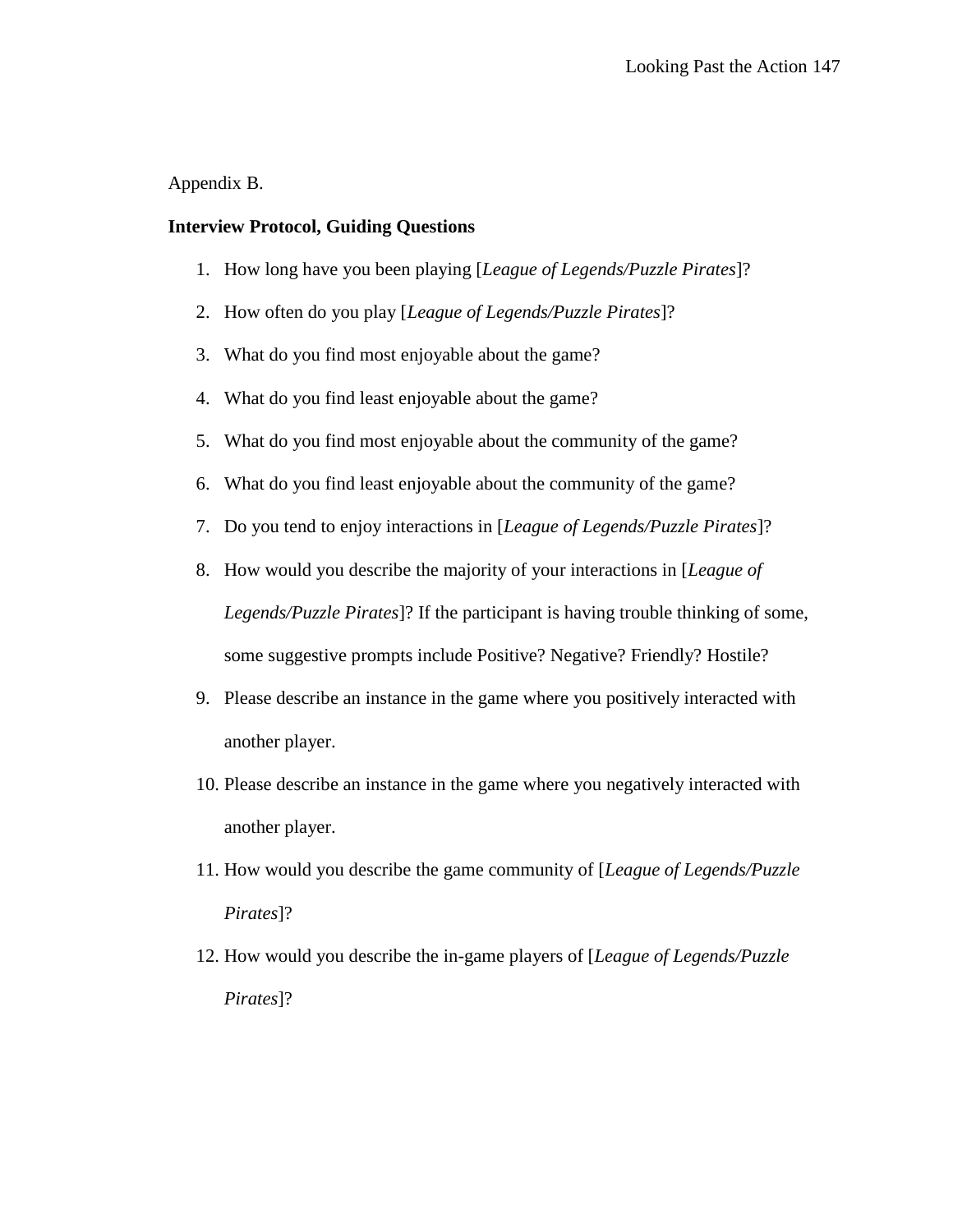- 13. Do you think interacting with other players in [*League of Legends/Puzzle Pirates*] is easy or difficult and why?
- 14. What, if anything, would you change about the chat interface of the game?
- 15. Please describe an instance in the game where you felt good during an interaction.
- 16. Please describe an instance in the game where you felt bad during an interaction.
- 17. What encouraged you play [*League of Legends/Puzzle Pirates*] in the first place?
- 18. Why do you play [*League of Legends/Puzzle Pirates*] instead of a different game? Why?
- 19. What rules of the game would you change if you had the ability and why?
- 20. Do you think that players that break the rules are treated fairly?
- 21. What makes [*League of Legends/Puzzle Pirates*] unique as an MMO?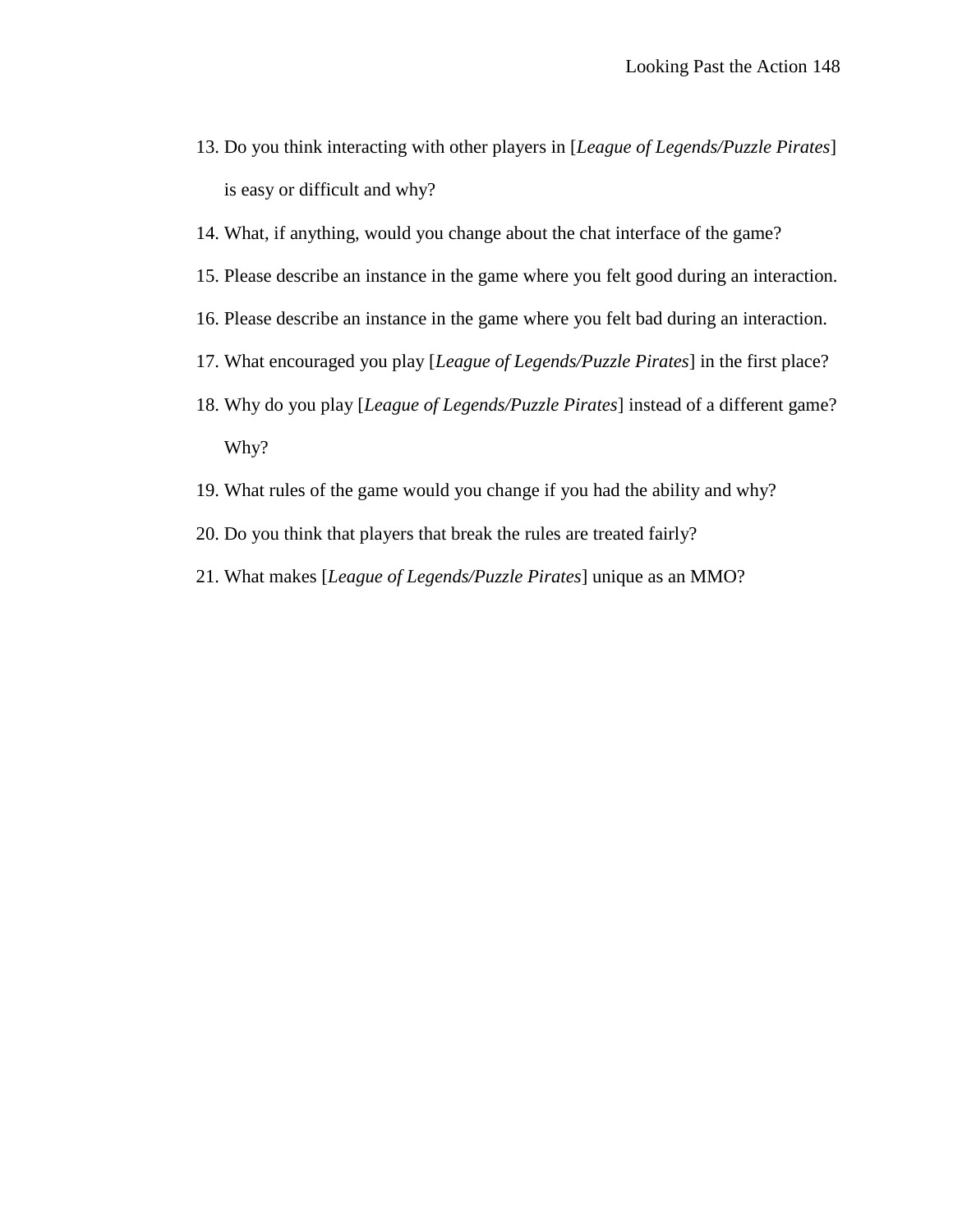Appendix C.

## **Recruitment Scripts**

### **[Forum recruitment script]**

### Greetings!

I am conducting a study that is observing how people interact with one another in video games, in particular, League of Legends/Puzzle Pirates. The purpose of the study is to see, from the perspective of players, how interactions work within the game, and if these interactions are shaped by the rules and structure of the game. This includes interactions with players, and the game community. I need volunteers that are at least 18 years old I can interview and ask questions about the game, its rules, and interactions you have with other players. The interview will last 45-90 minutes and be tape recorded via Skype/Vent/Phone call. If the prospect of an audio interview bothers you, we can also use the game's chat service to do a live chat interview as well. The interviews will also be open ended, meaning if you want to talk about something I didn't bring up, feel free to talk to me about it!

If you are interested or have any questions for me, please post a reply in this thread or send me a private message through the forum services. I look forward to discussing this game with you!

Thanks,

Leland

## **[In game recruitment script]**

Hey, I'm conducting a study and need volunteers. The study is about how game structure and rules influence player interactions. If you're interested, please let me know and I will get you more information about the study. Thanks!

## **[if participant responds with interest to this request]**

I am conducting a study that is observing how people interact with one another in video games. The purpose of the study is to see, from the perspective of players, how interactions work within the game, and if these interactions are shaped by the rules and structure of the game. This includes interactions with players, and the game community. I need volunteers that I can interview and ask questions about the game, its rules, and interactions you have with other players. The interview will last 45-90 minutes and be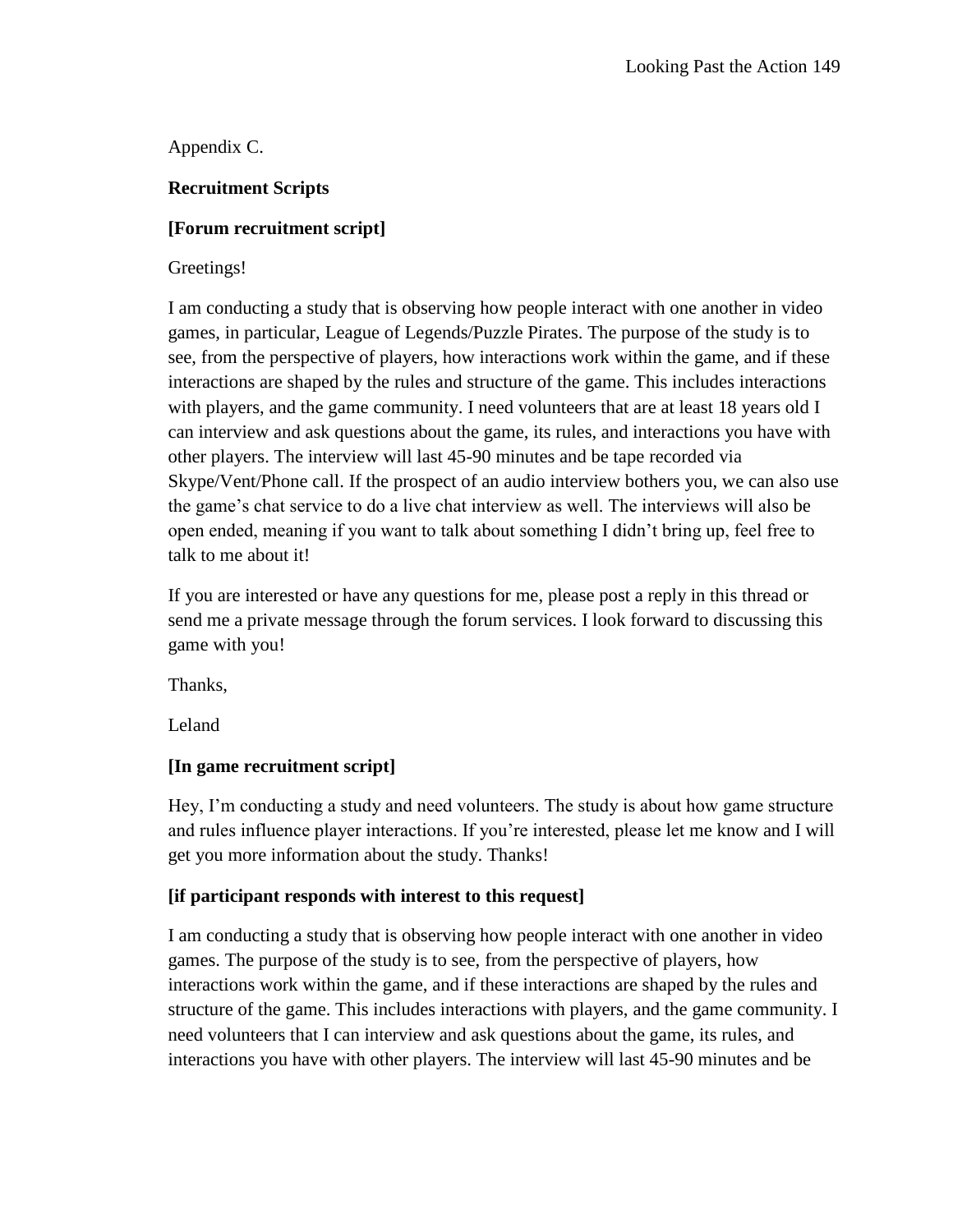tape recorded via Skype/Vent/Phone call. If the prospect of an audio interview bothers you, we can also use the game's chat service to do a live chat interview as well. The interviews will also be open ended, meaning if you want to talk about something I didn't bring up, feel free to talk to me about it! If you have any other questions please feel free to ask me or message me and I will answer them as soon as possible. Thanks!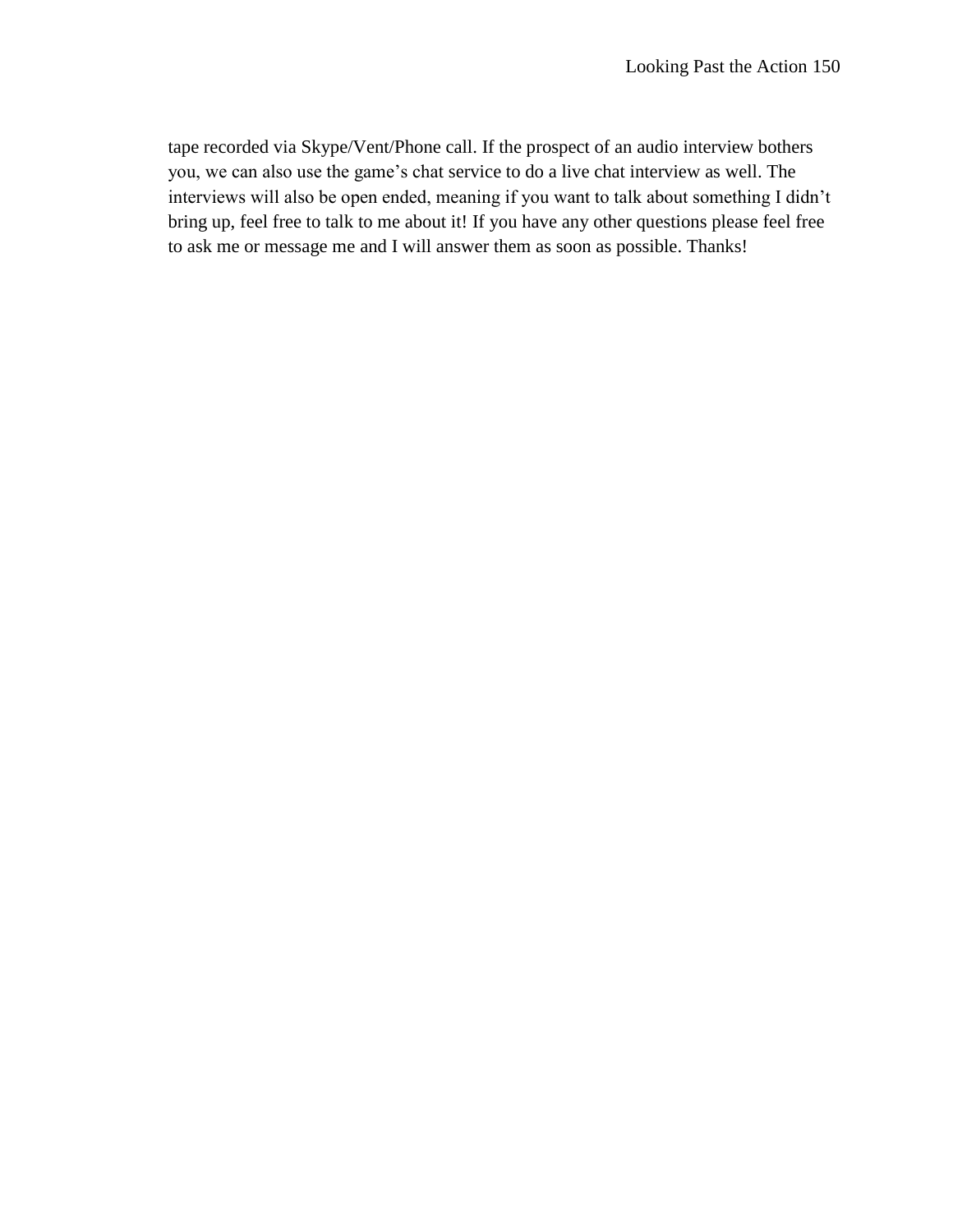### Appendix D.

### **Informed Consent Form**

#### **Informed Consent Form Ball State University**

**Study Title** Looking Past the Action: A Study of the Effects of Structure on Video Game **Communities** 

#### **Study Purpose and Rationale**

The purpose of this research project is to examine how the structure and rules of a game influence the interactions of players.

#### **Inclusion/Exclusion Criteria**

You are being asked to participate because you are a player of either the MMO *League of Legends* or *Puzzle Pirates*. In order to participate, you must be 18 years or older in age.

#### **Participation Procedures and Duration**

For this project, you will be asked to participate in an audio taped interview to answer questions about your interactions within the community of the game you play, as well as your perception of the rules and structure of the game. If you are uncomfortable with having the interview recorded, you may request to have an interview using the game's own chat service. The interview questions will be open-ended in nature, meaning you can answer them in any manner using your own words. Once the interview has concluded I will turn the tape recorder off. The interview will take approximately 45 to 90 minutes to complete.

#### **Audio or Video Tapes**

For purposes of accuracy, with your permission, the interview will be audio taped. Any names used on the audiotape and will be changed to pseudonyms, or to your in-game pseudonym if you prefer, when the tapes are transcribed. The tapes will be digitally stored on a password protected computer accessible only by the principal investigator.

#### **Data Confidentiality or Anonymity**

All data will be maintained as confidential and no identifying information such as names will appear in any publication or presentation of the data.

#### **Storage of Data**

Electronic data, including interview audio files and typed transcriptions of these files, will be stored on the principal investigator's password protected computer. Only the principal investigator will have access to the data. Data will be kept for 2 years in its digital and physical form. After the two year period has ended, the digital data will be deleted from all devices including the computer on which data was stored and any digital recorders used for interviews, as well as any copies of this data. Physical data, such as printed transcripts, will be shredded until rendered unusable.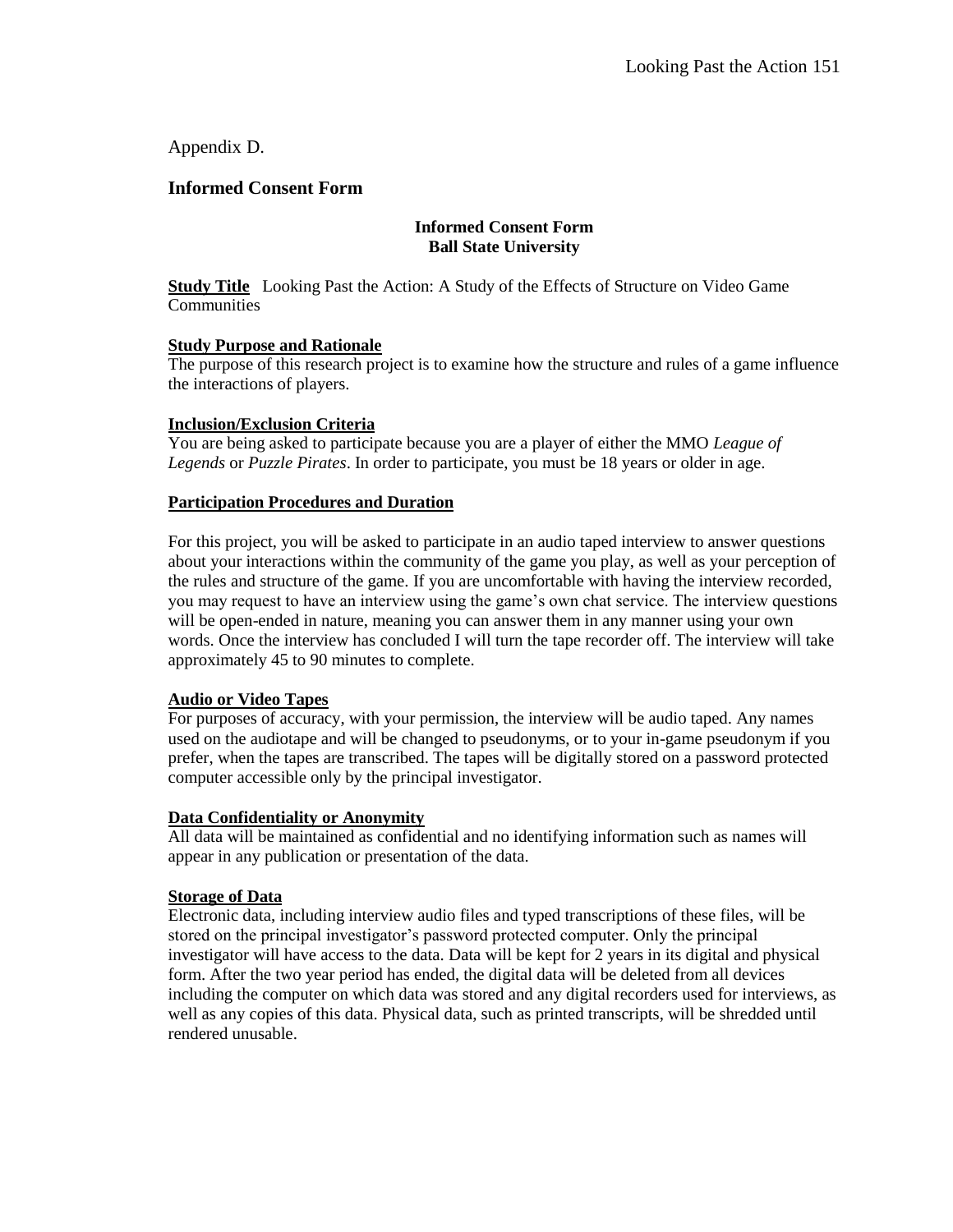#### **Risks or Discomforts**

The only anticipated risk from participating in this study is there is a possibility that you may not feel comfortable answering some of the questions. You may choose not to answer any question and you may quit the study at any time.

#### **Who to Contact Should You Experience Any Negative Effects from Participating in this Study**

Should you experience any feelings of anxiety, please contact the Ball State Counseling Center at Lucina Hall, Room 320, Ball State University, Muncie, IN 47306, (765) 286-1736 from 8am-5pm, (765) 747-7330 for after hours emergencies.

### **Benefits**

By participating in this study you will help advance the study of video games and their communities, contributing to a

broader body of literature on the subject of video games and communication.

#### **Voluntary Participation**

Your participation in this study is completely voluntary and you are free to withdraw your permission at anytime for any reason without penalty or prejudice from the investigator. Please feel free to ask any questions of the investigator before signing this form and at any time during the study.

### **IRB Contact Information**

For one's rights as a research subject, you may contact the following: Research Compliance, Research Integrity, Ball State University, 2000 West University Avenue, Muncie, IN 47306, (765) 285-5070, irb@bsu.edu.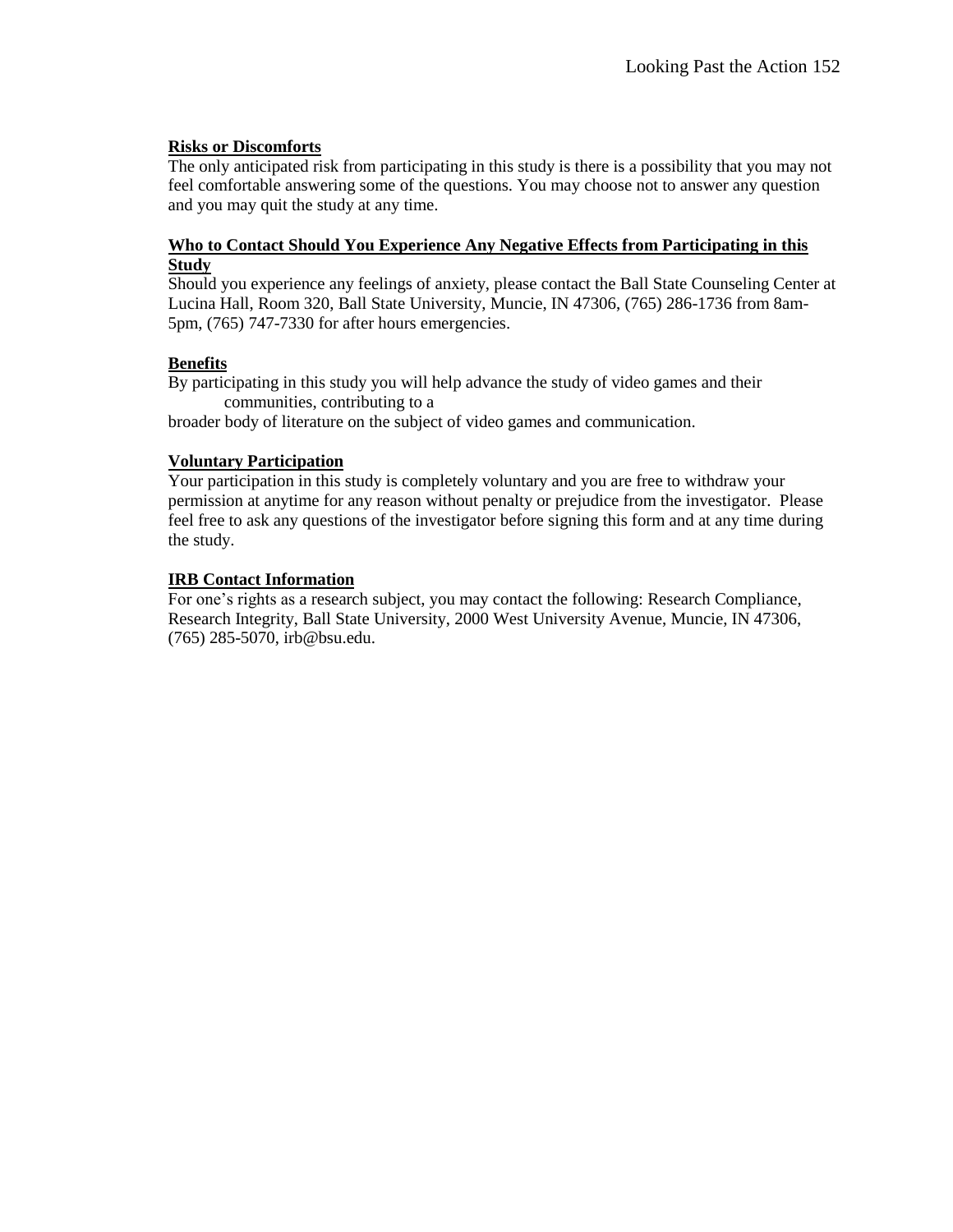**Study Title** Looking Past the Action: A Study of the Effects of Structure on Video Game **Communities** 

\*\*\*\*\*\*\*\*\*\*

#### **Consent**

I, agree to participate in this research project entitled, "Looking Past the Action: A Study of the Effects of Structure on Video Game Communities." I have had the study explained to me and my questions have been answered to my satisfaction. I have read the description of this project and give my consent to participate. I understand that I will receive a copy of this informed consent form to keep for future reference.

To the best of my knowledge, I meet the inclusion/exclusion criteria for participation (described on the previous page) in this study.

\_\_\_\_\_\_\_\_\_\_\_\_\_\_\_\_\_\_\_\_\_\_\_\_\_\_\_\_\_\_\_\_ \_\_\_\_\_\_\_\_\_\_\_\_\_\_\_\_\_

Participant's Signature Date

#### **Researcher Contact Information**

Principal Investigator:

D. Leland Fecher, Graduate Assistant Department of Communication Studies Ball State University Muncie, IN 47306 Telephone: (765) 285-1939 Email: dlfecher@bsu.edu

Advisor:

Dr. Kristen McCauliff, Assistant Professor Department of Communication Studies Ball State University Muncie, IN 47306 Telephone: (765) 285-1953 Email: klmccauliff@bsu.edu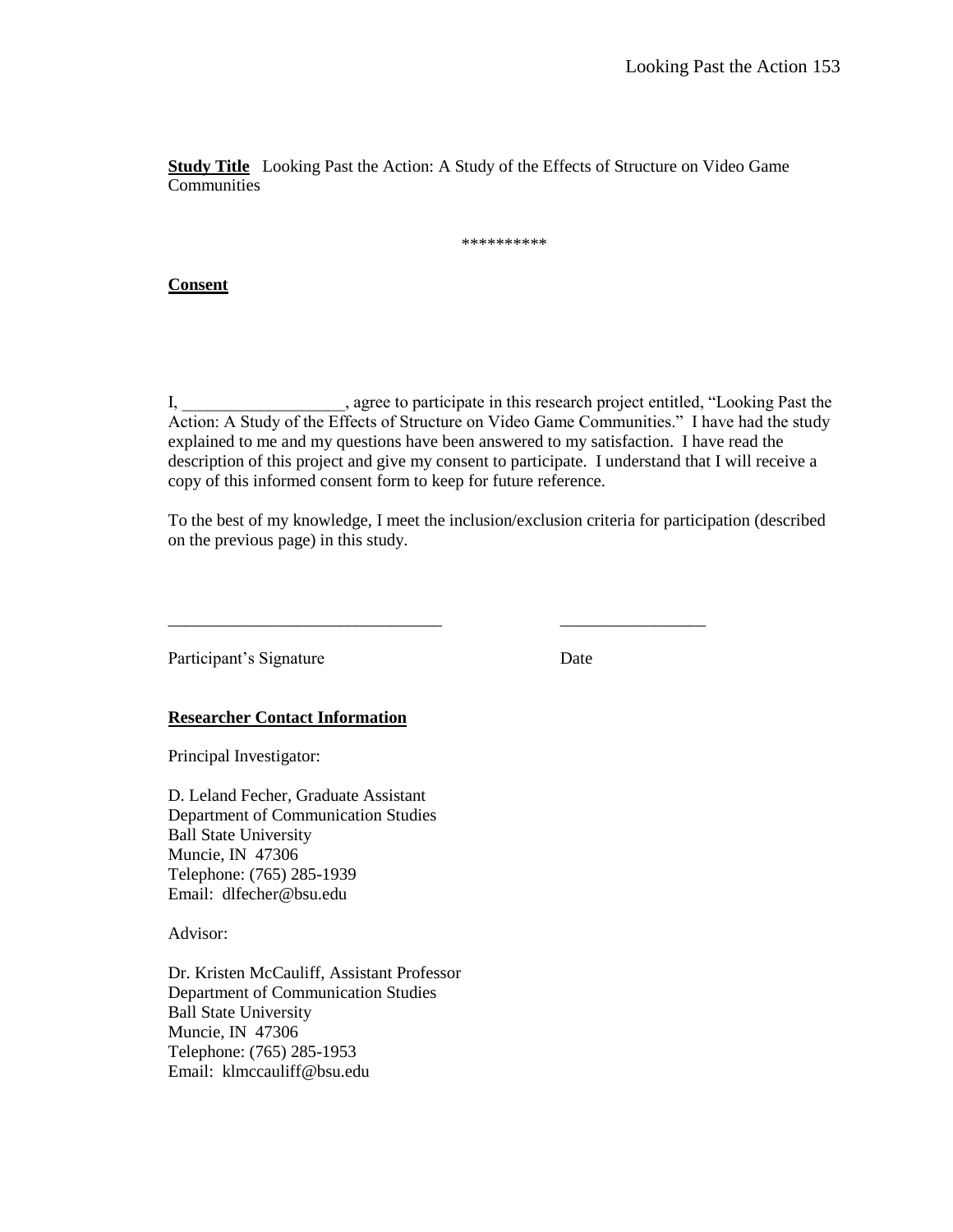#### **References**

- About trending topics. (2011). *Twitter Help Center*. Retrieved October 18, 2011, from https://support.twitter.com/entries/101125-about-trending-topics
- Administrator. (2010). The League of Legends. *League of Legends - Free Online Game*. Retrieved from http://na.leagueoflegends.com/learn/lore/the-league-of-legends
- AFP. (2011). Zynga builds social network. *News24, South Africa's premier news source, provides breaking news on national*. Retrieved October 18, 2011, from http://www.news24.com/SciTech/News/Zynga-builds-social-network-20111012
- Allison, C. (2009). 2009 as seen through Twitter hashtags. *Social Media News and Web Tips Mashable – The Social Media Guide*. Retrieved October 22, 2011, from http://mashable.com/2009/12/26/twitter-year-review/
- Anderson, C. A., & Dill, K. E. (2000). Video games and aggressive thoughts, feelings, and behavior in the laboratory and in life. *Journal of Personality and Social Psychology, 78*(4), 772–790.
- Barlett, C., Rodeheffer, C. D., Baldassaro, R., Hinkin, M. P., & Harris, R. J. (2008). The effect of advances in video game technology and content on aggressive cognitions, hostility, and heart rate. *Media Psychology*, *11*(4), 540-565.
- Bösche, W. (2010). Violent video games prime both aggressive and positive cognitions.. *Journal of Media Psychology*, *22*(4), 139-146.
- Brock, A. (2011). "When keeping it real goes wrong": Resident Evil 5, racial representation, and gamers. *Games and Culture*, *6*(5), 429-452.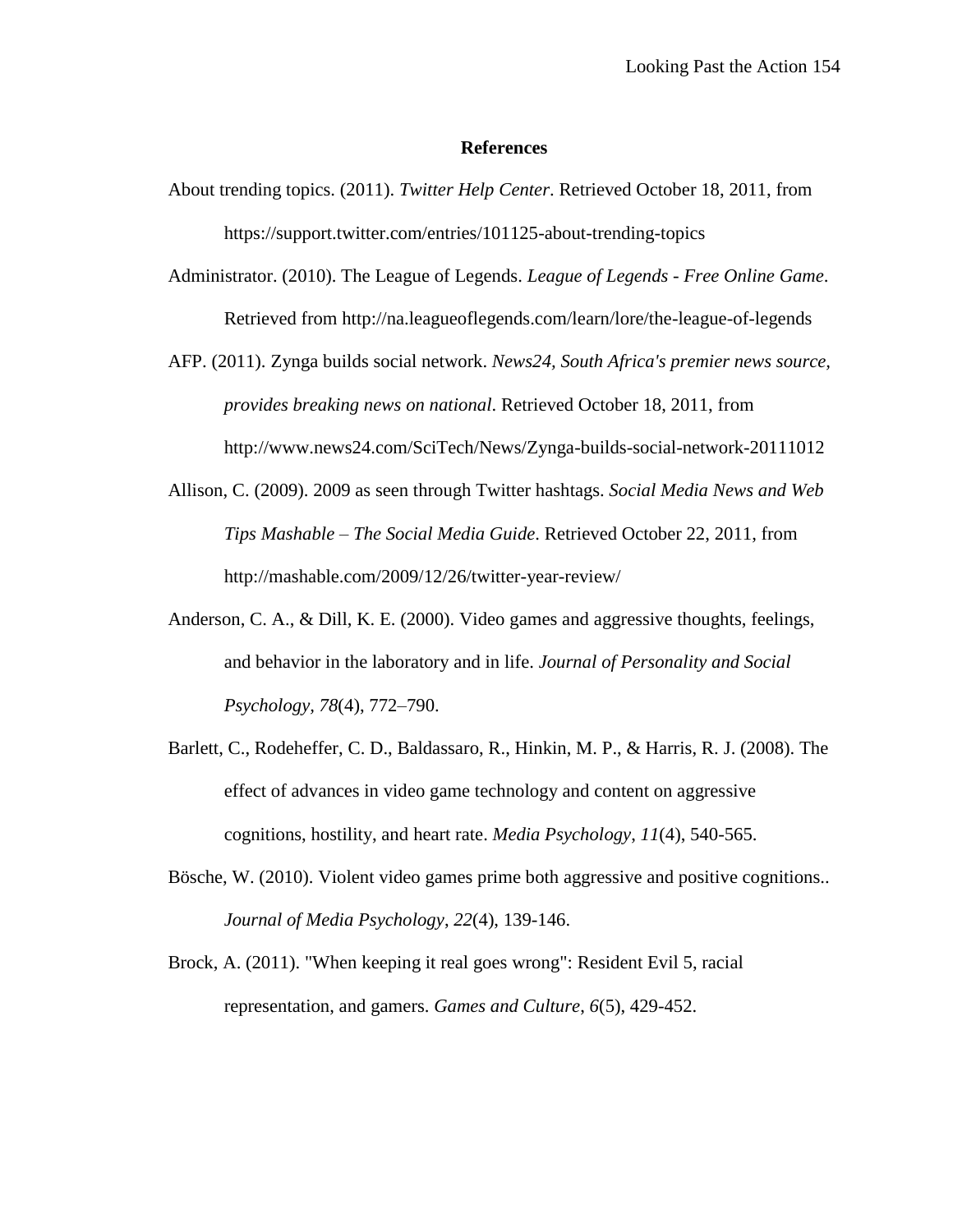- Chruscinski, D. (2008). A decade of controversy: A 'Grand Theft Auto' retrospective. *Starpulse.com*.Retrieved September 25, 2011, from http://www.starpulse.com/news/index.php/2008/04/24/a\_decade\_of\_controversy a\_
- Cifaldi, F. (2011). Gamasutra News World of Warcraft subscriptions continue to decline, though more slowly. *Gamasutra - The Art & Business of Making Games*. Retrieved September 17, 2011, from

http://www.gamasutra.com/view/news/36351/World\_of\_Warcraft\_Subscriptions

- Charmaz, K. (2010). Memo Writing. *Constructing grounded theory: a practical guide through qualitative analysis* (pp. 72-95). London: Sage Publications.
- Connelly, F. M., & Clandinin, D. (1994). Personal experience methods. In N. Denzin & Y. Lincoln (Eds.), *Handbook of qualitative research* (pp. 413-427). London: Sage.
- Console vs PC. (2007). *GameDev.net*. Retrieved September 25, 2011, from http://www.gamedev.net/topic/439777-console-vs-pc/
- Crogan, P., & Kennedy, H. (2009). Technologies between games and culture. *Games and Culture*, *4*(2), 107-114.
- D, G. (2008). Mass effect porn americans conservatives are not happy. *AVForums.com* . Retrieved 2011, from http://www.avforums.com/forums/xbox-360 games/687951-mass-effect-porn-americans-conservatives-not-happy.html
- Dana. (2008). Definition Insanity: What is an MMO? *Online MMO and MMORPG Gamelist, News, Reviews and Community at MMORPG.com*. Retrieved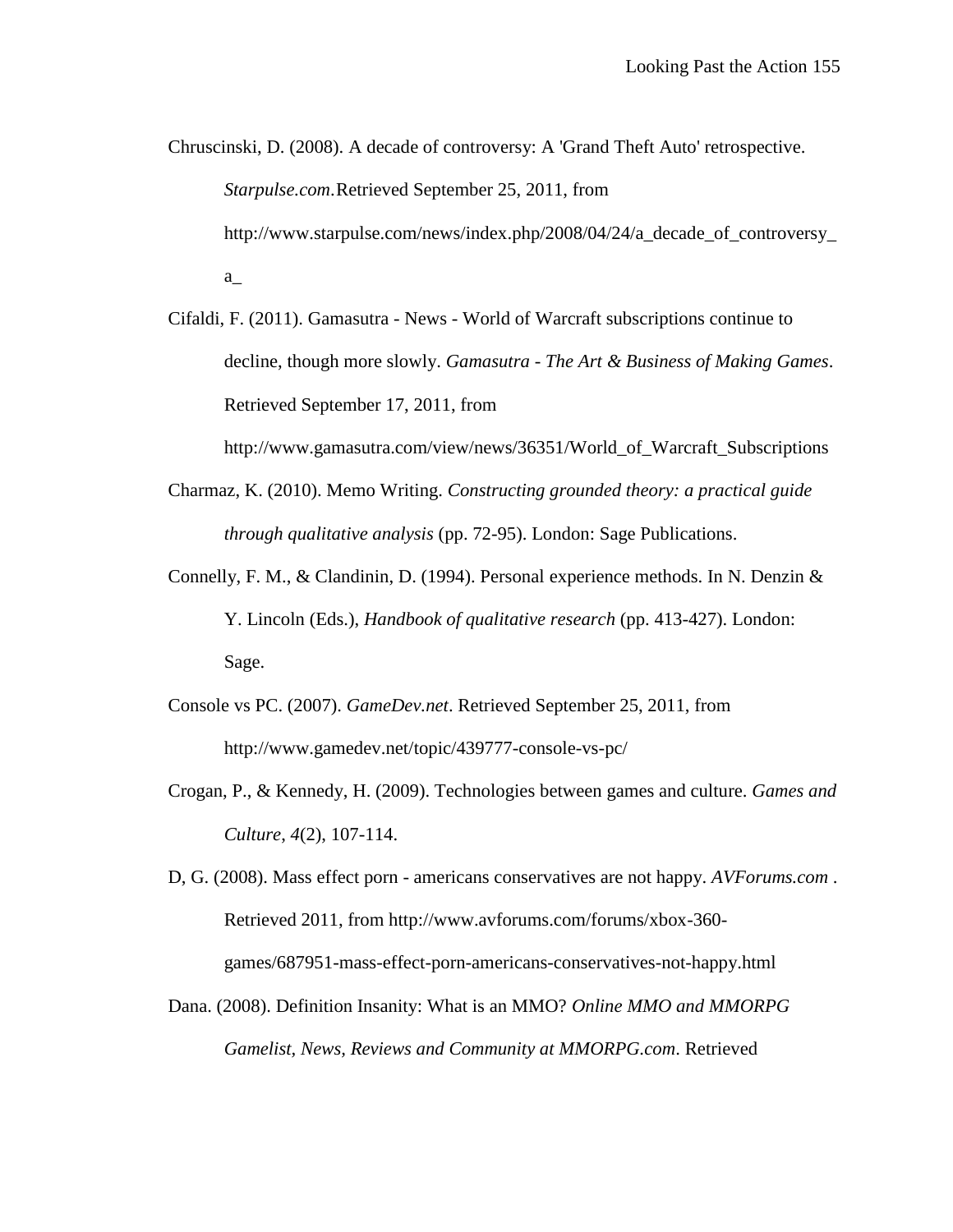September 25, 2011, from

http://www.mmorpg.com/blogs/staffblog/102009/4897\_Definition-Insanity-Whatis-an-MMO

- DeLuca, K. M., & Peeples, J. (2002). From public sphere to public screen: Democracy, activism, and the "violence" of Seattle. *Critical Studies in Media Communication*, *19*(2), 125-151.
- Ducheneaut, N., Yee, N., Nickell, E., & Moore, R. J. (2007). The life and death of online gaming communities: A look at guilds in World of Warcraft. In *Proceedings of the SIGCHI conference on Human factors in computing systems* (CHI '07). ACM, New York, NY, USA, 839-848.
- Duncan, M. (2004). Autoethnography: Critical appreciation of an emerging art. *International Journal of Qualitative Methods*, *3*(4), 1-14.
- Dybwad, B. (2009). Twitter drops "What are You Doing?" now asks "What's Happening?" *Social Media News and Web Tips – Mashable – The Social Media Guide*. Retrieved October 18, 2011, from http://mashable.com/2009/11/19/twitter whats-happening/
- Ellingson, L. L. (2009). *Engaging crystallization in qualitative research: An introduction*. Thousand Oaks: Sage Publications.

Elmer-Dewitt, P., & Dickerson, J. (1993). Too violent for kids? *Breaking News, Analysis, Politics, Blogs, News Photos, Video, Tech Reviews - TIME.com*. Retrieved September 25, 2011, from

http://www.time.com/time/magazine/article/0,9171,979298,00.html.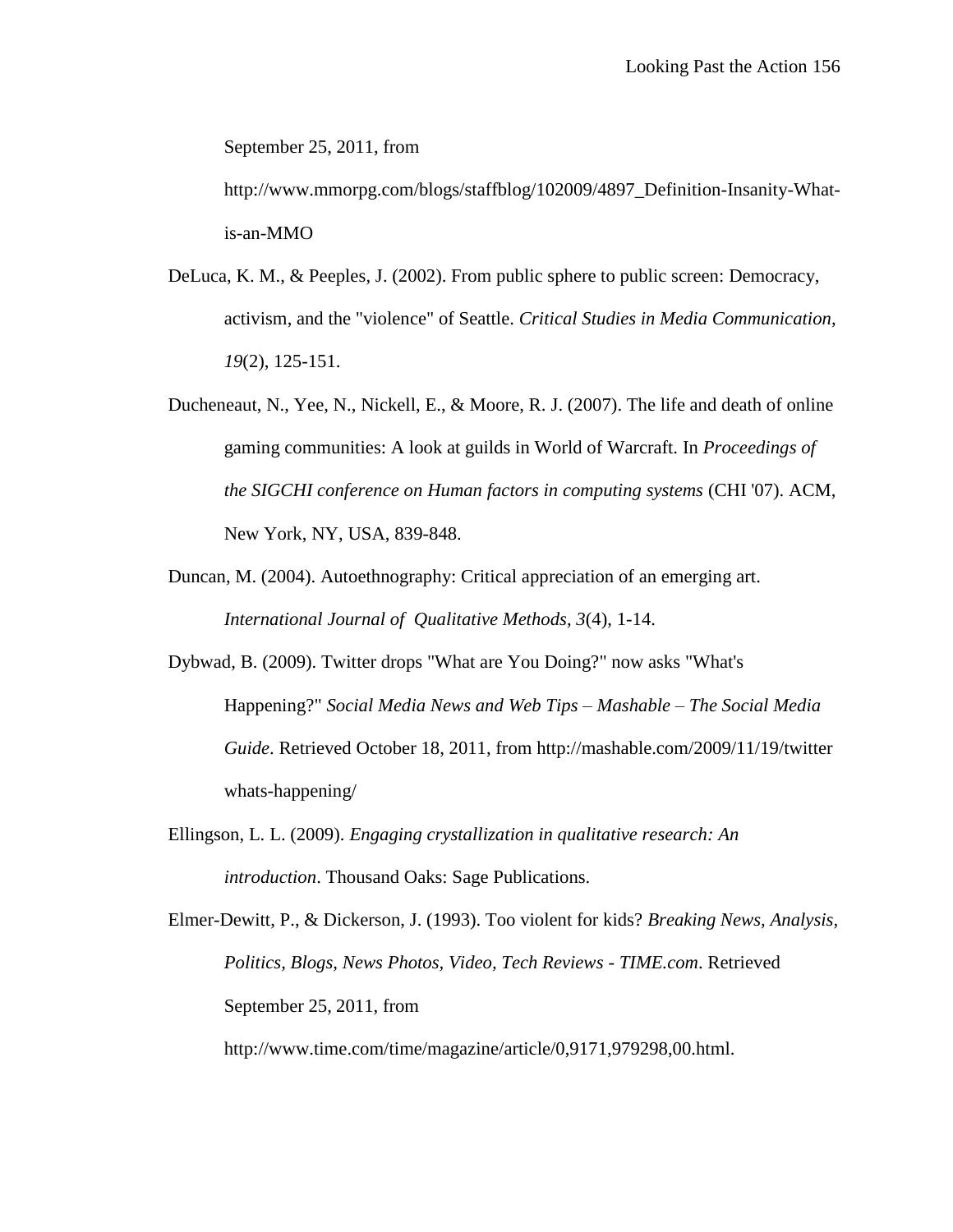Ferguson, C. J. (2010). Blazing angels or resident evil? Can violent video games be a force for good? *Review Of General Psychology*, *14*(2), 68-81

Game Rules. (2011). *Words With Friends - Official Website*. Retrieved October 18, 2011, from http://www.wordswithfriends.com/rules.html

GamePro Staff. (1994). The minds behind Mortal Kombat II. *GamePro*, *59*, 117.

- Grossman, L. (2009). Iran's protests: Why Twitter is the medium of the movement. *Breaking News, Analysis, Politics, Blogs, News Photos, Video, Tech Reviews - TIME.com*. Retrieved March 2, 2010, from http://www.time.com/time/world/article/0,8599,1905125,00.html.
- Hall, P. (2001). Mature comic mischief. *Amazon.com: Online Shopping for Electronics, Apparel, Computers, Books, DVDs & more*. Retrieved September 25, 2011, from http://www.amazon.com/exec/obidos/tg/feature/

/142246/ref%3Ddel\_146465\_3/1057370945-7480706

Halo 3: ODST Continues Its Sales Dominance. (2009). *Microsoft Xbox 360 Games, Cheats, Walkthroughs, News, Reviews, Previews, Game Trailers & VideosIGN*. Retrieved September 17, 2011, from http://au.xbox360.ign.com/articles/104/1045085p1.html

Hannah, M. (2009). MediaShift. How will Iranian protests change Twitter? *PBS*.

Retrieved March 2, 2010, from http://www.pbs.org/mediashift/2009/06/how-will iranian-protests-change-twitter177.html.

Hartmann, T., & Vorderer, P. (2010). It's okay to shoot a character: Moral disengagement in violent video games. *Journal Of Communication*, *60*(1), 94-119.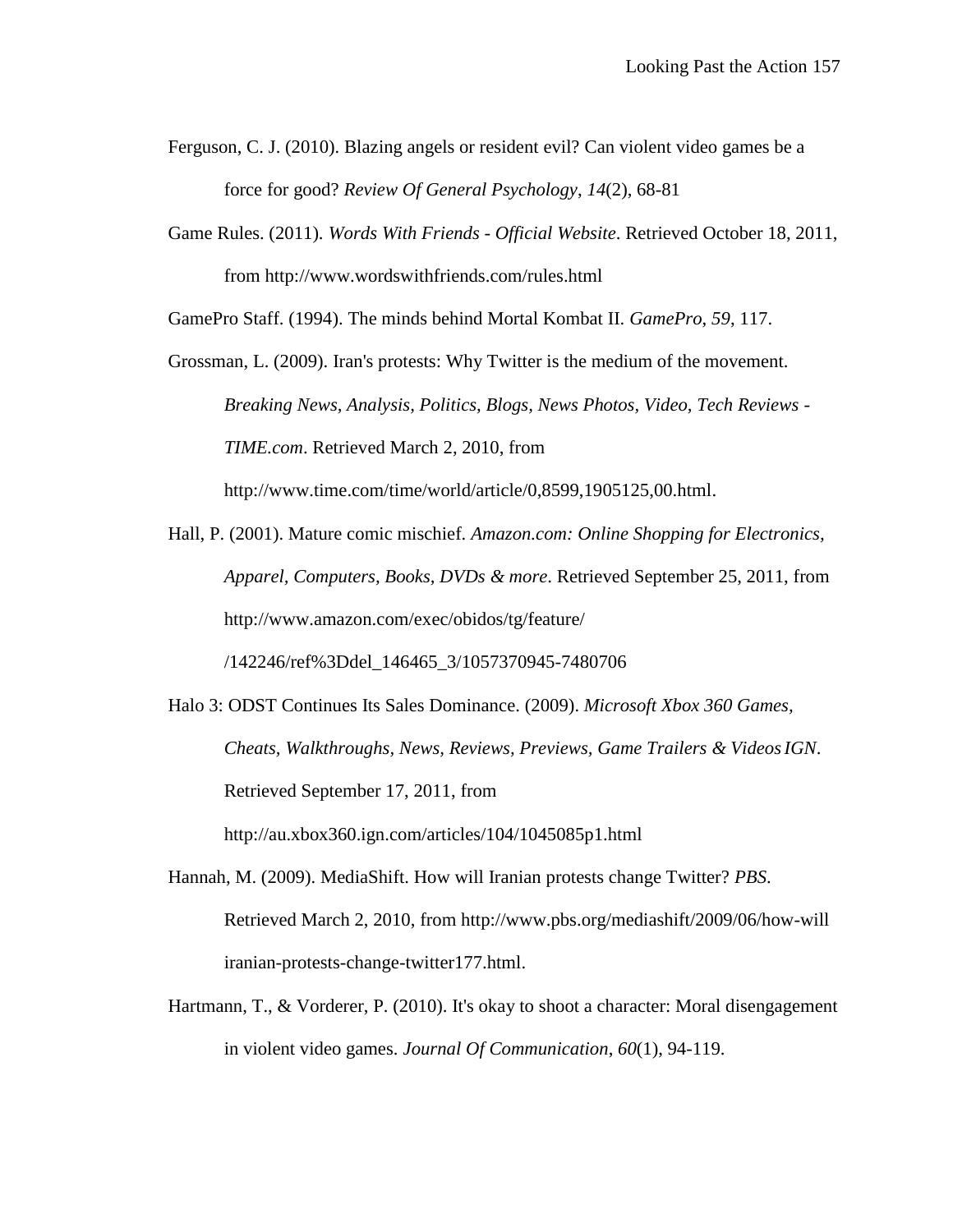Holkins, J. & Krahulik, M. (2008). Le Twittre. *Penny Arcade - Working Conditions*. Retrieved November 6, 2011, from http://penny-arcade.com/2008/04/23

- Huesmann, L. R. (2010). Nailing the coffin shut on doubts that violent video games stimulate aggression: Comment on Anderson et al. (2010). *Psychological Bulletin*, *136*(2), 179-181.
- Huizinga, J. (1955). *Homo Ludens: A study of the play-element in culture.*. Boston: Beacon Press. (Original work published 1938).
- Hutchinson, R. (2007). Performing the self: Subverting the binary in combat games. *Games and Culture*, *2*(4), 283-299.
- Ibrahim, M. (2009). Clone games and fan games: Legal issues. *Under Development Law*. Retrieved October 18, 2011, from http://underdevelopmentlaw.com/clone-games and-fan-games-legal-issues/
- IGN Staff. (2001). KB skips Conker. *IGN Entertainment*. Retrieved September 25, 2011, from uk.ign64.ign.com/articles/092/092139p1.html.
- Infante, D., & Wigley, C. (1987). Verbal aggressiveness: An interpersonal model and measure. *Communication Monographs*, *53*, 61-69.
- Ingram, M. (2010). Average social gamer is a 43-year-old woman. *GigaOM* . Retrieved from http://gigaom.com/2010/02/17/average-social-gamer-is-a-43-year-old woman/
- Ip, B. (2010). Narrative structures in computer and video games: Part 1: Context, definitions, and initial findings. *Games and Culture*, *6*(2), 103-134.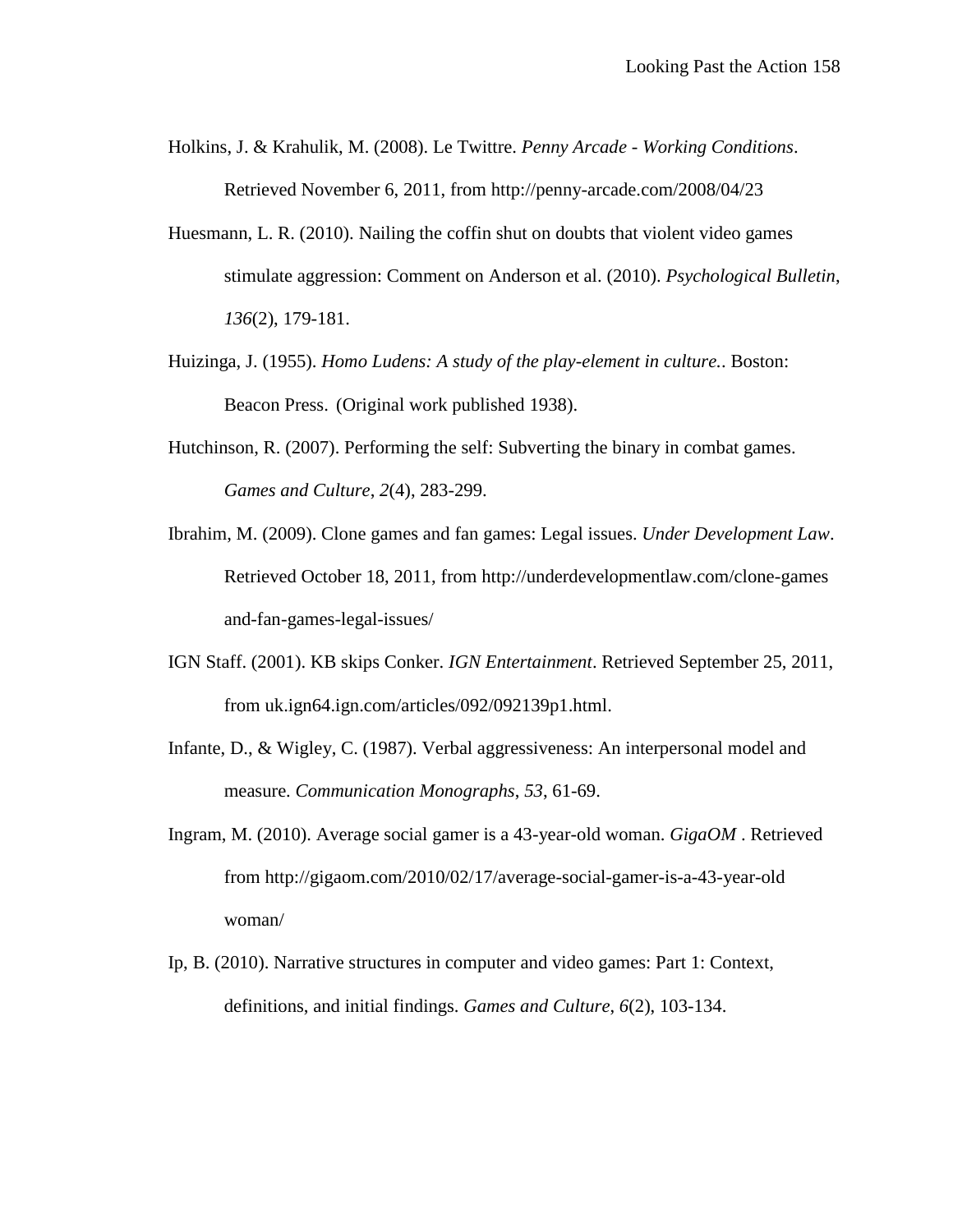- Ivory, J. D. (2006). Still a man's game: Gender representation in online reviews of video games. *Mass Communication & Society*, *9*, 103-114.
- James, D. (2008). Ahoy mates! *Puzzle Pirates*. Retrieved November 6, 2011, from http://www.puzzlepirates.com/newsletter/spyglass/2008/dec.xhtml?lang=en
- Kafai, Y. B., Heeter, C., Denner, J., & Sun, J. (2008). *Beyond Barbie and Mortal Kombat: New perspectives on gender and gaming*. Michigan: MIT Press.
- Krcmar, M., & Farrar, K. (2009). Retaliatory aggression and the effects of point of view and blood in violent video games. *Mass Communication & Society*, *12*(1), 115- 138.
- Kennedy, H. (2002). Game studies Lara Croft: Feminist icon or cyberbimbo? On the limits of textual analysis. *Game Studies - Issue 1001, 2010*. Retrieved from http://www.gamestudies.org/0202/kennedy/
- Kent, S. (2001). *The ultimate history of video games: from Pong to Pokémon and beyond: The story behind the craze that touched our lives and changed the world*. Warszawa: Prima Publishing.
- Kirkland, E. (2005). Restless dreams in Silent Hill: Approaches to video game analysis. *Journal Of Media Practice*, *6*(3), 167-178.
- Kleinman, S., Stenross, B., & McMahon, M. (1994). Privileging fieldwork over interviews: Consequences for identity and practice. *Symbolic Interaction*¸ *17,* 37- 50.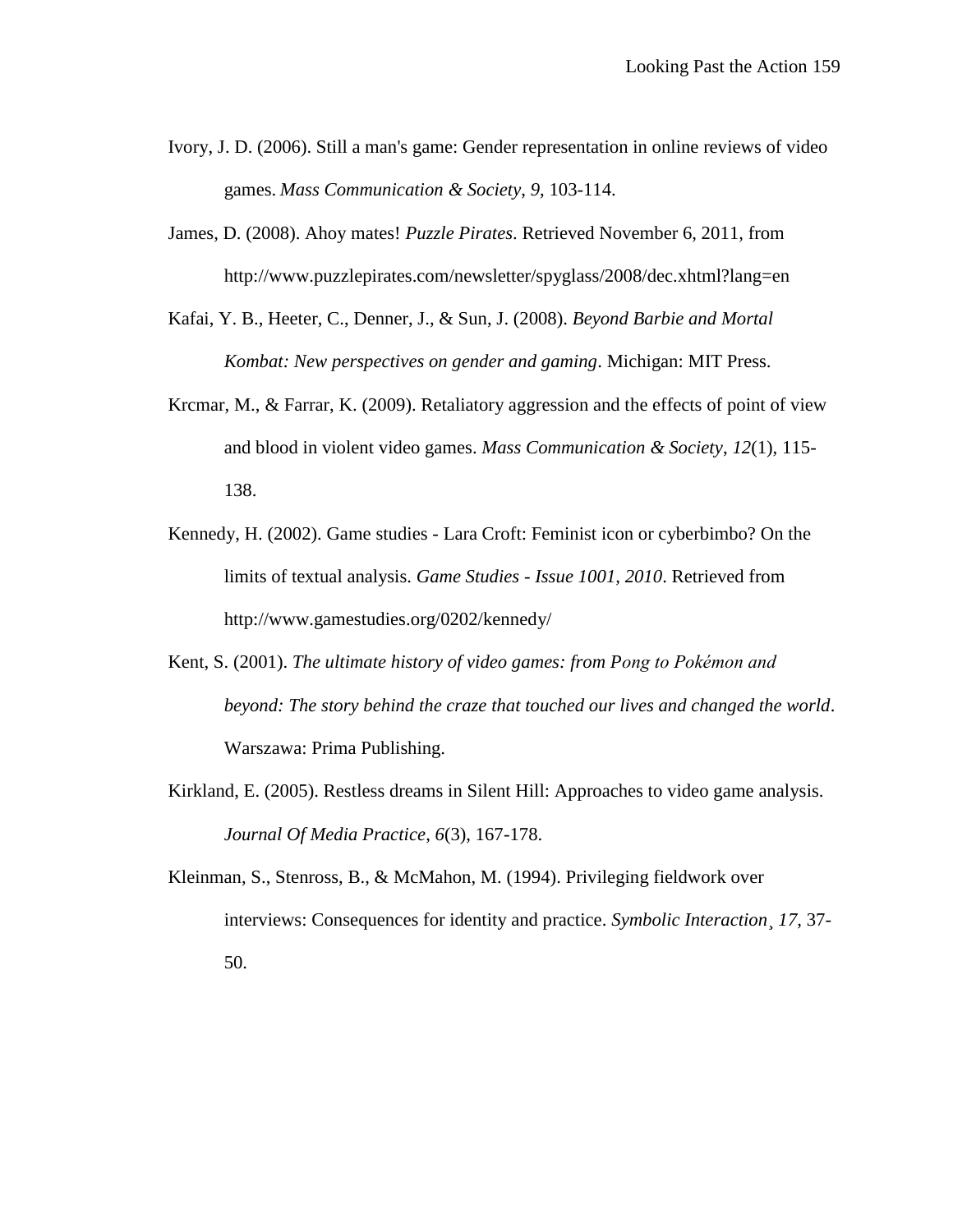- Kohler, C. (2009). July 29, 1994: Videogame makers propose ratings board to congress  $\vert$ This Day In Tech | Wired.com. *Wired.com* . Retrieved September 25, 2011, from http://www.wired.com/thisdayintech/2009/07/dayintech\_0729/
- Lachlan, K. A., & Maloney, E. K. (2008). Game player characteristics and interactive content: Exploring the role of personality and telepresence in video game violence. *Communication Quarterly*, *56*(3), 284-302.
- Lastowka, G. (2009). Rules of play. *Games and Culture*, *4*(4), 379-395.
- Lindley, C. (2005). The semiotics of time structure in ludic space as a foundation for analysis and design. *Game Studies*, *5*(1).
- Lindlof, T. R., & Taylor, B. (2011). *Qualitative communication research methods* (3rd ed.). Thousand Oaks: SAGE Publications.
- Liu, J. (2001). Conker's Bad Fur Day review. *Game Revolution - Xbox 360, Wii, PS3, PS2 Game Cheats & Reviews*. Retrieved September 25, 2011, from http://www.gamerevolution.com/review/conkers-bad-fur-day
- Llewelyn, B. (2006). Flashback: The Nintendo Entertainment System Flashback NES History of the NES. *GameSpot.* Retrieved September 25, 2011, from http://www.gamespot.com/features/6144735/flashback-nes?page=2
- Makuch, E. (2011). League of Legends registers 15 million. *GameSpot.* Retrieved September 17, 2011, from http://www.gamespot.com/news/6325622/league-of legends-registers-15-million?tag=nl.e579
- MartialArchiveTv. (2010). VIDEO FEVER Games People Play from ABC news LA about arcade video games recorded in 1982 - YouTube. *YouTube – Broadcast*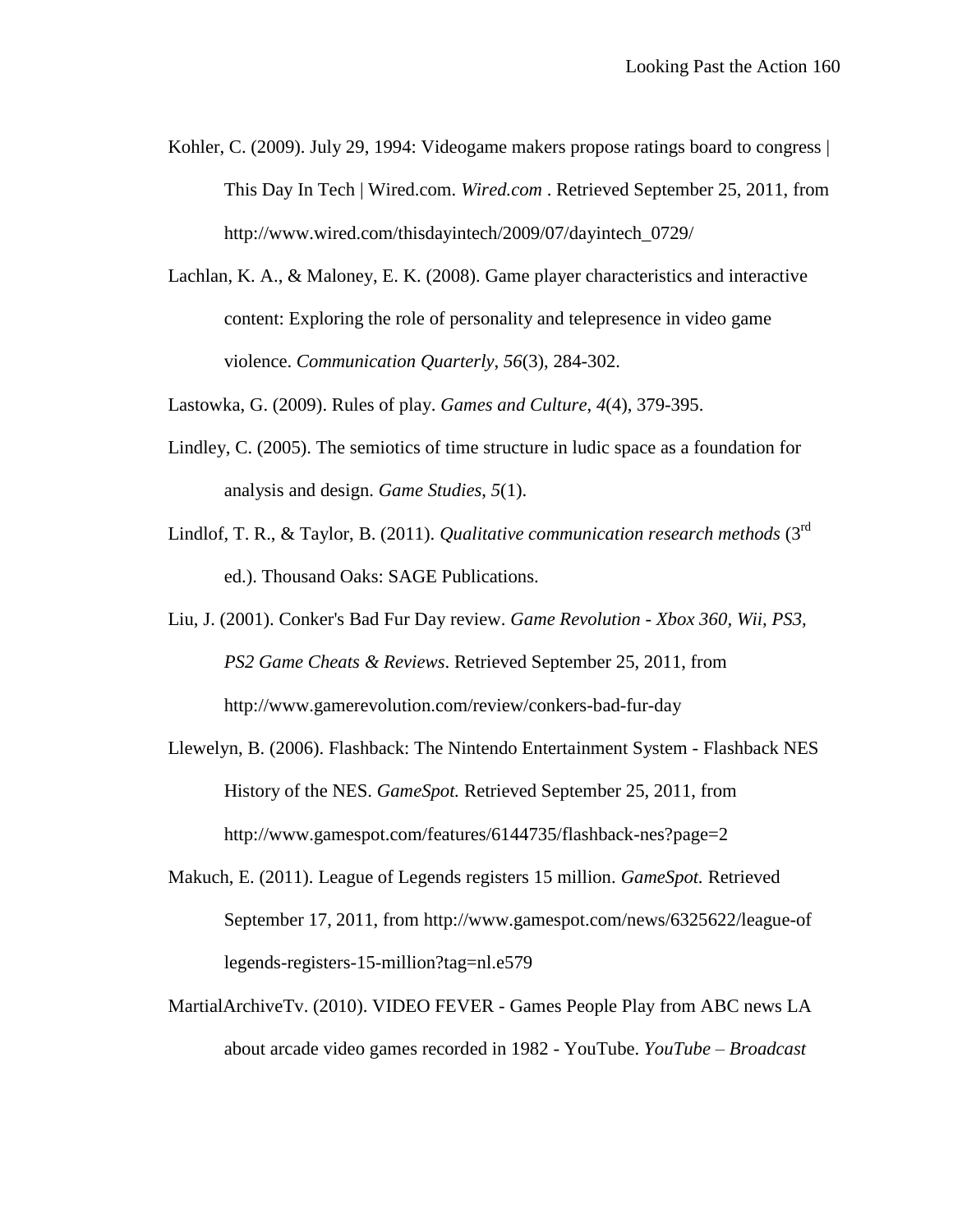*Yourself.* Retrieved September 17, 2011, from

http://www.youtube.com/watch?v=P3sqUrX83Yg&feature=player\_embedded

McCullough, K. (2008a). The "Sex-Box" race for president. *Free Republic*. Retrieved 2011, from http://www.freerepublic.com/focus/news/1952968/posts

McCullough, K. (2008b). Gaming "M" ratings follow-up.... *Townhall.com::Blog*. Retrieved 2011, from http://kevinmccullough.townhall.com/blog/g/cdfe6d1d-9595-45c5-bdae-af17bcfd244e

McElroy, G. (2008). Gamers wage war on Mass Effect basher's book, garner apology [update] Joystiq. *Joystiq*. Retrieved 2011, from http://www.joystiq.com/2008/01/26/gamers-wage-war-on-mass-effect-bashersbook-garner-apology/

- McGonigal, J. (2011). *Reality is broken: Why games make us better and how they can change the world*. New York: Penguin Press.
- McLuhan, M. (2002). *Understanding media; the extensions of man*. New York: McGraw Hill. (Original work published 1964)
- NES Two Teens | Commercial. (n.d.). *Retro Junk | Hey I remember that*. Retrieved September 25, 2011, from http://www.retrojunk.com/details\_commercial/906/

Nintendo 1984 | Commercial. (n.d.). *Retro Junk | Hey I remember that*. Retrieved September 25, 2011, from http://www.retrojunk.com/details\_commercial/1319/

Nintendo Co., Ltd. (2011). Consolidated sales transition by region.

*Consolidated\_Sales\_E1106*. Retrieved September 25, 2011, from www.nintendo.co.jp/ir/library/historical\_data/pdf/consolidated\_sales\_e1106.pdf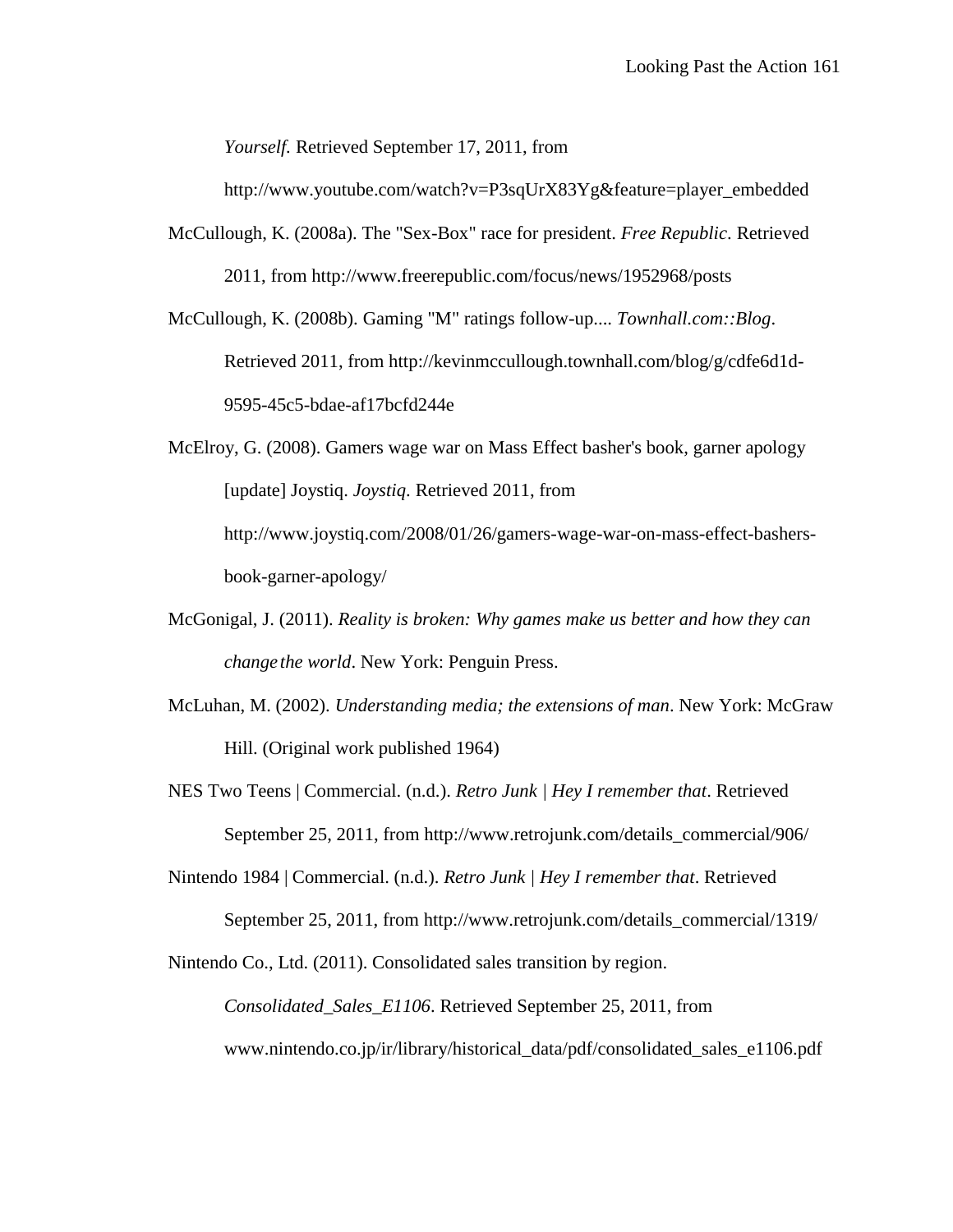Oficina Nacional de Estadísticas. Cuba. (2010). *Población al cierre del 31 de Diciembre de 2010* Retrieved November 6, 2011, from

http://www.one.cu/EstadisticaPoblacion/EstadisticaPoblacion.asp

- Orlean, S. (2010). Free Range: Hash. *The New Yorker*. Retrieved October 22, 2011, from http://www.newyorker.com/online/blogs/susanorlean/2010/06/hash.html
- Parr, B. (2009). Mindblowing #IranElection stats: 221,744 tweets per hour at peak. *Social Media News and Web Tips – Mashable – The Social Media Guide*. Retrieved October 22, 2011, from http://mashable.com/2009/06/17/iranelection-crisisnumbers/
- Pearce, C. (2006). Productive play: Game culture from the bottom up. *Games and Culture*, *1*, 17-24.
- Poniewozik, J. (2009). Iranians protest election, Tweeps protest CNN. *Entertainment | What's good, bad and happening, from pop culture to high culture | TIME.com*. Retrieved October 22, 2011, from http://entertainment.time.com/2009/06/15/iranians-protest-election-tweeps

protest-cnn/

- Ronai, C. R. (1996). My mother is mentally retarded. *Composing Ethnography* (pp. 109 131). Newbury Park, CA: Altimira Press, Sage Publications.
- S. 1823 [103rd]: Video Game Rating Act of 1994. (n.d.). *GovTrack.us: Tracking the U.S. Congress*. Retrieved September 25, 2011, from http://www.govtrack.us/congress/bill.xpd?bill=s103-1823.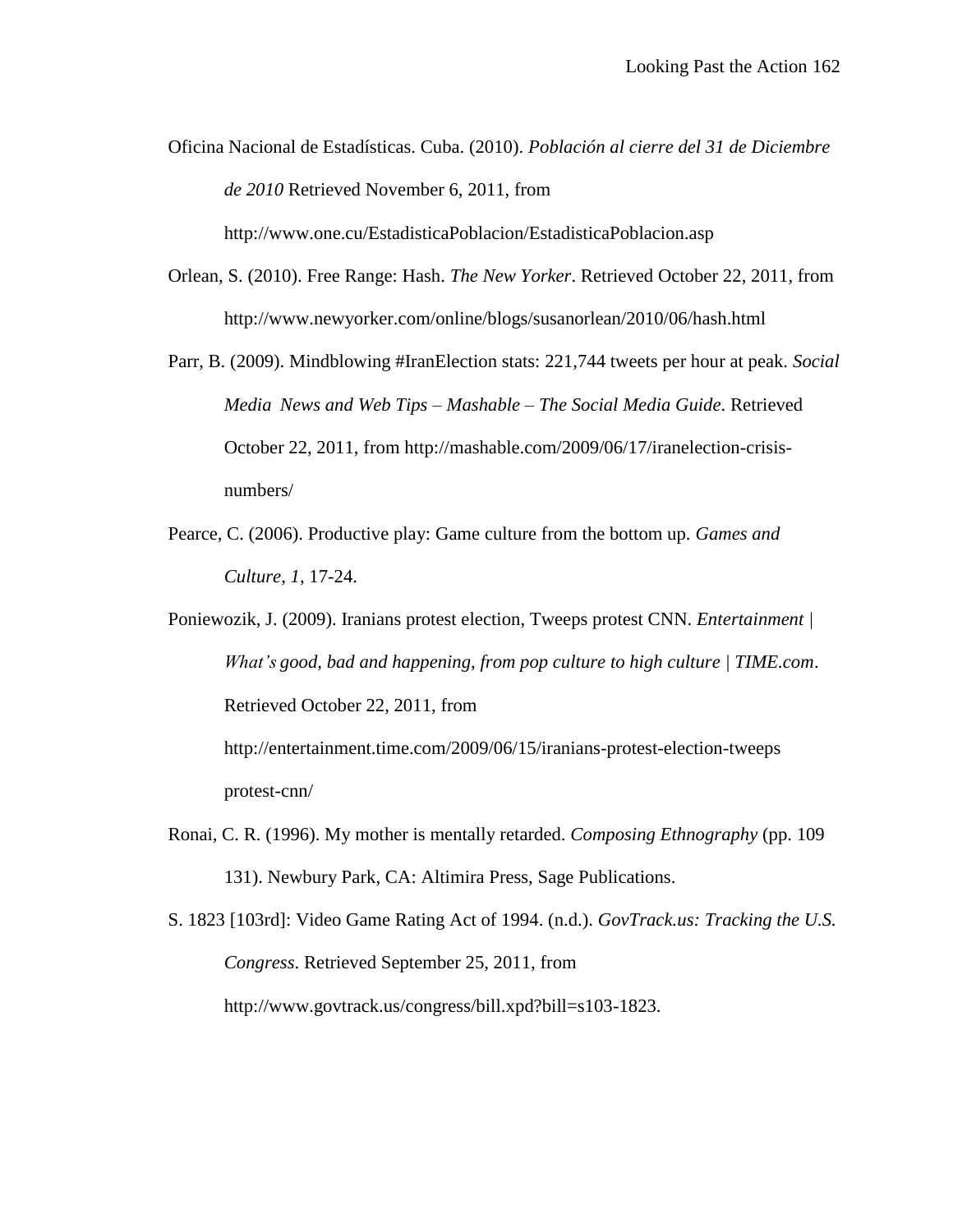Satterfield, S. (2001). Conker's Bad Fur Day Review, Conker's Bad Fur Day Nintendo 64 Review - GameSpot.com. *GameSpot.* Retrieved September 25, 2011, from http://www.gamespot.com/n64/action/conkersbadfurday/review.html

Schiesel, S. (2008). Mass Effect - Video Games. *The New York Times Breaking News, World News & Multimedia*. Retrieved 2011, from http://www.nytimes.com/2008/01/26/arts/television/26mass.html?\_r=1&ref=art &oref=slogin

- Seay, A. F., Jerome, W. J., Lee, K. S., & Kraut, R. E. (2004). Project massive: A study of online gaming communities. In *CHI '04 extended abstracts on Human factors in computing systems* (CHI EA '04). ACM, New York, NY, USA, 1421-1424.
- Shaw, A. (2010). What is video game culture? Cultural studies and game studies. *Games and Culture*, *5*(4), 403-424.
- Sinclair, B. (2008). MS: 17.7 million 360s sold. *GameSpot.* Retrieved September 17, 2011, from http://www.gamespot.com/news/6184291.html

Sinclair, B. (2010). Halo: Reach sells 3.3 million, Xbox 360 adds another 484,000. *GameSpot* Retrieved September 17, 2011, from http://www.gamespot.com/news/6281962.html

Spohn, D. (2011). PC vs. Console. *About.com Internet Games - Online Games*. Retrieved September 25, 2011, from

http://Internetgames.about.com/od/hardware/a/pcvsconsole.htm

Sotamaa, O. (2010). When the game is not enough: Motivations and practices among computer game modding culture. *Games and Culture*, *5*(3), 239-255.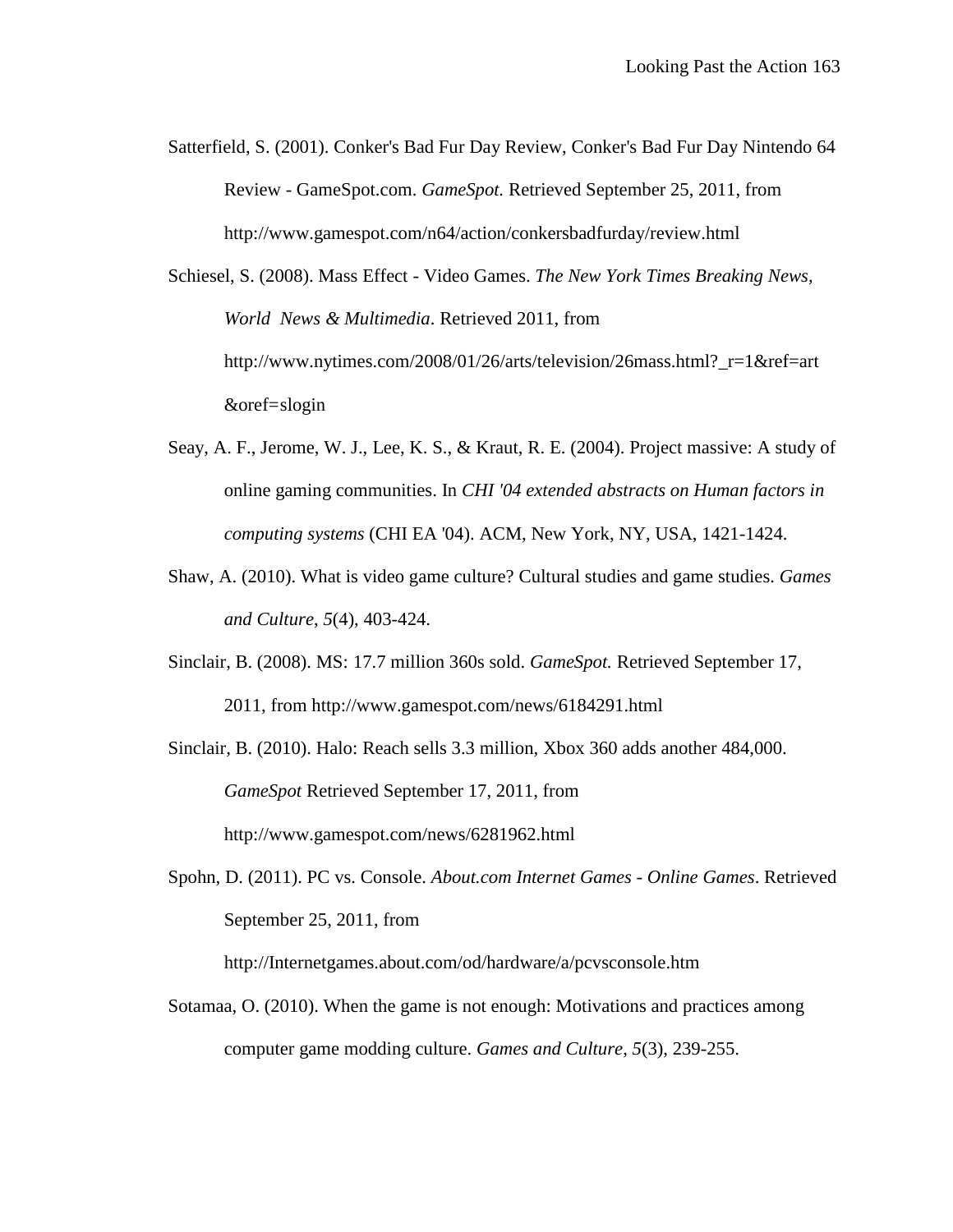- Soukup, C. (2007). Mastering the game: Gender and the entelechial motivational system of video games. *Women's Studies In Communication*, *30*(2), 157-178.
- Stone, B. (2009). What's happening? *Twitter Blog*. Retrieved October 22, 2011, from http://blog.twitter.com/2009/11/whats-happening.html

The Entertainment Software Association - Industry Facts. (2010). *The Entertainment Software Association - Home Page*. Retrieved September 17, 2011, from http://www.theesa.com/facts/index.asp

The Minecraft Museum. (2011). *The Minecraft Museum*. Retrieved December 12, 2011, from http://minecraftmuseum.net/index.php

Thornham, H. (2008). "It's a boy thing". *Feminist Media Studies*, *8*(2), 127-142.

- Thornton, G. C., & Hanson, R. A. (2004). *Developing organizational simulations: A guide for practitioners and students*. Mahwah, N.J.: L. Erlbaum Associates.
- trsken. (n.d.). Duck Hunt instruction booklet. *NES World Manuals*. Retrieved September 25, 2011, from http://www.nesworld.com/manuals/duckhunt.txt
- Tsotsis, A. (2011). The Oscars, on Twitter: Over 1.2 Million tweets, 388K users tweeting. *TechCrunch*. Retrieved October 18, 2011, from http://techcrunch.com/2011/02/28/the-oscars-twitter/

USA QuickFacts from the US Census Bureau. (2012). State and county QuickFacts. *United States Census Bureau*. Retrieved March 16, 2012 from http://quickfacts.census.gov/qfd/states/00000.html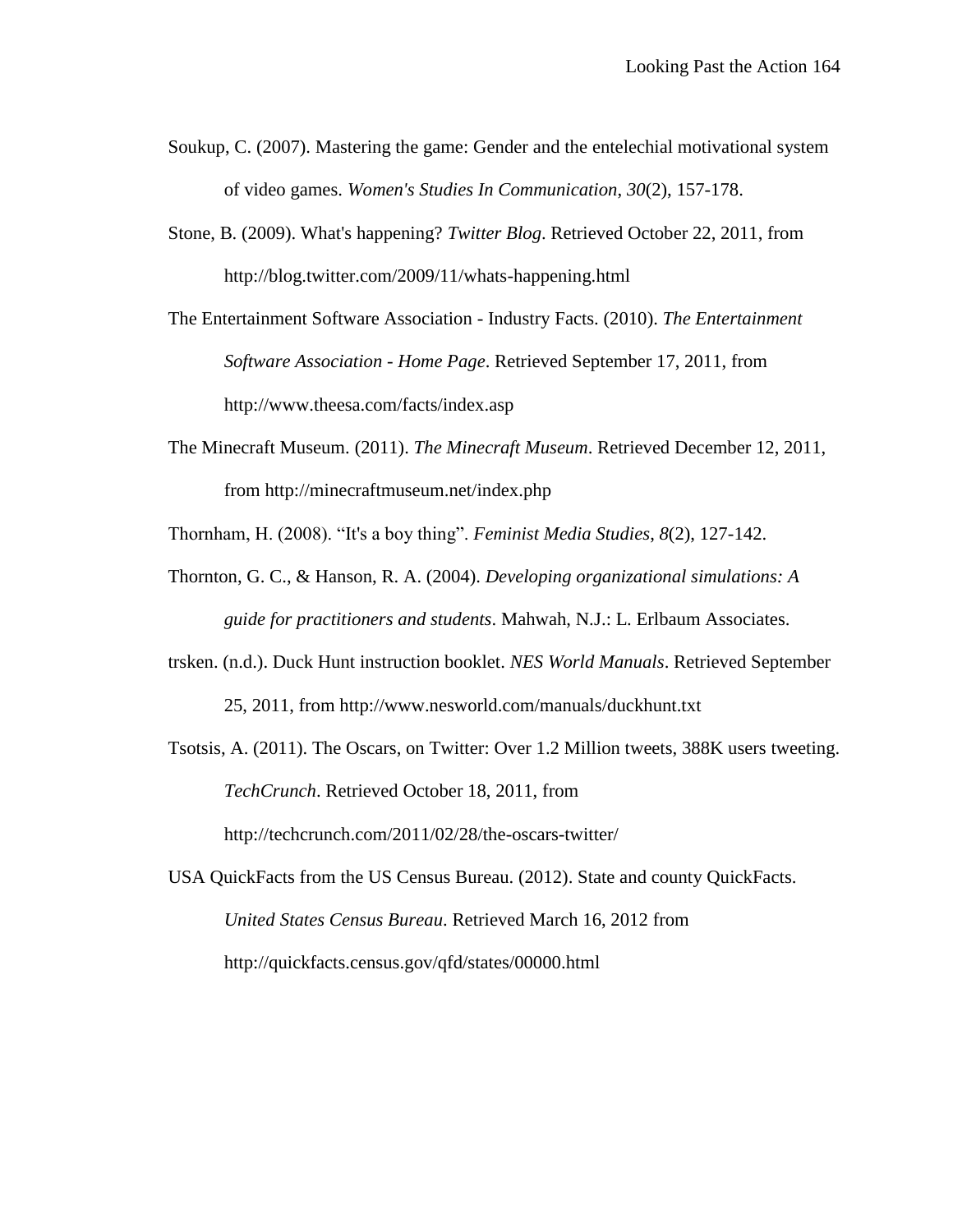- Video Game Console Reviews | Best Video Game Systems. (2010). *Product Reviews and Reports - ConsumerSearch.com*. Retrieved September 25, 2011, from http://www.consumersearch.com/video-game-consoles
- Video Game Consoles 2011. (2011). *TopTenREVIEWS*. Retrieved September 25, 2011, from http://video-game-consoles-review.toptenreviews.com/
- Wallace, P. (2009). Review Braid. *GamersInfo.net - Main*. Retrieved September 25, 2011, from http://www.gamersinfo.net/articles/2735-braid
- What are hashtags ("#" symbols)? (2011). *Twitter Help Center*. Retrieved October 22,
	- 2011, from https://support.twitter.com/articles/49309-what-are-hashtags-symbols
- 'What's Happening' with Twitter? (2009). *The Week*. Retrieved October 22, 2011, from www.theweek.com/article/index/103319/whats-happening-with-twitter
- Whitwell, L. (2011). AIDS cure: Gamers solve puzzle which stumped scientists for years. *Home| Mail Online*. Retrieved October 9, 2011, from http://www.dailymail.co.uk/sciencetech/article-2039012/AIDS-cure-Gamers solve-puzzle-stumped-scientists-years.html
- Williams, D. (2003). The video game lightning rod. *Information, Communication & Society*, *6*(4), 523-550.
- Williams, D. (2006). Why game studies now? Gamers don't bowl alone. *Games and Culture*, *1*, 13-16.
- Williams, K. (2009). The effects of frustration, violence, and trait hostility after playing a video game. *Mass Communication & Society*, *12*(3), 291-310.